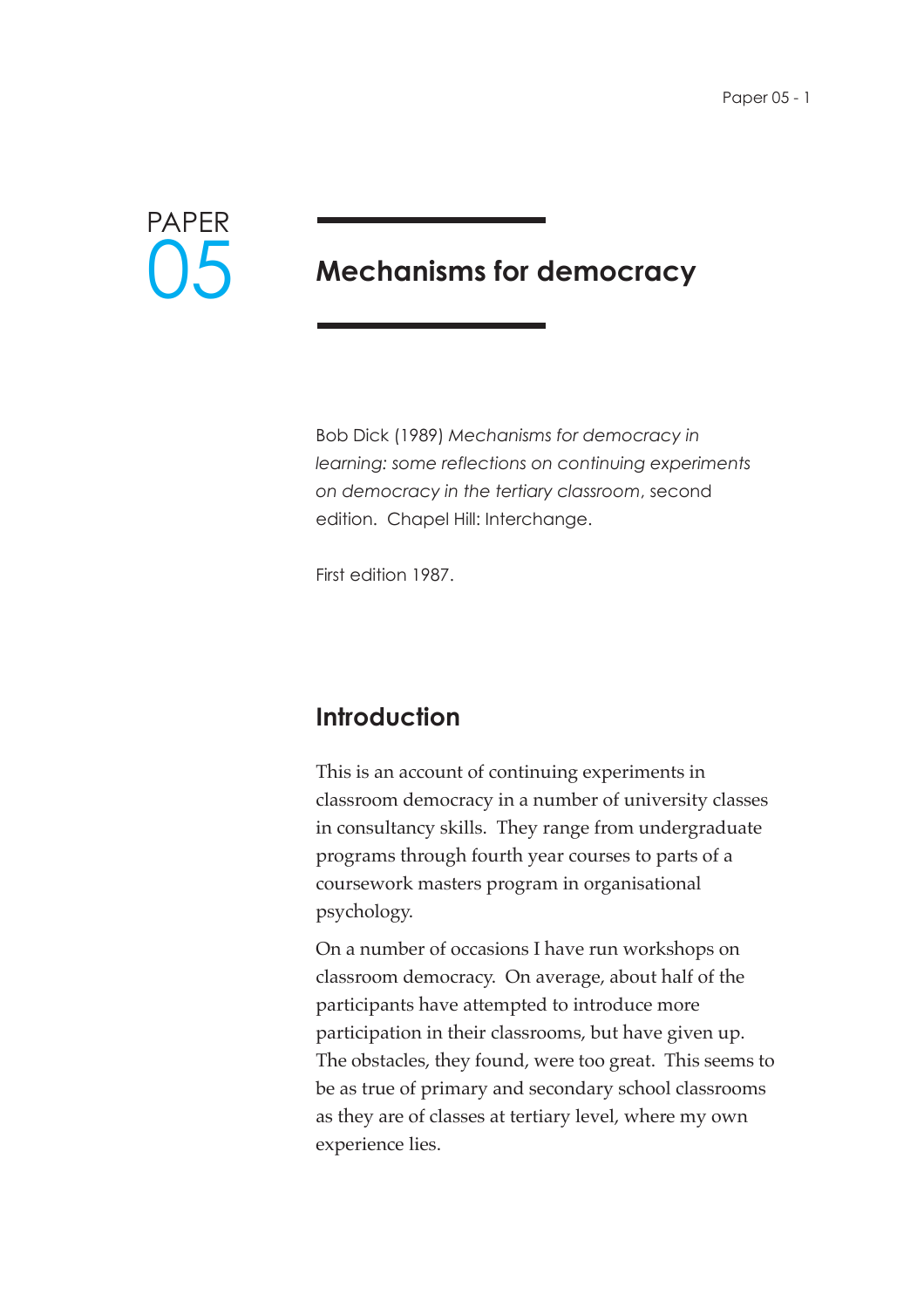Despite this, I have been able to achieve high levels of participation, sometimes very high levels. This is particularly so in the fourth year classes I teach. Although the changes from any one class to the next are relatively trivial, the cumulative effect over fifteen years is considerable.

The end result, for one class, is that class members collectively design and run the course within very wide limits. After some initial sessions, they decide the course content, choose the processes to be used to address it, and then do it. I should also add that experiential methods are used in all of the classes, some more than others.

It all began in 1974. The University of Queensland borrowed me from the public service for six months, and then another six months. They then invited me to apply for a lecturing position within the psychology department. As I later recount, I tried to bring into the classroom the job design principles I know from my work as an industrial psychologist. I would have to say that some of my early endeavours were just promising enough to persist; but they could not be described as unqualified successes.

As I often do when I'm trying to get my mind around something, I avoided the literature until I had found a way to get the classes working more effectively. I tried to set up the classes as self-improving systems, so that they would get better over time. I then tried to extract from the experience just what it was that made a class effective and satisfying. An earlier version of this document was the result. At this point I went to the literature to compare my experience to that of other people.

Some of the important processes in each course are described. Historical information is included so that the evolution of the classes can be followed. Some principles for introducing participation are then extracted from the experience.

The key requirement for effective participation and learning seems to be arousal without anxiety. Techniques for encouraging participation are included. Impor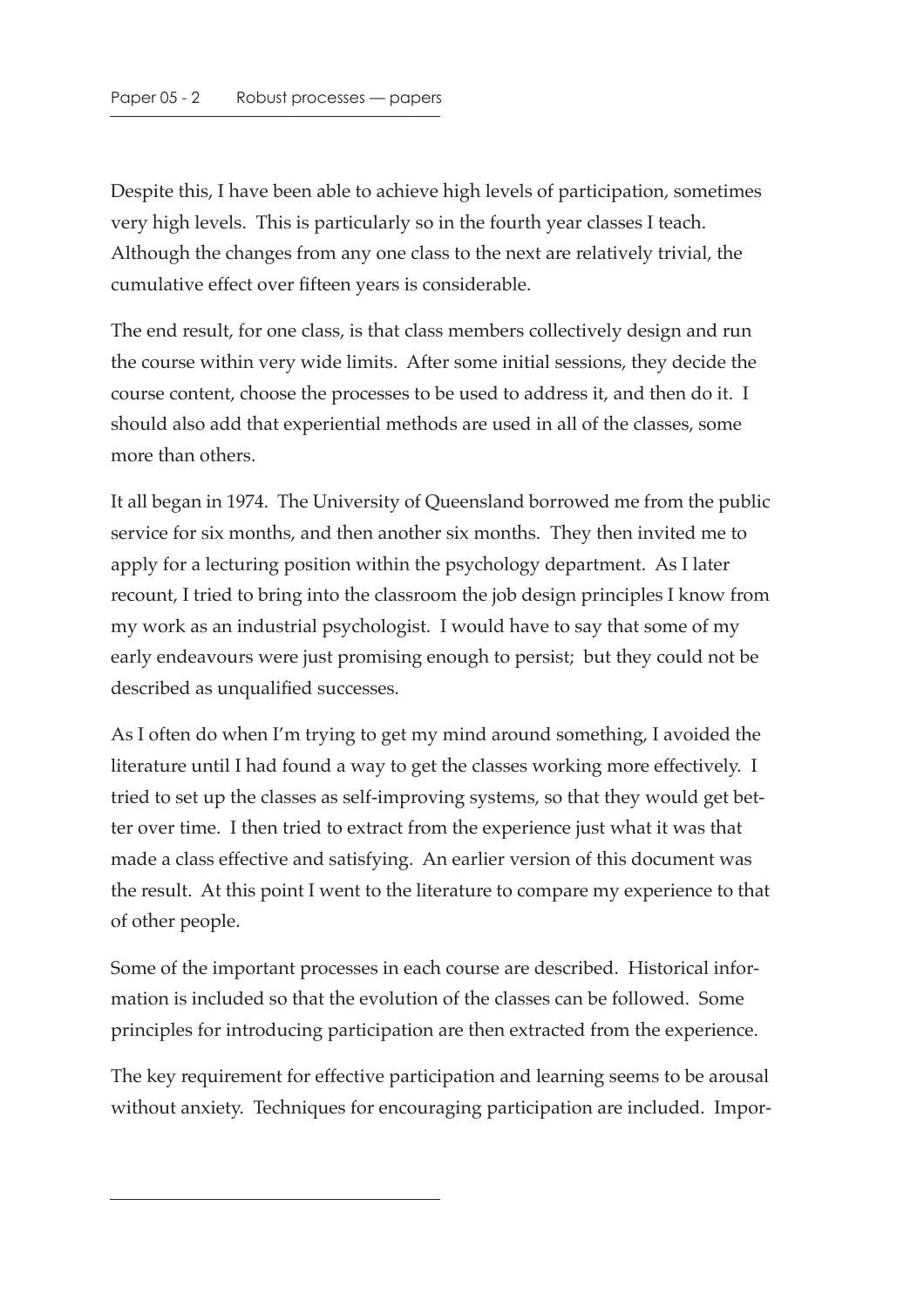tant amongst them are clear roles for teacher and learner, and the provision of credible information to learners early in the course is also important. The third year class serves as an apprenticeship for the fourth year class. Contact between previous and present class members has been found to help.

Ways of removing some of the anxiety from participation are also discussed. Close interpersonal relationships and high class cohesion, developed through deliberate team building, are key features. Providing a "standard package" and encouraging people to renegotiate it, has led to more real participation than starting with a clean slate. Removing the risk from assessment has played an important part.

# **Acknowledgments**

The first draft of this paper was written while I was a visiting fellow at the Centre for Continuing Education (CCE), Australian National University (ANU) during 1984. It was prepared for a workshop on democracy in learning, held at the Office for Research in Academic Methods (ORAM) at ANU. The workshop was arranged with the help of Allen Miller, Director of ORAM.

I acknowledge with pleasure my debt to Allen Miller of ORAM, and the people I worked with at CCE. My early enthusiasm for democratic teaching was encouraged by my contact with them, and I had hoped the time I spent there would be fruitful. I wasn't disappointed.

The people to whom I owe the most, however, are the class members of PY219 (later PY338), PY411 (later PY479 and PY480), and the postgraduate courses PY812, PY824 and PY860. They joined enthusiastically in the experiments, and many of the improvements over the years came from their suggestions.

I also owe a lot to three colleagues. John Damm, from whom I inherited the classes and the philosophy, is one. Phil Harker who shared responsibility for the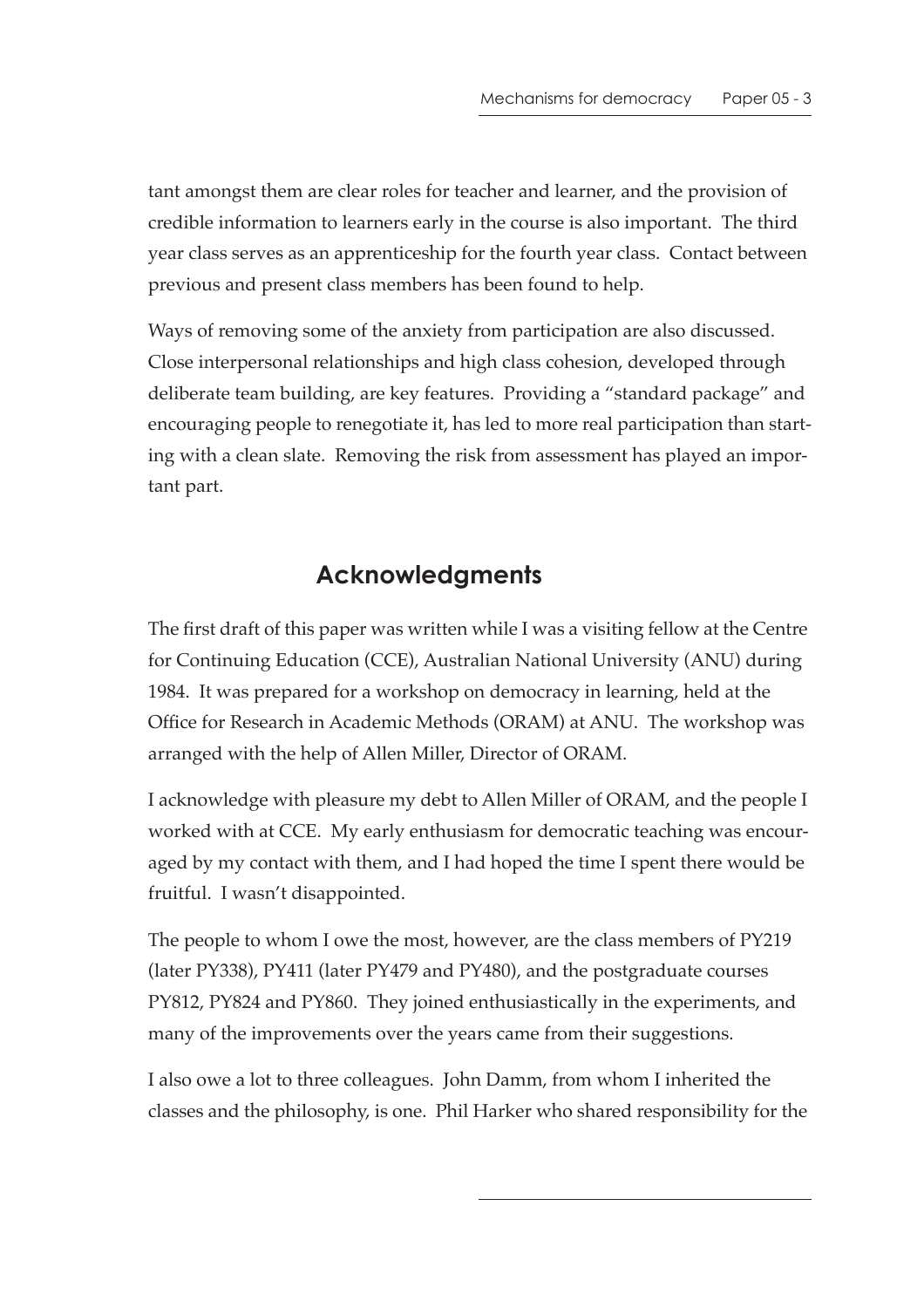courses with me in their early years, is another. Cindy Gallois and I currently team-teach one of the courses, and originally team-taught a second level course in communication skills.

Many thanks also to the other staff members with whom I shared the classes at different times—Tricia Vilkinas, Pat Noller, Debbie Twinn, Dawn Cumes, Keithia Wilson, Greg Hearn, Di Guthrie, Neal Ashkanasy, and (as I write this) Paul Donovan and Roslyn Smart. Greg and Roslyn, particularly, have helped me through times of dramatic change. I have been more fortunate with my colleagues than I could have anticipated. All of them have brought much to the classes. I enjoyed working with each of them.

The thoughts I express here have been refined somewhat in the course of three half-day workshops on classroom democracy, the one (already mentioned) at ANU, and similar ones organised with the help of Ingrid Moses, Marjorie Searle and Geoff Isaacs at the Tertiary Education Institute (or Tedi), University of Queensland.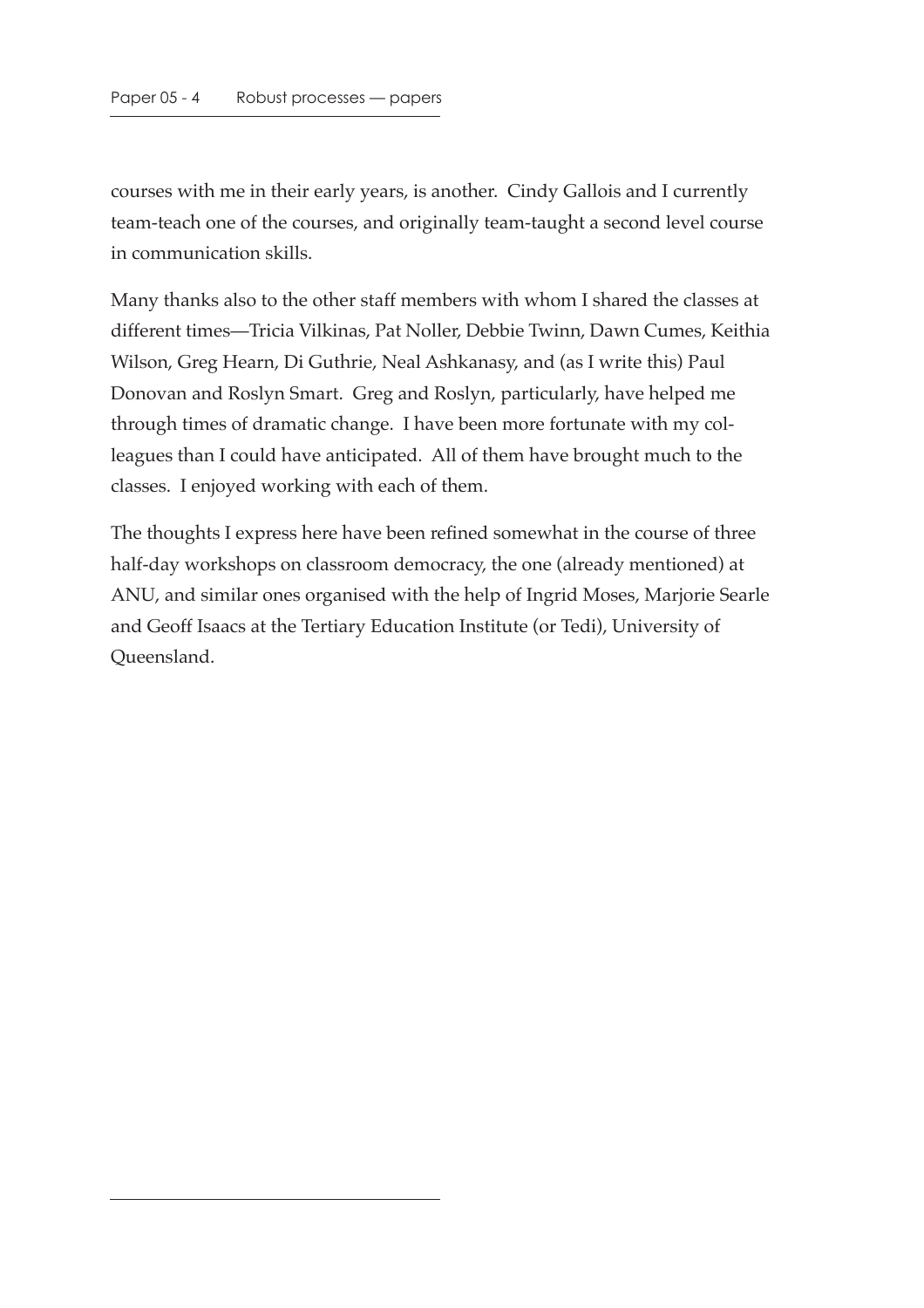# **Contents**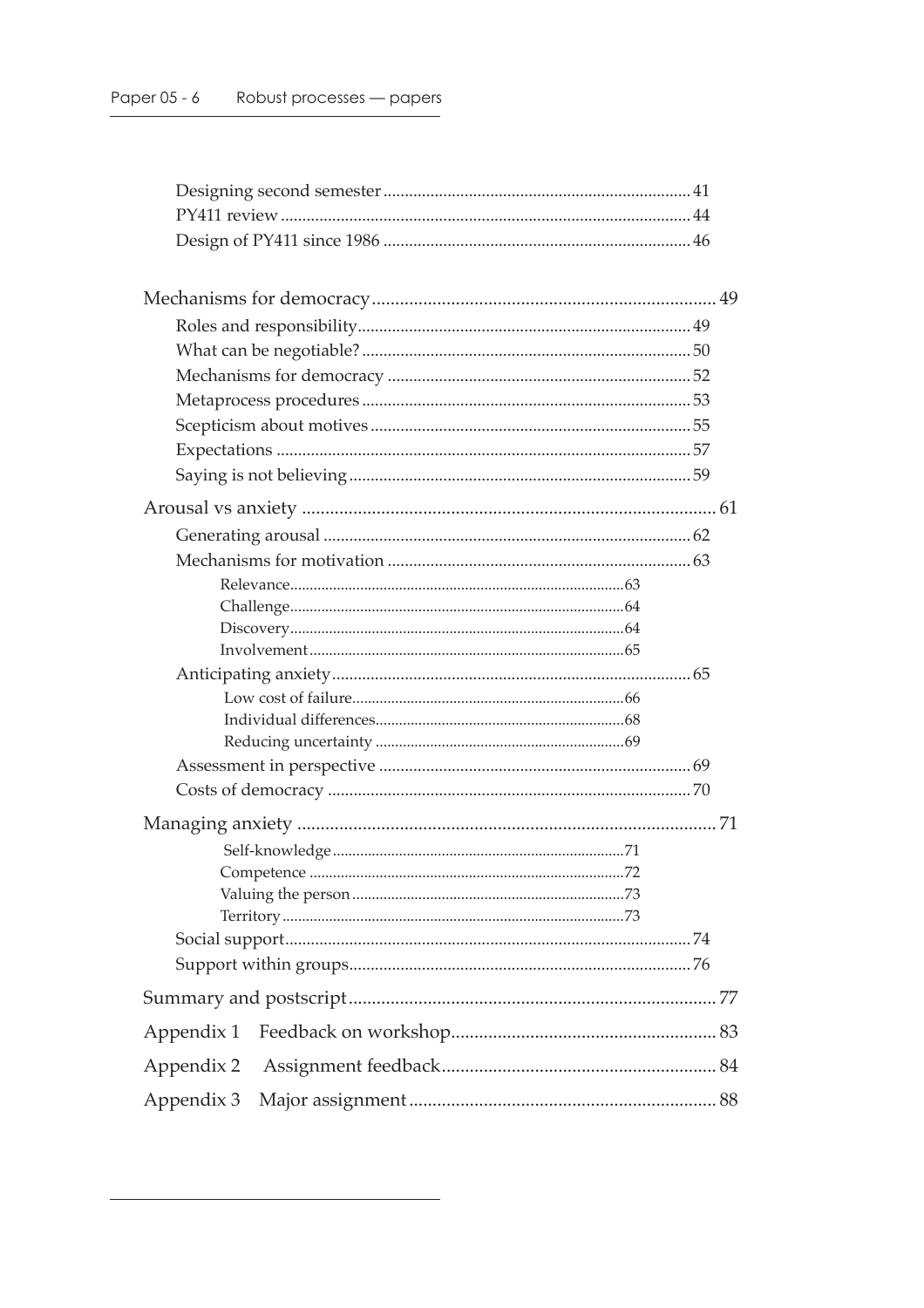Appendix 4—PY411 from class members' view........................................ 94

# **Introduction**

This document is still in the process of development. In its present form it represents a second revision of the unreferenced draft I wrote at ANU, plus some further fine tuning. I hope to revise it further in due course. In writing it I have drawn on two earlier documents. One is a paper I wrote for Brad Imrie at the Tertiary Education Institute of Queensland University.<sup>1</sup> The other is the course handout for PY411.<sup>2</sup>

I have tried to strike a balance between sufficient detail for this to be used as a resource document, and sufficient brevity for reading not to be too onerous a chore. It is for the most part descriptive, though I have tried to identify some of the underlying principles in a way that allows them to be used in practice.

Two recent partial revisions have increased the detail a little. At workshops on classroom democracy it has become apparent that there are university teaching staff who would like to increase the amount of democracy in their courses, but lack the methods to do so. There has been a particular interest in some aspects of assessment, which is seen as a frequent obstacle to greater democracy. I have responded to this by providing more step-by-step detail. I have also included some details of the earlier history of the courses I describe, as this offers a path for slower adoption of participative methods.

<sup>1.</sup> Small groups and classroom democracy: class structure and its contribution to more democratic (and more effective) teaching, in Brad Imrie, ed. (1980), *Small group development reference file*. St Lucia: Tertiary Education Institute, University of Queensland.

<sup>2.</sup> *PY411: a course in social consultancy* (1986). St Lucia: Department of Psychology, University of Queensland.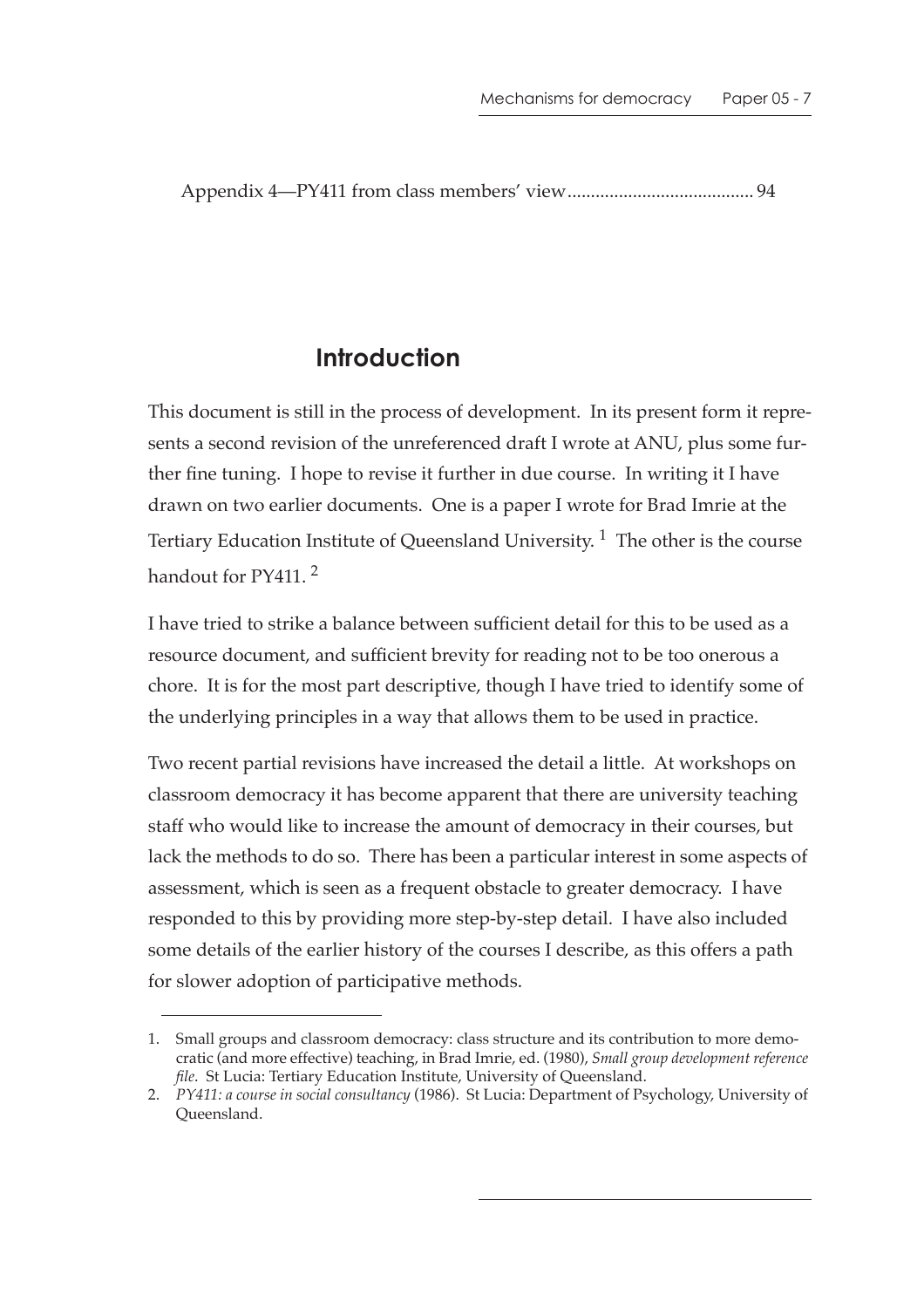I would not presume to say that the procedures described here are applicable to every tertiary teaching situation. The conditions I work under are particularly favourable for democratic experiments. Academic freedom is still a real value at universities, and this removes some of the risk of experimentation. Courses for intending practitioners of community and organisational change (PY338 and PY411) are an especially fitting vehicle for activities which improve skills in communication, problem solving and change.

I would tentatively suggest, however, that this is not sufficient reason to dismiss outright the wider applicability of the ideas. After all, most courses in psychology use very similar teaching methods to those used in other subjects in universities and other teaching institutions. If a change is possible in psychology, perhaps it is appropriate elsewhere. In partial confirmation, I know of a course in Computer Studies which makes extensive use of group work and participative methods.

Let me also acknowledge freely that my own likings have had an influence. Any course design can profitably take into account not just the subject matter and the class members, but also the style and preferences of the teacher. My natural leadership style is closer to laisser faire than anything else. The approach to teaching described here is one I feel particularly comfortable with.

### **Preliminary considerations**

It is one thing to wish for more classroom democracy. It is another matter entirely to bring that wish to realisation. It depends on the use of appropriate democratic mechanisms. Outside the field of adult learning there has so far been little written about such methods.

In this document I describe two tertiary courses where quite high levels of participation have been achieved. They represent the interim result of twelve years of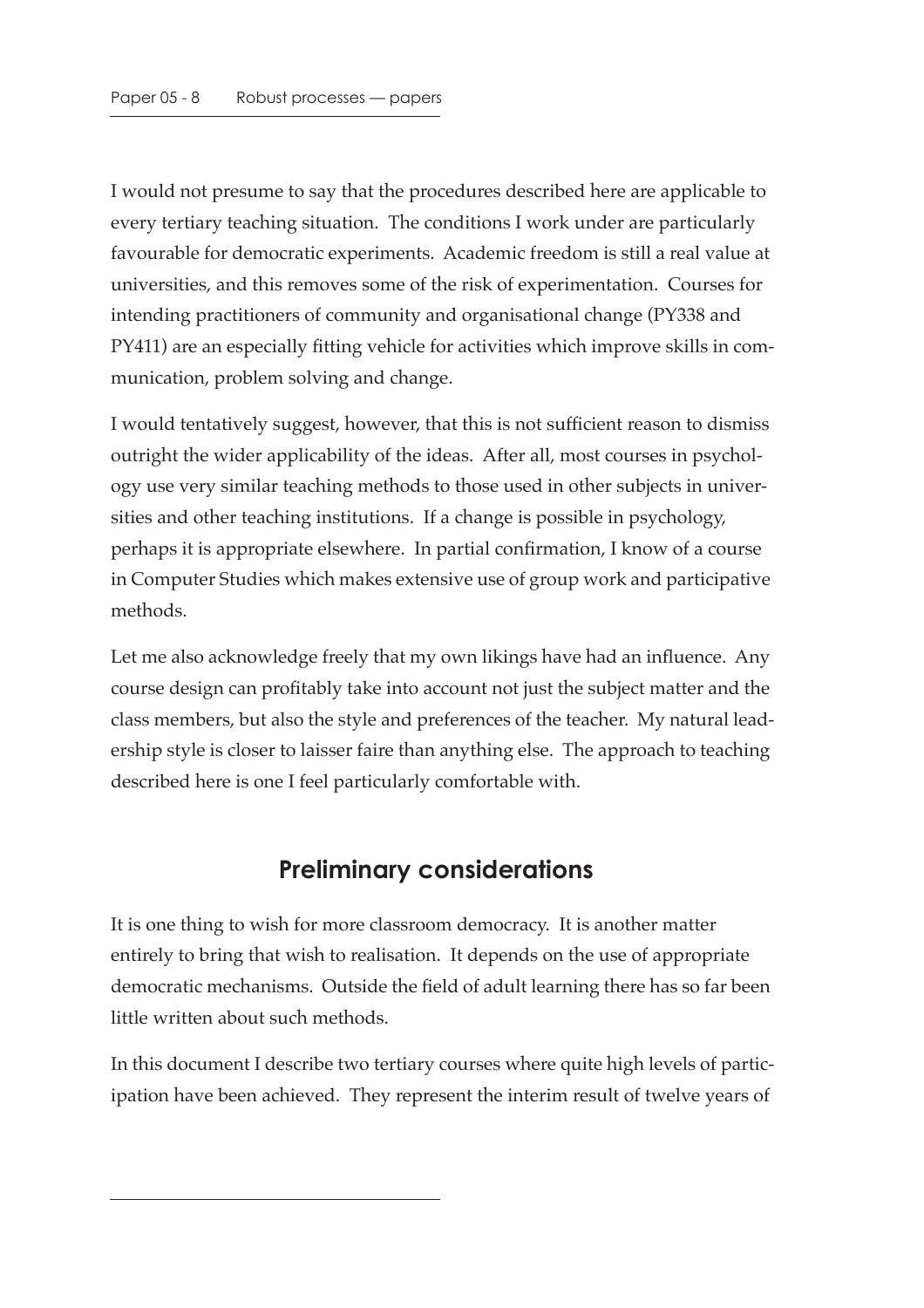experimentation which is still continuing. I hope that others may be encouraged to respond with their own experience. A pooling of information may lead us to a better understanding of the more promising approaches. Some of the methods described here have also been used in other courses which I don't mention, or mention only in passing.

Democratic methods can be imported from other fields which make use of them. Industrial democracy and community development are two such examples.

My own experiments have been influenced by my experience in organisational development, management consulting, and small group work in organisational and community settings. Methods which work in these settings can be transposed to some extent into the classroom. For best results some adjustment is needed.

I have also been influenced, in a more negative way, by my own formal education. I endured more years of tertiary study than I care to recall. Some of them I found enjoyable. But many of the courses I found unenjoyable and constraining. Even in some of those courses I enjoyed, I regretted the control that some lecturing staff had over my conduct. My distaste for this has made me reluctant to inflict the same experience on others.

The two courses I describe are third and fourth year electives within a university bachelor's degree. They are part of a four-year degree which comprises the basic (that is, minimal) qualification for practitioner psychologists. (There is currently a push within the profession for Masters level qualifications to be regarded as minimal; unfortunately this seems likely to succeed. My own view is that if we taught what people most needed, we could turn out in four years people at least as highly skilled as those which presently emerge from a theory-oriented undergraduate program and a skills-oriented masters program.)

I first describe some of the more important assumptions about learning which underlie the design of the courses. The courses are then described, first in out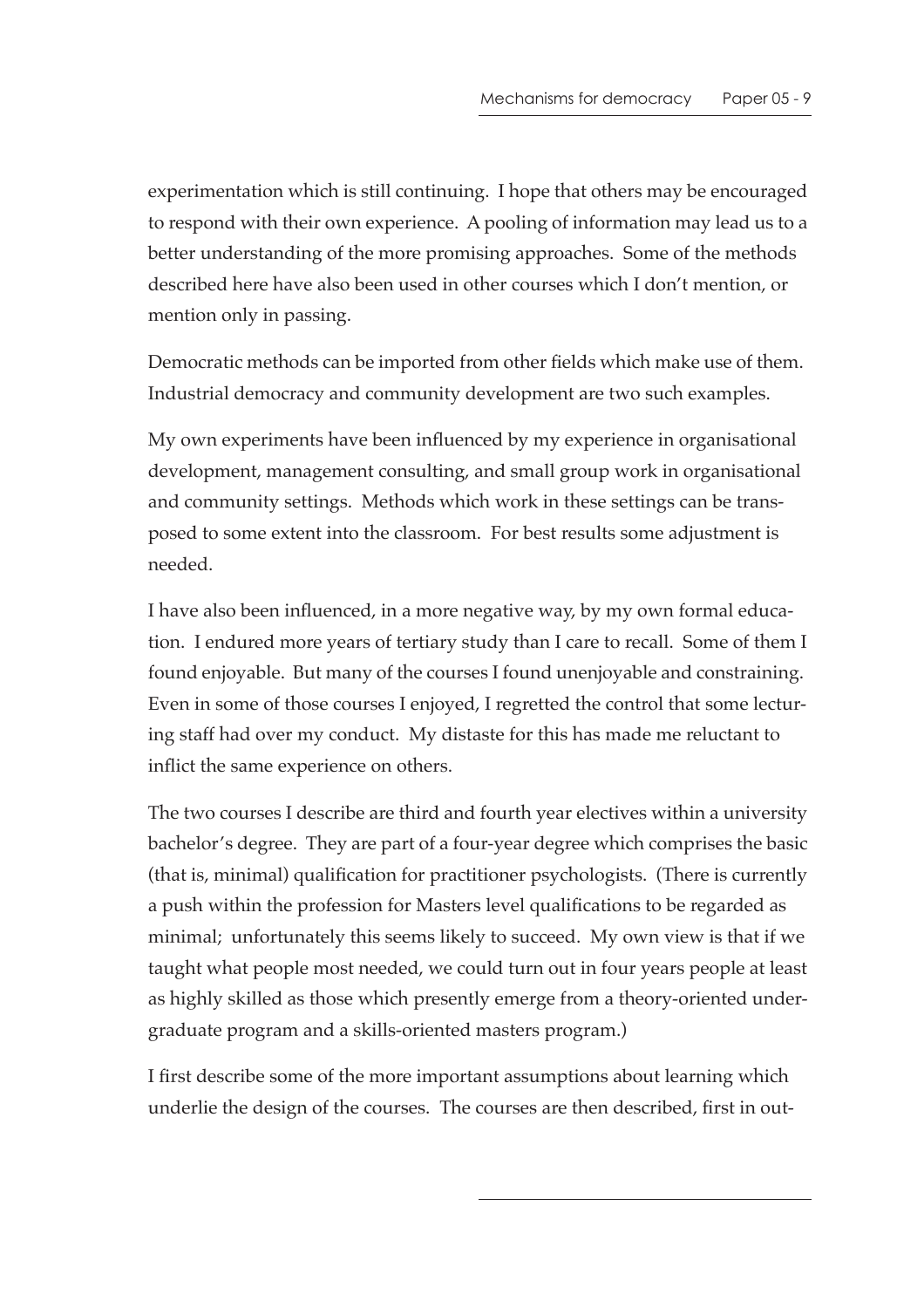line and later in more detail. Following this, I discuss some of the barriers to effective classroom democracy, and the general approaches which may help to remove or minimise them. The final sections relate the specific practices in the two courses to the identified barriers and remedies. In doing so, I offer what seem to me to be some of the key theoretical issues.

I ought perhaps to say something about the theoretical basis underlying the practices described here. While familiar with the adult learning literature, I chose to ignore it and to devise self-improving courses which would evolve over time. I hoped they would eventually become more democratic and more effective. This, I think, has happened.

The design of the courses could now be described in terms similar to those used in various theories. These include self-directed learning, for example, by Knowles, 3 or Revans' action learning. 4 Alternatively, many of the concepts of job design, both American<sup>5</sup> and Australian<sup>6</sup> could be drawn upon. For the most part I have chosen not to do so.

Instead I use a general action research  $<sup>7</sup>$  framework. I focus on those theoretical</sup> considerations which have appeared most important during the evolution of the present courses. Those of you who work from other theoretical bases may find encouragement that the end result is so consistent with the theories you use.

In justification for this approach I would offer the thought that the explanations offered here are more easily related to basic psychological principles than can some of the other approaches. Although I do not make explicit the links between

<sup>3.</sup> Malcolm Knowles (1975), *Self directed learning: a guide for learners and teachers*, Associated Press, Chicago.

<sup>4.</sup> Reginald W. Revans, (1980), *Action learning: new techniques for management*, Blond and Briggs, London.

<sup>5.</sup> e.g. Thomas G. Cummings and Edmond S. Molloy (1977), *Improving productivity and the quality of work life*, Praeger, New York.

<sup>6.</sup> Fred and Merrilyn Emery (1975), *Participative design: work and community life*, Centre for Continuing Education, Australian National University, Canberra, ACT.

<sup>7.</sup> Kurt Lewin (1951), *Field theory and social science*, Tavistock, London.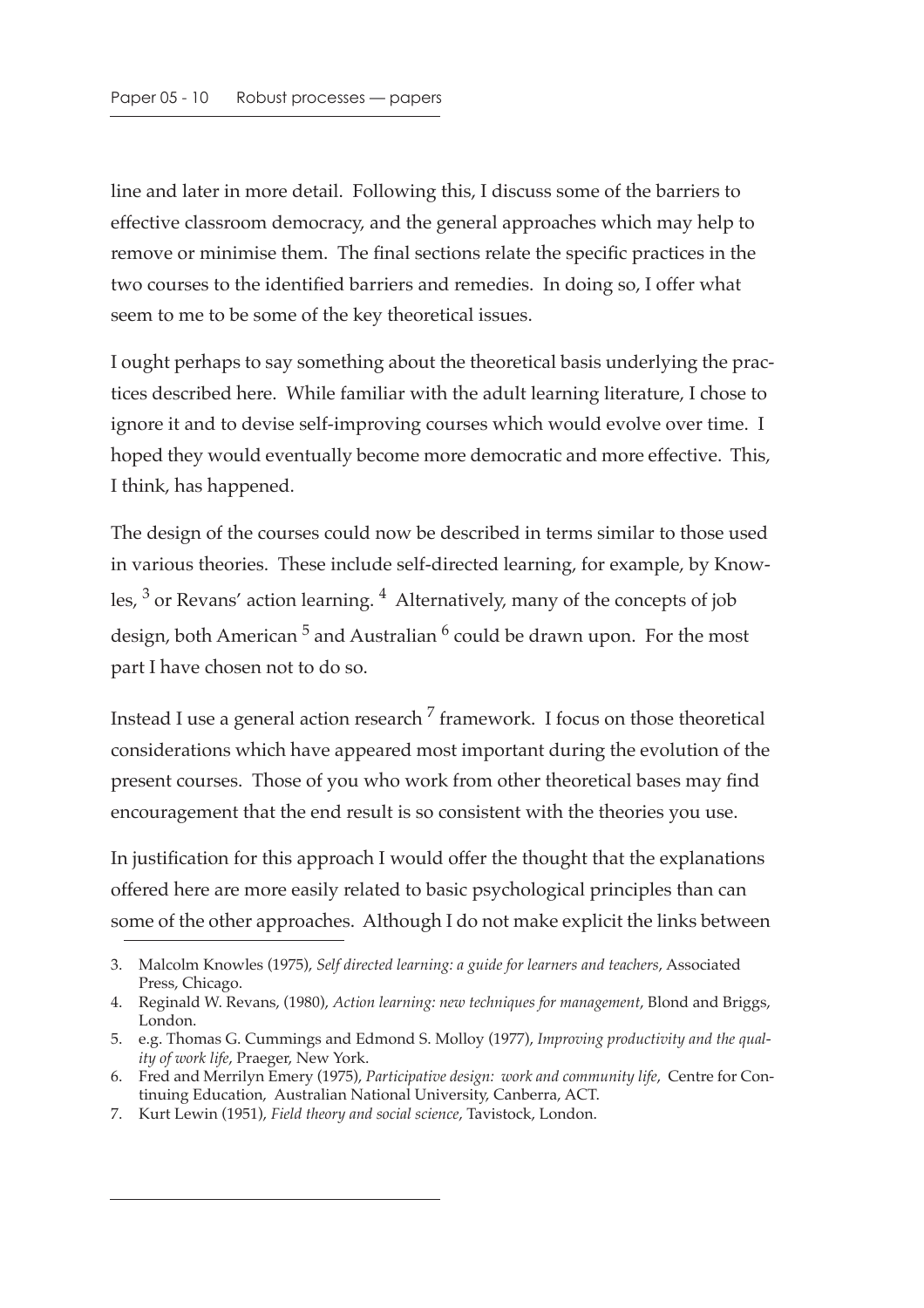these experiments and the basic concepts of psychology, it is not difficult to do so.

It appears that very different theories often address very similar phenomena. Special vocabularies often conceal the similarities. I have tried to avoid developing a jargon specific to democracy in the tertiary classroom; I hope that this may make it easier for you to translate the ideas here into a form more suited to your own situation.

# **Assumptions**

I start from certain assumptions about the learning process. I believe I could argue for each of them; but I will limit myself to offering them here as prejudices. You may wish to make allowance for them as you read on.

- Learning is unavoidably a participative exercise, as only a learner can learn. The most a teacher (so called) can do is create situations within which learning is made possible and is encouraged.
- Skills and concepts are both important. Or at least they are in organisational and community change, the subject area of the courses described here. If there must be a choice between them, skills are more important. It is relatively easy for someone with the skills to acquire the knowledge when it is needed. It is not so simple for someone with the knowledge to acquire the skills.
- Skills are learnt by practising them, not by hearing or reading about them.
- Knowledge can be acquired either through discovering it or by hearing about it. Discovery is both more time-consuming and more effective. A combination of discovery and a more didactic approach is often most appropriate.
- Practitioners need intellectual theories. By this I mean theories of which they are consciously aware. Such theories are akin to what Argyris and Schön  $^8$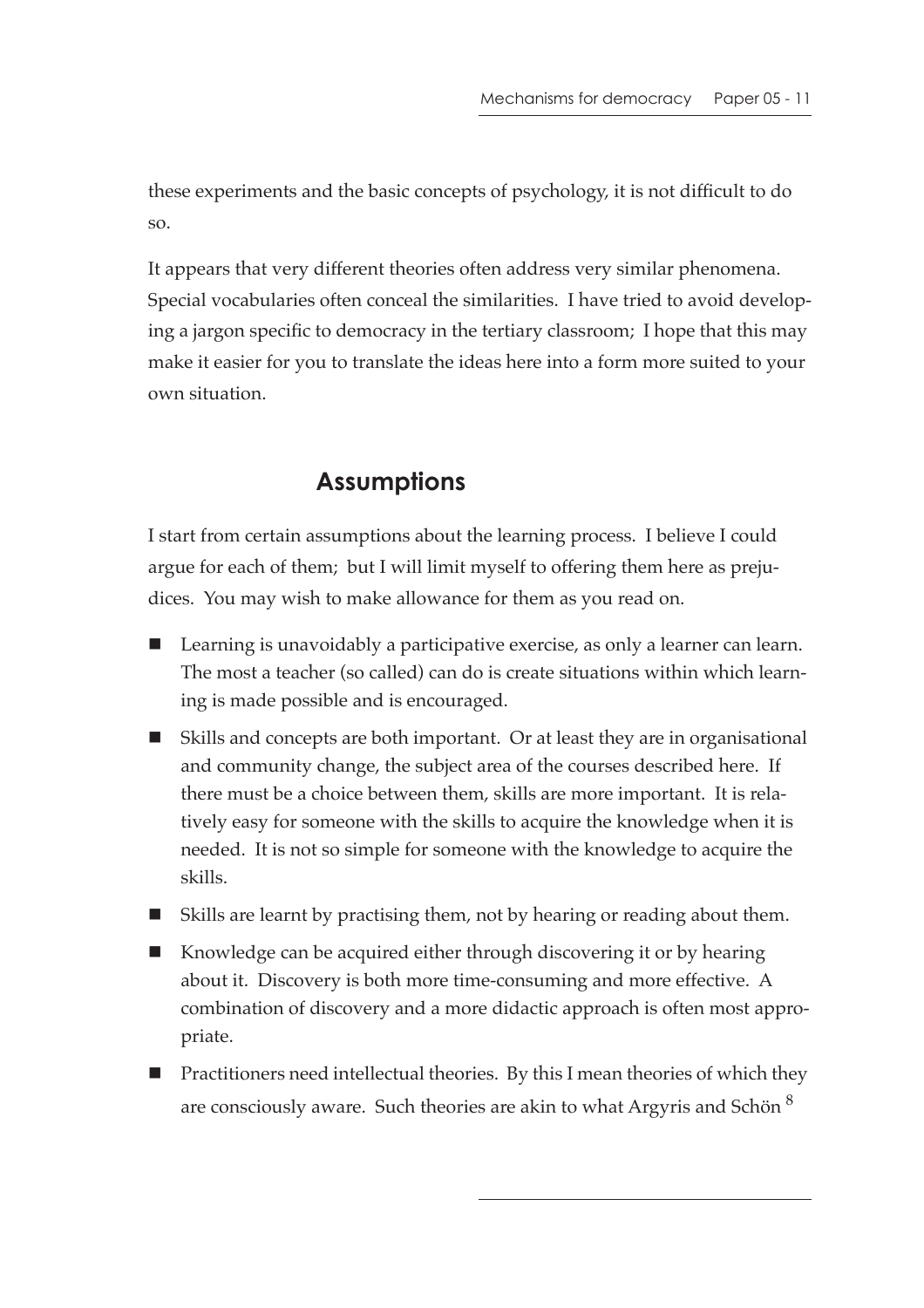call espoused theories. They are valuable before the event in planning, and after the event in review. They can be acquired by reading and listening.

- In what might be called a real time situation, so much information arrives simultaneously on so many channels that the practitioner must be able to react more quickly than conscious processing allows. For this, intuitive theories are also needed. They resemble what Argyris and Schön call theories in use, and depend among other things upon experience.
- $\blacksquare$  If a practitioner is to be effective in moment-by-moment practice, but also capable of planning and being able to learn from self-criticism, compatible intellectual and intuitive theories are needed.

#### **Important skills**

There are other assumptions about what is learnt, and how it is learnt, that are important enough to be treated in more depth. I will use the classification of skills which I acquired from Edgar Schein in discussion with him in 1980, when he visited Queensland. (I am relying heavily on my memory and I may not do his ideas justice.)

He groups managerial skills into three categories, which he calls technical, interpersonal, and emotional.

For managers, technical skills include such things as reading a balance sheet or preparing a critical path network. These, Schein comments, are the main focus of management education. They are mostly well taught.

As presently taught to psychologists, technical skills almost always include research and statistics. They may also include administration and interpretation of psychological tests, behaviour modification techniques, and micro-counselling skills. I would expect some or all of these to be an important focus of most courses with a large applied component. They seem to be reasonably well taught

<sup>8.</sup> Chris Argyris, and Donald A. Schön (1974), *Theory in practice: increasing professional effectiveness*, Jossey-Bass, San Francisco.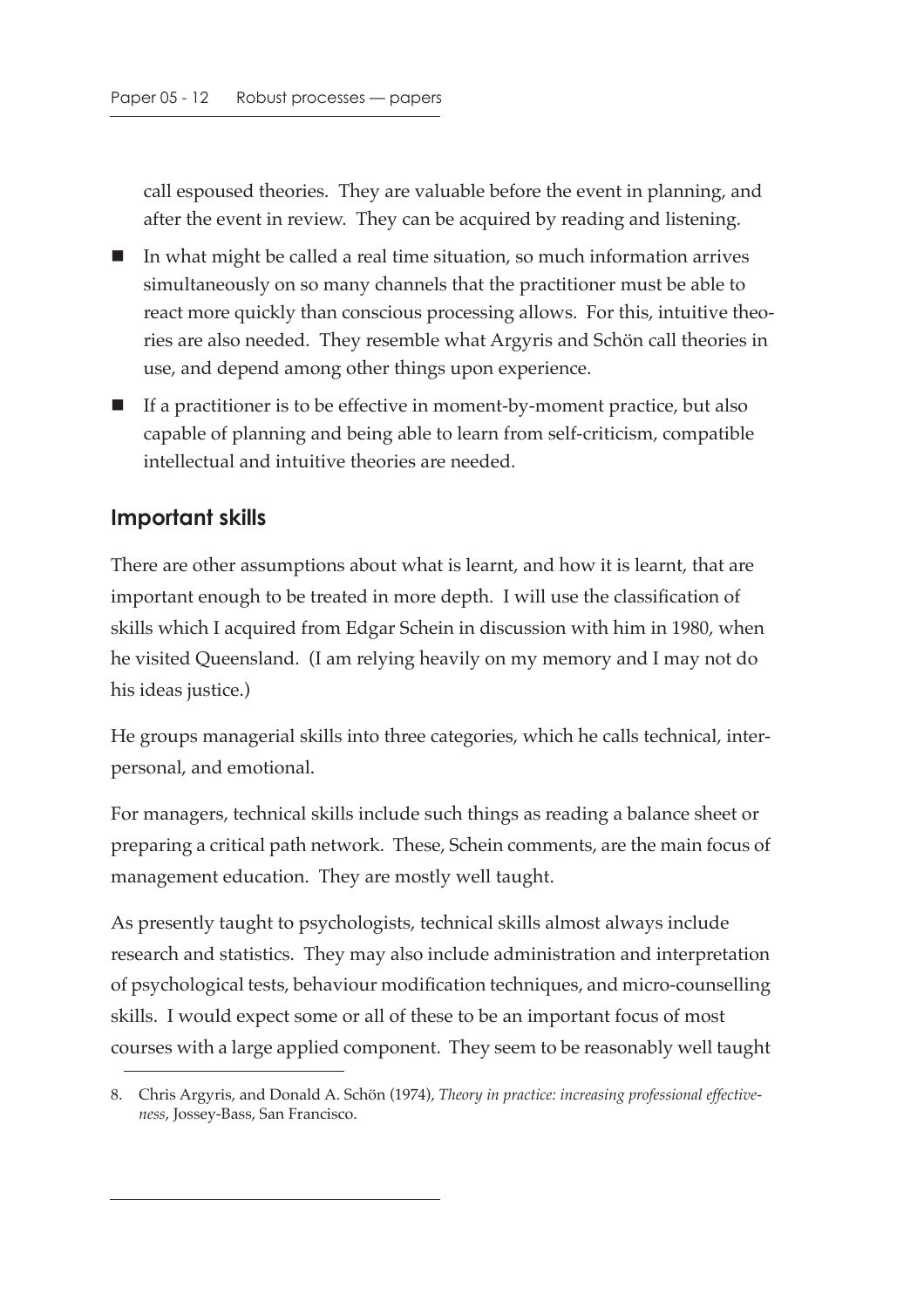for the most part, though with a much more substantial component of covert ideology than I would prefer.

Interpersonal skills consist of the social and communication skills that managers need if they are to make the best use of their technical skills in their work with colleagues. Schein remarks that such skills are taught neither extensively nor well, though the situation is improving on both counts.

Similar comments might be made about psychological training. It may be noted in passing that some interpersonal skills are taught as technical skills. The result seems to be that some psychologists communicate well only when they are wearing their psychologist hat. They behave quite differently in their everyday life. I shall have more to say of this.

In Schein's view the emotional skills are the most important. Ultimately, they limit the use that the manager can make of all other skills. They include the ability to make a decision when all the decisions are painful; to be decisive when required, even under conditions of great uncertainty; to be able to take responsibility for the consequences of ones decisions; to exercise judgment. One might call them, collectively, courage. Schein believes that despite their importance they are least well taught and learnt.

The same could again be said of psychologists. From some of the more painful aspects of my own experience it seem to me that some of my most damaging errors have been sins of omission. They arose not because I didn't have any idea what to do but because I didn't have the courage to do it at the right moment.

I suspect that few courses in psychology attempt to address emotional skills directly. It is true that self-actualisation is a claimed goal of many course. Selfactualisation and courage are admittedly similar. I am not persuaded, however, that the methods for pursuing self-actualisation are always understood enough to be effective.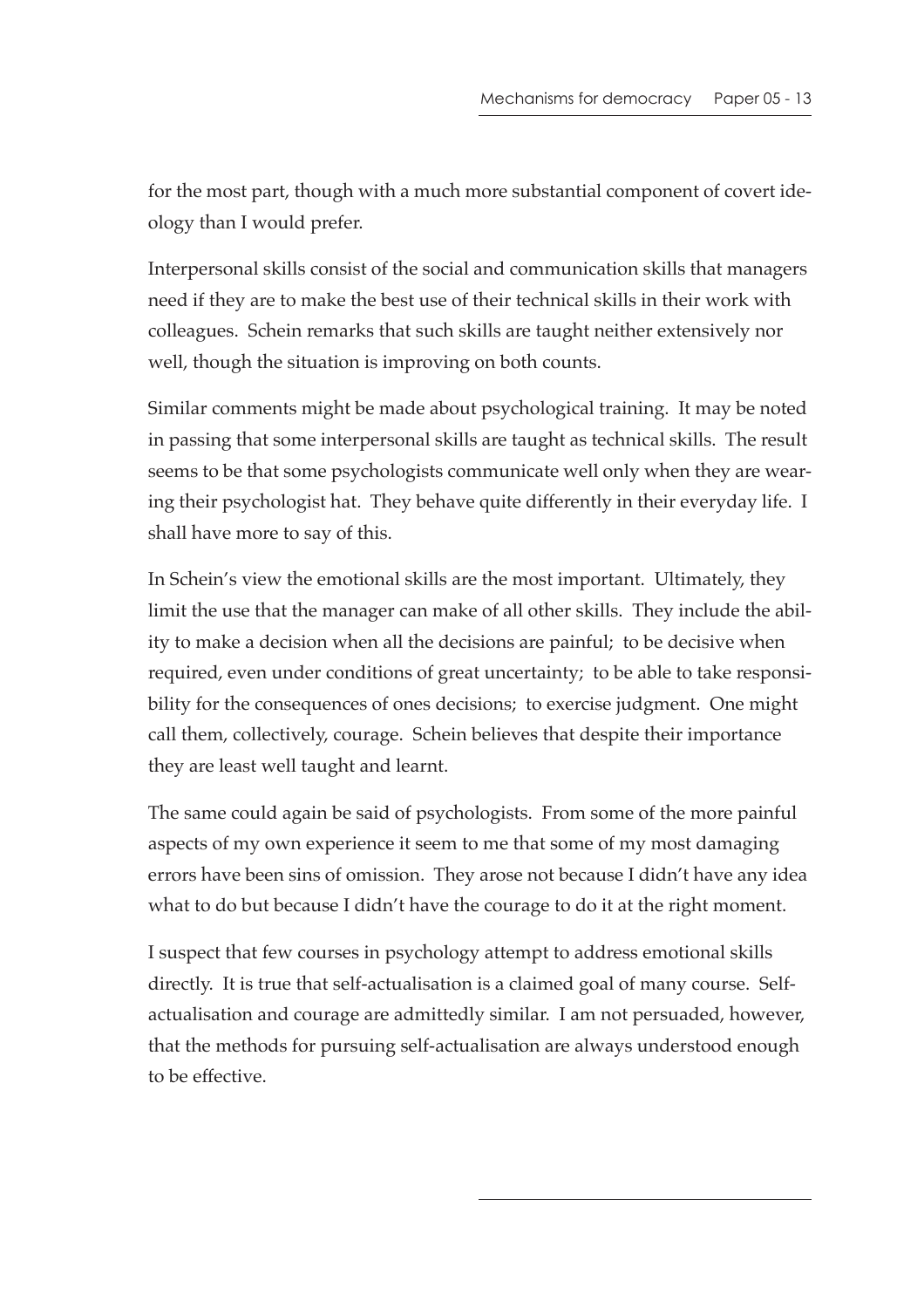All three categories are skills, or so it seems to me. Following my earlier presumptions it follows that they are learnt by practising them. The role of teacher is to create situations within which they can be practised. The difficulty in addressing interpersonal and emotional skills is that they may be most effectively approached sideways rather than directly. It will become more apparent what I mean by this in the next section.

## **Overall course design principles**

In the explanation which follows I will make use of the distinction between content and process. The content of a course is its syllabus. It includes the topics it explicitly addresses and the information or skills which are covered as part of those topics. The process of a course consists of the ways in which the content is covered, for example by lectures, discussion, experiment, observation or the like.

Technical skills are most efficiently addressed, I think, by making them the explicit focus of the course: that is, the content. They are usually addressed in this manner.

While interpersonal skills may also be addressed in this way I suspect strongly that it is not the most effective approach. They are more thoroughly learned and more easily used when they are practised regularly in the process of taking part in the class.

If they are practised during the normal conduct of the course process, there is more chance of interpersonal skills continuing to be used afterwards. Treated as content, there is a risk that they will be used only in those particular situations in which they were learned.

In short, technical skills are acquired most economically when they are the content. Interpersonal skills, or so I am suggesting, are better acquired from the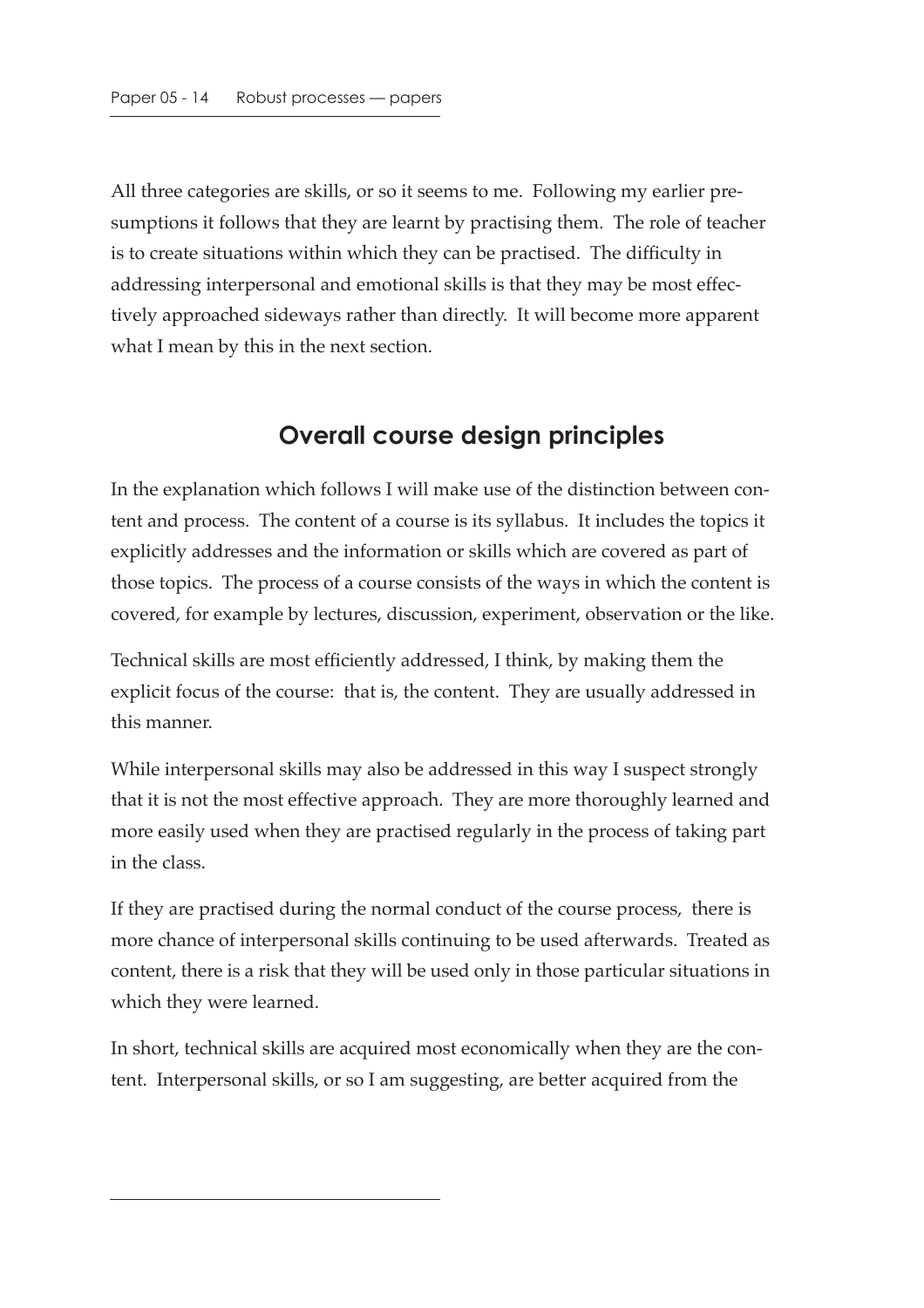process. Where interpersonal skills are concerned, as McLuhan might say, the medium is the message.

At this point I propose to use an extension to the content/process dichotomy. To involve class members in some responsibility for course process requires the use of something else again, a process for dealing with process. For this the term *metaprocess* seems appropriate.

You will have noticed that most course designs primarily describe content. What is usually called a course syllabus is a description of course content. Some course designs also describe the process, usually by explaining what teaching and assessment procedures are used. In such an instance, however, the content is most likely to be the main focus of the description.

Process designs can include procedures that engage class members in determining or partly determining class content. As the class members battle with the task of listing possible content and then deciding their priorities, they begin to practise important interpersonal skills. Note that this practice takes place in a less artificial situation than if the skills were exercised in role plays, for example.

Now imagine that you also wished to give class members the chance to help to decide the course process. You would then have to use a metaprocess design.

My early attempts to involve the whole class in defining the syllabus tended to work reasonably well. The problem was that they produced a list of topics that looked like the contents page of a mediocre textbook. Class members can decide content without stretching themselves much, provided they have a little more than a nodding acquaintance with the subject's content areas.

Before class members can decide process, however, they must address the difficult issues of how learning takes place, about the respective roles of staff and class, and the like.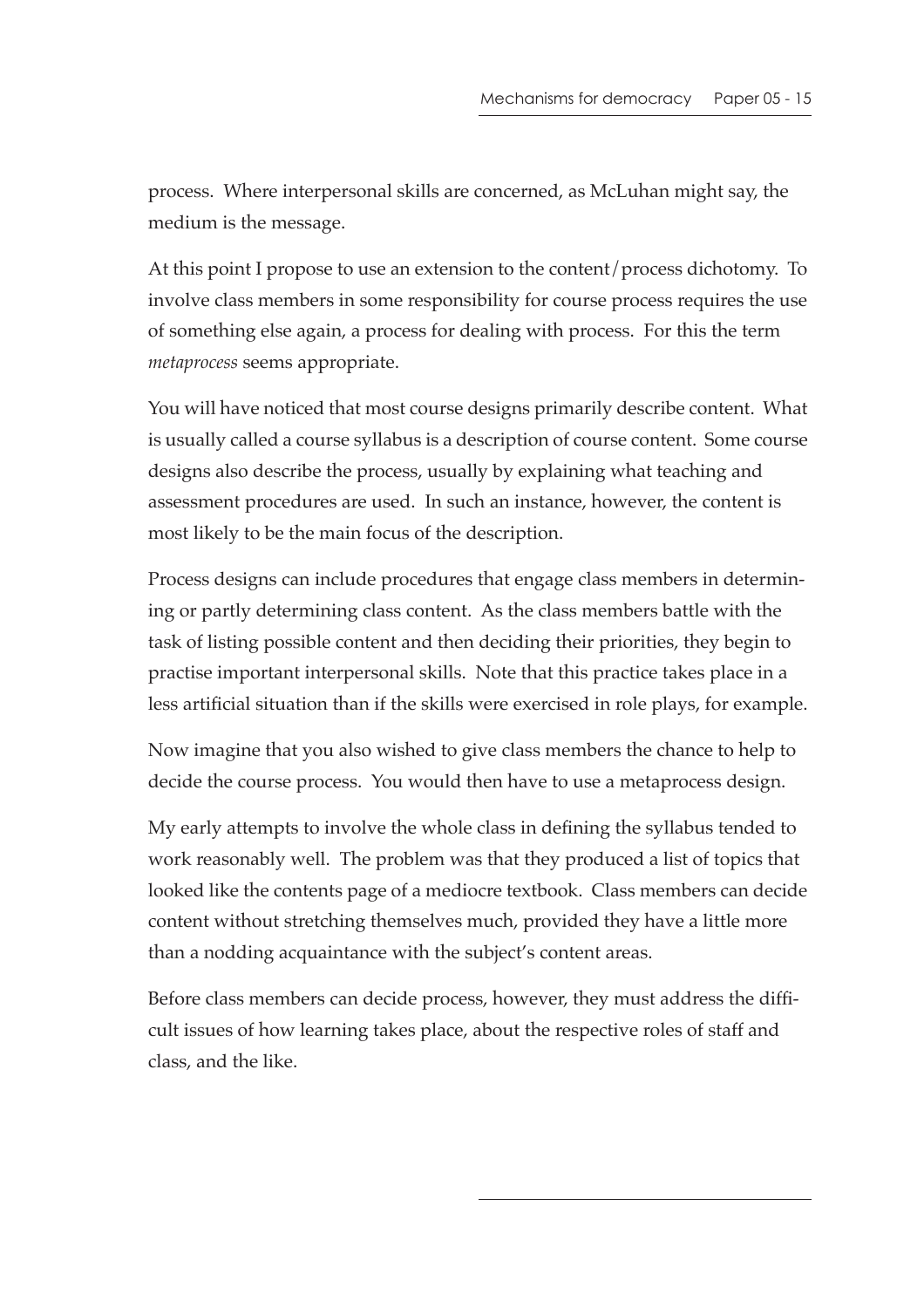Involving the class in the choice of process therefore engages them in making difficult decisions, and in exercising judgment. The consequences of their decisions are more far-reaching, and can have a considerable effect on the style of a course and the amount of challenge they face. They have to live with the consequences of their decisions, or make the effort to change the decisions. The consequences are not trivial.

In other words, class members may be able to practise their emotional skills in determining course process. In doing so, they are evaluating different processes and deciding their applicability. They are engaging in a metaprocess activity.

—————

In partial summary, then, two points can be made.

Firstly, there is a useful distinction to be made between content, process, and metaprocess. A course design which is focussed on content is one which specifies topics. At the process level it specifies the methods to be used to address the content, including perhaps how the content is to be chosen. A metaprocess design describes how the processes are chosen.

Secondly, there is a correspondence of sorts between Schein's taxonomy of skills, and the distinction between content, process and metaprocess, as follows …

| content     | technical skills     |
|-------------|----------------------|
| process     | interpersonal skills |
| metaprocess | emotional skills     |

though I do not want to press this correspondence too far.

The central teaching goal of the courses described below is now probably evident. Many features of the courses are metaprocess features. The courses are structured with the intention of providing opportunity and encouragement for class members to engage themselves in choosing both content and process, and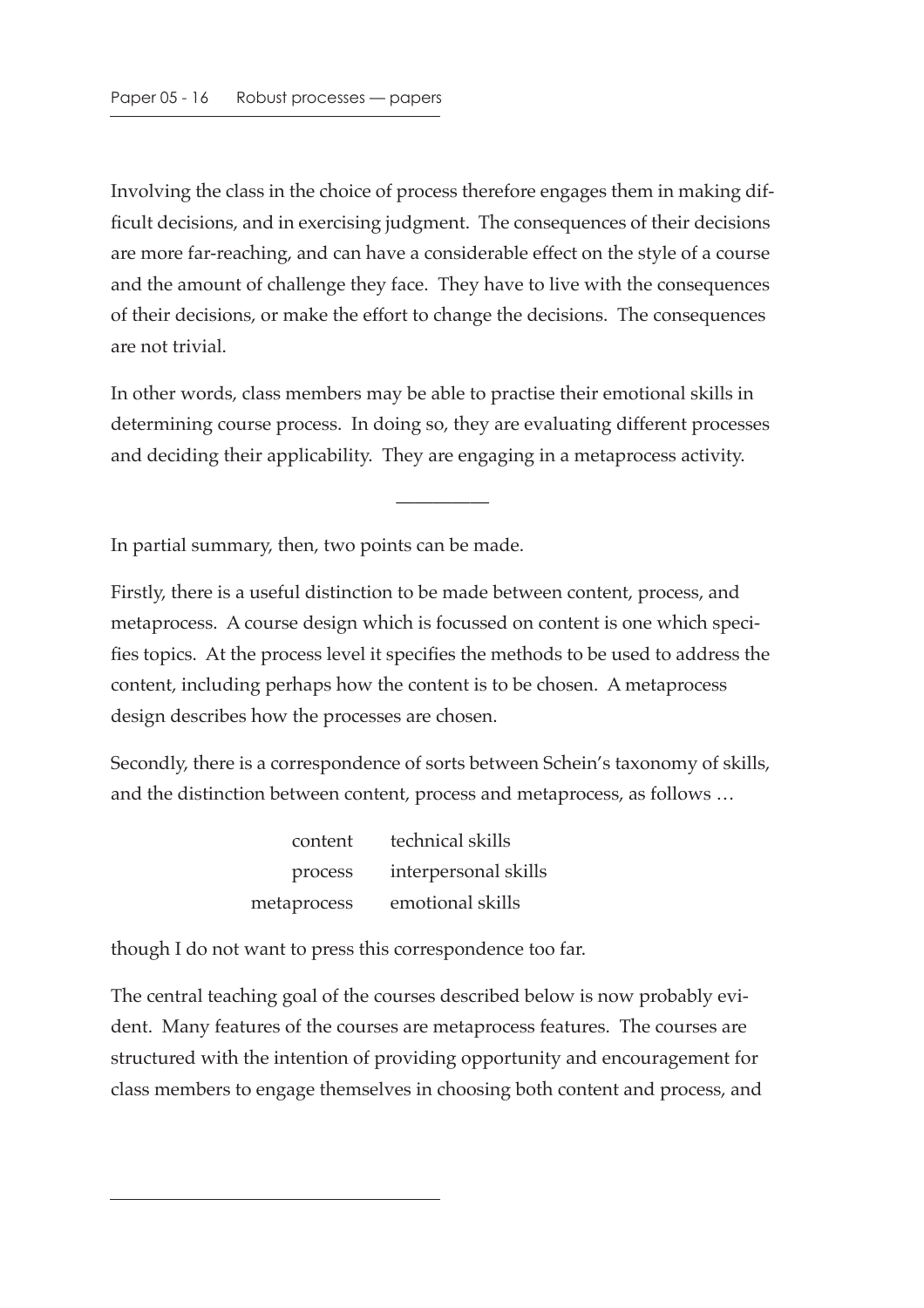in managing both. I presume that in doing so they will develop further the emotional skills or courage which may eventually determine how well they operate as practitioners. And, I suspect, as citizens.

## **The courses**

The two courses which comprise the case studies are the undergraduate and fourth year courses for which I am course coordinator.

The third-level course is called *Organisational and social psychology*. I hope it will be renamed eventually as *Social consultancy*, which probably reflects its orientation more accurately. Its official code, which I will use from now on as a convenient shorthand, is PY338. It is a one semester course of 10 credit points. In theory this indicates that to achieve an average grade an average person would devote about 10 hours a week to the course for each of the 13 weeks of semester.

PY338 is timetabled to occupy a single four-hour block each week. Usually three hours are used for formal class contact. The fourth hour is most often used by small groups to design workshops and plan assignments.

The fourth-level course is PY411, *Advanced social consultancy*. Until very recently it was titled *Applied social and organisational psychology*. It is a whole-year course of 28 credit points, indicating a time commitment of about 14 hours per week extending over two semesters. As such it constitutes one-third of an honours year. The entire fourth year can also be taken as a postgraduate diploma.

There is also a one-semester version, PY409, of 14 credit points. This is intended for those people who cannot enrol in PY411 without exceeding the 84 credit points which are the maximum for the year. They must be enrolled in courses which have their own practical components. They study social consultancy as a support to other courses rather than as their central interest.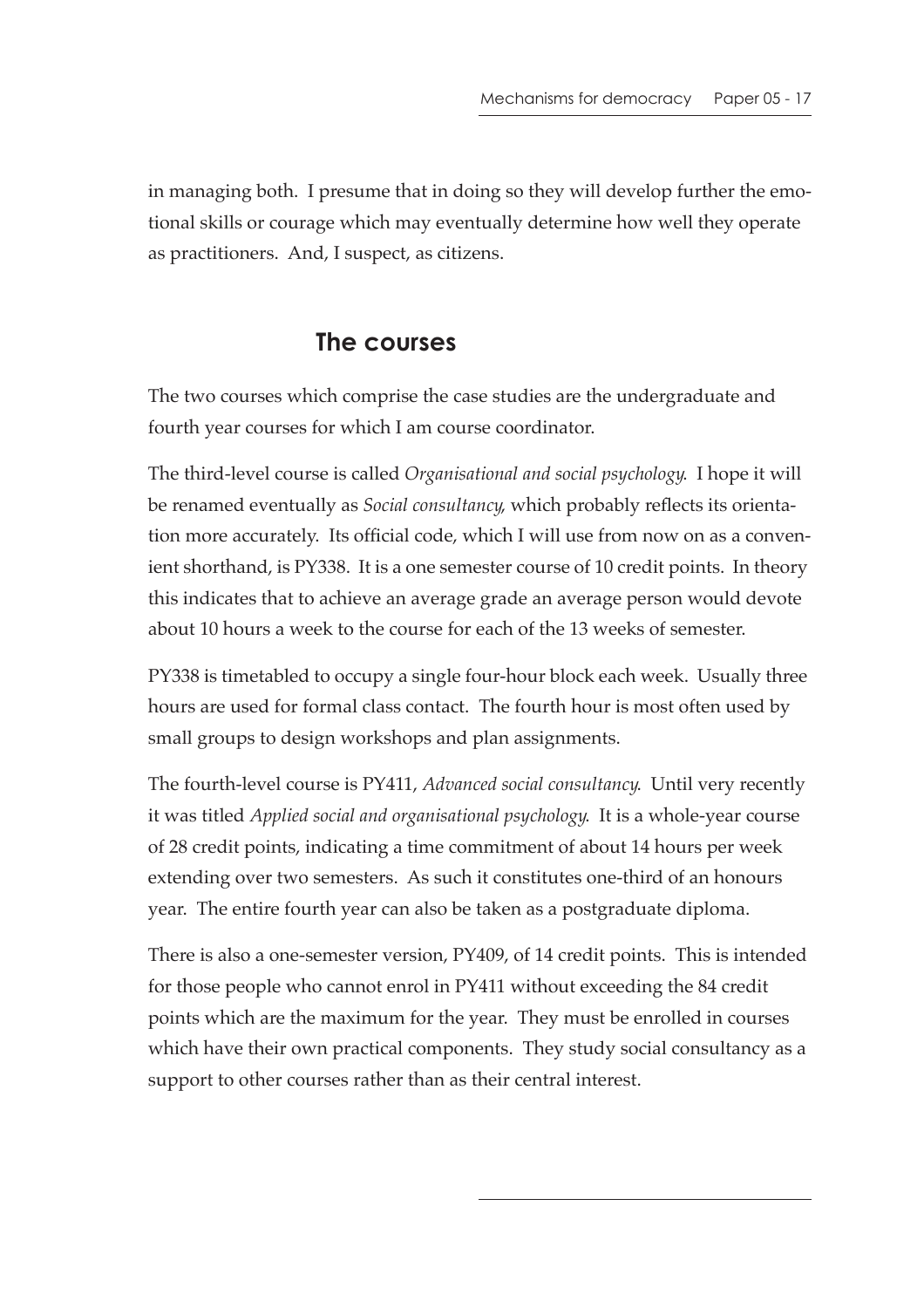PY409 and PY411 are, for the first semester, the same course. People enrolled in PY409 and PY411 mix in the class. Many of the small groups formed within the course cut across the boundaries of the two.

Both versions of the course are timetabled for eight hours each week. To this is added a two- or three-day workshop, perhaps spent under canvas, in first semester. Another for PY411 only is included in second semester. Added at the suggestion of the 1985 class, it has become a permanent feature.

Both PY338 and PY411 address skills, concepts and techniques for community and organisational change as their main focus. In the content and process, the emphasis is on developing "process skills"— process observation and facilitation, workshop design and conduct, managing change.

#### **Preceding courses**

Most class members enter PY338 after having studied core courses in psychology at first and second level. There is an alternative entry route which I hoped would reduce the in-breeding which characterises many university degrees; but almost nobody avails herself<sup>9</sup> of it. The first-level core consists of 20 credit points of general psychology, and five credit points of the ubiquitous statistics.

The second year core consists of one 10 credit point course, and five 7 credit point courses. Yes, the 10 credit point course is statistics. Four of the five 7 credit point courses are information oriented. Between them they are intended to cover psychology's most important content areas in more depth than the first-level courses are able to do.

The fifth of them, PY263, is a skills-oriented course in which class members develop basic communication skills through practice sessions and group activities. It is designed among other things as preparation for PY338 and PY411.

<sup>9.</sup> To avoid both male chauvinist language and circumlocutions, I use the feminine gender throughout.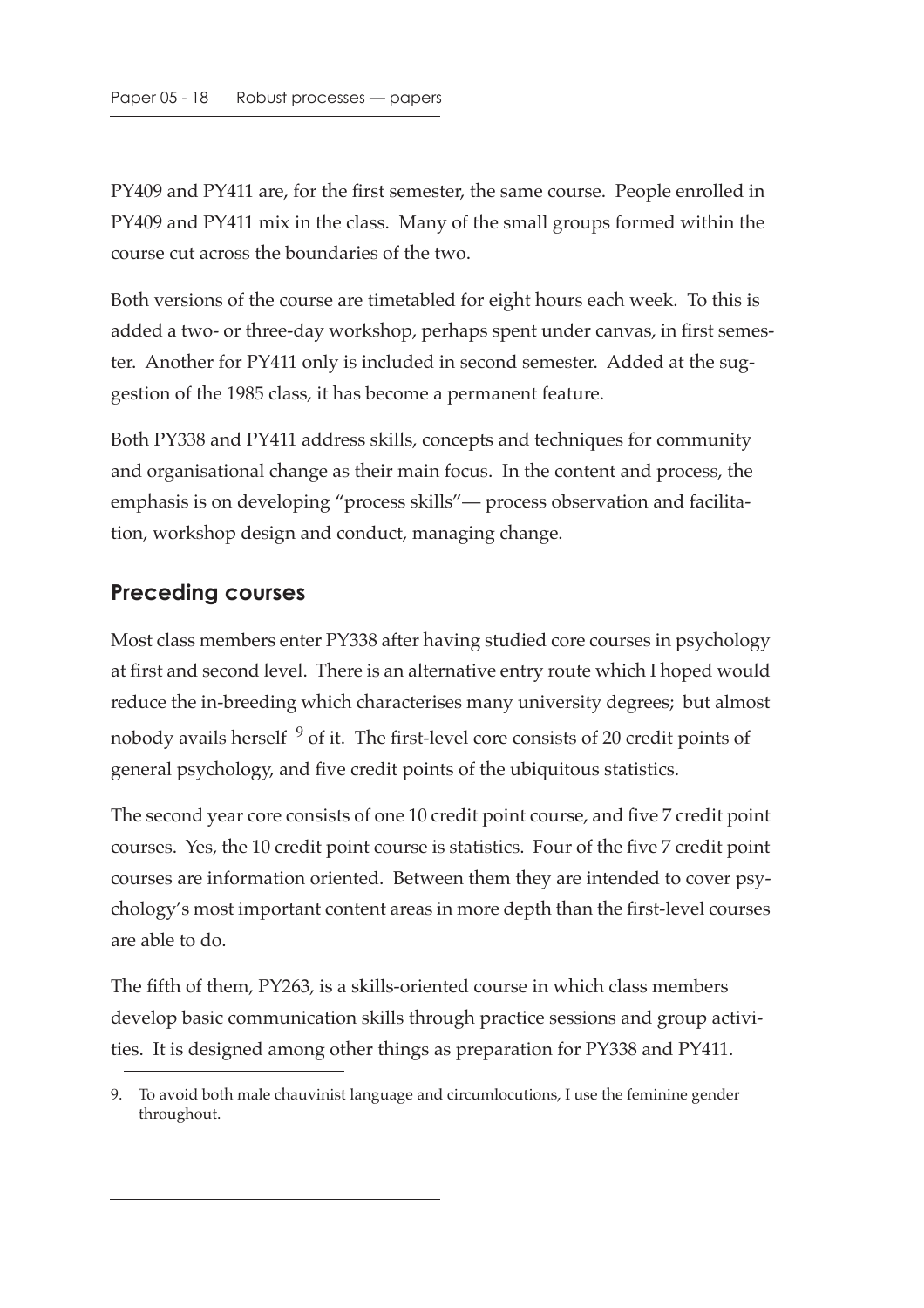Course coordinator is Cindy Gallois, an active researcher in the field of social psychology (interpersonal psychology is perhaps a more informative label). I team-teach it with her. (This arrangement will change in 1988, with more theory being added to the course and more of the lecturing staff becoming involved. As part of more widespread changes, there will also be courses offered in personnel psychology and in organisational behaviour.)

#### **Subsequent courses**

The organisational stream continues after fourth year into a coursework masters program in applied psychology. There, four courses oriented towards practical skills and techniques deal with job design, intervention techniques, training and development, and management-employee relations. A course in group facilitation is to be added in 1988, together with advanced courses in personnel psychology and ergonomics. Of these, two are heavily skills-oriented, the two I teach in intervention techniques, and training and development. The new group facilitation course will be a mix of theory and practice.

#### **History**

Both classes will be described for the most part in their present form. I will start, however, with a potted history. In later sections I may also, from time to time, comment on past changes which seem revealing of course design or the operation of the democratic mechanisms.

The history of the courses can be divided very roughly into four phases, approximately equal in duration (the fourth phase is a little briefer at this point, having begun in 1986). The changes from any one year to the next have been comparatively minor. The accumulated changes over about a decade have been considerable.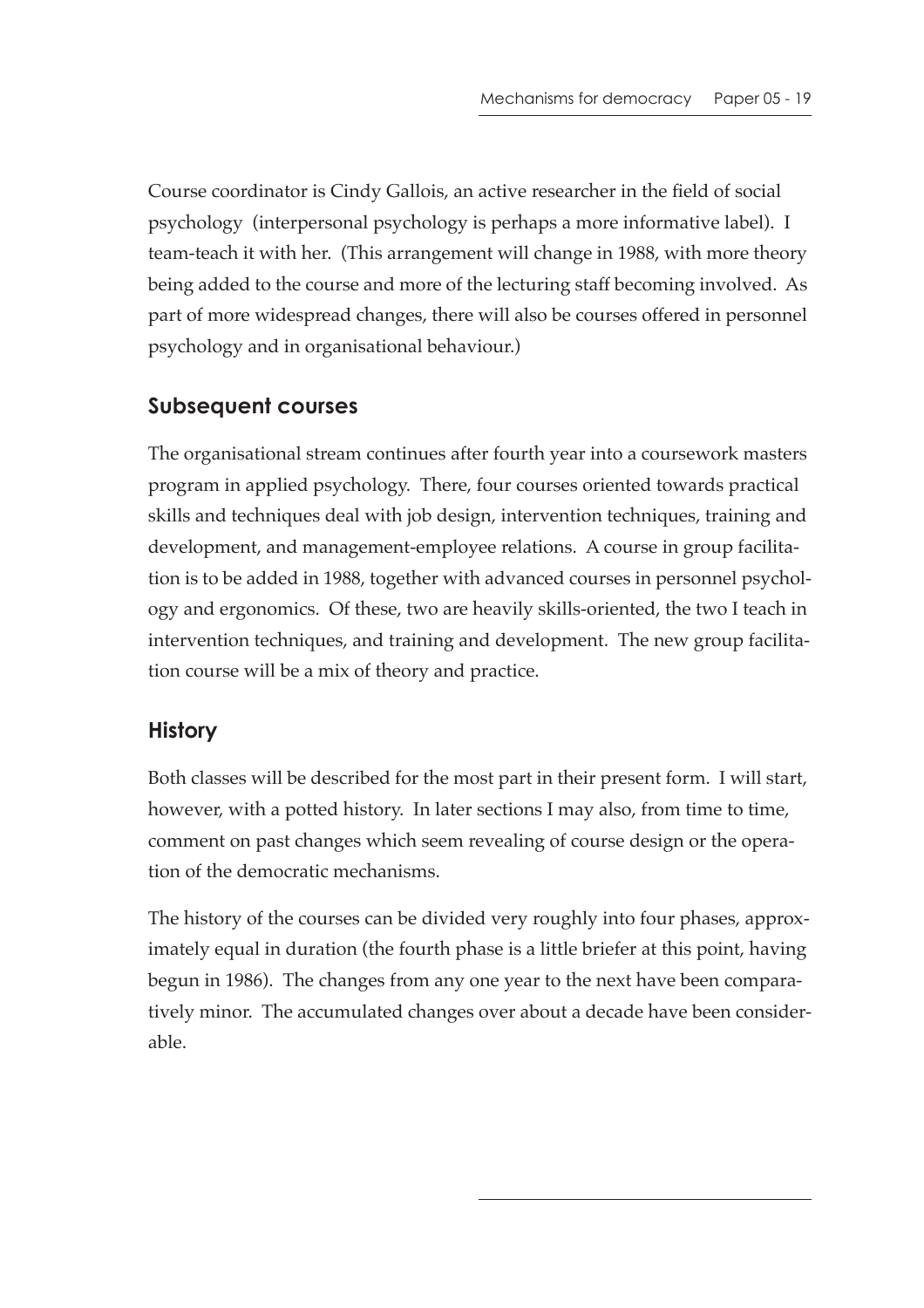During the first phase my approach and experience were not greatly different from what Trevor Williams has described in his monograph.  $10$  (He has since refined his approach in ways that often resemble those I describe here.) The class as a whole decided course content. This was done in what might be called a fairly casual way. "Unstructured" was a favoured adjective in end-of-course evaluations. Phil Harker and myself team-taught both PY338 and PY411 and ran most of the teaching sessions. Most sessions consisted primarily of a loose mix of lectures and activities.

Phase 2 was a period of development. When class members first began to run class sessions these took the form of seminars or miniature lectures. This was done to some extent in PY411 from the start. I gradually stepped up class involvement in all aspects of the course. At the same time I increased the focus on skills and techniques, and the use of activities to develop them through practice. A number of people contributed in important ways to this development, particularly John Damm, from whom I inherited the course, and Tricia Vilkinas and Pat Noller who assisted me with it at different times.

In Phase 3 the amount of participation increased further. I became more skilled at explaining the metaprocess which helps it all to hang together. By making the metaprocess goals and procedures explicit, I have been more effective in helping class members to understand what was happening at the process level.

I am revising this document at the beginning of an exciting year. With the help of suggestions from the previous class, Greg Hearn suggested some changes for this year. The first five weeks consisted mostly of workshops which Greg and I ran. Control of the course was then turned over to the class in a more explicit way than has previously been the case. The original plan (again at the previous class's urging) was that the hand-over occur during a weekend workshop held off campus. Reasons beyond our control interfered with the timing; in the event,

<sup>10.</sup> Trevor Williams (1972), *Democracy in learning*, Centre for Continuing Education, Australian National University, Canberra.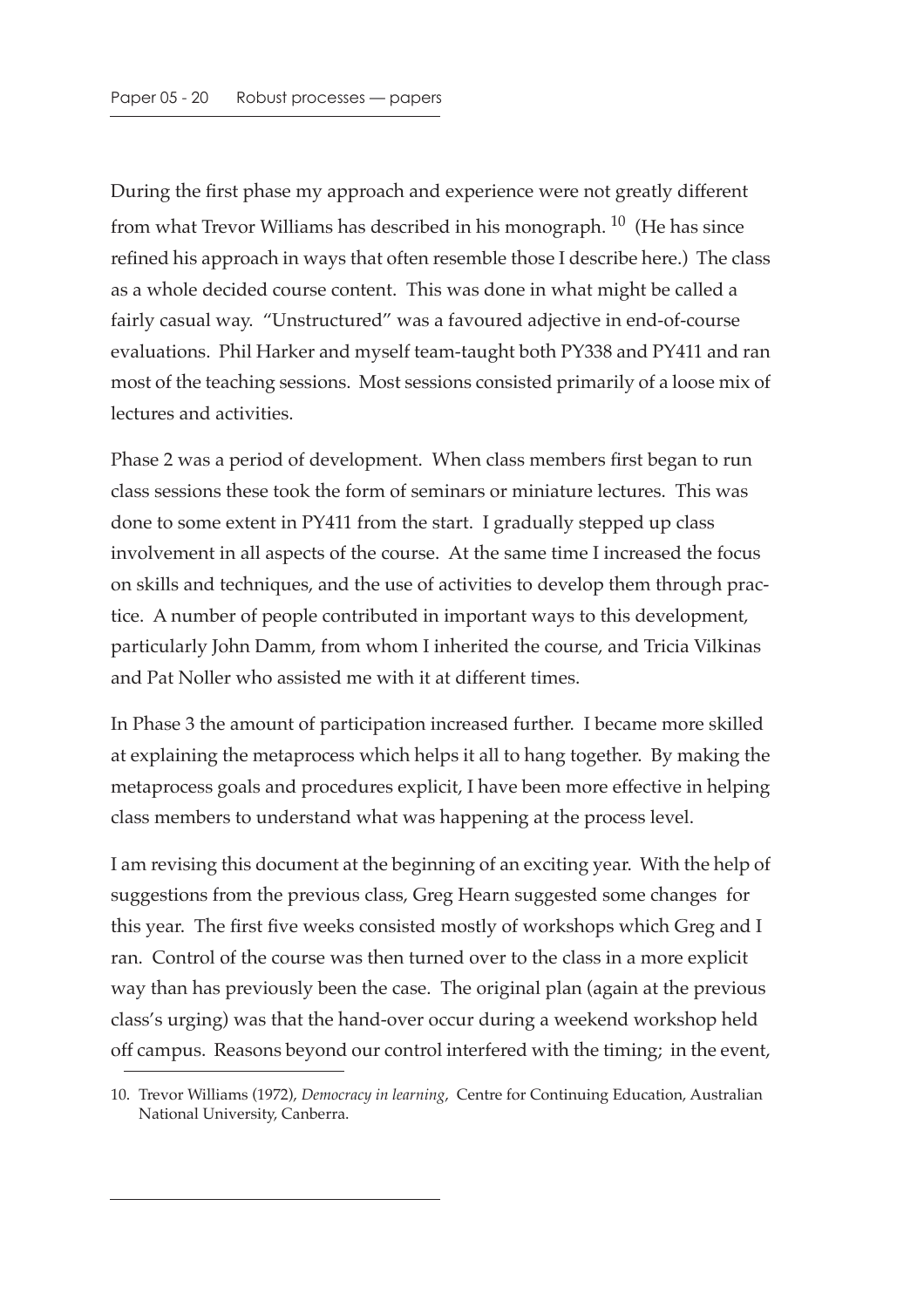it was done during normal class time. The same approach is being used this year (1987).

As a consequence we are now in phase four of PY411. The procedure so far in 1987 is much as it was in 1986. Diane Guthrie (Greg's replacement) and I conducted workshops during the first four weeks. These comprised mainly goalsetting and team building. In the fifth week we conducted a process to identify the information needed in week 6. In weeks 6 and 7 the class collectively designed the content and process for the rest of first semester. They organise and run it themselves. Diane and I act as consultants.

### **External changes**

Over the decade that I have been at the University of Queensland most of the changes have been internal to the courses themselves. There were however two important external changes.

PY338 was originally a second-level course (PY219). People enrolling in it usually had done little formally in communication skills even at a basic level. Despite its name of Organisational and social psychology the main content was often communication skills, problem solving, and the like. It was moved to third level at the same time that PY263, the second level course in social skills, was introduced. This has increased considerably the skills of many of the class members. It has allowed PY338 and PY411 to address more advanced skills and techniques.

PY411 originally existed only as a full-year version. Because there is a limit on how many credit points a person can take in a year, some people who wished to take it were unable to do so. A half year version was therefore introduced about seven years ago. I still have mixed feelings about this. Some things are much more easily accomplished in two semesters than in one. Most class members agree with my reservation (we have talked about the matter often).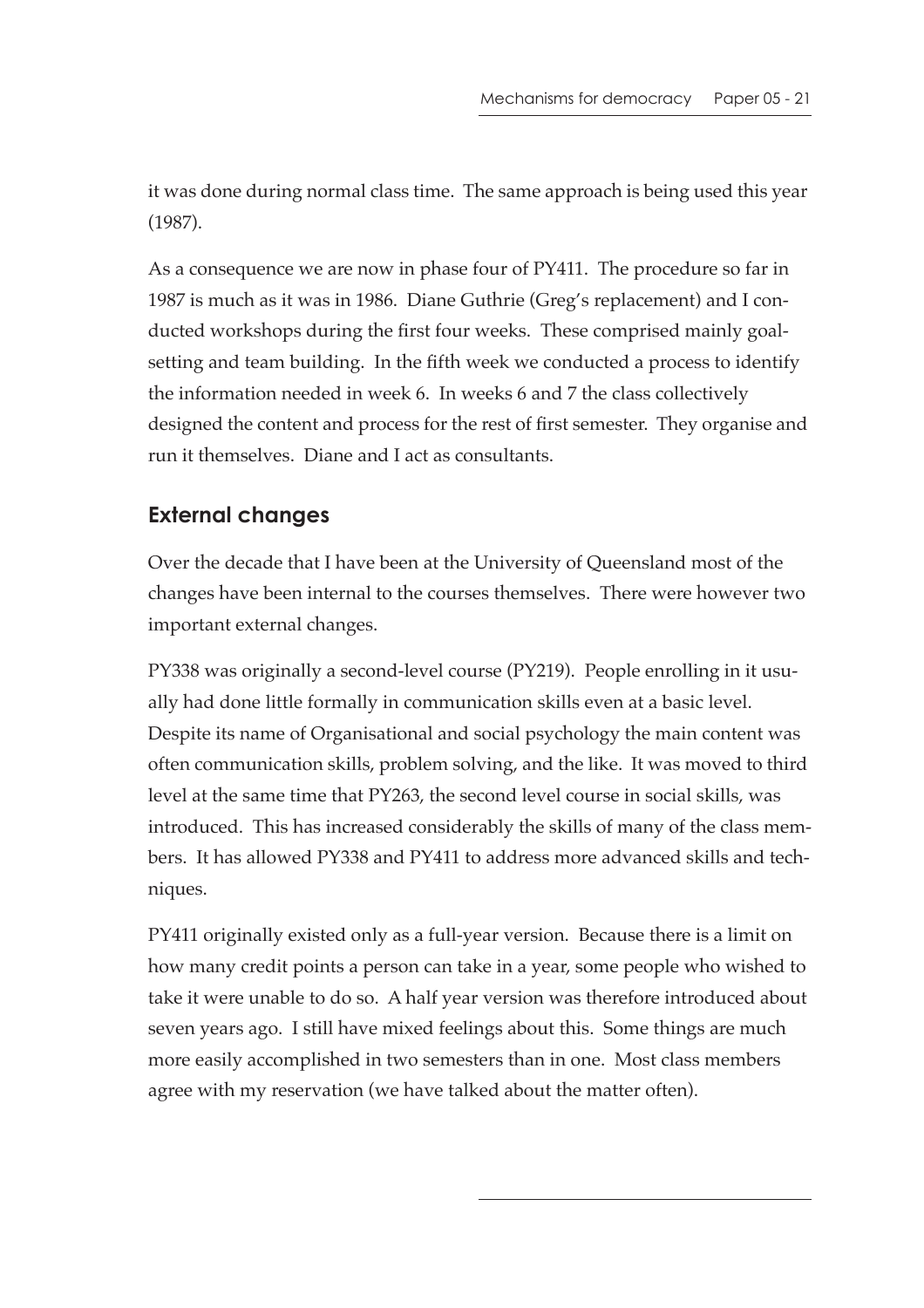#### **The courses as improving systems**

Most of the important changes in the courses are internal. Many of them originate from a feature which links one semester of PY338 or one year of PY411 to the next. The courses are designed to be self-improving systems; most of the changes are directly or indirectly attributable to this.

There is a very important difference between a classroom and most community and organisational settings. A class lasts for only a finite and relatively small length of time with the same class members. This has two consequences. Firstly, class members may be reluctant to invest much time or energy in class planning. Secondly, many important developments arise from the changed attitudes of class members over time. These valuable changes are lost at the end of the course unless something can be done to retain them. It is a pity if one has to start all over again at the beginning of the each course.

For a class to evolve over time some mechanisms are needed to provide more continuity from class to class. I could take the responsibility for doing this. But that would partly defeat the other objective of providing as much room as possible for genuine decision making by the class.

Further, if I determine the nature of the class, I may lose the benefit of the new ideas and different experience that each class brings with it.

In this context it is worth commenting on the change of teaching staff which has also occurred. Each of the other staff members who has taught the course with me has introduced innovations. These have more than compensated for the difficulties caused by the frequent changes.

Each course therefore contains procedures for making some of the experience of one class available to the following class.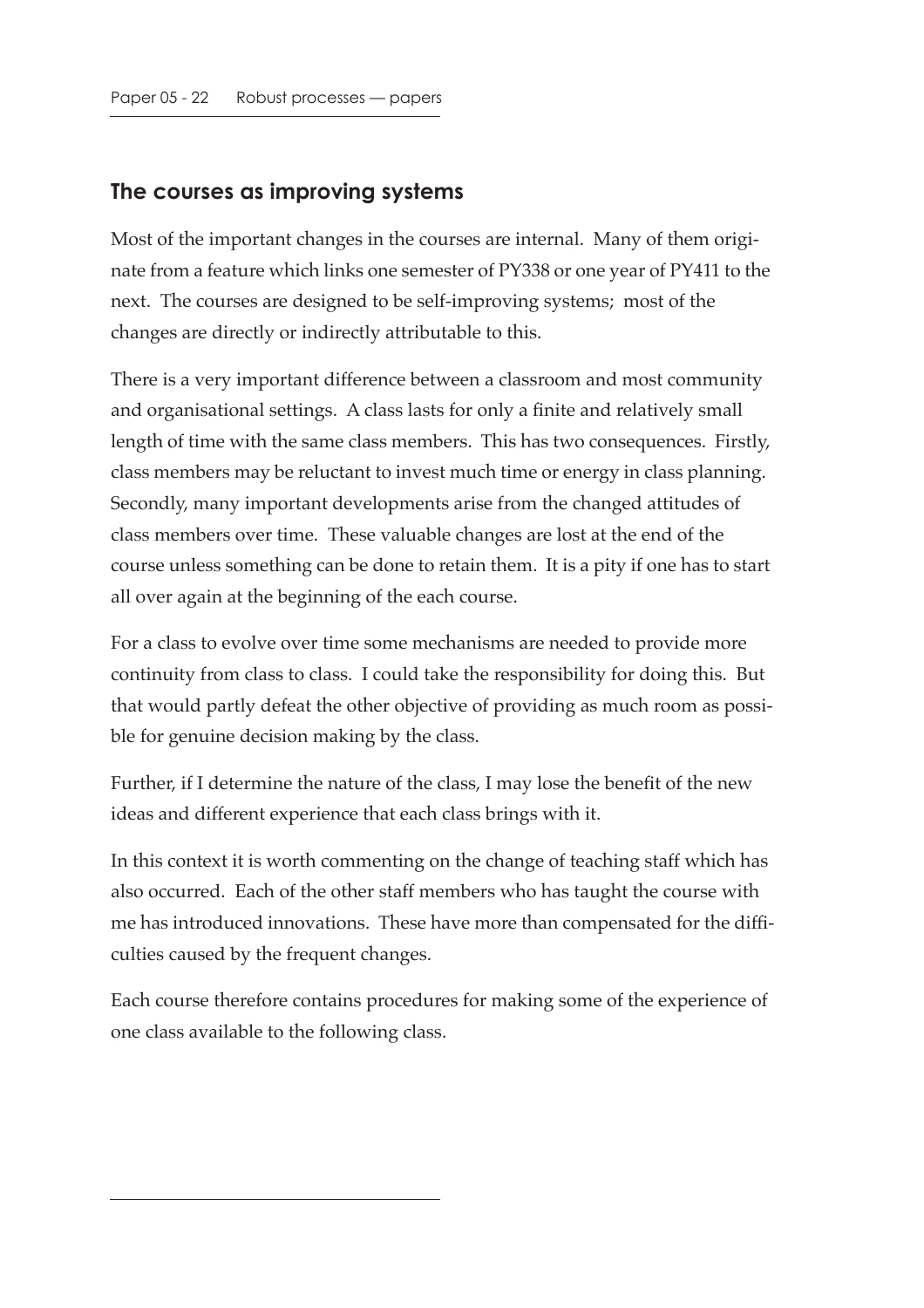### **Feedback for evaluation**

One self-improvement mechanism common to both classes is the end of course evaluation. This is used to generate appropriate information which can be fed into the design phase of the next class. The evaluation process is different for each course, and is described in detail later. Both yield similar products: a set of suggestions to the next class, and a second set to teaching staff.

Both sets of suggestions are made available to the next class in their first or second week of the new class. At the same time I describe my own reactions to those suggestions which have been directed to me. I identify the course changes which have resulted from the suggestions, and also explain why I haven't acted on other suggestions.

### **Class meeting**

PY411 also includes a further mechanism for self-improvement. Between the first and second week of the course I hold an informal get-together at my home for people from both previous and current courses. After seeing that introductions are made I usually keep out of their way so that they are free to talk. They discuss the course and how to get the most out of it. I'm there to answer questions if needed, but the important part of it is the contact between classes.

It is of interest that this innovation was itself an outcome of the end of course suggestions. At the end of one PY411 class I was told "If only we had known about X ...", where X included a number of the course's democratic (and for some, anxiety-provoking) features.

As it happened I had course notes which indicated that I had spoken about X. Not only that, but class members had handouts which spelled it out in black and white.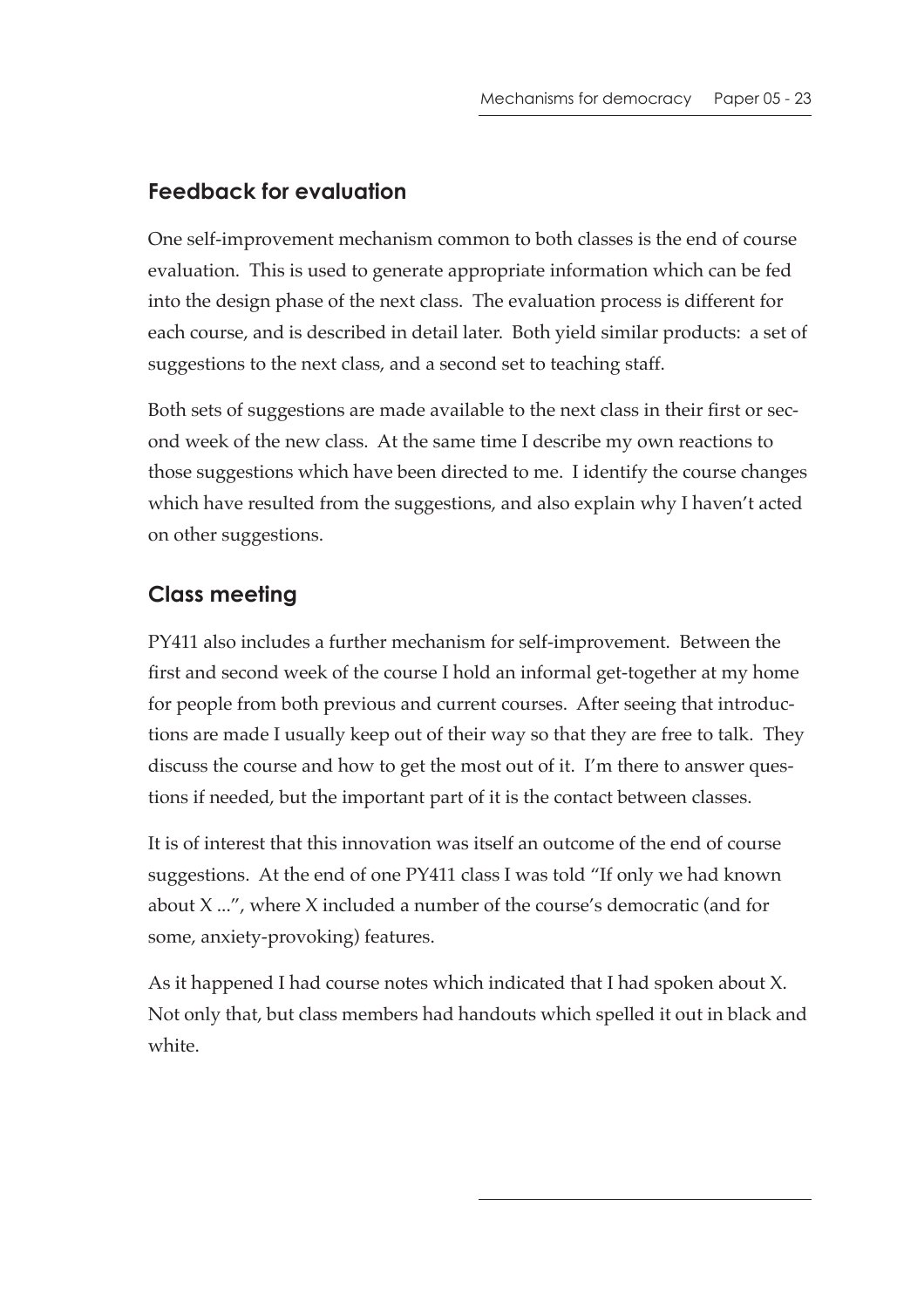I asked how I could have explained it so that it would have registered. The class thought that a meeting with the previous class might have been useful. It was clearly too late for them to profit from this. On being asked, they agreed to perform the service for the next class. It worked very well. It has been a regular and useful feature of the PY411 class since that time.

# **PY338 in detail**

In overall structure the thirteen weeks of PY338 fall into three main sections, described in the paragraphs which follow (see the diagram).

The middle section consists of miniature skills-teaching workshops run by class members. This section comprises roughly one half of the course. It typically occupies from about week 4 to about week 10, though this varies somewhat depending on class numbers and preferences.

The workshops are run by small groups of class members. The objective of each small group is to design and conduct an activity in which other class members will learn some skill through practice. Choice of the topic is the responsibility of group members, though they are encouraged to take into account the expressed interests of the class.

The early weeks of the course are a preparation for group work and for the design and conduct of the workshops. The later weeks, from 10 to 13, consist of three- to four-hour workshops which teaching staff usually run on topics chosen by the class as a whole.

All three sections of the class will now be described in more detail, in chronological order.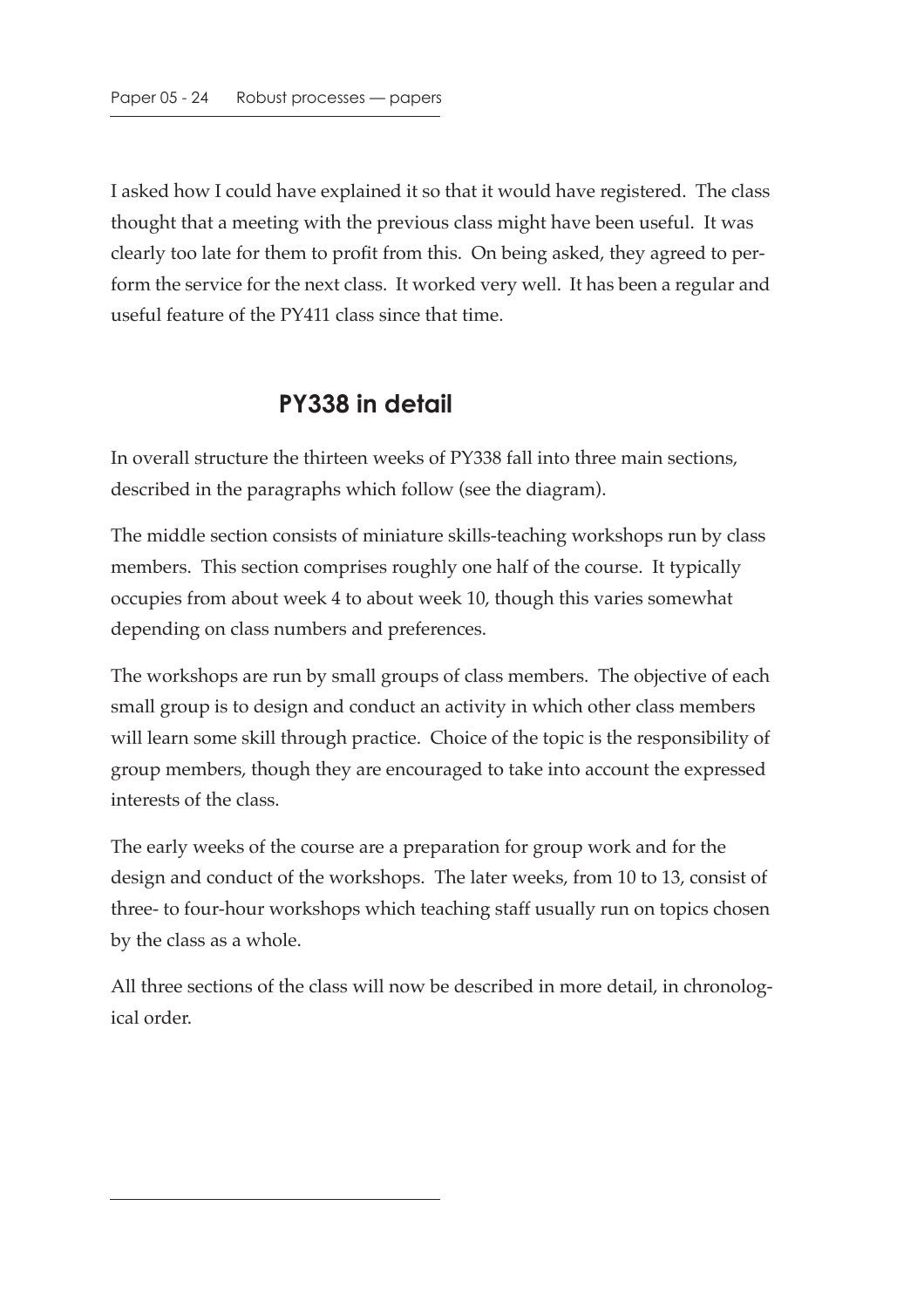### **Preparatory activities**

The class begins with preliminary activities for course design. These take place before phase 1, the preparation for the workshops. The design activities occupy all of week 1 and about half of week 2.

I first describe to intending class members the course structure. This is done in very nearly the same terms as I describe them below. I usually address assessment first. Much of the anxiety that class members express is bound up with doubts about either the assessment or the workload. The negotiability of both assessment and structure is stressed heavily.

The suggestions from the previous semester's class are displayed for comment. They and my reactions to them are often a key stimulus for the discussions which follow. Some minor details of assessment are sometimes decided, perhaps including submission dates for assignments. Most final decisions, however, are usually left until the following week.

To select the course content a process based on a modified futures search <sup>11</sup> is used. This occupies the second half of week 1. The class members work through the following steps.

- What will the world be like in about a decade?
- What are some of the most important current trends in social systems (including organisations)?

(If the class consists mainly of people without work experience I may present some information here on social and organisational trends. Or, time permitting, the whole class may spend some time in the library to pursue relevant statistics.)

<sup>11.</sup> Merrilyn Emery, ed. (1980), *Searching*, Centre for Continuing Education, Australian National University, Canberra, ACT.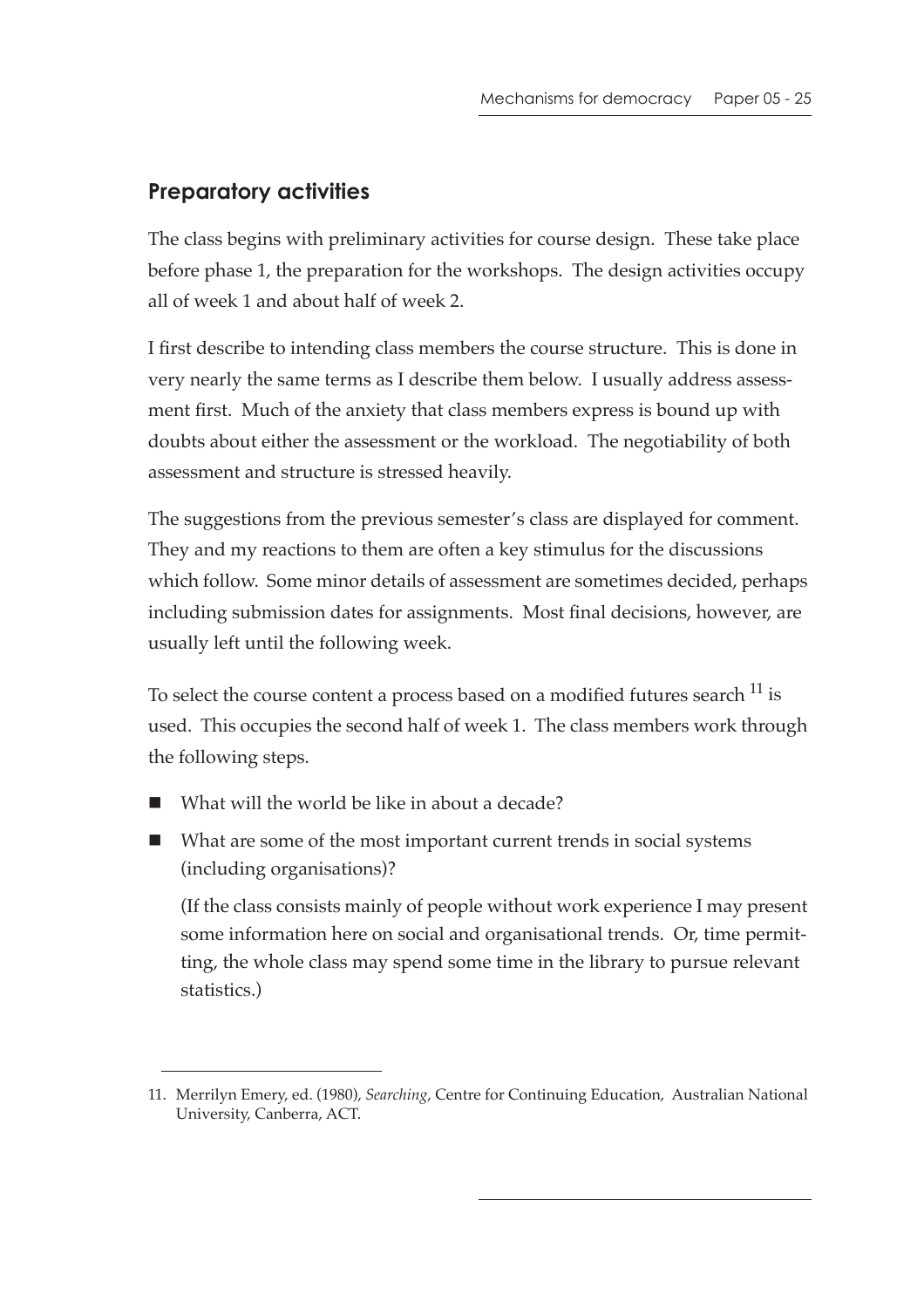- Taking into account those trends, and the likely world picture, what will be some of the more important characteristics of social systems in about 10 years?
- With those social systems existing in that world, what people problems do you expect the social systems to face?
- To work as an agent of change to help those social systems deal with those problems, what skills will you need?
- To begin to equip you with those skills, what sort of course should PY338 be now?

The method I use to collect the information at each step resembles what I would use in a consulting or training context. Class members are first given individual thinking time, typically of two or three minutes, to jot down their own thoughts. This makes it less likely that one person will colour the views of those around her. Class members then compare their individual lists with those of their immediate neighbours. They note down any items on which they agree. The common items are collected into a whole-class list.

The list is displayed throughout the following steps until no longer needed. The final determination of priority is by show of hands, once again after individuals are given time to make up their own mind.

By the end of the second last step the chalkboards (or sheets of newsprint) contain a list of skills. Written beside each of them is an indication of the priority the class as a whole accords to it. The information is used during the following week's class to decide course content.

The final step of the search is described on the first week but not actually done until the second week. The list of skills is then again displayed. There is a very brief overview of the assessment and structure which was described in more detail the previous week. It is again stressed that the structure and assessment as described are intended only as starting points for discussion and negotiation.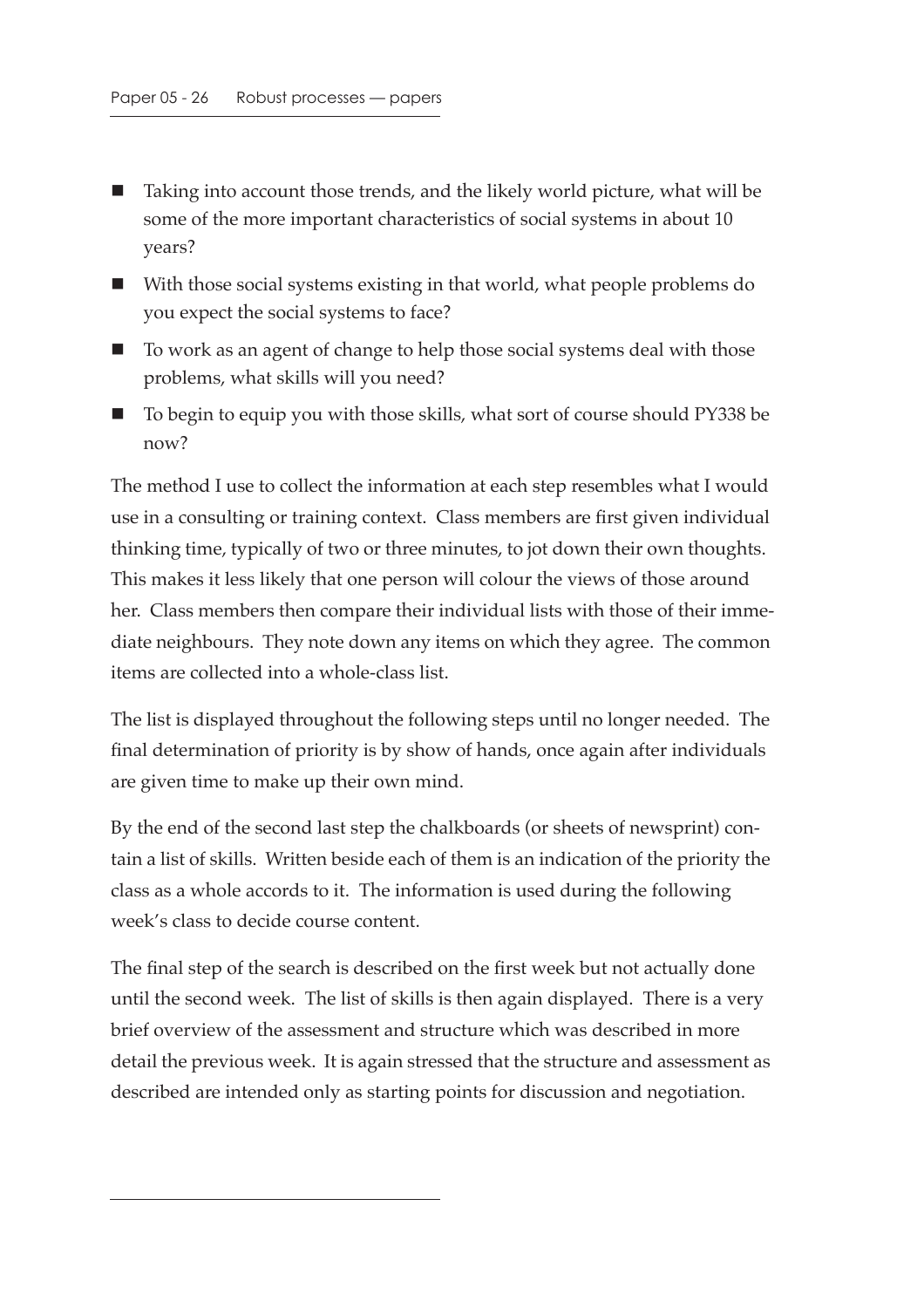Now we come to the choice of course content. Working individually, class members take some time to decide which of the skills on the list are most relevant to their learning goals. They write these on sheets of paper. What then follows is ten minutes of relative chaos as they mill around looking for people with learning goals compatible with their own.

In choosing groups, most class members try to find others with compatible timetables. Finding suitable times for group meetings is otherwise often difficult. In this respect the frequent small-group work of PY263, the second level core subject in communication skills, has alerted them to the problems.

In selecting others as colleagues they are encouraged to look for difference rather than similarity on dimensions other than learning goals and timetable. As a result, most groups are mixed in respect of age, sex, work experience, ethnic origin and the like. Within the class the term L-group (for learning group) is used for these groups. I will use the same term.

The recommended size of L-group is about five or six members. My preference would be for even smaller groups than this. The difficulties of arranging meetings, forming a cohesive group, and dealing with the interpersonal problems that arise, seem to increase as more than a linear function of the number in the group. But class size, which usually ranges between 30 and 60, often dictates a number larger than the optimum. There would otherwise be too many groups to allow time for each of them to present a workshop. In one horrific semester there were 140 in the class, with 10 or so in each group.

The L-groups are given about half an hour to decide three things.

- The skills they will teach to other class members when they run a workshop.
- The time during phase two of the course when they would prefer to run it.
- Who of them will act as liaison person for contact with other groups.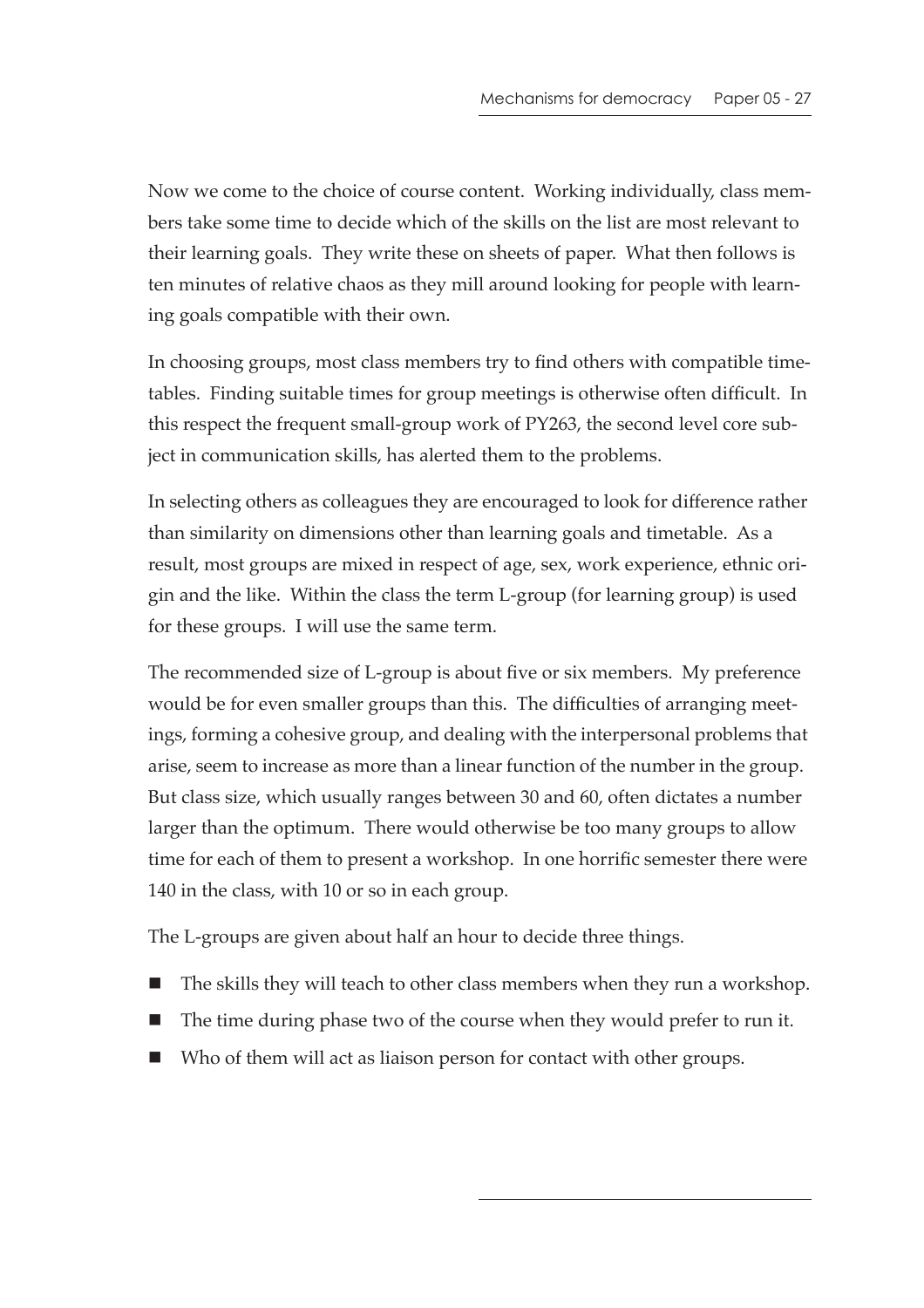This information is pooled to give what amounts to a syllabus for phase 2 of the course. If necessary I duplicate it on the spot with a spirit duplicator which is on permanent loan to PY338 and PY411. More often I arrange to have it duplicated by the departmental office for distribution during week 3.

#### **Phase 1**

One and a half weeks usually remain between finalising these decisions and starting the L-group's workshops. During this time I most often run two workshops for the whole class. (Occasionally I am asked by the class to do something else.)

The first of them is a mixture of lecture, discussion and activity. Its topic is designing and running workshops. The aim is to give class members sufficient understanding and skills, and in particular sufficient confidence, to handle the preparation and conduct of the workshop. I also have available for those who want it a step-by-step handout <sup>12</sup> that allows even relatively inexperienced groups to manage quite well.

The second is an experiential activity on group facilitation. In this, groups develop some understanding of common aspects of group dynamics. They also learn some specific skills and strategies they can use to reduce the problems. Again a handout  $^{13}$  is available.

Apart from the obvious preparation for phase 2, these workshops are designed to serve two other purposes.

<sup>12.</sup> Bob Dick, (1983), *Design for learning* (mimeo), University of Queensland, St Lucia.

<sup>13.</sup> Condensed from the group facilitation section of my *Learning to communicate* (1986), Interchange and University of Queensland Bookshop, St Lucia. I have also recently published a more elaborate document on group facilitation Helping groups to be effective (Interchange, 1987).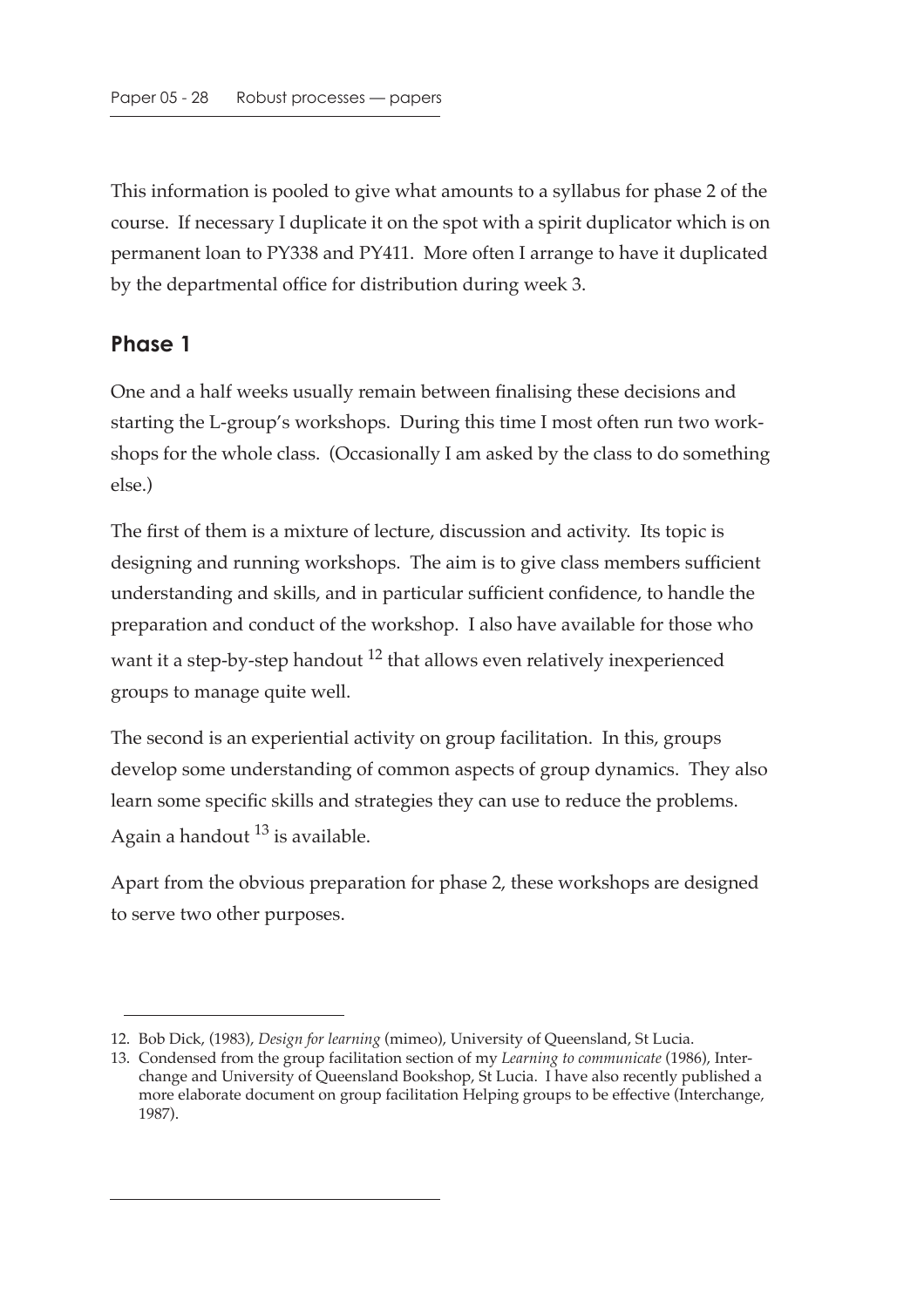Firstly, both workshops are intended to produce some team building for the Lgroups and the class as a whole. For this reason I include a lot of small-group activity, both in the L-groups and in other groups.

In addition, the second workshop serves to some extent as a demonstration of a workshop that is skills-oriented and involving. There is otherwise a temptation for class members to fall back on the approach they know, which is to offer a small seminar resembling a miniature lecture. At the same time I discourage class members from modelling their own workshops too closely on those I conduct. The resulting variety helps to make the course more interesting.

## **Phase 2**

Phase 2 consists of workshops, usually two per class, run by the L-groups. At the end of each workshop the course tutor or myself provide comments to the group running it, under headings already agreed (Appendix 1). Each group chooses whether to get this information publicly or privately.

We encourage public feedback for the vicarious learning it gives for other groups. To reduce the threat we provide copious positive comments. Negative comments are given in the form of suggestions. This removes much of their sting without reducing their constructive effects.

## **Phase 3**

The third phase of the course consists of workshops on topics chosen by the whole class. The topics for these are chosen when almost all of the L-groups have presented their workshops.

To do this, class members think back to their individual learning goals. They first modify them to take account of any changes of mind they have had in the interim. They then identify the most important learning needs which have not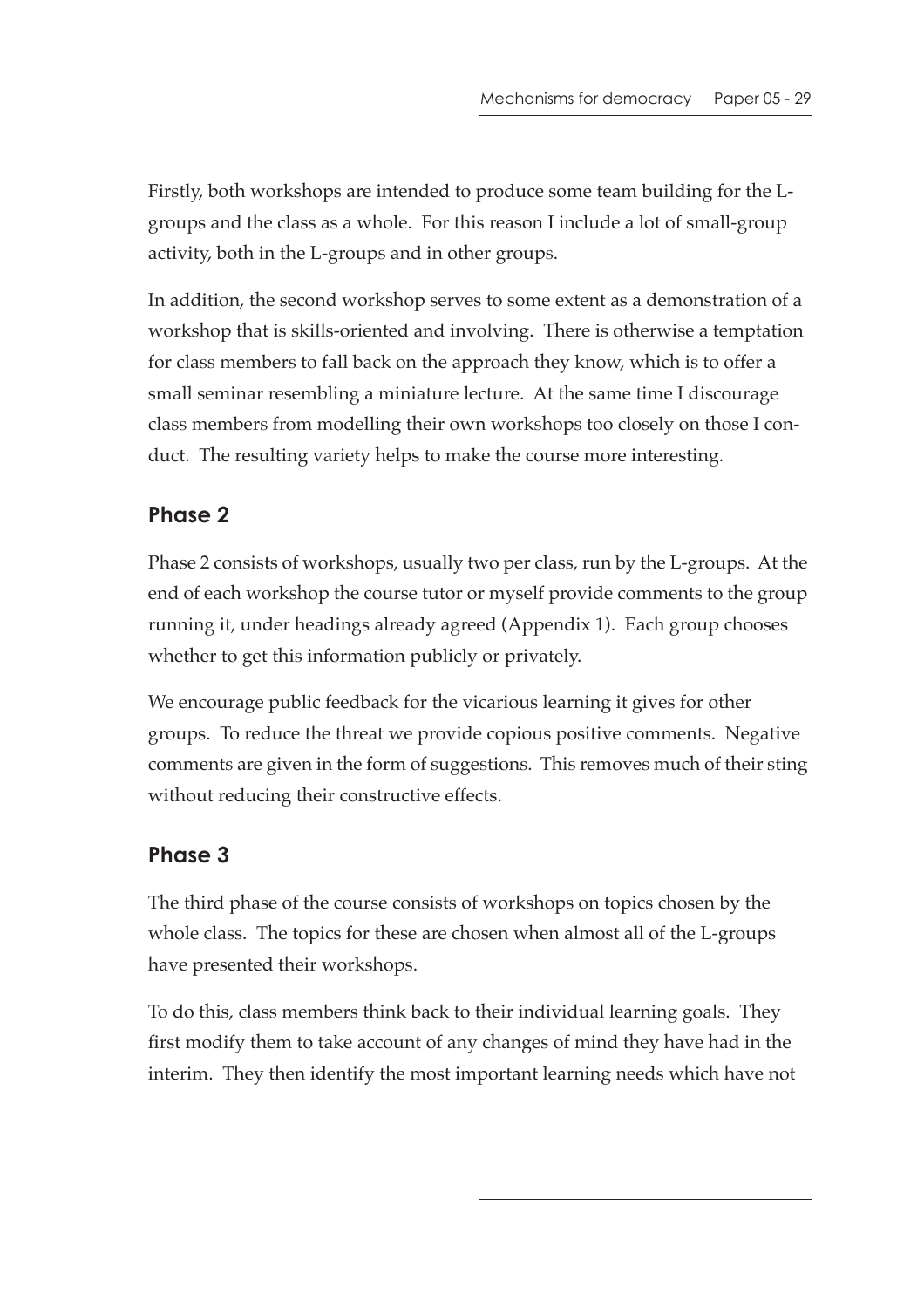been met by the course so far. They suggest appropriate topics for addressing those learning goals. Their suggestions are recorded publicly as they offer them.

This gives a list of possible topics. I then describe a workshop design for each of the topics suggested. A vote is used to exchange information about preferences. Time permitting, and taking the vote into account, the whole class decides the number, topic and sequence of these workshops in open discussion.

#### **Evaluation**

The final half-class is reserved for an end-of-course evaluation. Class members are again asked to consider their own learning goals, as modified by developments during the course. They are also asked to take their enjoyment of the course into account. (Some years ago a multivariate analysis demonstrated that most of a class's reported satisfaction with the course was accounted for by a combination of reported learning and reported enjoyment.) Taking this as a starting point, class members then try to identify the features of the course that helped or hindered their learning or enjoyment. I sometimes collect this information, but if time is short I don't bother to do so.

When this individual reflection has taken place, class members compare notes in small groups. Their task is to identify common themes, and then to devise suggestions for overcoming the problems. I collect these suggestions in the form of two different lists. The first list comprises suggestions to myself and the other teaching staff. The second list consists of suggestions to the people taking the same course in the following semester.

The two lists of suggestions are fed into the next course at the appropriate time to act as the self-improving mechanism described earlier.

I respond to the suggestions addressed to teaching staff. For each of them I indicate if I intend to do something about it. If not, I explain why not. This session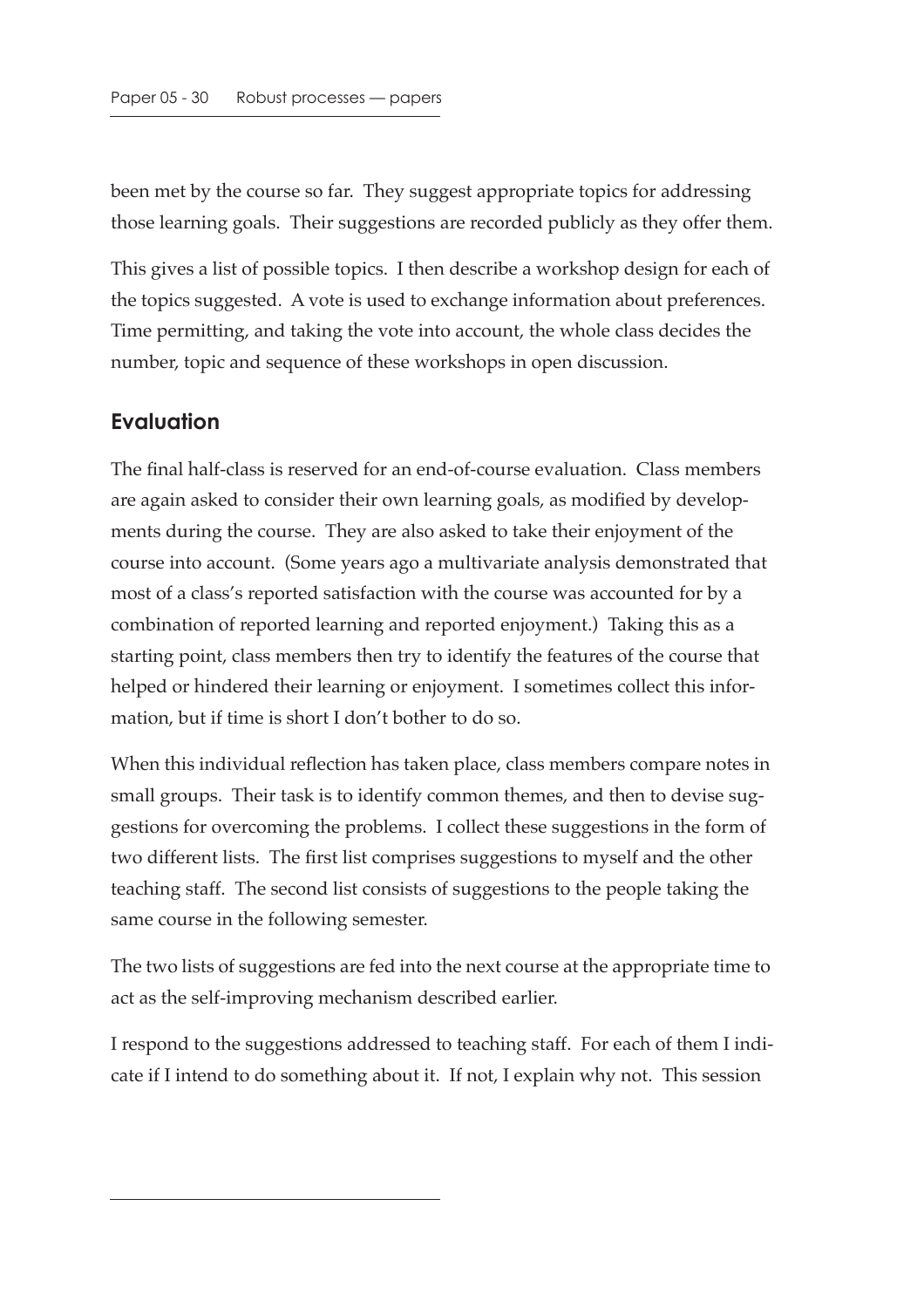often develops into a lively, constructive and extremely helpful discussion. Many of the present features of the class first arose in such discussions.

In acting on these suggestions I do not let the course vary too much in its general structure from that of PY411. PY338 serves as a useful apprenticeship for PY411, and some people who didn't like it much when they did it later enrol for PY411 having changed their minds. Others decide PY411 is not for them, and thus avoid committing a lot of time for a whole year to a course they might not enjoy.

#### **PY338 assessment**

The renegotiable assessment package has three main components, as follows.

- 1. The skills-teaching workshops run by L-groups in class time. These are assessed on a pass-or-make-up basis—a workshop is either satisfactory, or the L-group responsible for it is asked to do some further work.
- 2. The decision about whether or not the workshop is satisfactory is sometimes made collectively by the class. More often, class members provide information to myself or the other staff member, but leave the final decision to us.
- 3. A group assignment in which each L-group analyses its own functioning and development. This is marked on a pass-or-recycle basis. If necessary it can be resubmitted until satisfactory. The assessment is usually done partly or wholly by the class.
- 4. A substantial individual assignment on a topic of a person's own choice. The types of issues to be addressed through that topic are specified in some detail. The assignment is graded on the university's usual seven-point numerical scale. Partly because of the difficulties of the sheer logistics of peer assessment, the grading is usually done entirely by teaching staff.

There are two subsidiary requirements. Class members are required to attend workshops run by other L-groups. If genuinely unable to do so, they are asked to contact the L-group running the workshop to let them know. (It is not very good for a group's confidence to design a workshop for 30 participants, to find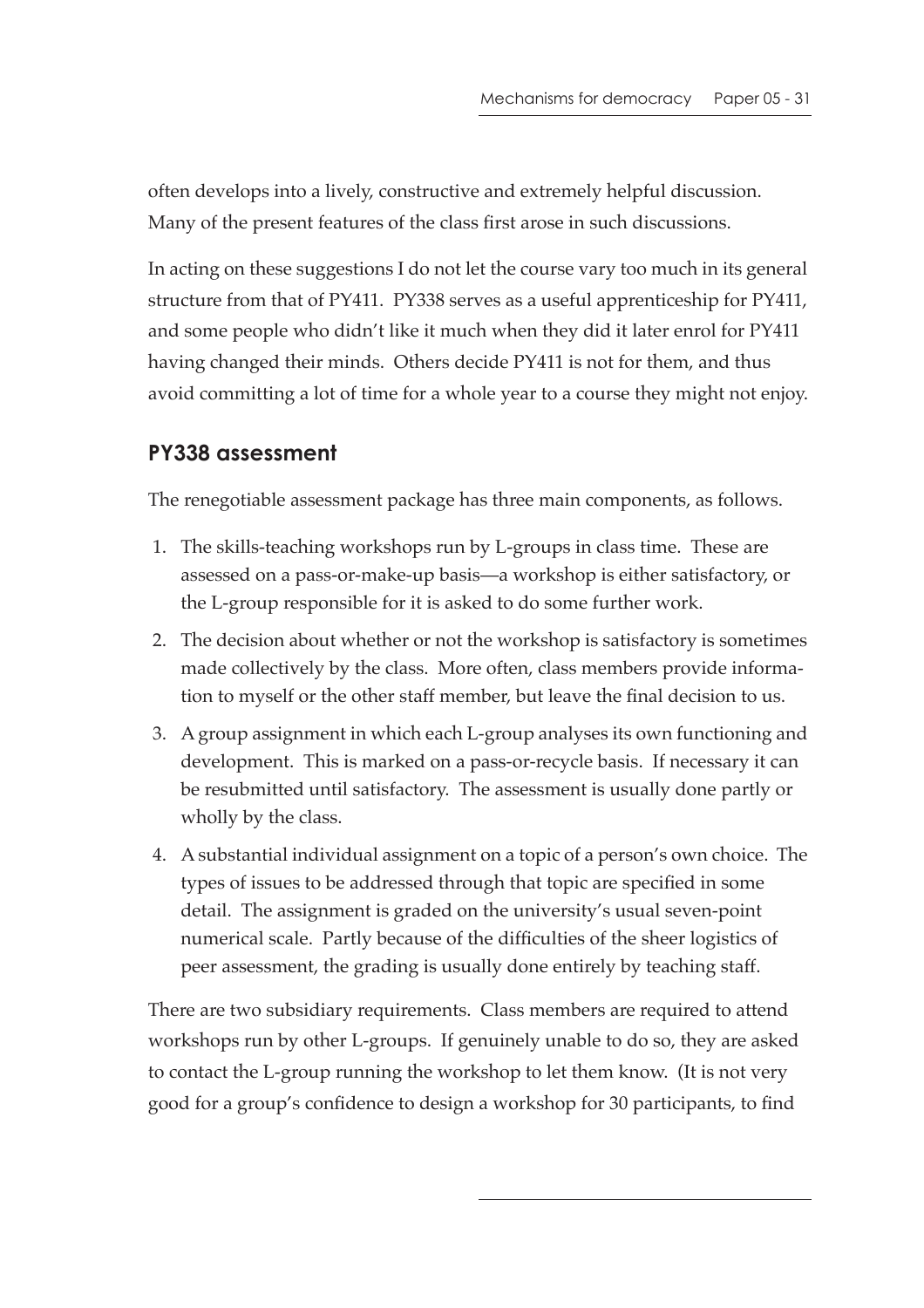that only 20 of them turn up.) If reluctant to attend for any reason, they may once again inform the L-group concerned, and also substitute some other learning experience which they report to me. Attendance at the final evaluation is also required so that we have as close to a 100 per cent sample as possible. After all, we want to hear from the detractors as well as from the enthusiasts. Those unable to attend may submit a written course evaluation instead.

In describing the assessment to class members during the first two weeks of class, I take some pains to make it clear just how negotiable it is. I also mention that some issues are still to be resolved, particularly about who assesses.

Renegotiation of assessment can take place at any of a number of levels. The class as a whole is invited to offer suggestions for any amendments to the standard assessment package, as I term it. Whatever they decide, any L-group can renegotiate it further. Whether or not they do so, any individual may further renegotiate it.

To renegotiate, the class or group or individual approaches me with an alternative proposal. The criteria I use to decide if it is suitable are …

- $\blacksquare$  Is it true to label? That is, does it still lie within the bounds of social consultancy?
- Is it fair to those proposing it, to other class members, and to teaching staff?

If there is little doubt I make the decision myself. Otherwise I refer it to the class. I am reluctant to do this, however, unless there is a clear need. Experience has shown that the class comes to resent the decision-making if they believe it is unnecessary or if it takes too much time from the course as now decided.

In practice almost all proposals for renegotiation are accepted in their suggested form. On the few occasions where this has not been so, a satisfactory compromise has been achieved (satisfactory from my point of view, and to my knowledge also satisfactory to others).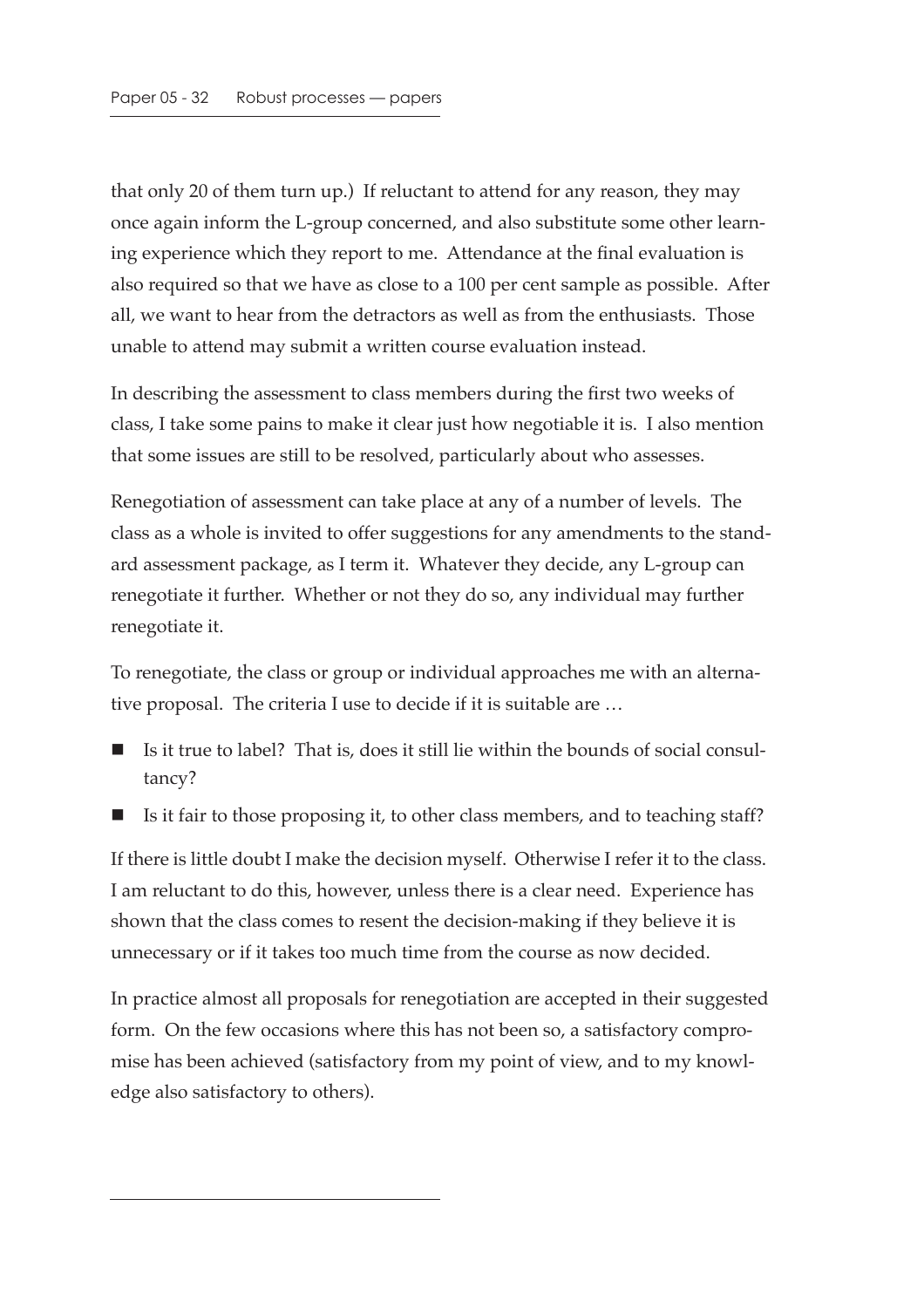#### **Self-evaluation**

One other feature of the assessment deserves mention. It has had very beneficial results. I require that each workshop or assignment is accompanied by a critique from the person or group preparing it. I also require that the accuracy of this critique is taken into account in determining whether or not the piece of work is satisfactory. The accuracy of the critique also affects any grade awarded.

The critique need not say whether or not the assignment or workshop is satisfactory, unless the person or group wishes to include this. Nor need it include a grade for the individual assignment. What is required is an identification of the main strengths and shortcomings, and perhaps some suggestions for further improvement.

I use detailed feedback sheets for my own critique of assignments (Appendix 2) and workshops. The self-assessment by a class member may take the form of comments on the same feedback sheets. There are two such forms, one for workshops and one for assignments.

Class members are encouraged to negotiate different assessment criteria if the standard criteria are unsuitable to their learning goals or to the particular assignments or other activities they undertake.

This has a number of effects. One is that the standard of assignments tends to improve. Another is that I know when to provide detailed feedback (when my assessment is different from theirs). A third is that, having made their own judgment, they are likely to treat mine with a bit more perspective. I have found this so useful that I have made it a standard feature in all the classes I coordinate.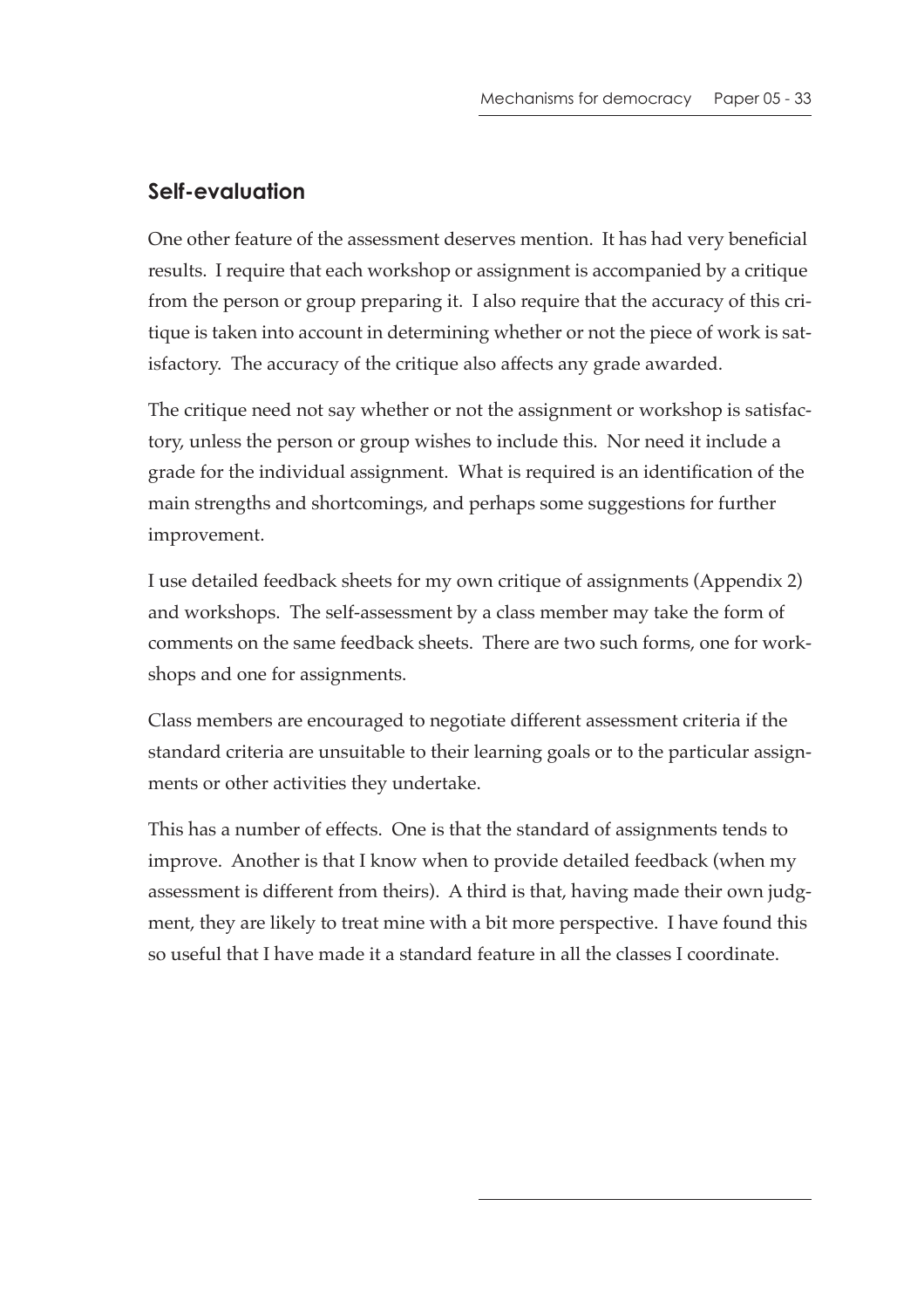#### **Who assesses**

The final aspect of course design is to decide who assesses the various pieces of work. These seem to be the decisions which occasion class members the most difficulty.

Almost all classes react with at least some anxiety and reluctance to the thought of assessing each other. After discussion, we usually arrive at some variation of the following scheme.

In most semesters, class members are happy to make recommendations to teaching staff about the workshops or group assignments. They usually prefer us to make the final decision, however. Commonly, therefore, class members provide feedback to other groups on their workshops and group assignments. This goes directly to the L-group doing the work, with a copy for teaching staff. We then make the final decisions, taking the class critiques into account. No serious contention has ever arisen about this, to my knowledge.

The individual assignments have always so far been left entirely to us. This is partly because the logistics of having them duplicated and circulated are daunting. It would almost certainly lead to a much earlier submission date being necessary, or the possibility for recycling assignments being reduced. It is also partly because no one wants the chore of reading and assessing a large number of assignments when it is near the end of semester.

### **PY411 in detail**

In many respects the PY411 course is generally similar to PY338. Unless I say otherwise, you can assume that the features of PY338 mostly recur in PY411. When there are differences between the two classes, many of them arise from the greater amount of class contact in PY411. Some are because class members are in their fourth year rather than their third.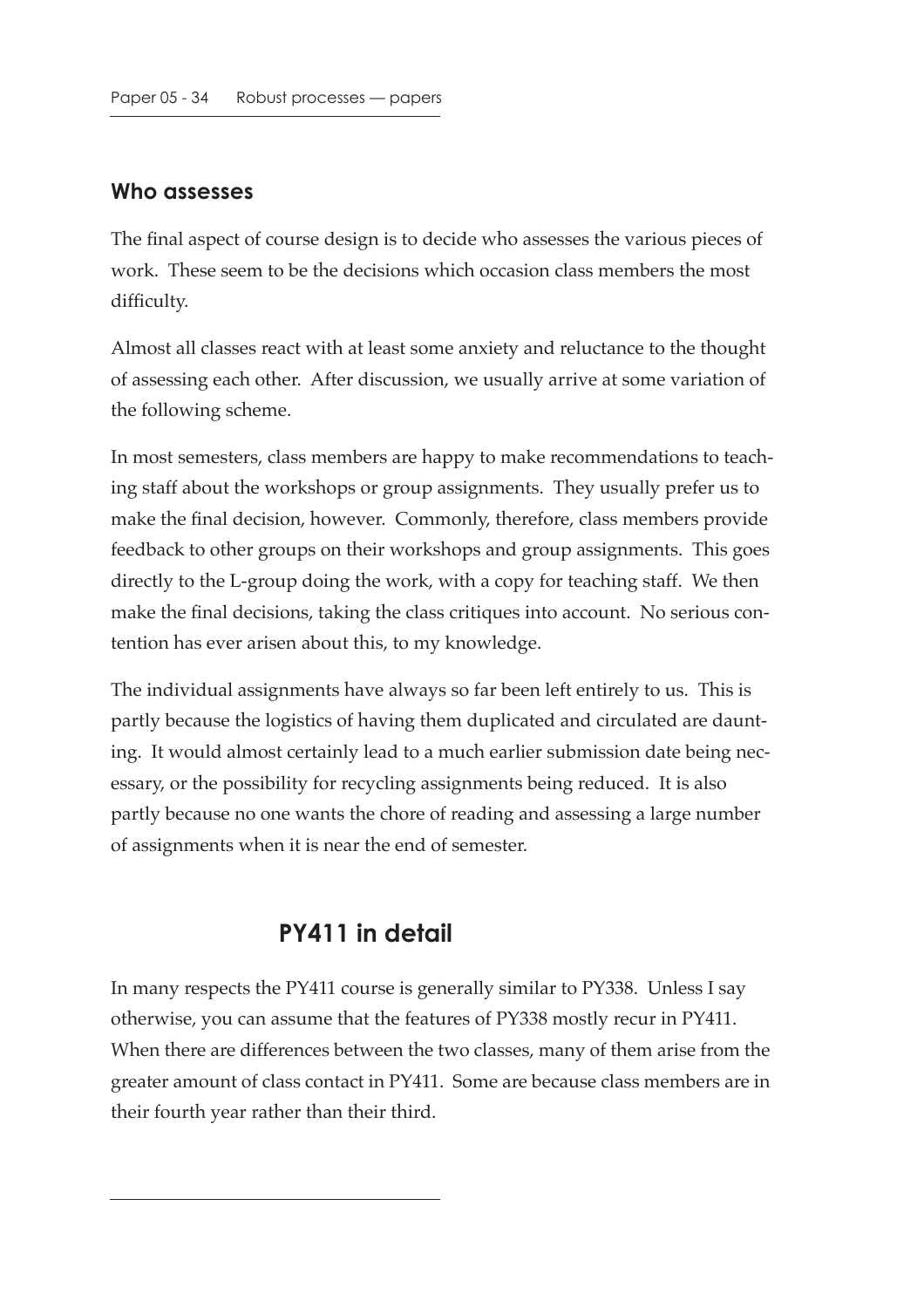PY411 continues for 26 weeks rather than 13 except for those class members taking the one-semester version (PY409). It is timetabled for an eight hour block rather than four, as already mentioned. There are additional items of assessment in the standard assessment package. The L-groups in which class members do much of their work are usually smaller than in PY338, PY411 being a smaller class for the most part.

Because 1986 saw some new departures, I describe below the conduct of PY411 during the early 1980's. A later section describes the post-1986 design.

### **PY411 assessment**

Two of the assignment topics were (and still are) almost identical to those for PY338. So were the workshops. Because class members have acquired greater confidence and sophistication, their work tended to be of a different standard. PY338 can again be seen as an apprenticeship for PY411.

The extra items of assessment in PY411 were as follows.

- An individual assignment, submitted about two-fifths of the way through first semester, provided class members with an opportunity for self-exploration. It was not assessed, but feedback was given.
- L-groups ran two or three workshops, not just one. As in PY338, assessment was pass or make up.
- A field project was carried out in some community or organisational setting. It was intended to be of mutual benefit to L-group and client organisation or community. It included at least some diagnosis of the client group's functioning. It sometimes included an actual intervention (for example, skills training, goal setting, or team building) if the client was willing. The official commitment was 150 hours per L-group member. Assessment was pass or make up. (From 1988 this will be separated from PY411 to conform to the new credit point arrangements for our fourth year.)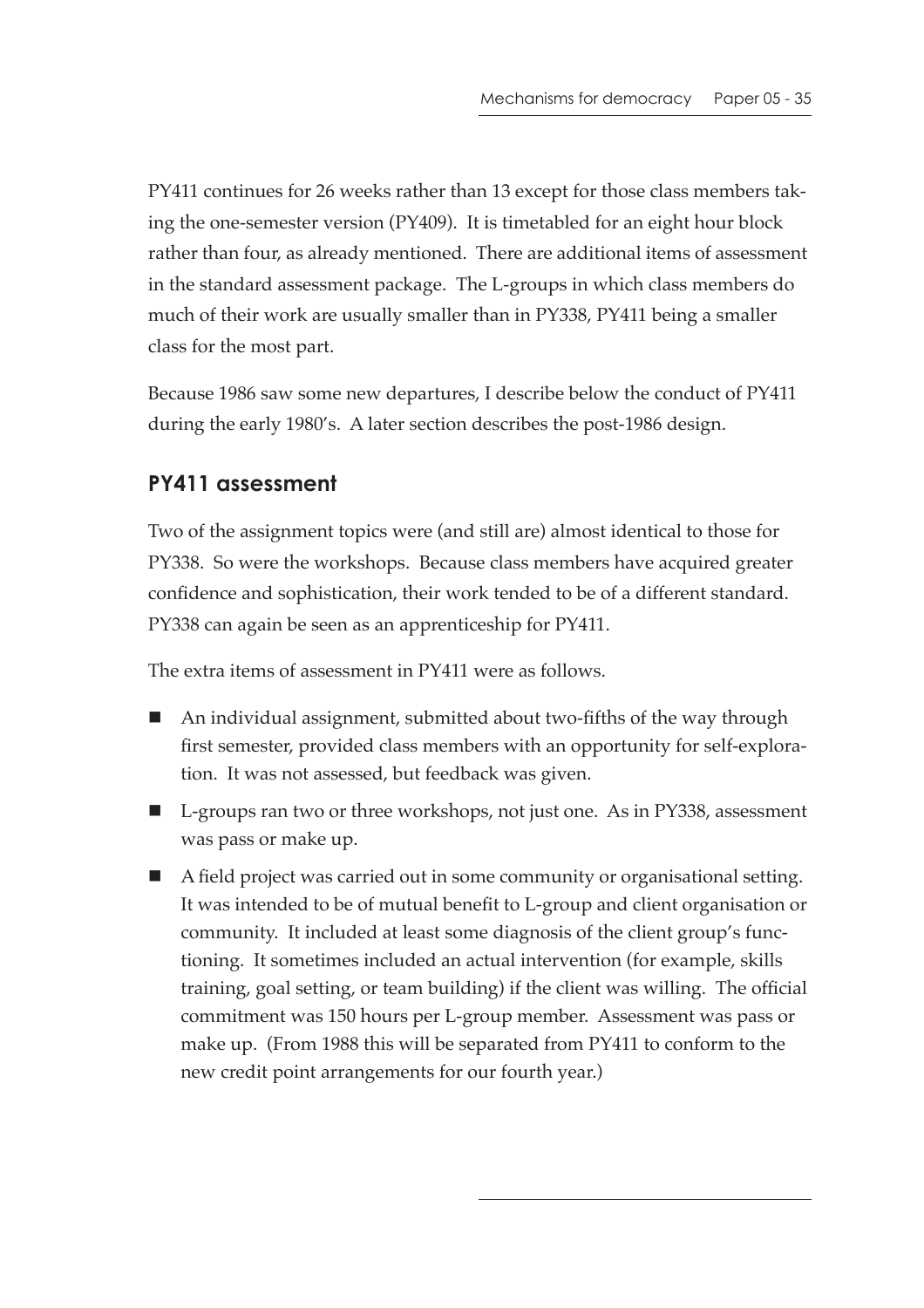- L-groups exchanged regular learning inputs. Most often, these were one- or two-page descriptions of interesting and relevant theories or techniques class members had come across, and thought deserving of wider circulation. They were reproduced in sufficient numbers for each class member to receive two, one of which was returned with feedback written directly on it. The learning inputs could also take other forms such as posters, cartoons, brief classroom presentations, or anything else which successfully conveys the message.
- Occasionally, class members were asked to write very brief "process logs" analysing what occurred during the previous week's class. These were intended to help people reflect on their experience, in the interests of becoming more aware about the links between the conduct of the class and the learning which took place. It also served as a feedback mechanism for those involved in running any part of the class (including me).

#### **Structure**

In first semester the course structure in the past has not been dissimilar to that of PY338. A large part of the semester was taken up by skills workshops run by Lgroups. Teaching staff or guests ran other workshops. With the class members taking more complete responsibility for the course this may be more variable in the future.

Second semester was usually similar. Sometimes, however, it took a somewhat different form. When content and process were decided at the beginning of the semester, some classes really began to exercise their freedom to make decisions. But more of that later.

#### **PY411 preparatory stage**

As in PY338 I began by describing the standard assessment package and the structure for the first six weeks, in that order. I also described my own teaching goals using Schein's categorisation 14 of technical, interpersonal and emotional skills. We then examined and discussed the suggestions from the previous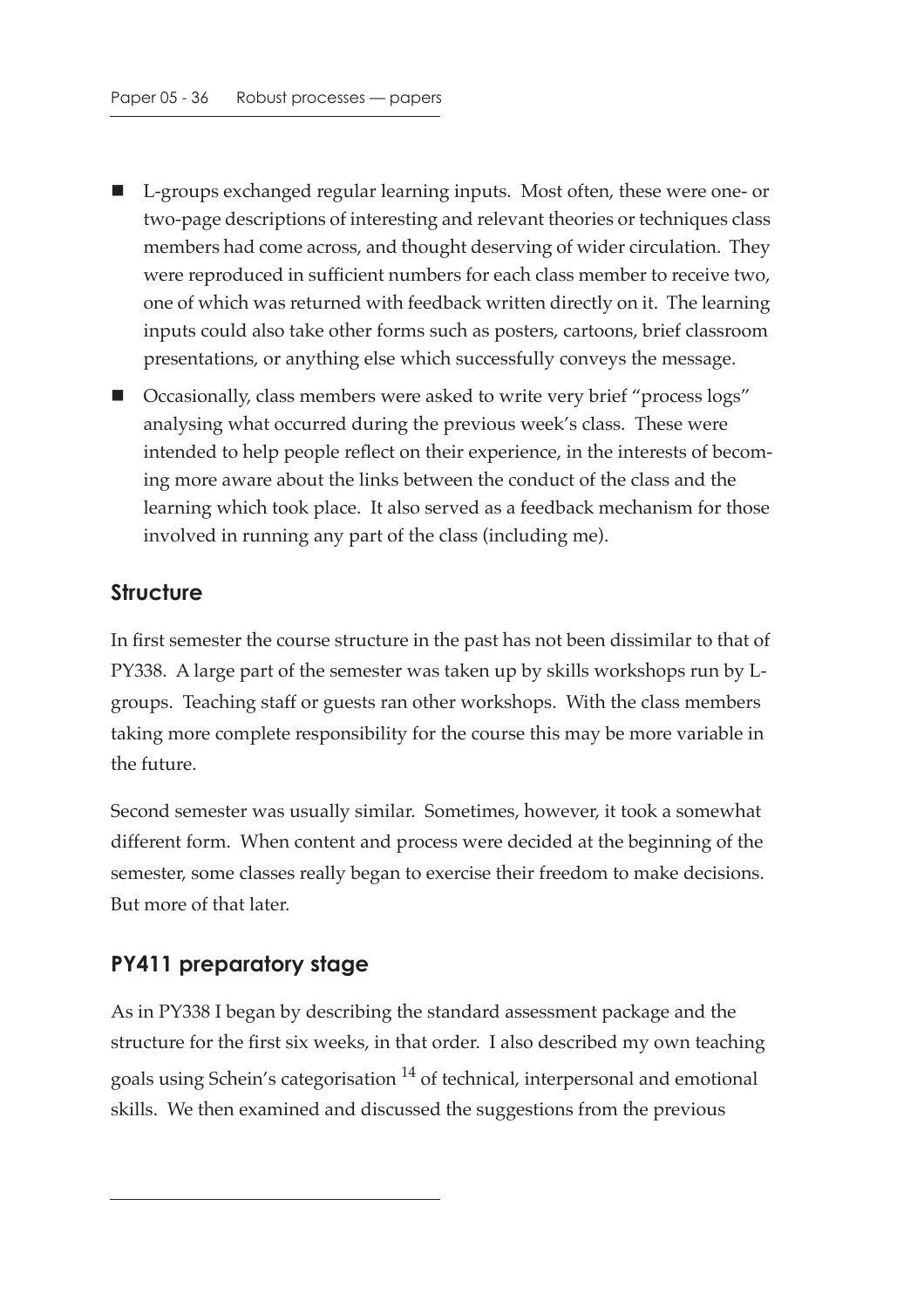year's class. I announced the informal meeting with the members of the previous class, to take place at my home the following weekend.

The description was accompanied by a detailed course manual, though this was not distributed until the second week in case people changed their enrolments. (The manual presently runs to about 80 pages.) Included in its contents were detailed descriptions of each item of assessment, suggestions for running workshops and conducting field projects, and other related resource material. As it is usually revised annually to take account of class members' comments it is by now a reasonably clear and useful document.

The process for syllabus design differs somewhat from that for PY338. The steps used in recent years (but prior to 1986) usually bore some resemblance to the following typical description.

- Class members were invited to reflect individually on the skills which they would like to have acquired by the end of the year.
- One at a time they introduced themselves to the class. In a sentence or two they described the skills they wish to acquire. I recorded these on newsprint or overhead projector. They were also invited to add a sentence that would tell their colleagues in the class something about themselves as people. I didn't want them to think of each other as "students", a term I scrupulously avoid when talking about the class.
- Occasionally, I cautiously suggested some additions to the list.

Class members were then asked to decide individually which style of workshop best suited each skill. The choice was between short workshops run by them in their L-groups, or whole day workshops run by teaching staff or occasionally visitors.

Decisions about L-group composition were not made at this point. Nor did people choose the topics of the workshops they were to present. (Selection of L-

<sup>14.</sup> Edgar Schein, personal communication, 1980.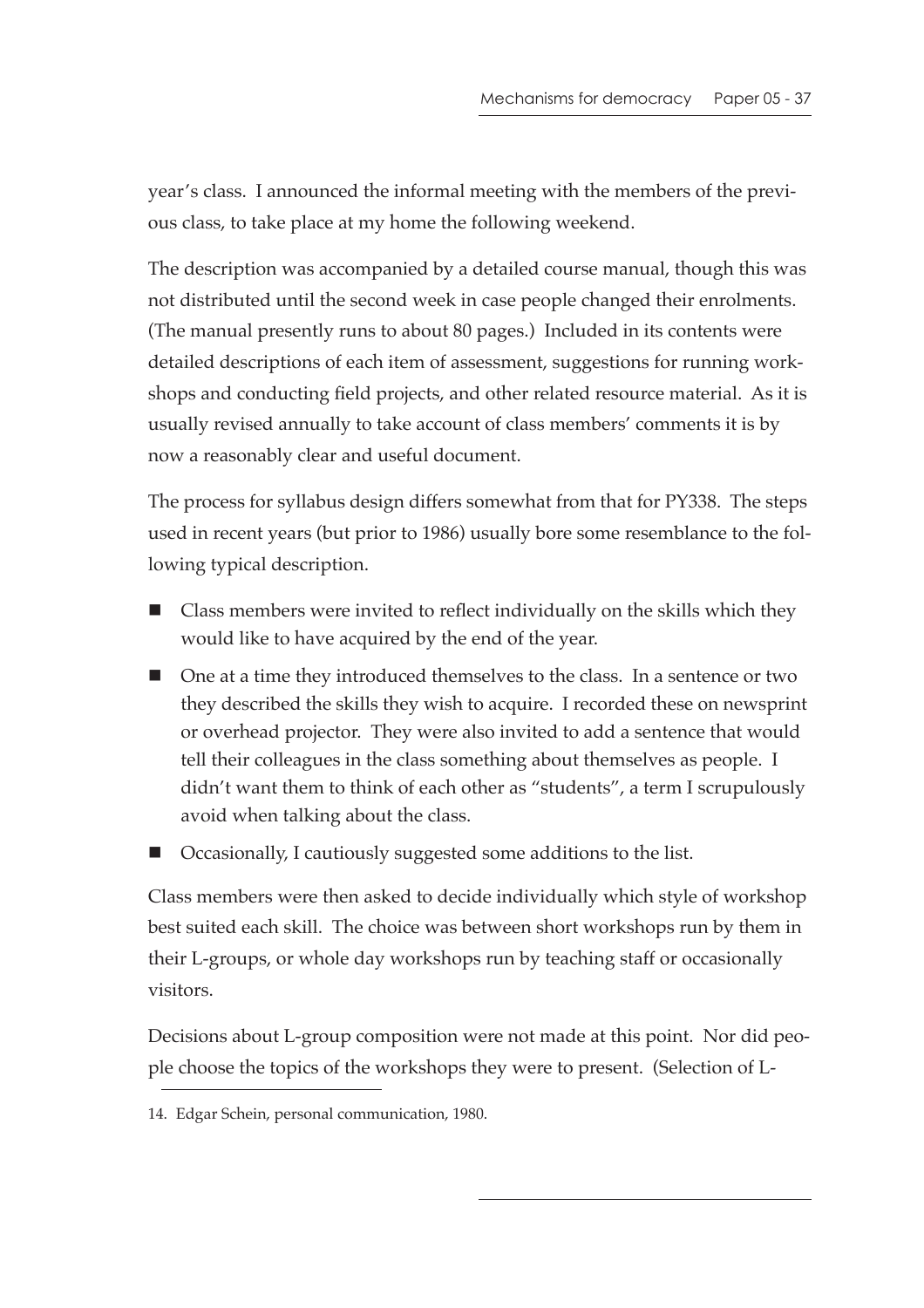groups usually occurred about week 5, though there would have been some advantages in doing this earlier.)

Decisions were made about the skills which should be addressed within the first few weeks. I made a number of suggestions. Some of the time was typically spent in activities for self exploration. On the basis of earlier work, most class members by then accepted that a logical sequence for skills development begins with self development, moves on to interpersonal skills, and only then examines skills and techniques for change.

Apart from this grand plan, something also had to be done to address class members' anxieties about running workshops and getting involved in a field project.

By the time all of this was resolved, activities in these early weeks typically include life and career planning (often a whole day), workshop design (done more experientially than for PY338), and initiating and conducting a field project. In earlier times I usually conducted these workshops; recently there has been a growing tendency for someone in the class to offer to do so. I make those I conduct as experiential as time permits. Part of my aim in designing them is to provide as much time as possible for self-exploration and for class members to get to know one another.

### **Timetable**

As I mentioned earlier the class was timetabled to run for a whole day each week. Occasionally in second semester we set aside an occasional half day for planning project work.

It should be mentioned here that in earlier years only half-day classes were used. Class members themselves asked for more time, preferably in larger blocks. With a busy fourth year class, however, it is almost impossible to find a spare whole day that suits even a majority of the class. With reluctance (because it makes the course more difficult for those attending university part time) the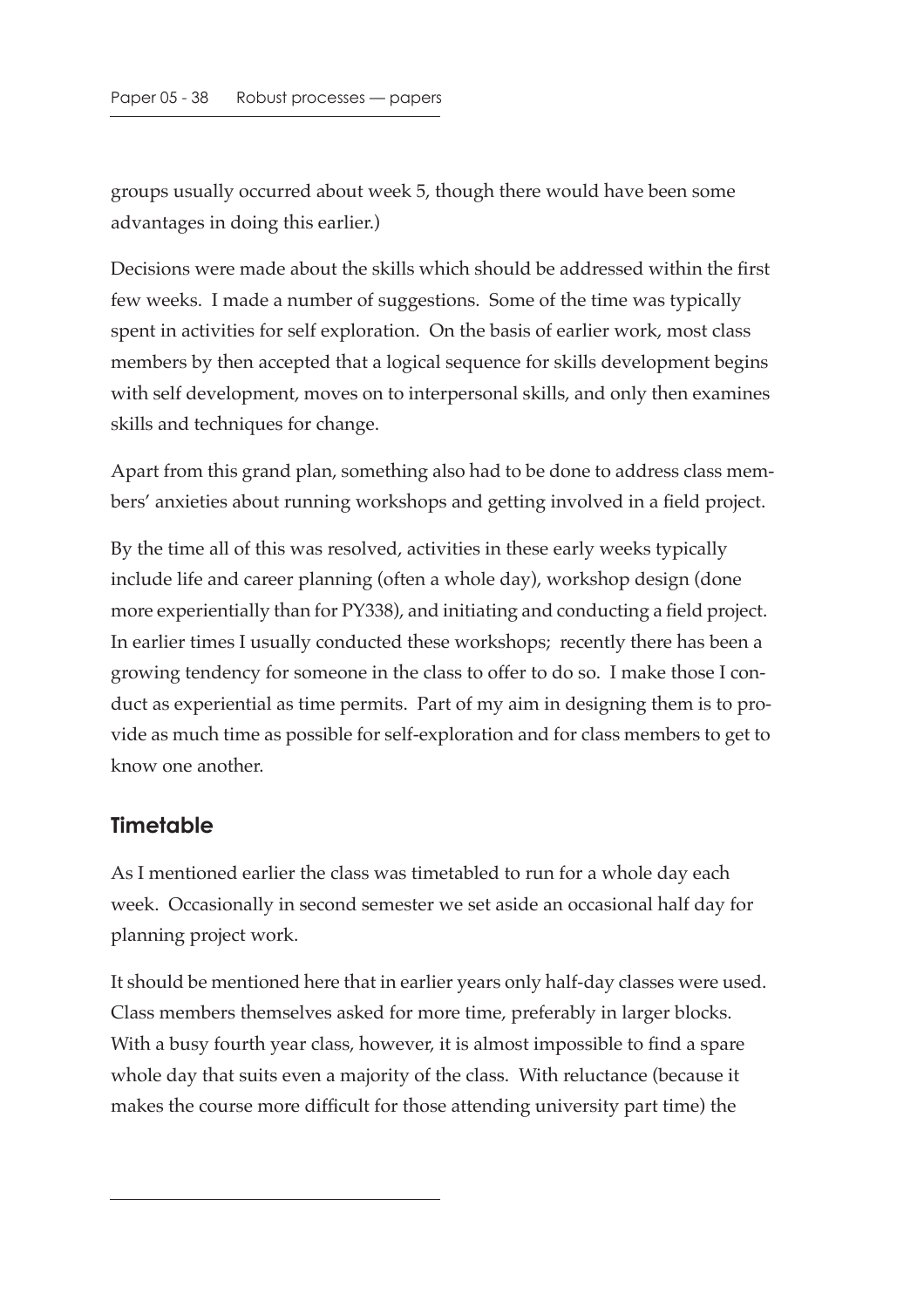present timetable was adopted. It has worked well, though special consideration has been needed by some part time people.

Another innovation was introduced by an earlier class to give them longer blocks of time together. We used to have a formal break in the middle of the four hour session. By the time people had walked to the refectory, been served their coffee, talked, and returned, sometimes 40 minutes had elapsed. The class as a whole decided to have shorter breaks and to forego the trip to the refectory. I bought an old urn (since replaced by a newer one) which sat in the corner of the classroom during PY411 classes. People helped themselves to a hot drink as the opportunity and desire arose.

This informality did a lot to break down people's expectations about university courses. It also played its part, or so I now suspect, in drawing class members into taking more responsibility for what happens in the class. I provided beverages and biscuits for the first few weeks, but I indicated that once we had settled down then it was up to class members to decide what they wished to do about it. They happily worked something out, and took over that responsibility from me. This shared responsibility also helped to establish some feeling of community within the class as a whole, a valuable by-product.

# **Selection of L-groups**

By the time week 5 arrived the class was keen to form small groups and run their workshops.

For actual L-group formation I borrowed an approach used by some colleagues and myself in regular management development workshops run by the Centre for Applied Behavioural Science, or CABS. Self-scored questionnaires provided the information the class used to determine L-group membership.

In the CABS workshops we have experimented with a number of instruments. In PY411 I standardised on two. They were the Myers Briggs Type Inventory or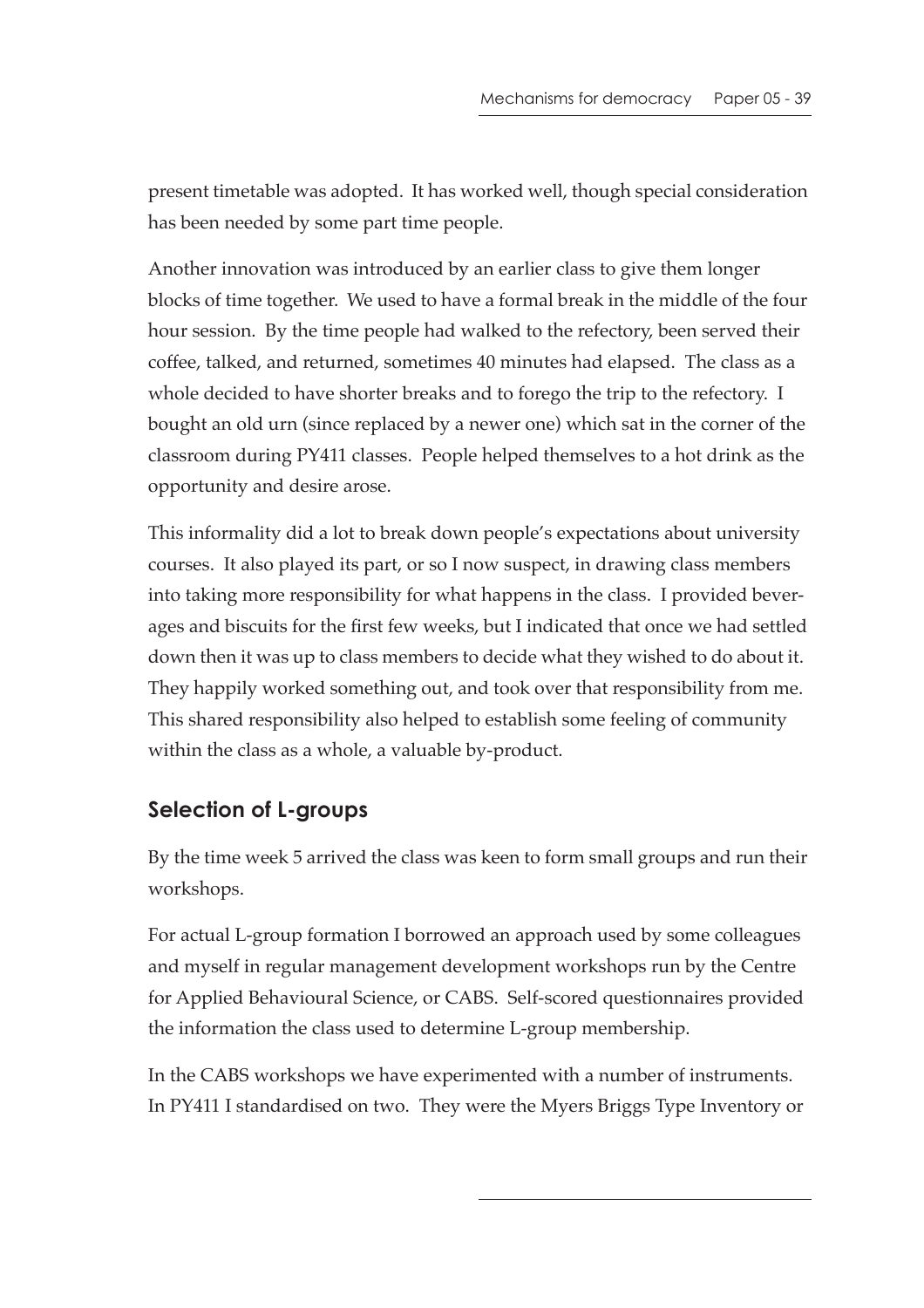MBTI, <sup>15</sup> or more usually the short version devised by Hogan and Champagne, 16 and Belbin's Team Roles Questionnaire 17 or BTRQ. Both instruments were modified slightly to suit the classroom situation. At the same time the use of these instruments contributed to the early theme of self-exploration.

The whole class was then given the task of forming groups. The goal was for each group to have a broad enough range of skills and preferences, but enough compatibility of learning goals to function together effectively.

Both in PY411 and the CABS workshops the instruments acted to draw attention to the value of differences between people. Each of the instruments supports the notion of complementarity within a team—that each of us has certain strengths, and certain things we don't do well. An effective team finds ways of using the strengths of all its members and compensating for the weaknesses. That is, an effective team consists of people who complement each other, not a collection of people all selected in the same image.

At the same time the exercise encouraged a high level of self-disclosure within a safe environment. A lot of team building therefore took place within small groups and for the class as a whole.

Once groups had been formed the topics and timetable for the L-group's workshops were decided. These workshops occupied a large part of the rest of first semester.

We provided sufficient slots in the timetable for a regular review of the class and its functioning. Many of the workshops addressed skills and techniques the class regarded as advanced (for example conflict resolution). Others were used for

<sup>15.</sup> Isabelle Myers (1962) *Manual: The Myers-Briggs Type Indicator*, Consulting Psychologists Press, Palo Alto, Ca.

<sup>16.</sup> R. Craig Hogan and David W. Champagne (1980), Personal Style Inventory, *Annual handbook for group facilitators*, University Associates, La Jolla, Ca., p.80.

<sup>17.</sup> R. Meredith Belbin (1981), *Management teams: why they succeed or fail*, Heinemann, London.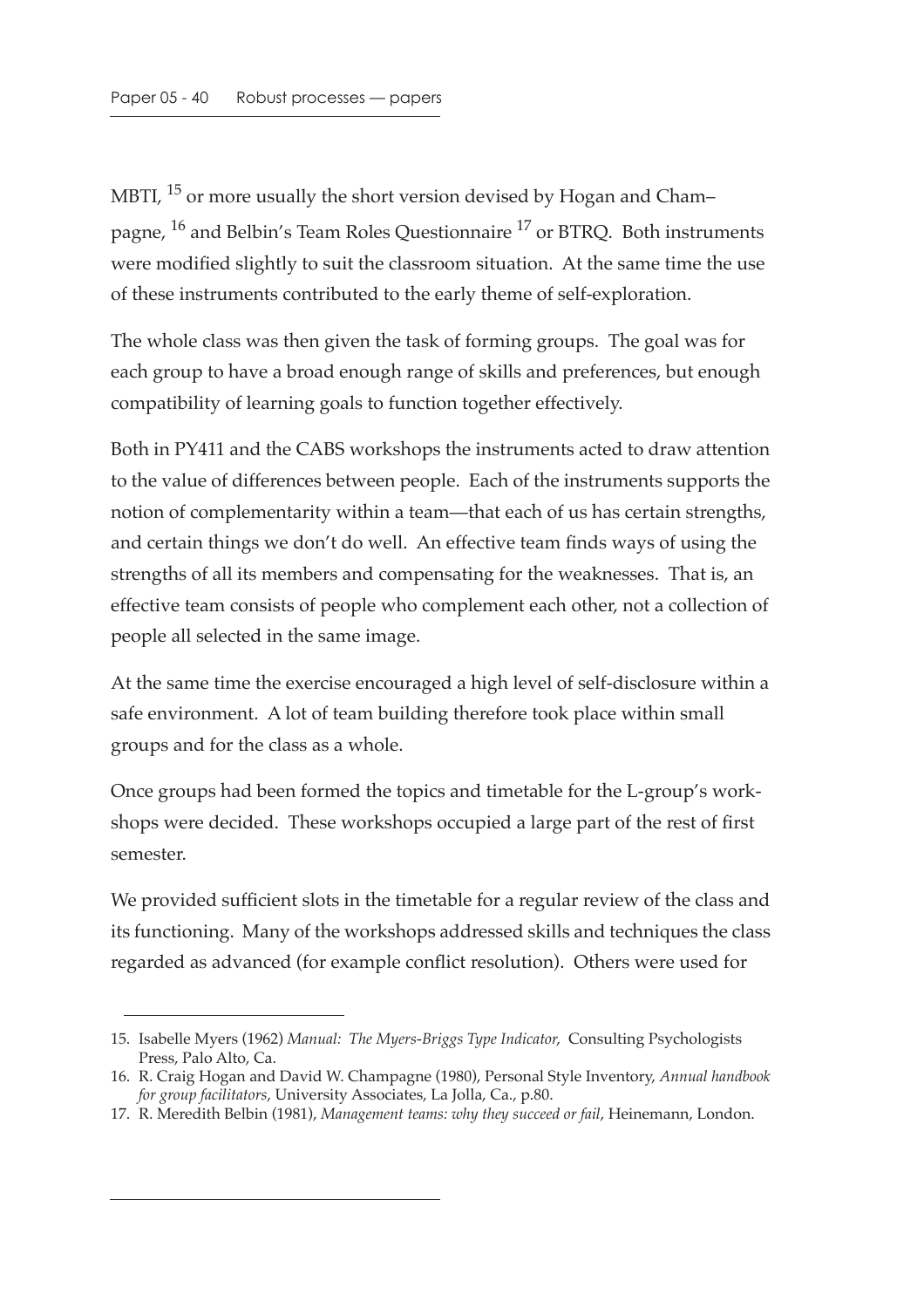experiential exploration of important conceptual themes (for example power), or to experience simulations or other types of activity.

Throughout first semester the L-groups prepared their learning inputs. Class members were thus helped to regard each other as resources rather than as fellow students. The learning inputs acted as a mechanism which prepared people to participate in course design and conduct. The process logs helped to make them more aware of process.

### **First semester review**

At the very end of first semester a minor course review was held. This allowed those enrolled in PY409, who were about to leave the class, to have a say. It also provided a list of issues which could be used as a trigger for course redesign at the beginning of semester 2.

# **Designing second semester**

PY411 had (and has) an elaborate structure, though often invisible because it was at the metaprocess level. Most of that structure was intended to encourage the class to take over much of the responsibility for the course. A little more than half the class members had served a lengthy apprenticeship: group work and basic communication skills in PY263; and two semesters of skills-oriented participation in PY338 and the first semester of PY411.

We began the semester by posting the list of issues collected at the end of first semester. This helped to maintain continuity. As a break of over a month had intervened, there would otherwise be a risk that important information from first semester might be forgotten.

Reflecting individually on their own learning goals, class members listed what they saw as the major problems and omissions of the course so far. Where individuals differed in their opinions about this, as they often did, I encouraged them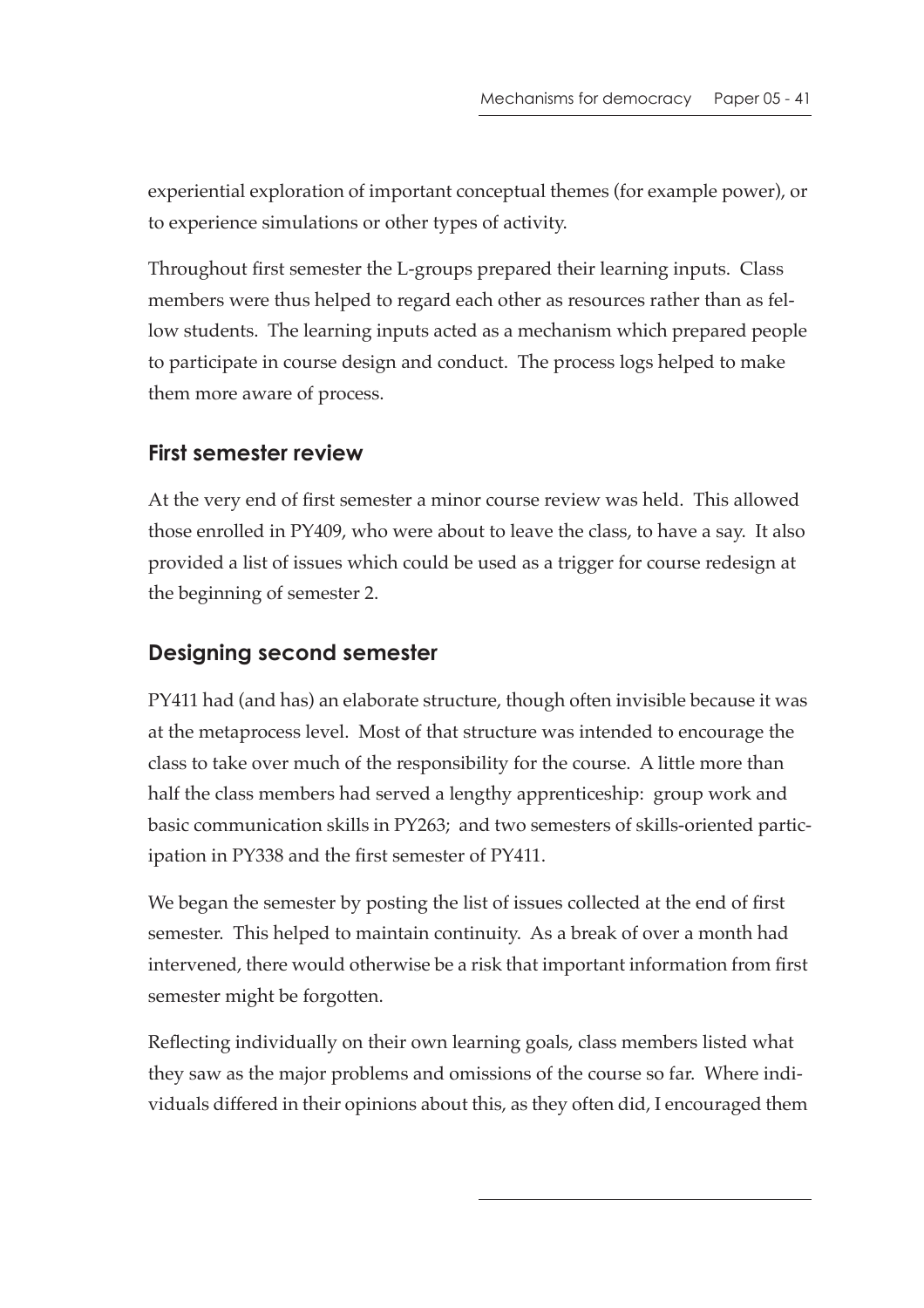to regard the discussion as an exchange of relevant information rather than a debate. The information was exchanged. We then tried to make collective decisions which took all views and interests into account.

Again working individually the class members then decided what learning goals they would like to see pursued in second semester. These were collated publicly, usually in the form of a set of suggestions about course content. The decision on overall priority was decided by voting to exchange information about preferences. A discussion lead to the final decision being made. I regard this demonstration of consensual decision making as an important part of the course.

With course content and priorities determined, the time had come for decisions about how the content was to be addressed. In the years between about 1981 and 1985 this was often the turning point for a class. Sometimes they began to make real decisions about the overall process, and to volunteer to take responsibility for managing it. This took them well beyond their previous classroom experience.

Up until about 1980 I used an unstructured discussion for this session. I then began to provide a process which made it easier for class members to take as much responsibility as they were willing. It seems that people find it very hard to deal at one time with both content and process issues.

Taking the content suggestions in order of priority, the class as a whole worked through the following questions, or something similar.

- What possible processes could be used to address that content?
- Of those processes, which would best meet our learning goals?
- Who are the people, present or not, who could contribute to the achievement of those learning goals?
- $\blacksquare$  Who presently is sufficiently interested to do the necessary planning for that work?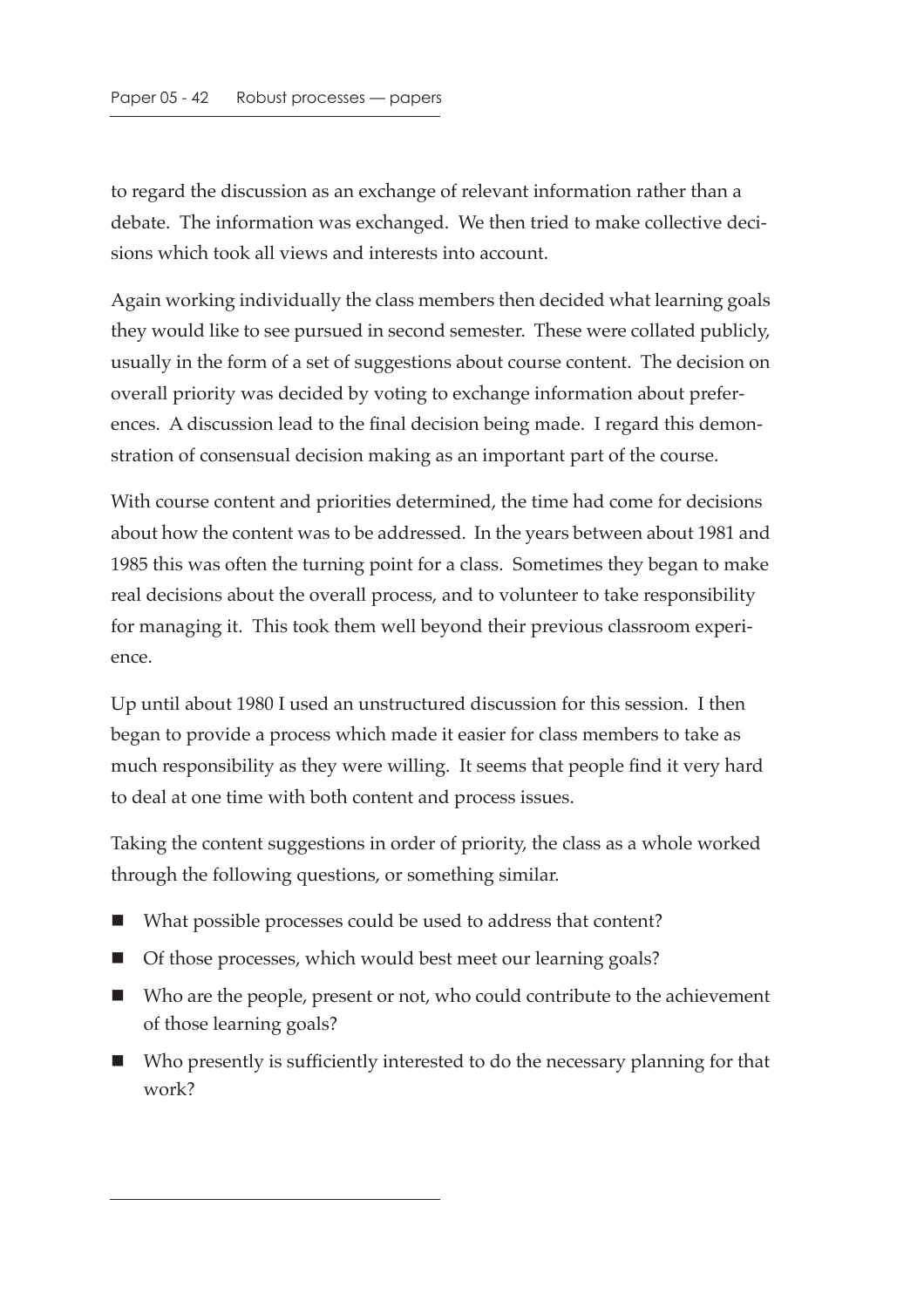■ By when could it be presented?

This procedure resulted in the establishment of a number of very small task forces. Each task force had the responsibility for seeing that a particular session took place. Some of the task forces themselves organised and ran activities. Others approached people off-campus and invited them to become involved. Others joined me in designing and running a workshop when I was seen as the best available resource person. With help from the other staff person I provided whatever assistance was required by any of these task forces, but only at their request.

In theory the class as a whole was responsible for both content and process. In practice the depth of this responsibility varied from year to year and from person to person. In some years the class made what could be called the default decisions: a repeat of first semester. In other years the course was dramatically redesigned. Almost all the learning activities directly addressed the identified learning goals and are at least managed by class members. In recent years this became the more usual pattern.

In general, the more experienced and mature the class, the more responsibility they took. This, I think, was appropriate. It took into account their level of readiness for responsibility. I think it can be harmful to push classes into participation they do not want.

It is also worthy of note, however, that class maturity isn't the only deciding factor. Class members took more responsibility, and with greater enthusiasm, when they were using an explicit metaprocess than when they were using unstructured discussion.

In recent years classes have taken much more responsibility, and I expect this to continue. The first semester design session in 1986 was run entirely by volunteers from the class. By second semester they were almost entirely comfortable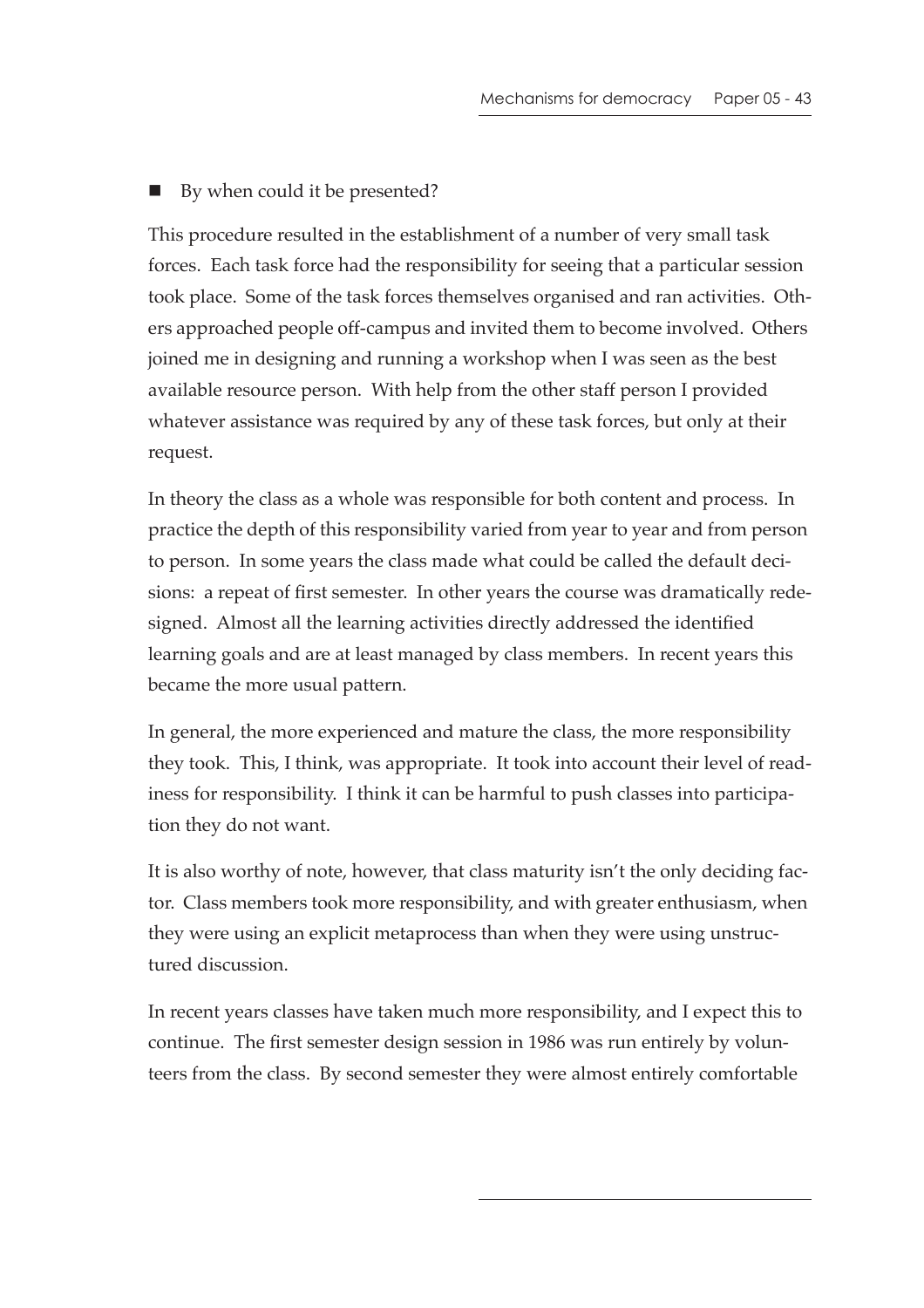with taking responsibility for their own learning. On current indications, this is even truer of the 1987 class.

#### **PY411 review**

Each year ended with a detailed course review. Until 1984 I made use of Heller's <sup>18</sup> technique of group feedback analysis (GFA). This was modified to increase class responsibility for metaprocess aspects.

- Class goals were identified from earlier documentation. At the same time, individuals and small groups noted their own learning objectives.
- Working individually, class members reflected on the aspects of the course that influenced how well these goals and objectives were attained.
- Working individually or in pairs they devised a question (preferably answerable on a seven-point scale) to elicit information about other class members' attitudes to the issues seen as important. They were given the goal of so wording the question that it would obtain the information without biassing the responses. The questions were written on small system cards.
- The cards bearing the questions were spread out on a large desk or table. Two or three class members were selected by the class to collate the questions. They chose or devised 10 to 12 questions which between them captured as much as possible of the intended data. Everybody else looked on and made suggestions.
- As a question was selected or devised it was written up on chalkboard or newsprint. Questions were numbered for ease of reference. A wide right margin was left for the results, which were written up only after all the questions have been answered. All members of the class answered each question, again on small system cards. These were taken up and collated by volunteers, who also answered the questions.

<sup>18.</sup> Frank A. Heller (1976), Group feedback analysis as a method of action research, in Alf W. Clark, ed., *Experimenting with organisational life: the action research approach*, Plenum, New York.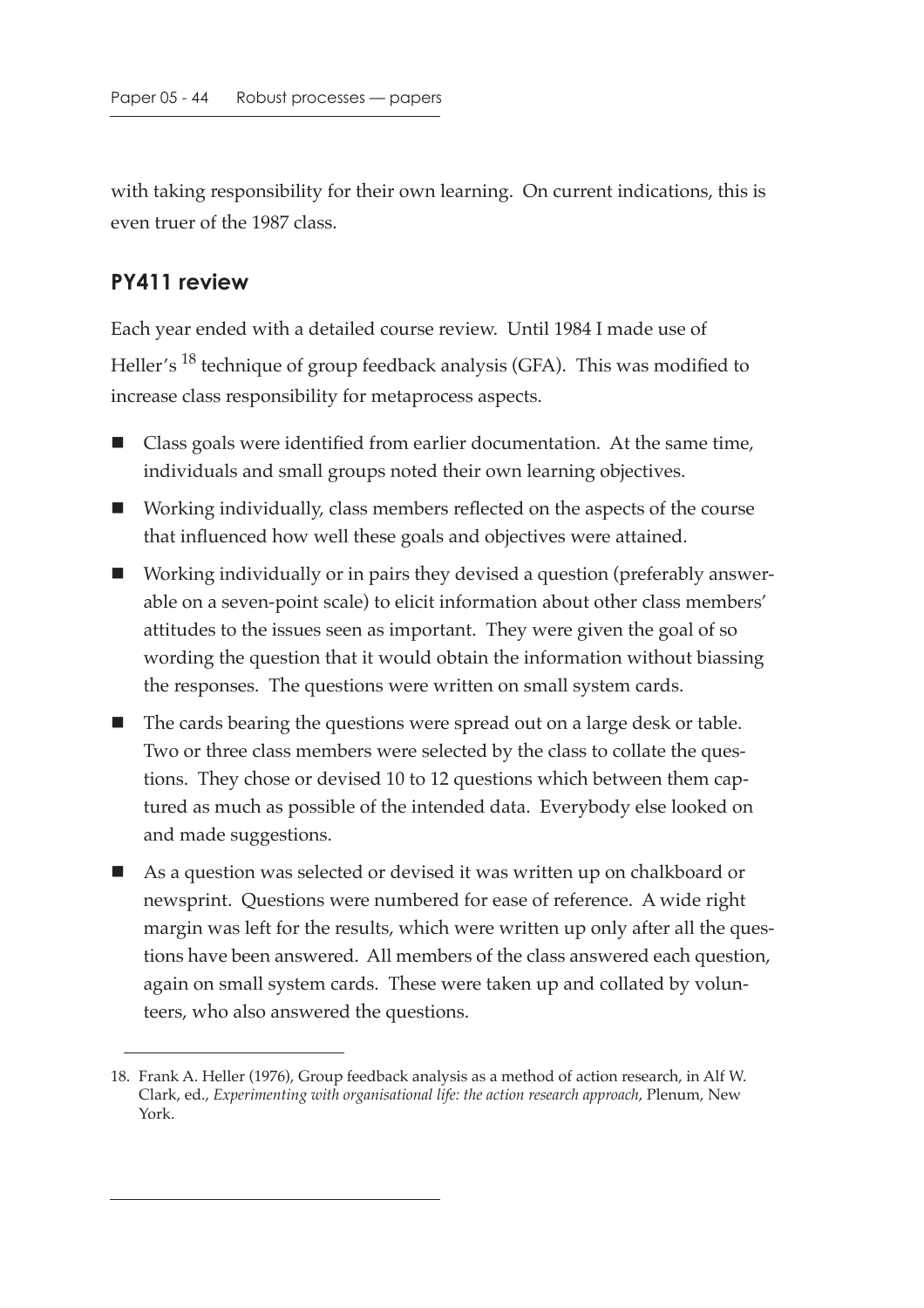The simplest analysis was done by shuffling the cards into rank order, and then calculating medians and interquartile ranges. Alternatively a calculator could be used to calculate means and standard deviations.

 $\blacksquare$  The results were written up in the margin previously left for them. Taking them in order of extremity of response (that is, how far the mean or median of the answers to that question is from the midpoint of the scale) the class discussed each.

The discussion proceeded through two stages—(a) what does this response mean? and (b) what could be done about it? As for PY338 the resulting action plans were written up as two sets of suggestions, one to teaching staff, and one to the next class.

My use of this technique had several motivations, three in particular. It produced a rich but information-based discussion of course content, process and metaprocess. It helped to make visible some of what people had learned during the year. At the same time it allowed the class to experience a robust and useful small-group or large-group technique which can be used for action planning or evaluation in community or organisational settings.

As a matter of deliberate policy I did not react to the suggestions until after all of them had been collected. For one thing, I did not want to contaminate results. After all, it is still my responsibility to award grades, and this might influence some class members to give undue weight to my opinions. For another, it helped the self-improvement aspects of the course if the next class saw visible evidence that it is quite all right to disagree with the teaching staff.

As before, the suggestions were fed to the next year's class as part of the course's self-improvement mechanism.

In 1985 I tried something different, with good results. I asked class members to design a course to teach people to learn how to learn. They then used their design as a sort of template against which to critique PY411. In 1986 the class designed and ran its own evaluation.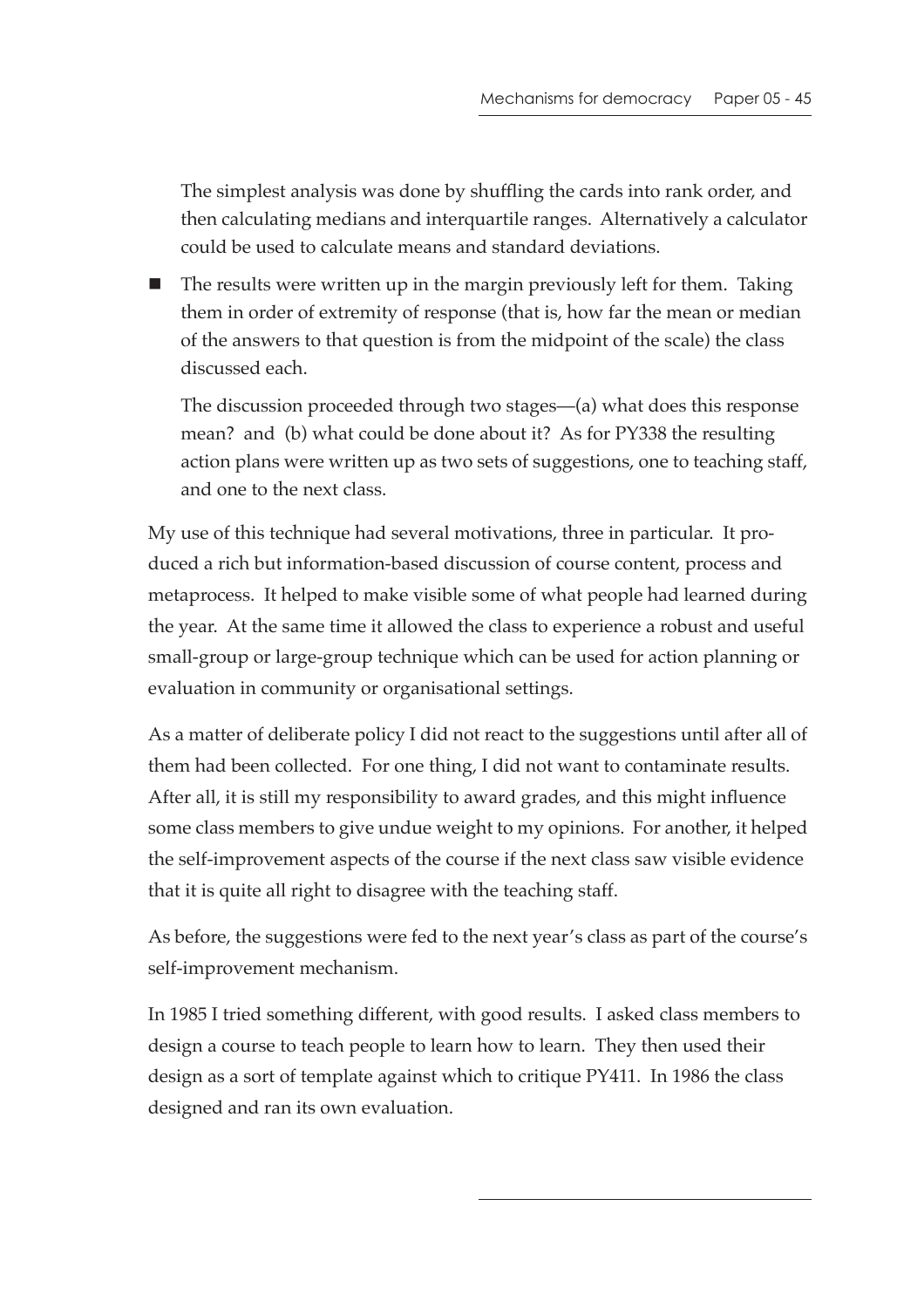Because the course in 1986 entered a new phase, I now describe it in more detail.

#### **Design of PY411 since 1986**

In very recent times we have continued the slow evolution of the class. There is now a "mentor" scheme, where local consultants agree to meet with two or three class members at a time every three or four weeks during the year. There has been growing involvement of local consultants in the course, for example through running activities of interest both to consultants and class members. Occasional joint activities have been planned to involve present and past class members, many of the latter working as consultants.

Most class members now also, mostly outside class time, run a simulated organisation with real tasks; in 1986 they included making a video exam for a second year course and preparing a "survival booklet" for people enrolling in fourth year. One of the tasks for this year is to make a training videotape on conflict management.

There has also been a design change which is more dramatic. Largely at the suggestion of Greg Hearn and the 1985 class, the design procedure in 1986 and 1987 was as follows.

- The first week was generally similar. But right at the start we indicated our intention of managing the early weeks and then handing over the course to its members in the sixth week. We made it clear that this was an experiment—we would all be learning from it as it happened. We would be adjusting to the needs of the moment as they became apparent. This was met with less anxiety than we anticipated. We continued to refer to the hand-over during the early weeks to give people as much opportunity as possible to get used to the idea.
- During the first two weeks we directed a special effort towards creating a sense of class identity and cameraderie. We used activities which produced a high level of interaction between people. We encouraged people to talk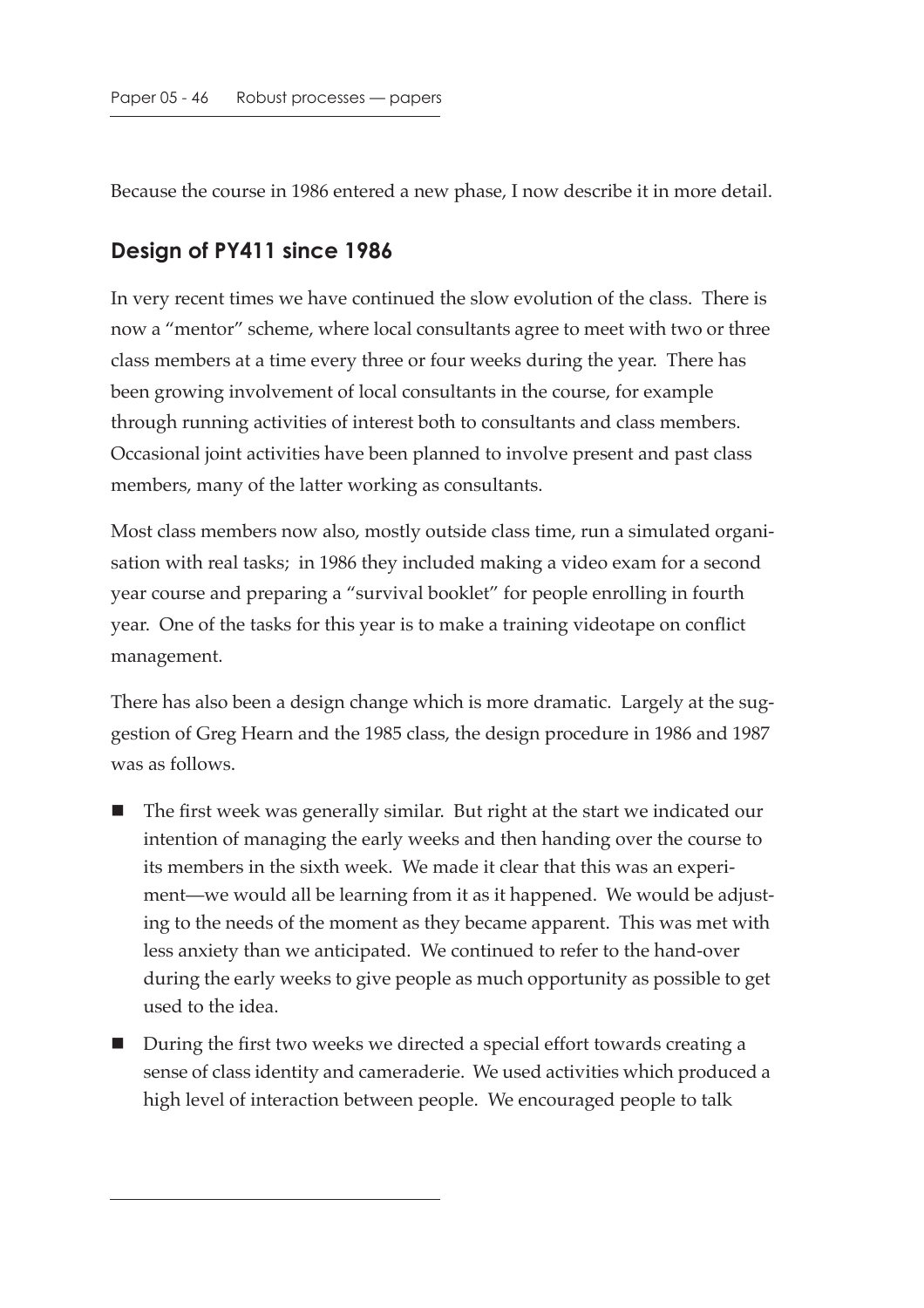about themselves and their learning goals and experience. We encouraged people to learn each other's names (this may seem trivial, but does seem to have an important effect on team spirit). As a result the overall effectiveness in the class does seem to have improved; I have therefore increased the team building component in two postgraduate classes, with similar promising results.

- Although we took control of the overall process we continued to invite people to review the process continually. So, although the responsibility was ours, other people were gradually drawn into making decisions.
- With some misgivings, we urged people to begin their projects and select their mentors before the course was handed over. This was because the 1985 evaluation suggested that time was short even in a year and that an early start was advisable. During these sessions we took particular care to leave decisions to the class: we ourselves acted as consultants to them. In retrospect this increased early decision-making by those in the class. The choice of mentors provides an example. We asked people where they thought their eventual employment interests lay. We then described in detail some of the local consultants available as mentors. The choice, and the responsibility for making initial contact, was left to the class members concerned. To ease the difficulty of this, we encouraged class members to work in groups of two or three.
- We have given more than the usual amount of attention to identifying the skills and experience class members bring with them. This appears to have helped people see themselves as valuable resources.
- We introduced an extra two and a half days away together. In 1986 this was intended to be the time of the official hand-over; but the weekend most suitable to everyone was too late in the semester. It was instead used to explore outdoor and action methods. One of the class who has experience in this area functioned as a resource. In 1987 it was an informal camp under canvas.
- The week before the official hand-over we asked how the 8-hour class could most usefully be spent. We were asked to run a process which would compile the necessary information for what by then was known as "D-Day" (for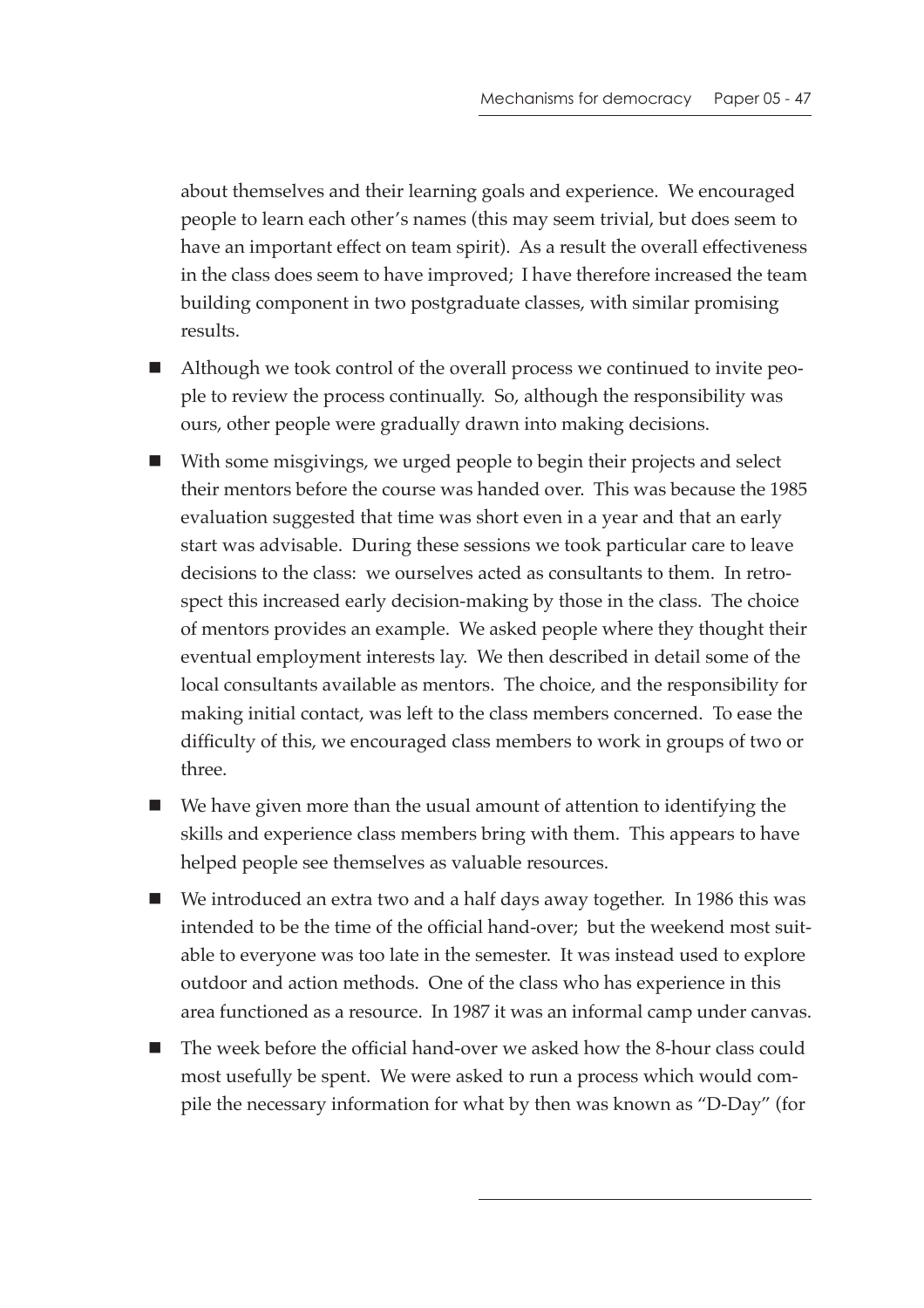delegation day). This happy accident meant that the fifth week provided a useful transition from the first four weeks to the later weeks; we therefore repeated it in 1987 as a deliberate feature.

 On this same day, two members of the class offered to act as coordinators for D-day. The designed and ran the whole 8 hours, and did so very participatively and effectively.

The 1986 results exceeded our expectations. It was the happiest and closest PY411 class so far, and the quality and extent of its work was high. (On current indications the 1987 class will be at least as cohesive and effective.) The high levels of openness reduced anxiety, and made it easier for people to talk about what they were learning (or not learning). Friendships are being formed which I expect to last a long time and blossom into a informal support network. Many of those members of the 1986 class still (May 1987) meet regularly.

Many of the innovations of 1986 and 1987 will probably be adopted as part of the standard package. A heavy emphasis on team and relationship building will almost certainly be a part of future classes (including within other courses I coordinate).

The simulated organisation, also a class suggestion, is a useful "half way house" between the class itself (which people mostly don't regard as an organisation, though I do), and the outside world.

Some of the other happy accidents will probably also become part of the standard package. The current class each week asks for two volunteers to be process observers the week following, and coordinators the week after that. Working in pairs gives confidence, and a chance to experience some leadership responsibilities which are neither too onerous or threatening. Other class members know who to consult if some changes occur in workshop times. The coordinators look after the overall shape of the day. Small groups run the activities of the day.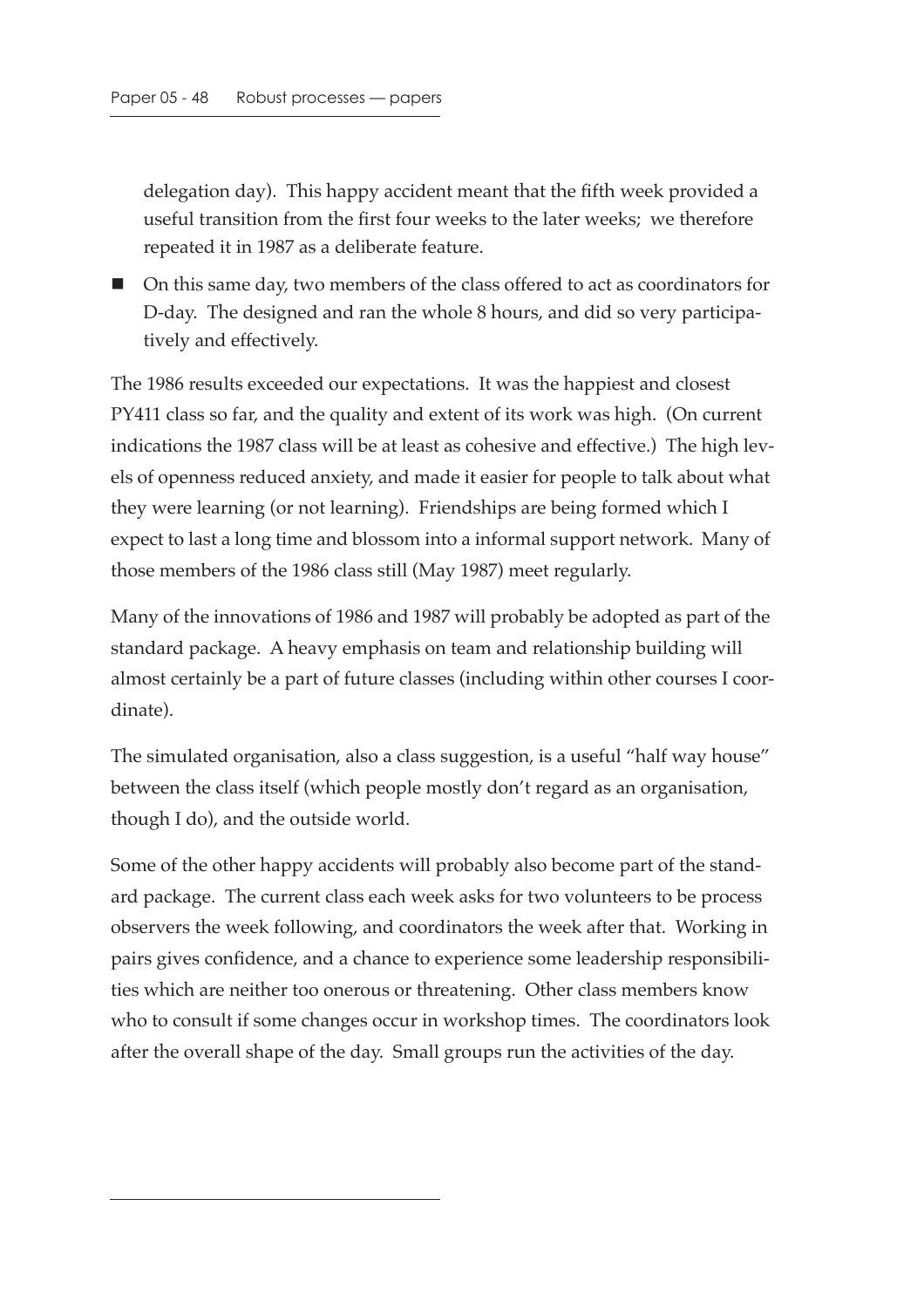Each day the first half hour is given over to what has become known as "odds and ends". On a notice board, anyone can write up an agenda item for information or discussion. The coordinators then take the class as a whole through this list at the beginning of the day. In this way, many housekeeping items are handled with ease.

At the end of the day, I run a "debriefing" session to review the day's activities. The process observers report what they have noticed about the day. This helps to make the process and the learning more visible.

# **Mechanisms for democracy**

Now let me see if I can draw together some of the threads in the previous descriptions. As I do this, I will try to identify the features I see as providing the mechanisms for democracy.

The following discussion examines a number of issues in turn. The central issue of responsibility is explored in the section immediately following. It is accompanied by an identification of the methods for defining the limits of responsibility, and for negotiating roles within those limits.

Later sections discuss the importance of other issues. Producing arousal without anxiety is addressed. The mechanisms which can be used to draw on class members' natural motivation are then identified. Ways are then described of relieving the anxiety which sometimes unavoidably remains.

# **Roles and responsibility**

If participation is to be used effectively, I see the central issue as one of responsibility. It is true that class members are unavoidably responsible for their own learning. But unless they are aware of this it can contribute little to their practising of the emotional skills which are the course's central teaching goal.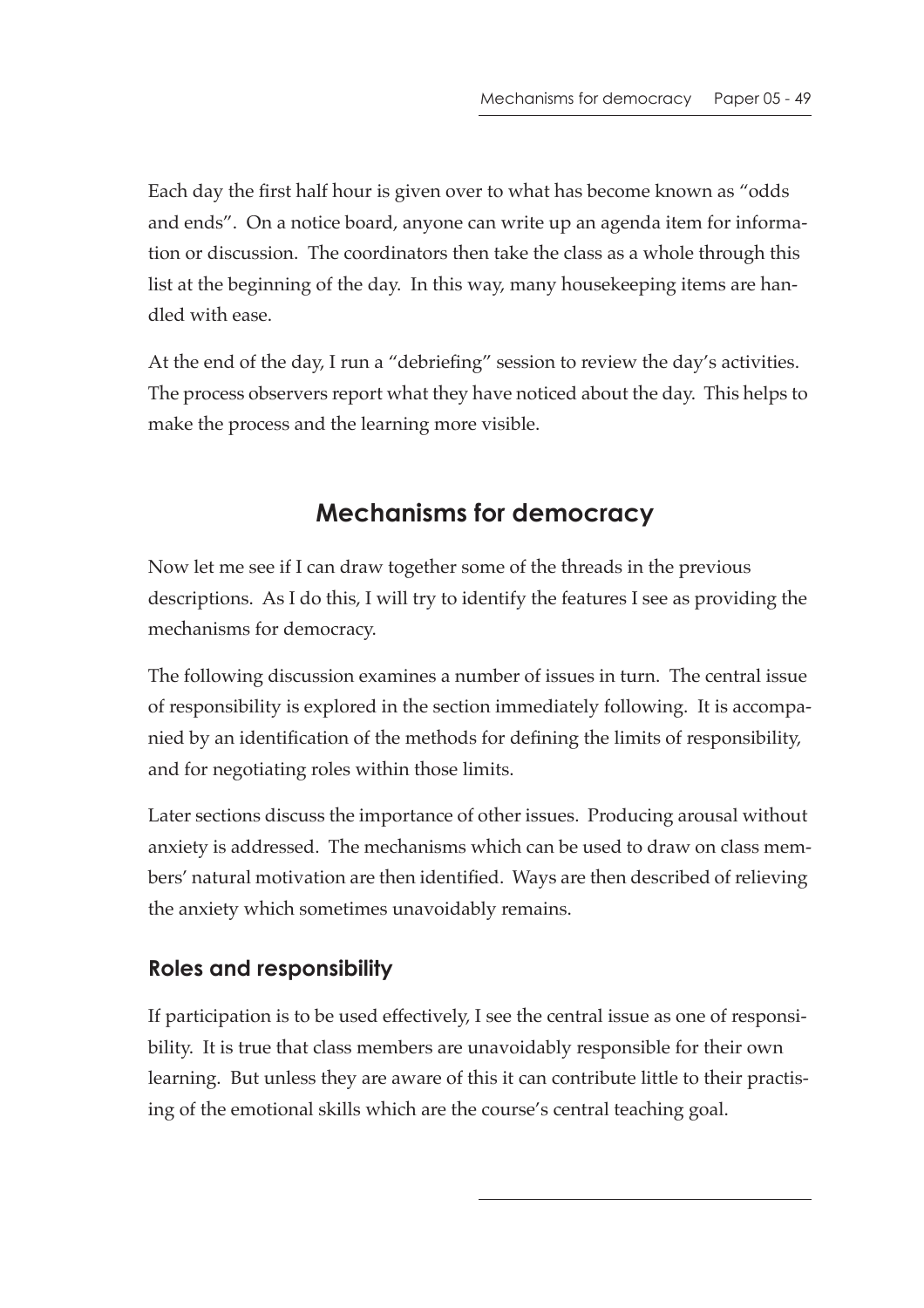In the courses described above, class members take overt responsibility for many aspects of the course, both content and process. In doing so they become more aware of their responsibility for what they learn. Many people accept this in theory. The normal climate of most class rooms at university and elsewhere suggests that it is often little more than lip service that is being paid.

Where the issue of responsibility is concerned I find myself in something of a double bind. On the one hand, many class members are reluctant to adopt overt responsibility without a great deal of encouragement. On the other hand, the responsibility loses much of its point unless it is freely chosen.

In any event I can hardly force people to choose more responsibility than they wish. More importantly, to do so would not model the sort of behaviour I am hoping they will adopt within the course, and later as practitioners.

My approach is to provide as much opportunity and support as I can. To this end I continue to experiment with procedures which make the issues clearer without forcing people to do what they do not wish to do. I almost always stop well short of compulsion.

# **What can be negotiable?**

To put it in different words, responsibility is decided through negotiation. The bounds of negotiation are determined by two categories of decisions, those that must be made by teaching staff, and those that must be made by class members.

Firstly, consider the decisions which must be made by teaching staff. Any issues which affect parts of the university outside the class fall into this category. Marking and workload, for example, relate to equity between one class and another. I must therefore retain some responsibility for ensuring that these remain within certain limits.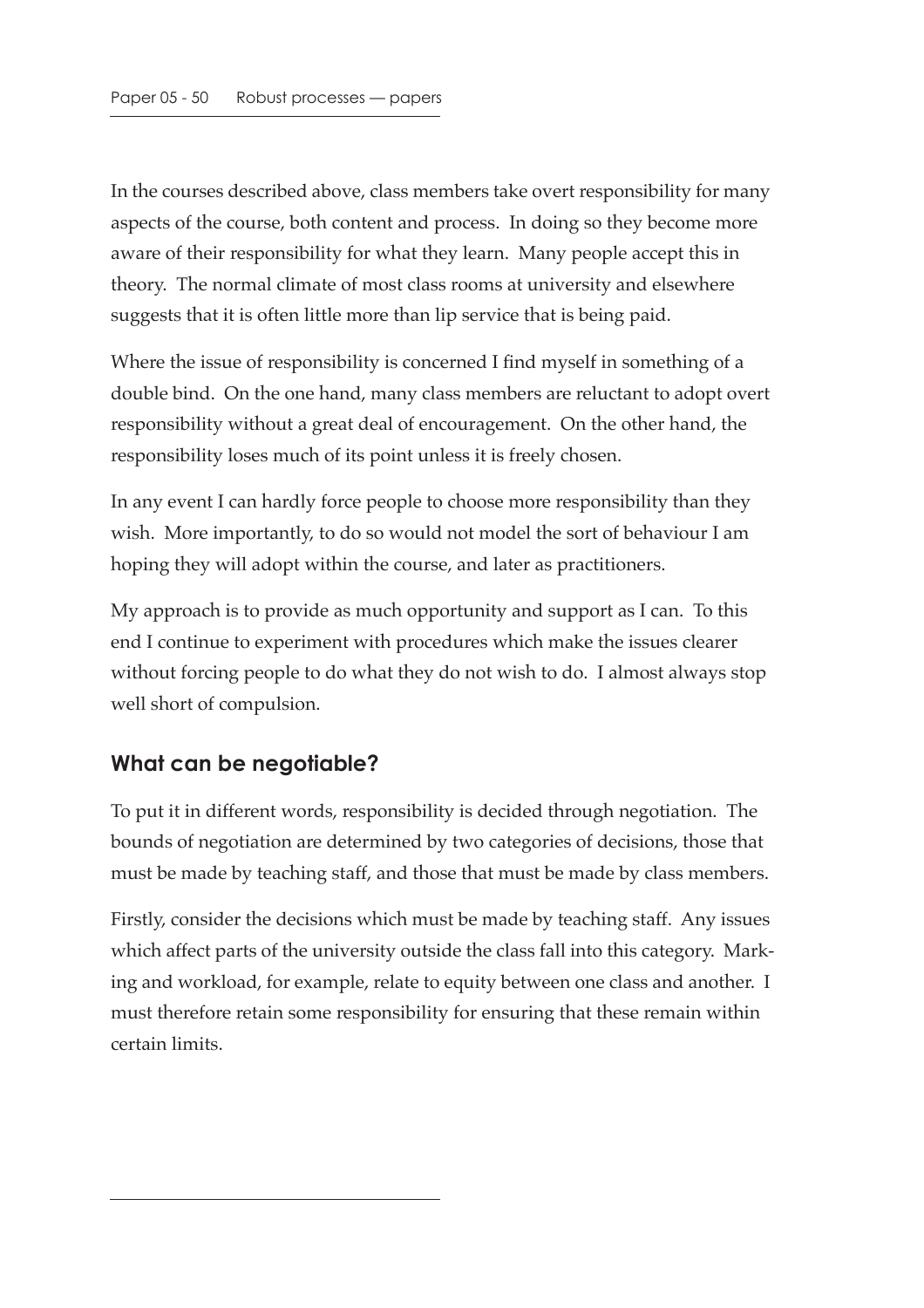Also included in this category are any issues where I am not allowed to make the decision because of policy determined at departmental level or higher. The allocation of grades is an example. In this respect the teaching staff serve a boundary rider <sup>19</sup> role similar to that of a supervisor of a semi-autonomous work group in an organisational setting.

There are situations where it is better if the boundary conditions can be changed because they prevent some desirable features being implemented.

For example, all marking within the university where I teach is expected to conform within reasonably close limits to a particular theoretical distribution. This obviously interferes both with the recycling of assignments and with marking to preset standards against predetermined criteria.

With the cooperation of the department in which I teach, PY338 and PY411 are now exempted from too narrow an application of this provision about the distribution of grades. I am still required to maintain at least a distant approximation to the distribution, and to justify the deviations. But I think these conditions are appropriate in the interests of equity with other courses.

Secondly, there are decisions which must be made by class members. These are mostly to do with the amount of work actually done (as distinct from the amount set), and the energy devoted to it. As it has been put in another context, you can lead a horse to water ...

In other words, unavoidable staff responsibilities set one limit. Inescapable learner responsibilities set the other. Within these two limits lies a wide grey area where negotiation is possible. The grey area is probably much larger than either of the other categories. It is probably also larger than many staff or class members would realise without reflection. There are thus extensive opportunities for learner participation.

<sup>19.</sup> The term boundary rider is one I have heard Fred Emery use.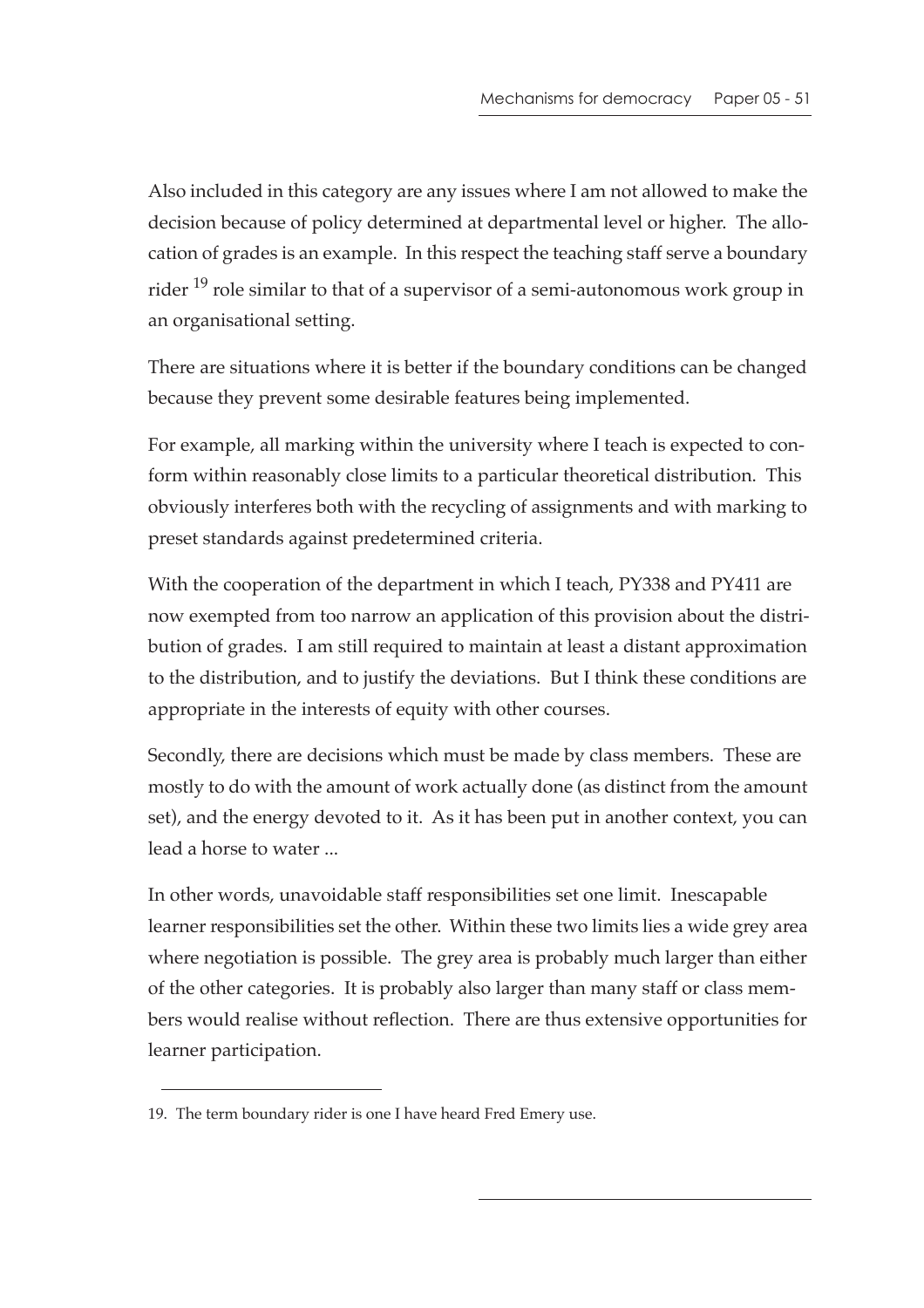This same notion is usable wherever there is a power difference or a hierarchical difference between individuals and groups. It is therefore not necessarily a matter of resolving the debate about centralisation or decentralisation of decision making. Both are necessary. It is a matter of where in the middle the line is drawn, and which decisions are included on each side of the line, as Beer<sup>20</sup> has noted in a different context.

If the class members stay close to the inner bounds they exercise minimal responsibility. The closer they move to the outside, the greater the real responsibility they adopt.

I used to act on the assumption that the people in the class were the main determinant of how much responsibility was adopted. I still think this is partly true. This is the only way I can account for the sometimes dramatic differences between classes and individuals. But it is only part of the story.

It is now apparent that the procedures used for decision making are also important. Over the thirteen years I have been course coordinator for the courses the amount of responsibility adopted by the class has slowly increased. Part of this may be due to the slightly higher average age of the class. Better preparation at second and third level has made a contribution. Taking all this into account, it seems apparent to me that the use of more clearly understood metaprocesses has made the most important contribution to the improvements over that time.

### **Mechanisms for democracy**

Many of the relevant procedures have already been described. I will identify some of them shortly. One of their key characteristics is that they often operate at a metaprocess level.

<sup>20.</sup> Stafford Beer (1975), *Platform for change*, Wiley, New York.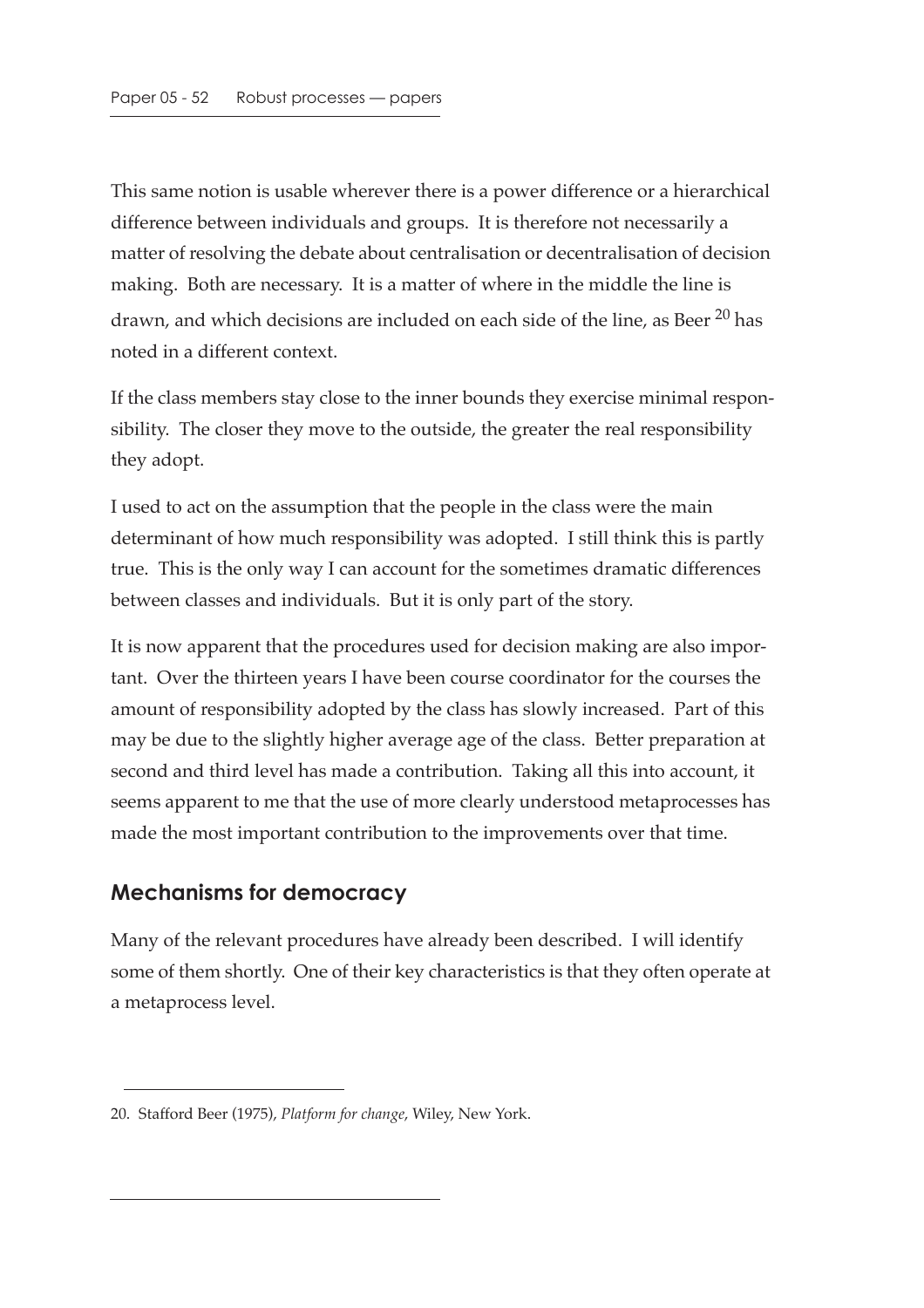There are barriers which hinder class members from accepting the freedom they are offered. The main barriers include doubts about my motives, expectations about my role and theirs, and anxieties about the responsibilities and the workload. Some classes also show resistance to the sheer amount of time that consensual decision making can consume unless efficient procedures are used.

Below I discuss in turn three types of procedure. Some operate to provide a metaprocess. Others help to reduce scepticism about staff motives. A third category helps to make consensual decision making more economical of time.

# **Metaprocess procedures**

Many people have difficulty in distinguishing between content and process. It is as if the processes we habitually use have been so ritualised that we take them for granted much of the time. As with meeting procedure or rules of debate we behave as if there were one right way of doing things. It is therefore difficult to entertain the thought of any major changes to them. They are so nearly universal that we often barely notice them.

It is nevertheless easier to interpret the content (for instance, what people are really saying) when the process is made explicit. Industrial relations practitioners have told me that it is crucial to understand whether your opposite number is playing her advocate role or is speaking as a colleague and perhaps friend.

This has an important extension. If the content is easier to follow when the process is explicit, it suggests that the process is easier to follow when the meta– process is explicit. My experience in PY338 and PY411 (and elsewhere) leads me to believe that this is so.

But there lies a further difficulty. If content, process and metaprocess are explained at once, the listener is likely to be overwhelmed and confused. There is little point in starting with metaprocess. It is too abstract a concept to be grasped easily.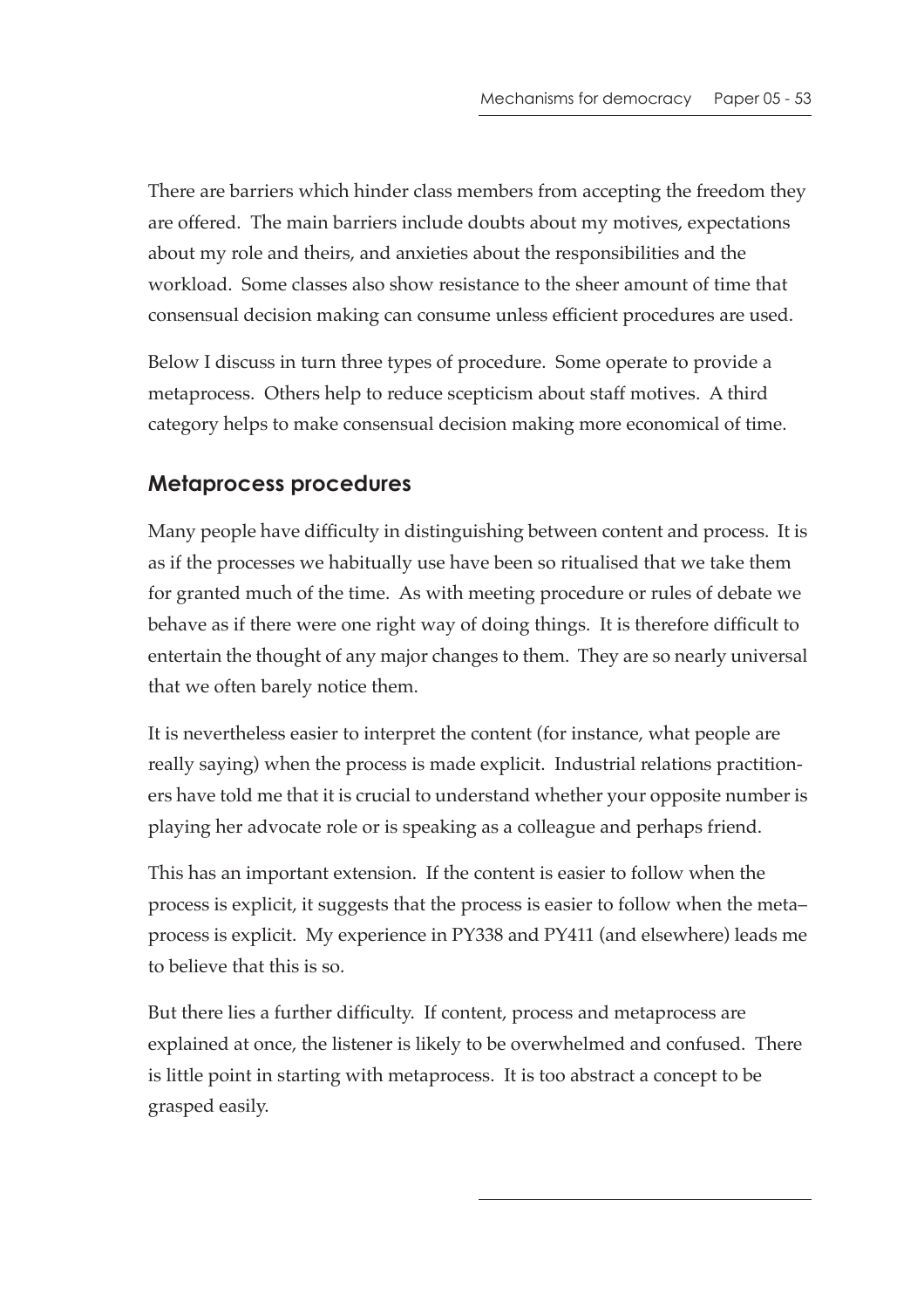The logical way to proceed is to begin with content, using an expected process. There are then no surprises at the outset. If the members of a class expect it, why not start with a lecture? — on the content of the assessment. One can then move into process, making a clear differentiation between it and content. For example explaining the way the assessment is submitted and evaluated will introduce process issues. (An alternative approach is discussed later.)

When the process is understood the next step can be taken. Metaprocess issues can be raised. The negotiability of the assessment, and the way in which the negotiation can be carried out, are examples.

In fact the negotiation procedures are amongst the more important metaprocesses in PY338 and PY411. They are concerned with negotiating roles and assessment.

A good example of an explicit metaprocess design is the procedure used in PY411 to design the second semester of the course. It was described earlier. It also illustrates another principle of effective processes and metaprocesses. It takes small enough steps so that people are not being asked to consider more than one issue at a time. There is a limit to how many pieces of information people can juggle in their minds at once. George Miller  $^{21}$  put it at seven plus or minus two, which isn't very much.

Most trainers and consultants draw on a wide range of miniature techniques which make process more failure-proof.  $22$  I use these in the classes. They make the process easier to manage, while modelling useful techniques for intending practitioners. An important one is to keep public information visible, as with chalkboard or newsprint. (Overhead transparencies provide a modern version which can be photocopied immediately if desired.) Separating the evaluation of

<sup>21.</sup> George A. Miller, The magical number seven, plus or minus two: some limits on our capacity for processing information, *Psychological Review*, 1956, 63, 81-96.

<sup>22.</sup> See e.g. Jack K. Fordyce and Raymond Weil (1979), *Managing with people: a manager's guide to organization development methods* (2nd edition), Addison-Wesley, Reading, Mass.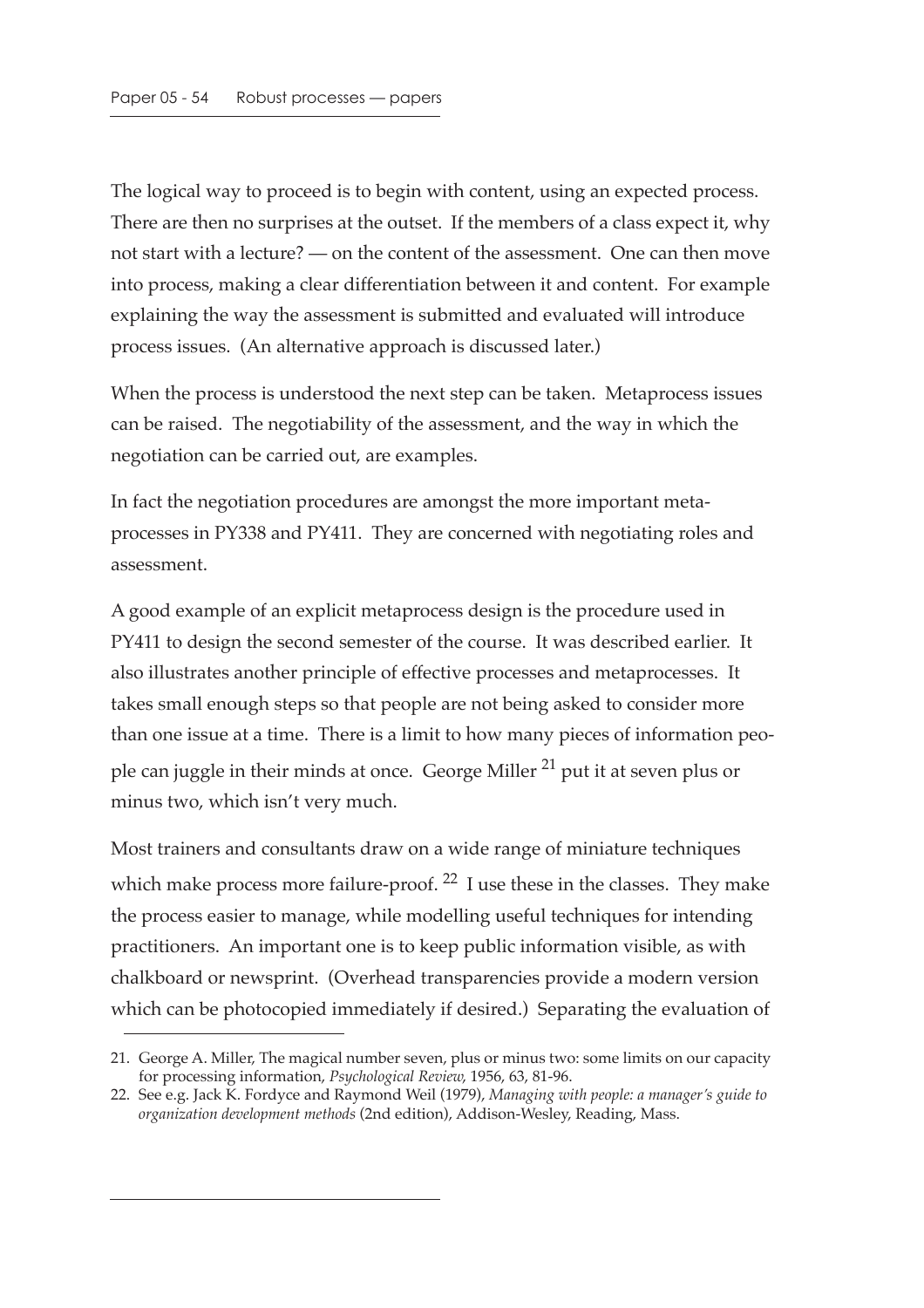ideas from their generation is another; generate the information first, and only then try to analyse or collate or evaluate it. Giving people time for individual thought makes it more difficult for those who think quickly to make all the decisions for a group. Using collaborative rather than competitive techniques ("Do you want to win the debate or solve the problem?") makes it easier for people to listen to one another.

All of these are even more important for metaprocess than for process. Interestingly, most of them are not provided for in the normal rules of debate for meetings. That is fortunately no reason for excluding them from the classroom.

# **Scepticism about motives**

I was at first surprised at the extent to which class members were sceptical of my intentions. Many of the doubts seem to centre on the reality of the offer of responsibility. Some class members remain sceptical about the freedom I am offering them. They suspect that some staff believe in democracy. But when it comes to the point it is easier for staff to exercise the power their position provides. (And indeed it is.)

Experience suggests that this is a reasonable doubt. As Argyris and Schön<sup>23</sup> point out, most of us are unaware of large discrepancies between what we think we believe, and how we behave. I have to keep giving myself the reminder I so frequently give to managers and leaders in my consulting work. Power is an inevitable barrier to free communication between people, no matter how well intentioned those people may be. The quality of the relationship I can establish with class members is an important variable here, and I think I would find it easier if I were by temperament a warmer and more outgoing person. But I'm working on it.

<sup>23.</sup> Argyris and Schön, note 8.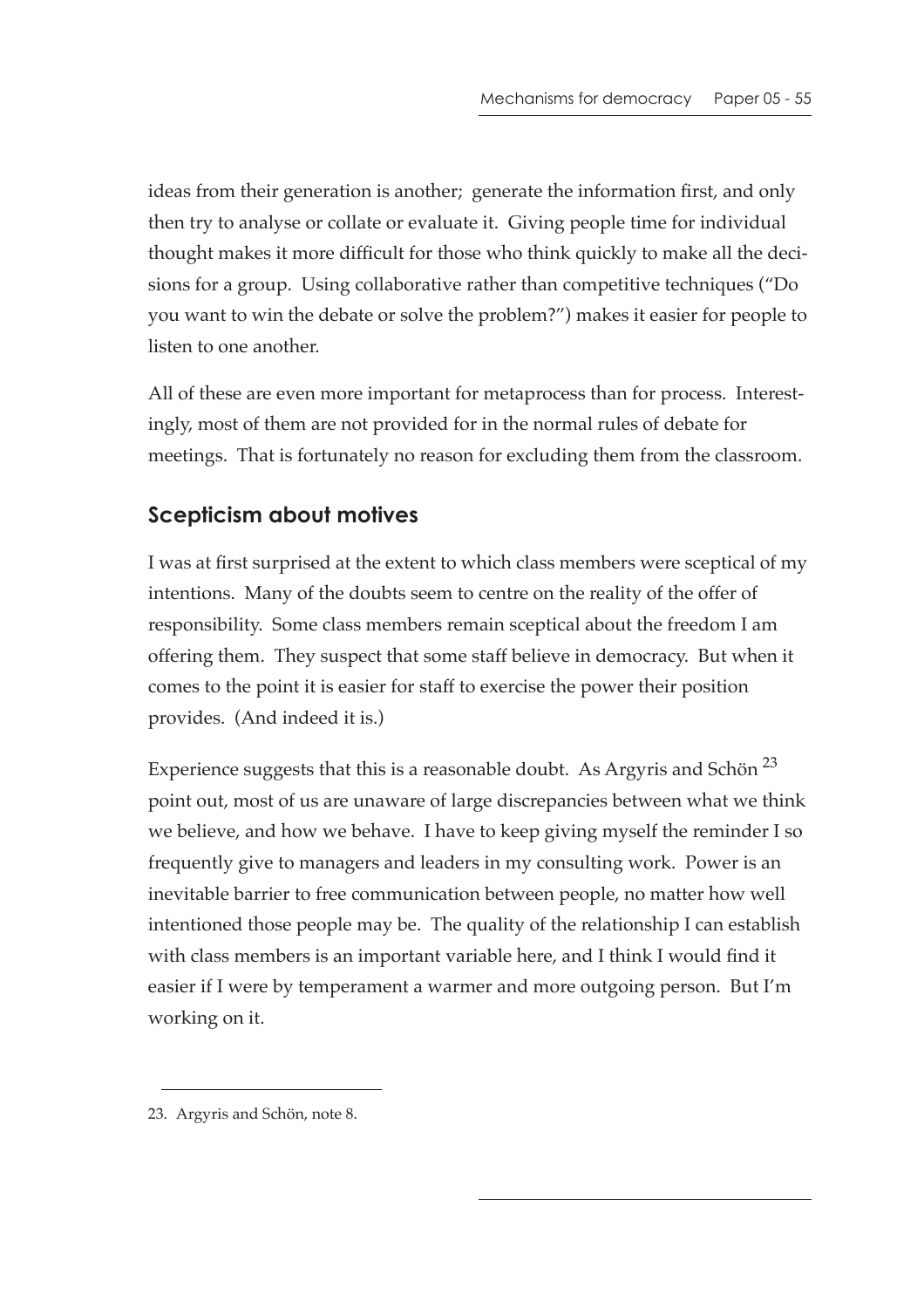I have learned to my initial chagrin that people often perceive me as critical and distant. This came home to me most clearly a couple of years ago when a class member literally hauled a colleague into my office by the hand. She said something like "Talk to him. He isn't as bad as he seems." I relate this at the beginning of each year now, to provide some encouragement for people to make the approach.

The important thing, too, is to provide no support for the suspicions. There are two parts to this. In the first place, I must be careful to define clearly and accurately the limits to what is negotiable. I must be even more careful not to attempt to take back anything I have given away.

As an example, consider what would happen if I were unhappy with the decisions made by the class about course content. Suppose I were to exercise a veto over this, or even merely to urge reconsideration. I would be clearly demonstrating that the apparent freedom to decide course content was illusory. I would thus confirm the class's worst suspicions and strengthen the scepticism.

It also helps to provide clear examples of just what is meant by negotiation. I usually do this by citing the experience of earlier classes.

There are also some safeguards I can provide. One is to allow anyone who feels disadvantaged to fall back on the standard assessment package. Another is to provide maximum encouragement for people to air grievances, apparent or real, during class time. This usually happens only if slots of time are left free to do it. If someone complains to me privately, I try to resolve their grievance on the spot. I also invite them to bring it up as a public issue at the next opportunity.

The two-tier assessment, discussed at greater length in a later section, also removes some of the risk of taking me at my word.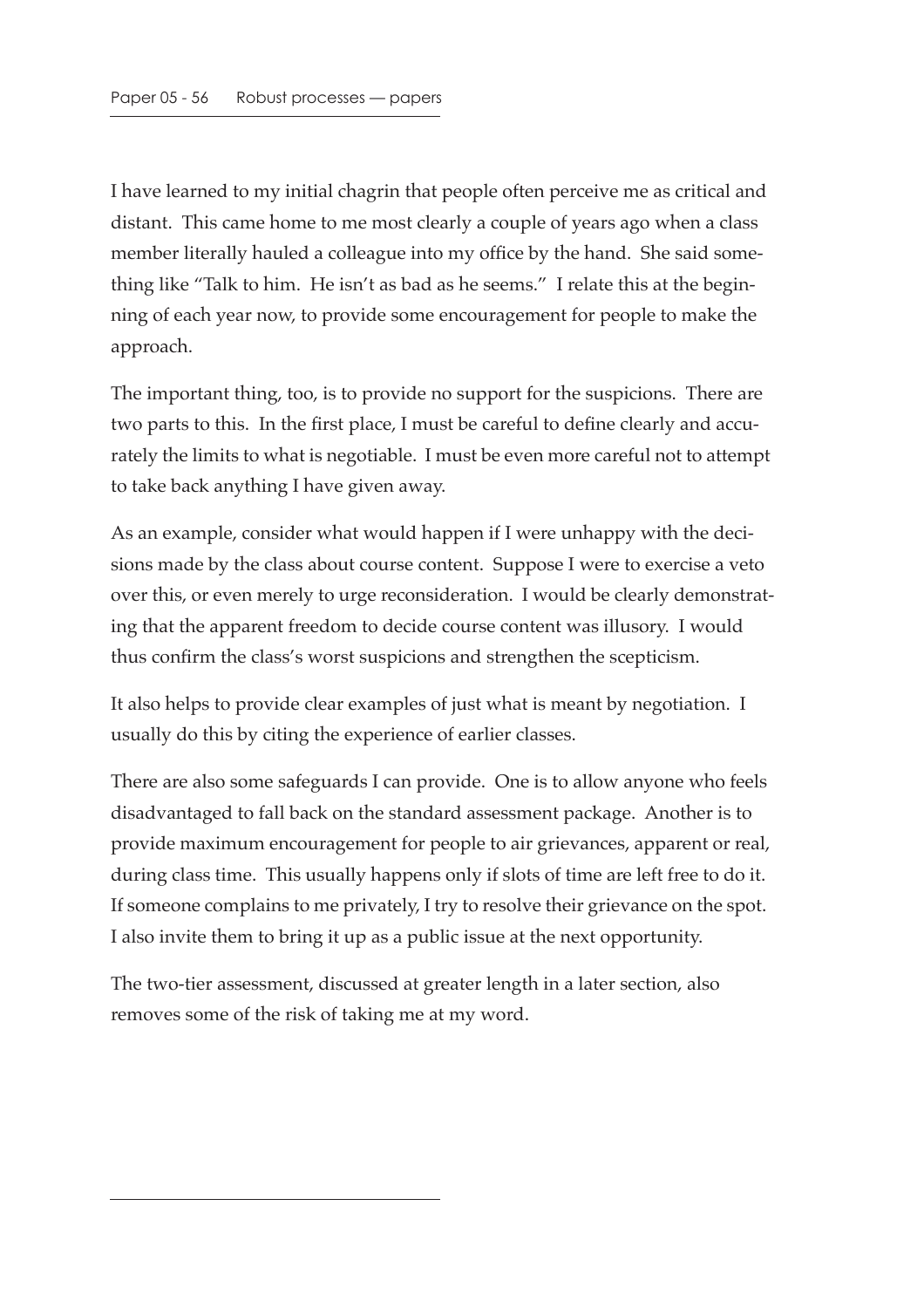### **Expectations**

By the time most people at University have reached third and fourth level they have clear expectations about the role of lecturer and student. This is one of the reasons I avoid referring to people as students. I sometimes wonder if people would be more open to a different approach in first year. After all, people in first year classes at university begin with no real information on which to base realistic expectations. Unfortunately, first year courses are clear evidence that year one of university is in most respects year 13 of the type of schooling they have been used to. The "teacher's" role is to give out information. The "student's" role is to take it in.

I can expect people to walk into PY338 expecting it to be yet another instance of a course at level 15 of primary schooling.

Of course there are differences between primary and secondary school, as there are between compulsory and voluntary secondary schooling. And the transition to university is large enough for some previous high achievers to perform badly, and vice versa.

Despite the differences, the essential model of schooling remains the same. Teachers know the answers, which they contrive to impart to students who often show little cooperation in this endeavour. Some of my departmental colleagues have argued for such a view of the academic role. This is such a common model that teachers in a classroom situation as participants often behave like naughty pupils.

Exceptions to this are scattered throughout the years of formal schooling. But they are few. Many never experience them. There are probably more exceptions, and correspondingly fewer problems of motivation, in preschool than at tertiary level. This is because preschool education is learner-centred; and most other forms of education are not.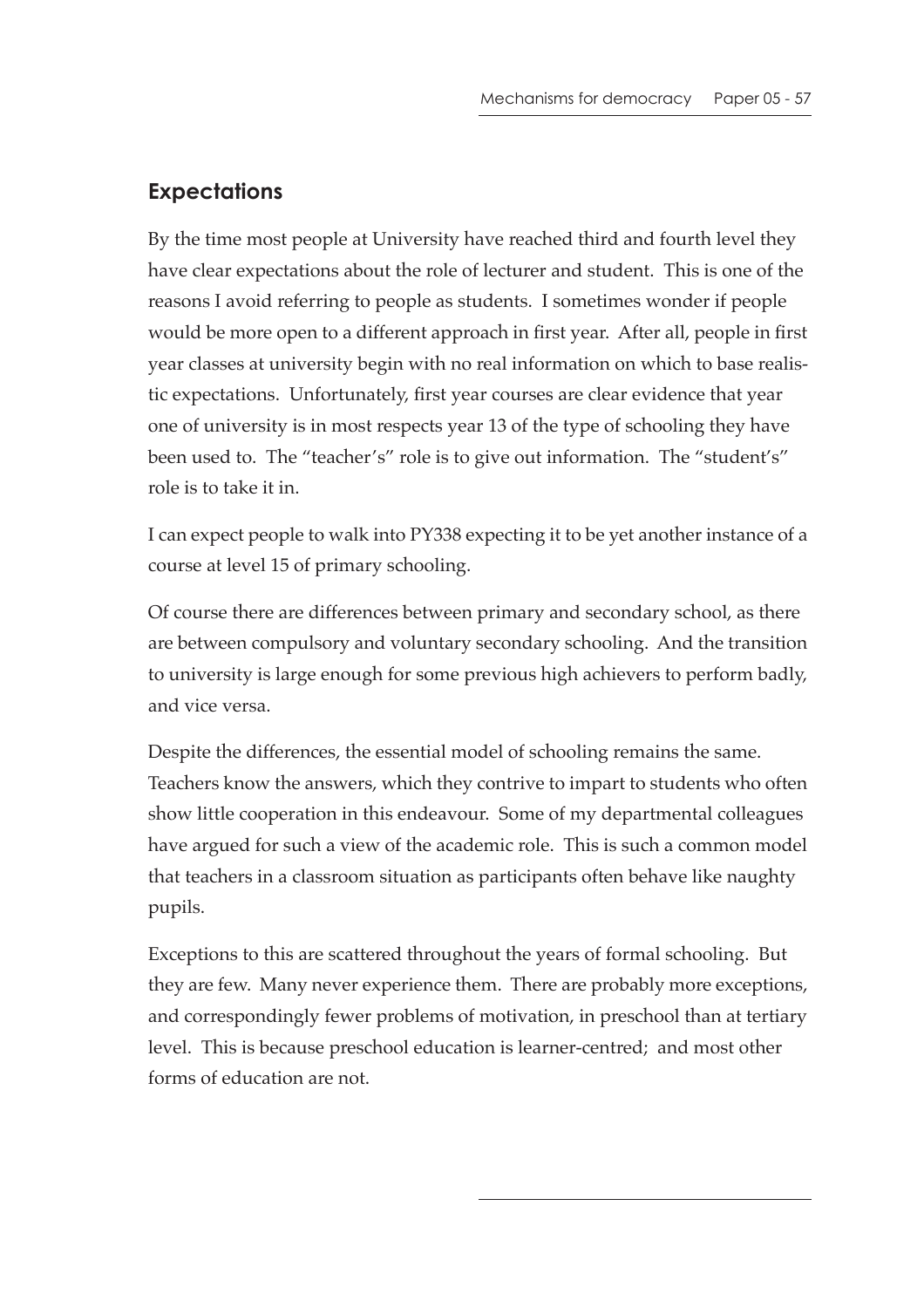The negotiability of roles helps to draw people's attention to the usual teacher/ student relationship. The overall quality of relationship between one class member and another helps them experience each other as people rather than as students, which no doubt helps their self-perceptions.

I have to admit that PY263, the second-level course in communication skills, does little to challenge people's expectations. It is oriented towards skills rather than information, which is some help. But the content is highly structured and to some extent predetermined. The assessment is entirely graded. There is little provision for negotiation. In defence I would claim that the size of the class and the aim of basic skills training provide much of the reason for this; but I suspect something could be done if we were to put more effort into it. And unfortunately, as part of the 1988 changes, the balance between theory and practice will tip further in the direction of theory.

On the other hand, PY338 works well as an apprenticeship for PY411. It draws many class members into an appreciation of the benefits and costs of taking more responsibility for what happens in the classroom. Even some of those who do not enjoy it much at first, in retrospect come to appreciate it. This parallels the experience which Trevor Williams reported in Democracy in learning. <sup>24</sup> Even for those who remain unconvinced, it makes for more informed selection of courses at fourth level.

It is not necessary that everyone in the PY411 class has taken PY338. Currently about two-thirds have done so, and the proportion seems to be increasing. But the advantages of having done PY338 are apparent even with much smaller proportions than this. It appears that if about one third of class members have realistic expectations based on first hand experience, they provide a sufficient leavening. The other class members are willing to be guided by their experience.

<sup>24.</sup> Trevor Williams, note 10.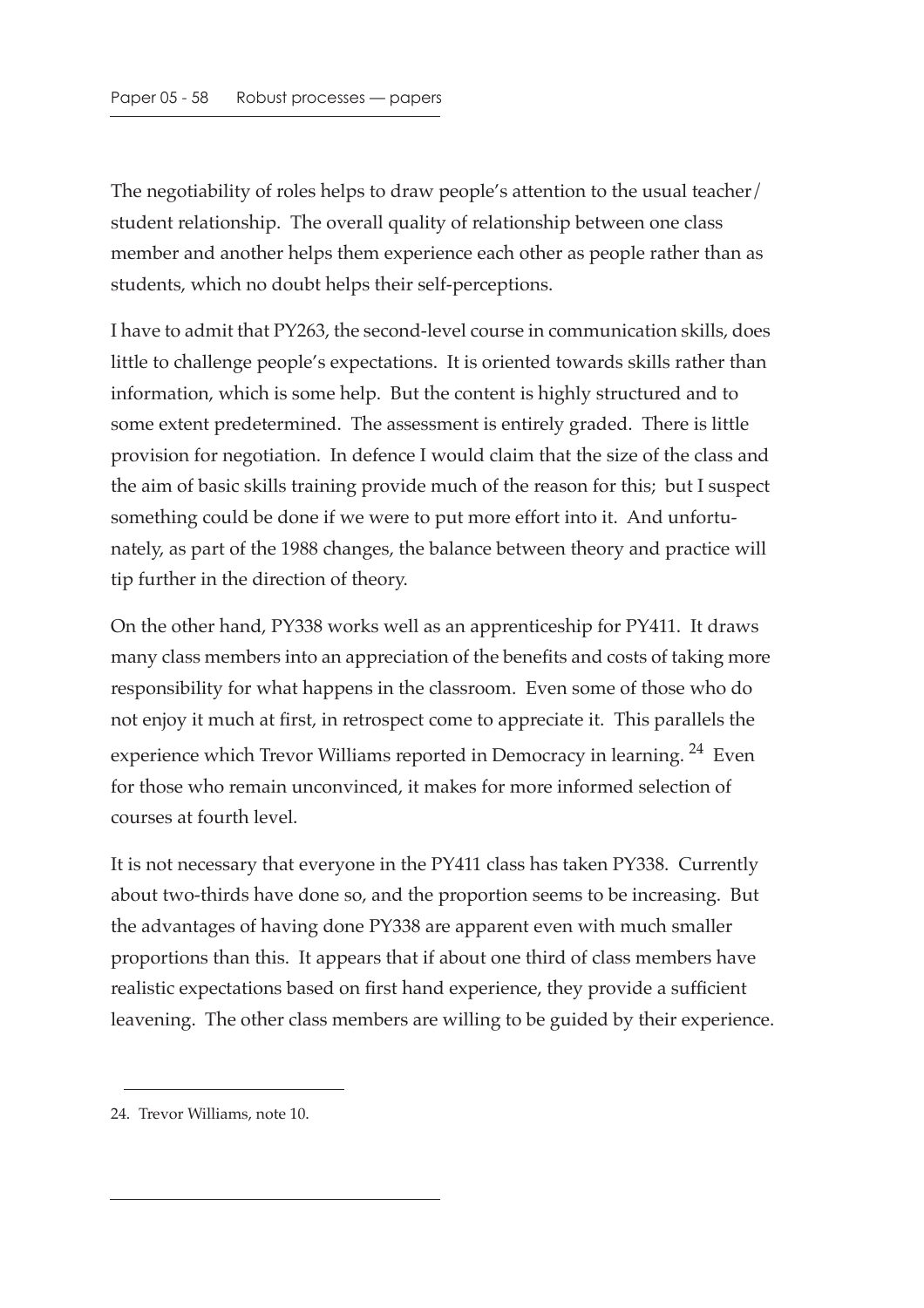In principle there seem to be two distinct ways of dealing with expectations. I remain uncertain which of them best fits a given situation.

One strategy is to start where class members are. That is, begin by meeting their expectations. One can then work within the role defined by those expectations, and begin from there to change the expectations.

The other strategy is to make it quite apparent at the outset that the expectations are unrealistic. One must then be prepared to work through the anxiety and sometimes anger which this produces.

One can deal explicitly with expectations before doing anything which impinges on them implicitly. In my absence during the first semester of 1984 on study leave, Keithia Wilson (a management and community consultant in private practice) took my place in PY411. One innovation she adopted was to use a formal role negotiation procedure to spell out her role, as well as the roles of Greg Hearn (who was assisting her) and the other class members. This is such a natural application of organisational development methods which worked well. She also demonstrated to me the effects of her own warmth and approachability, and I have since tried to learn from her example.

# **Saying is not believing**

When it comes to the crunch, though, belief often becomes real only through action. No matter how much I say about what the class is really like, this may not mean much until the relevant action is required. It seems that until people are asked to put their behaviour where their mouth is, they do not realise how real or unreal their commitment is.

The self-improving mechanisms are clearly useful here. The suggestions from a previous class have more impact than what I say, coming as they do from someone speaking from a student rather than a teacher role. For PY411 the informal meeting between one year's cohort and the next serves a similar purpose.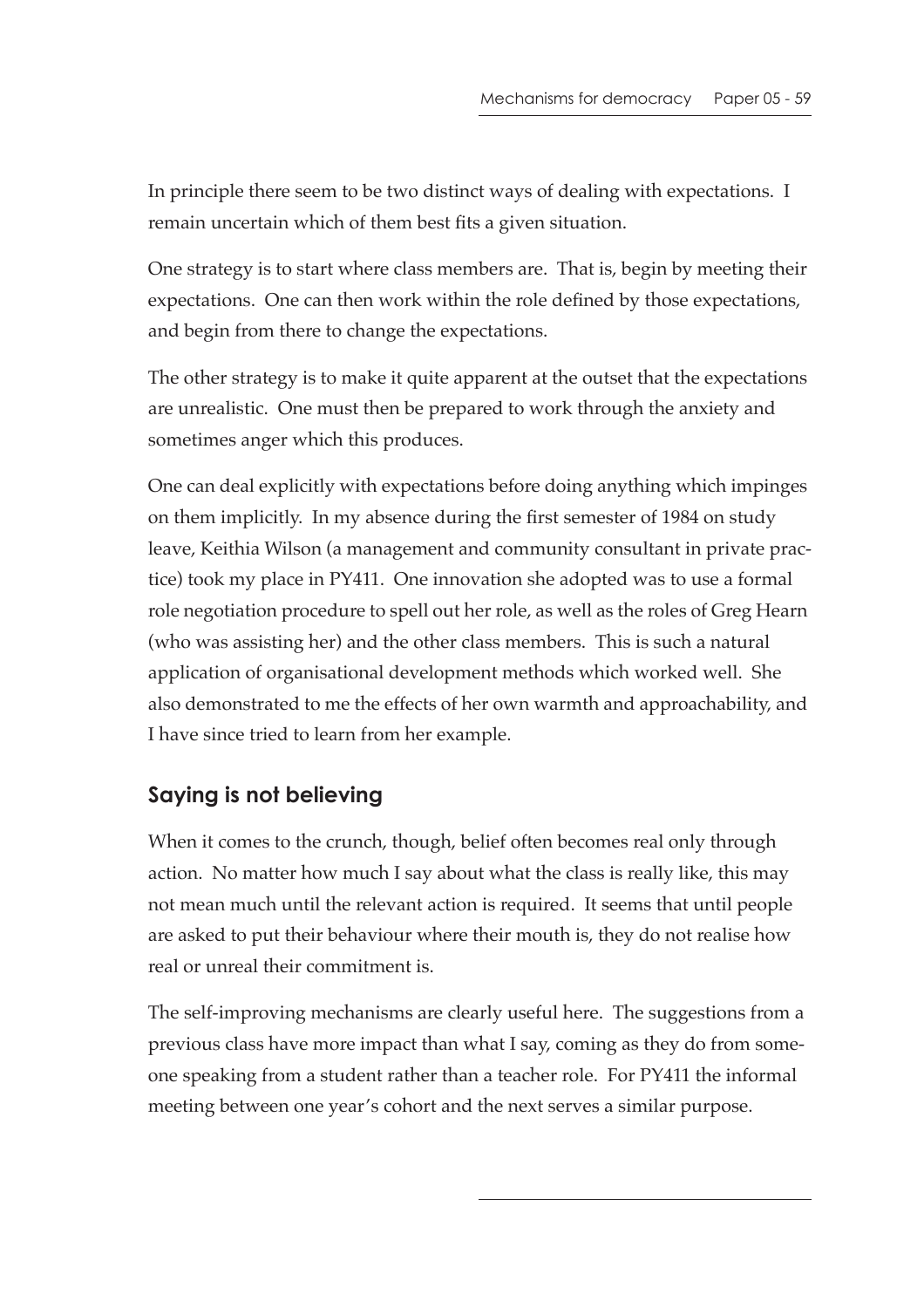In fact, there is a paradox here. People attach rather more importance to many of my content comments than I think is useful. I would much prefer them to collect the evidence, think for themselves and then make up their own minds. Process, on the other hand, is very different. Until it has been experienced, words mean little.

A stop gap measure is to give class members relevant information while they can still escape if their doubts are too great. Those who are threatened by the class format may change their enrolments. In PY338 many do. Those who decide to grit their teeth and persist have at least made a conscious decision to do so.

However, actions do speak more loudly than words. In an earlier version of the PY338 class I used to ask people to complete a questionnaire on their philosophy of learning. It included such questions as "To what extent do you believe that learning is the learner's own responsibility?" Answering "entirely" to this and similar questions did not prevent a person experiencing a later flood of anxiety when the responsibility had to be exercised.

I don't know why I was surprised by this. It is obvious that there is very often a gap between belief and practice. And as mentioned earlier, Argyris and Schön have explained the phenomenon in detail. Argyris and Schön also warn that people are unaware of the gap, and ungrateful when it is brought to their notice.

Requiring early decisions gives class members a chance to test their beliefs in action. Those who enrol in PY338 decide course content largely in week 1. They are warned to come back in week 2 prepared to choose small groups, decide their own workshop topic, and undertake a commitment to present it during the middle half of the course. PY411 members are asked for a similar commitment, though acting on it is somewhat more delayed.

There is some rough evidence that this approach has an effect. A few years ago I checked on the actual names of those who enrolled initially in PY338 and those who finally took the course. About a quarter of the class didn't return in the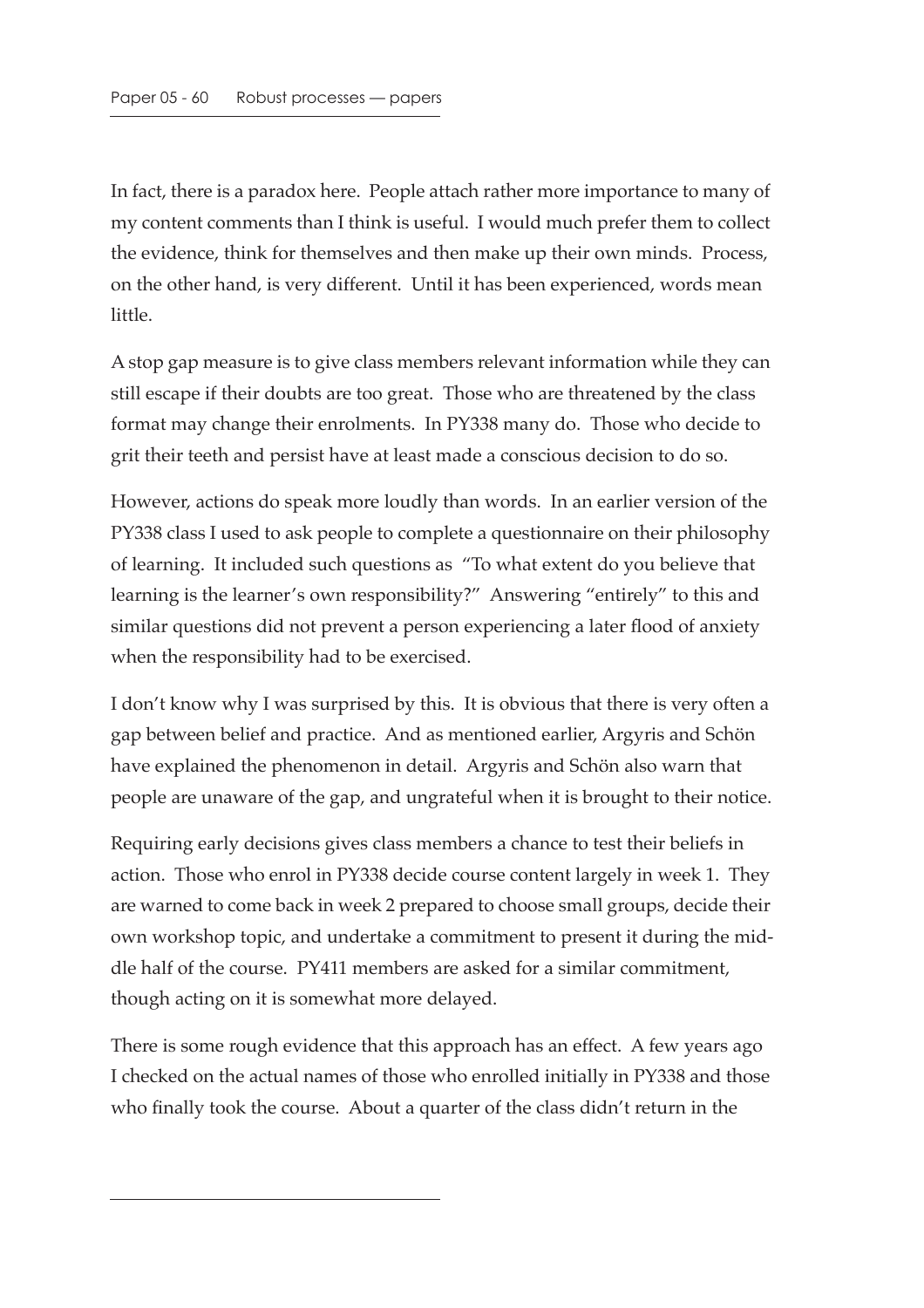second week. Those who did return sometimes brought friends. The overall numbers in the class remained much the same. Some of the faces changed. My attention was first drawn to this when I gave out course handouts during the first week. To my dismay a fair proportion of the class demanded handouts in the second week. I had to make hasty arrangements to have further copies run off. There are now no handouts distributed in the first week of either class.

# **Arousal** *vs* **anxiety**

A lot can be done to relieve the anxieties that class members obviously experience. My views have changed over the years in this respect. I used to think that learning almost unavoidably involved pain, and often said so. (On occasions I have had the potentially embarrassing experience of having this view quoted back at me approvingly.)

It is now clear to me that is it not anxiety which is a common prerequisite to learning. It is arousal.

If the arousal is pleasant, so much the better. In such an instance you might label it excitement or motivation. Too little arousal results in boredom. People have no enthusiasm or energy for work. Too much negative arousal in the form of anxiety or fear or anger produces quite different harmful results. There is energy, but most of it is devoted to defeating the system or acted out in aggression and sabotage. It is high but pleasant arousal that is most likely to be channelled towards course goals.

It may not always be easy to achieve anxiety without arousal. It is certainly often possible. While it is often true that the easiest way to arouse people is to challenge them, there is no law which says that the challenge must be great enough to arouse anxiety.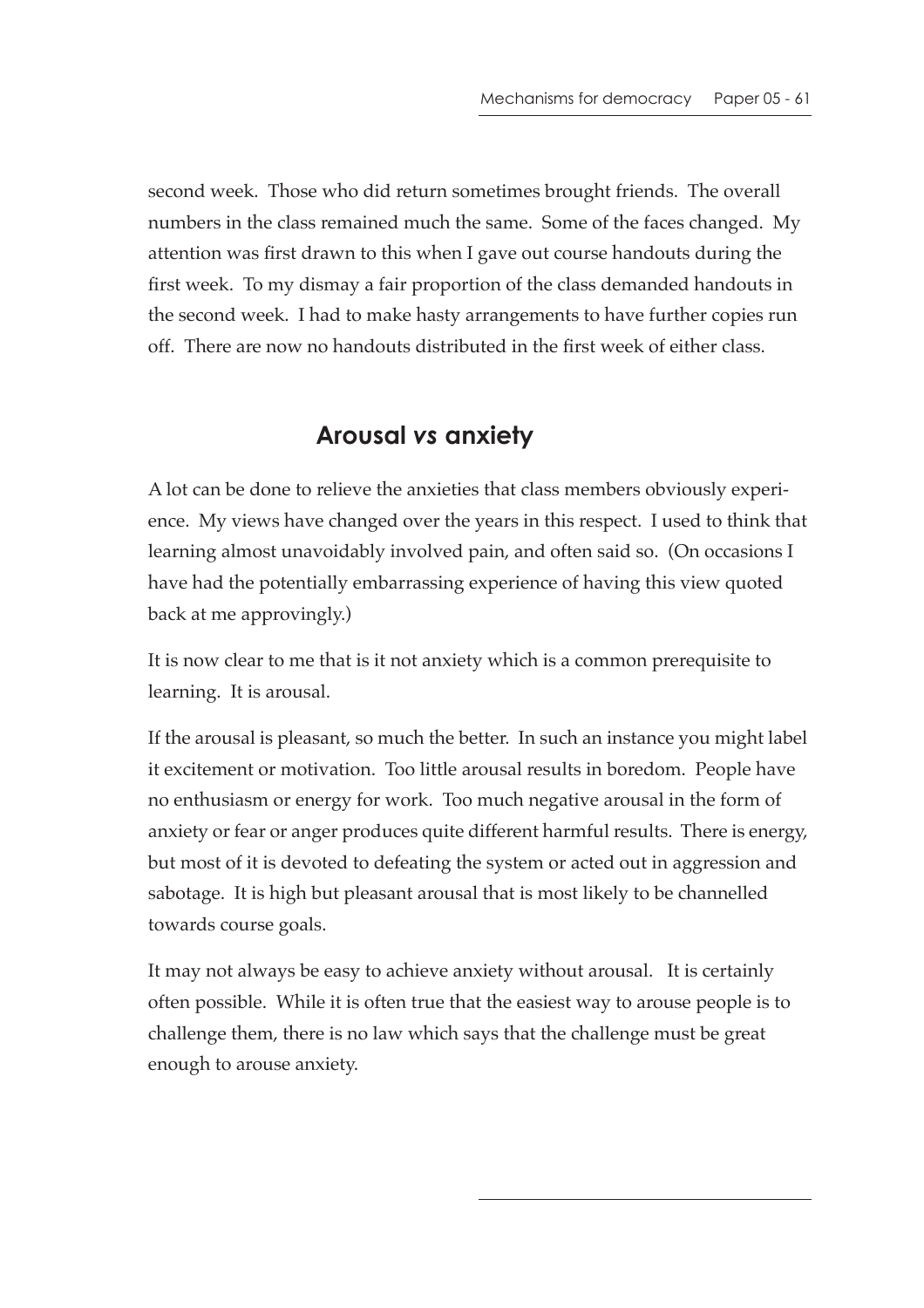I now suspect that an important aspect of teaching or consulting competence is the ability to generate arousal without anxiety. I have developed a better appreciation of the real professionalism, in the best sense, of a few (too few) of my own teachers who helped me to develop my sense of curiosity and my desire to learn.

Two broad strategies suggest themselves for dealing with anxiety. Most effectively, one can identify the likely sources of anxiety and remove or reduce them. This will be addressed shortly. Where removing the threat would also remove the arousal, one can deal with the anxiety as it arises. This is the subject of a later section. Before addressing either of these I will describe some of the ways in which high arousal may be maintained.

# **Generating arousal**

On both theoretical and experiential grounds I assume that arousing situations are those which pose a potential threat to a person's self-esteem or physical wellbeing. Although I won't take the space to argue this here, let me point out that the activities we choose as exciting usually contain such a potential for threat. Provided the activity is worth the risk of discomfiture, situations produce arousal with minimal anxiety when the person feels that the threat is manageable.

The responsibilities offered to class members and described previously form a major source of arousal. The extent to which they are seen as manageable determines how enthusiastically they are undertaken.

A further source of arousal can be found in the challenge offered by the courses. This can be achieved by difficult assignments and projects, high standards, and inherently interesting material and activities. This must be tempered by keeping the components of the courses worthwhile. The high level of class determination of both content and process presumably makes this less of a problem than it might otherwise be.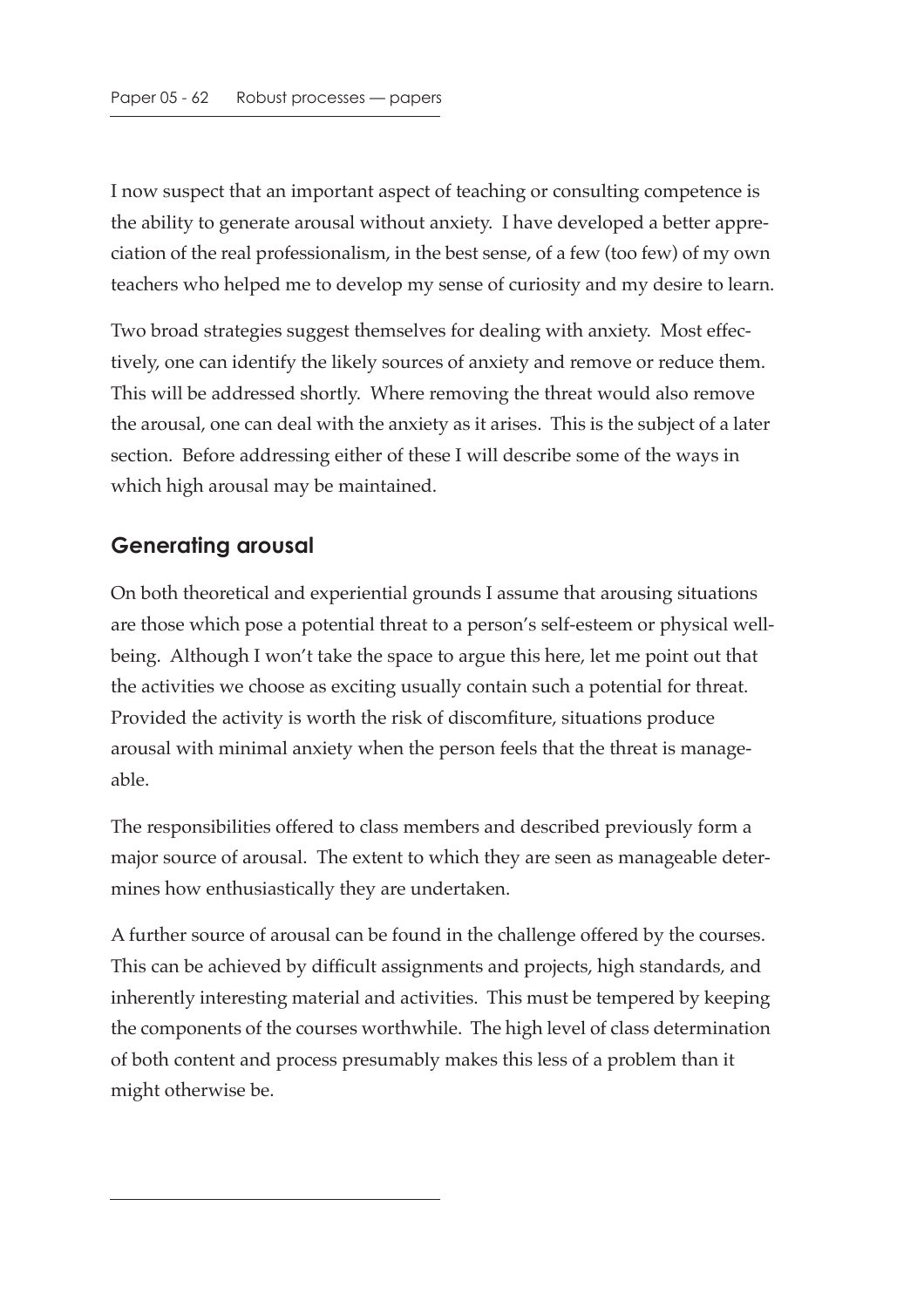Contact between the class and outside practitioners also helps to reassure class members that the skills they are acquiring are relevant to the profession they will later practise. The amount of this contact has increased in recent times. In 1985 we organised several class-practitioner meetings to discuss matters of common concern. Practitioner skills formed the topic of one such half day. 1984 saw the start of a mentor system, whereby class members in pairs meet for a few hours at more or less regular intervals with a practitioner to compare notes on practical activities. This has worked well, and has since been expanded. This year (1987) we invited consultants along to one of the early classes to help us define what skills were most useful to practitioners. This also gave class members a chance to meet many of those willing to be mentors.

In this regard it is fortunate that there have been several projects which evaluated fourth level teaching in the psychology department. They commented favourably on the relevance of PY411 to later practice as a psychologist. (Sceptics may be reassured to know that the evaluations were not done as part of PY411, nor was I involved in supervising or assessing them.)

# **Mechanisms for motivation**

Some of the features of a course which may contribute to arousal are relevance, challenge, discovery, and involvement. Some of the specific mechanisms which are used are identified below.

#### **Relevance**

The assignments are chosen to have clear theoretical and practical relevance, both of these being marking criteria. As far as possible I set assignments which allow an element of choice. This makes it more likely that they will be chosen to be appropriate to the needs and interests of those doing them.

Similar criteria are applied to the assessment of L-group workshops. The workshops which staff members run address skills and techniques which are appro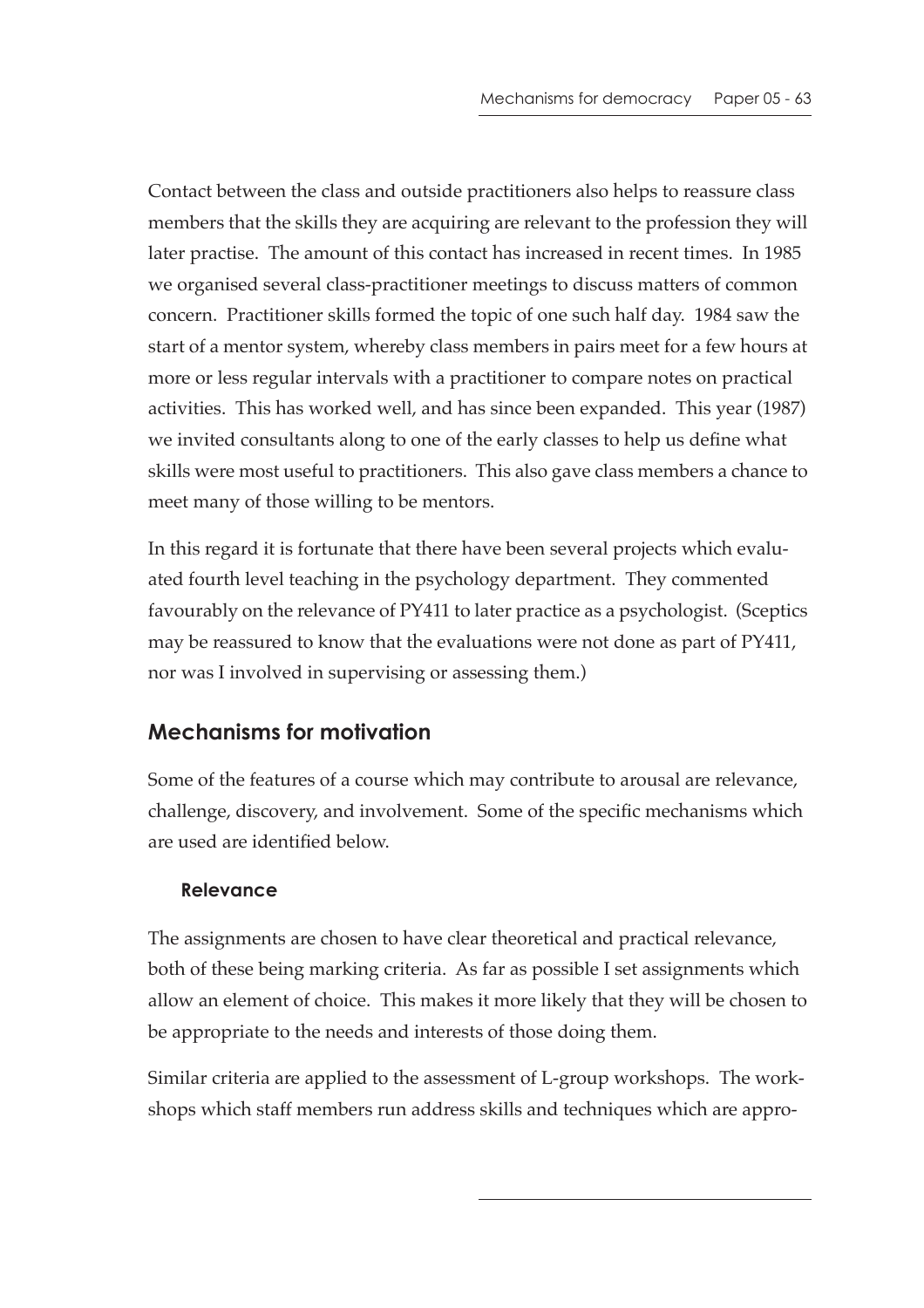priate both to the immediate demands of the classroom, and the later work of class members as practitioners.

#### **Challenge**

An important challenge comes from creating assignments and practical work which involve class members in wrestling with important but difficult practical and theoretical problems. To this end I try to set assignments which require reflection and original thought. (An example is given as Appendix 3.) One way used to do this is to ask people to resolve, or at least to address, apparent paradoxes.

I discourage derivative work by trying to set topics which cannot be addressed from only one body of literature. This is quite easily done in the area of community and organisational change, where both psychological and sociological literature (among others) are relevant.

The marking criteria for assignments reflect the same concerns. They give most weight to those criteria which are inherently both difficult and important. Encouraging people to renegotiate the criteria provides some opportunity for them to think about the purpose of the assessment.

#### **Discovery**

Discovery offers two related advantages. By setting a puzzle, one creates a challenge. By inviting class members to explore the puzzle for themselves the enjoyment of discovery is opened up to them.

One important aspect of discovery is that there is no revealed truth which the class member has to discover. Rather, the rewarded answer is the one she has come to for herself. It is not a matter of discovering what the lecturer believes. The class member is encouraged to make up her own mind. She then marshals the evidence and argument to support and (importantly) to critique and refine her newly-discovered point of view.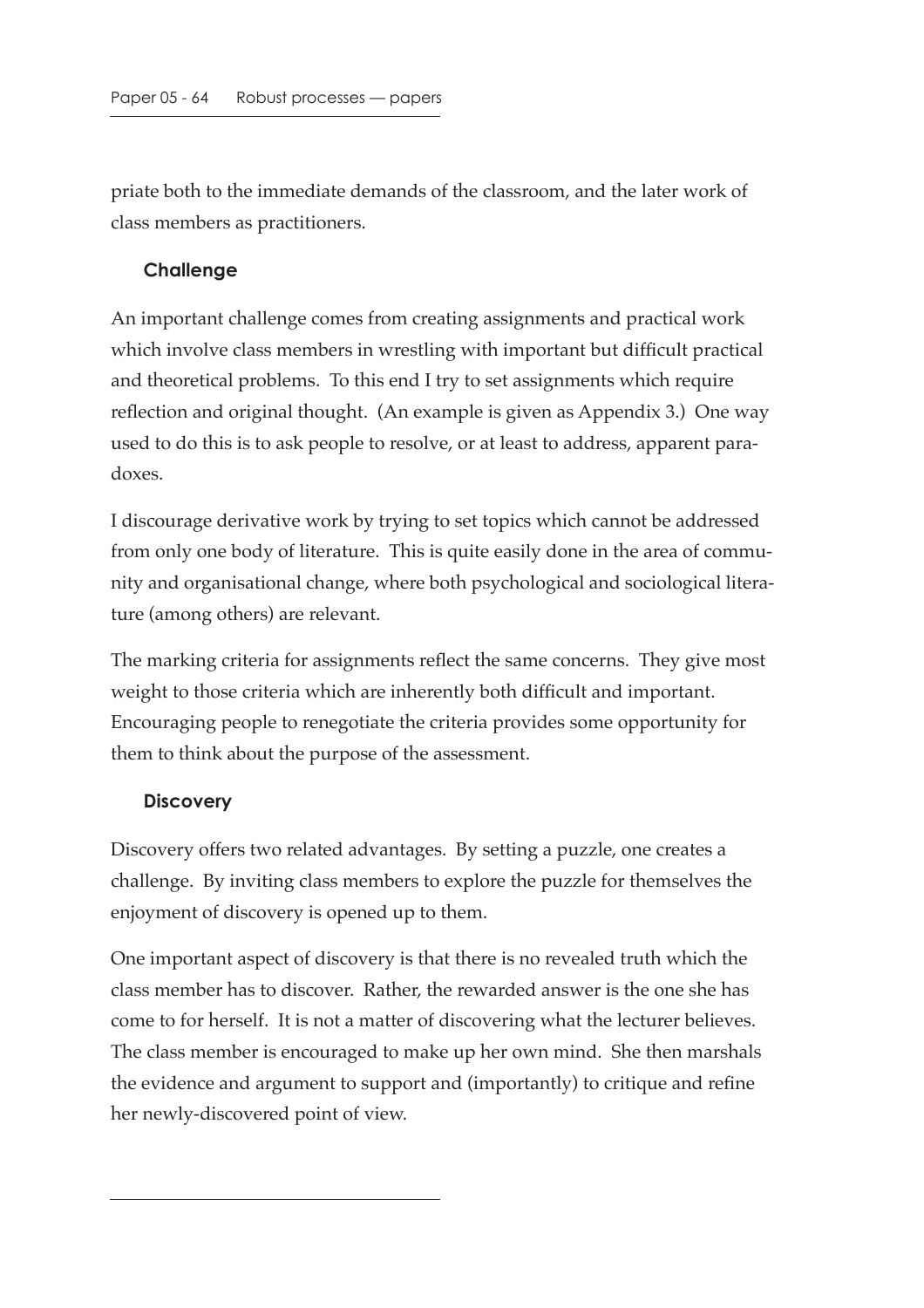A related point. In all that they do, class members are urged to think first, and go to the literature only after they have formed their own ideas and explanations. Admittedly they often reinvent the wheel. But invention, too, is arousing. And as I have often said, reinventing the wheel is perhaps the only way to understand how it really works.

#### **Involvement**

Participation tends to provide a high potential for people to be actively involved in what they do. It is not left to chance, however.

Most of the class contact hours are spent in workshops. Involvement is kept high in those run by staff by providing for activity other than just discussion. The feedback criteria for the L-groups' workshops stress the aspects of participation, involvement, variety and relevance. As well as adding to the challenge for those presenting the workshop, this provides interest and enjoyment for those on the receiving end. Awake people, I presume, learn more than asleep people; and I know from my own university studies how many people develop the facility to sleep with their eyes open and to feign listening.

Fun is an explicit course goal. Arousal is to be found in enjoyment. Most class activities are a happy mix of work and play. The work is better done on that account. I suspect that some of my colleagues assume that people who are enjoying themselves are not working; but this is a small cost for what is otherwise an advantage.

# **Anticipating anxiety**

As I indicated earlier, some sources of anxiety can be anticipated ahead of time. When the anxiety arises from lack of accurate information, that information can be provided simply, accurately and clearly.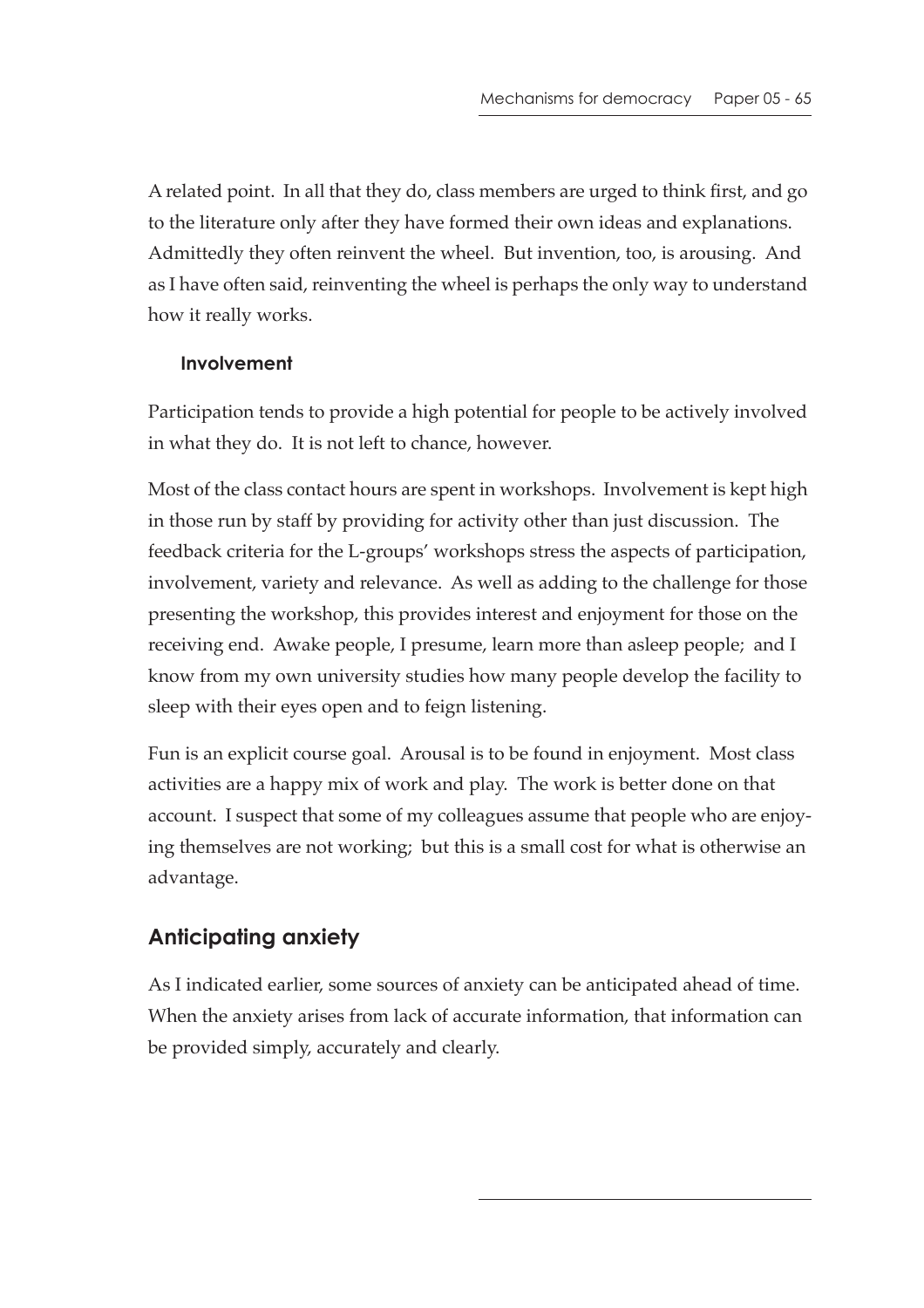A lot of the anxiety arises out of fears that the assessment will be too difficult, or the workload too heavy. This is why I describe the course's standard assessment package before I do anything else.

I also check workload from time to time as part of the end of course review. A conscious effort is made to keep the workload close to what the credit points theoretically indicate. An independent assessment of workload carried out as a project for another subject a few years ago suggests that the class regards the workload as fair. (I am currently planning to remove some minor problems with one of the postgraduate classes.) The information on workload is given to both courses in the early weeks. There is some evidence that many of those in the fourth year class give it more effort than its credit points warrant. As this is an informed and deliberate choice it does not concern me.

Arousal arises from threat. Anxiety accompanies it whenever the person senses that the threat is more than she can cope with. Anything I can do to reduce the risk without removing the challenge will therefore be useful.

A number of strategies are used here. They include reducing the cost of failure, allowing for individual differences, and reducing uncertainty.

#### **Low cost of failure**

For every piece of assessment there is either a chance to resubmit, or the possibility of doing make-up work. For someone who works conscientiously the courses are hard to fail. (This is reasonable. As class members have already survived this far, it can be assumed that they all have the ability to handle the work.)

In practical work, and particularly field work, the outcome of a project is often jeopardised by events outside a group's control. In recognition of this, practical components of the courses are assessed not on how well they were done, but on how much class members learned from their experience. It is all right for the project to fail provided the goals were ambitious enough and people have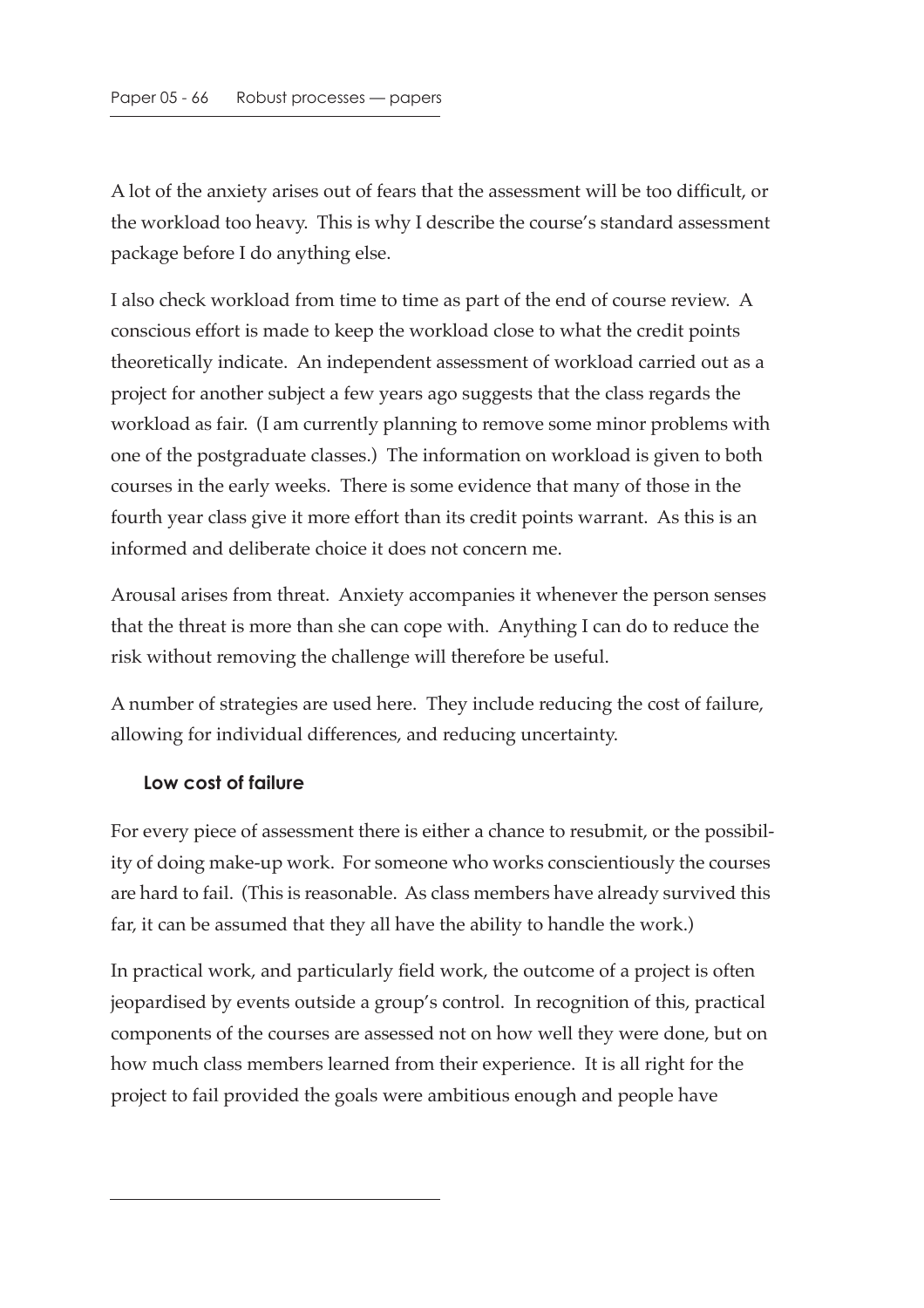learned from their disasters. The need to fear failure is thereby lessened. In my own work as a consultant I have often learned most from those activities which have been unsuccessful, provided I could afford to recognise that fact.

Many class members have some doubts about how well their group will function. Their experience in other courses, work, and social life have given them reason to suspect that many groups function very poorly. Keeping them operating consumes a lot of time. I therefore offer my services as consultant to any group requiring them.

To reduce the risks of poorly functioning groups consuming too much time, other steps are also taken. Members of a group may expel any member from the group. I ask only that two conditions are met. They must first have tried to resolve the difficulty with that member. Any person expelled must contact me to make suitable arrangements about assessment. By promising that the person ejected will not be disadvantaged, I remove much of the guilt which might otherwise discourage group members from acting.

A related fear is that one person's grades will be reduced by another person's reluctance to do a fair share of the work. The standard assessment package therefore provides that all group work is ungraded. Instead it is marked either as pass or recycle, or as pass or make up.

Where threat of failure is the issue I find I have to be very careful about my own role. The power I am seen as having may otherwise cause my views to be given undue weight. It is no help for me to be less than open about my views, for this merely increases the uncertainty that people face.

In PY411 (and the postgraduate courses) the apparent risk of my personal bias influencing evaluation is reduced by having both staff members evaluate almost all material that is evaluated by staff.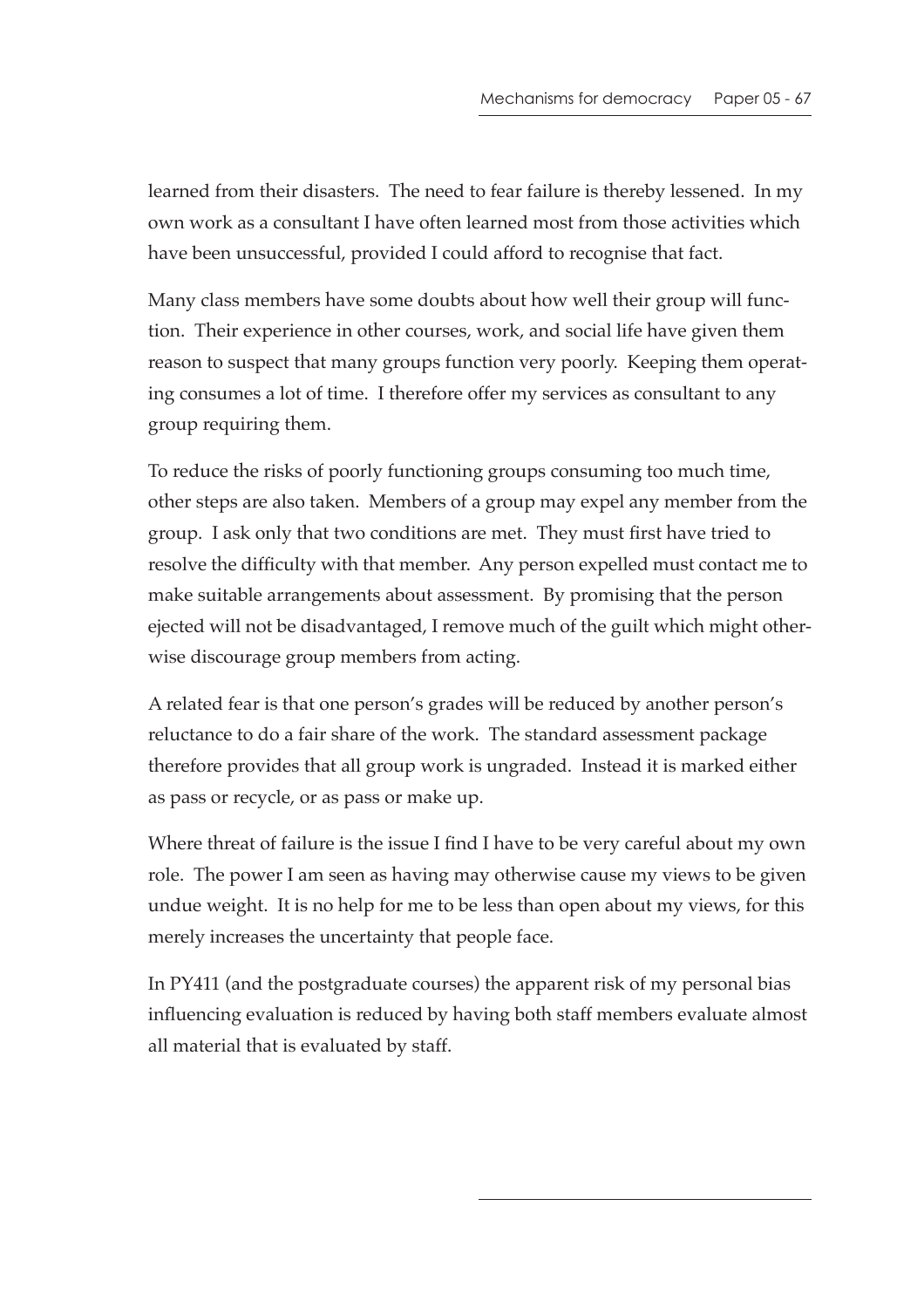It probably helps that I am not a judgmental person by nature (though I have been told several times that this is not apparent on early acquaintance). I also direct conscious attention to commenting on the behaviour rather than the person. Whenever possible I provide negative feedback in the form of suggestions for improvement rather than criticisms.

#### **Individual differences**

Different people feel comfortable with different levels of risk. Some provision can therefore usefully be made to allow for these individual differences.

This can be done, for example, by having negotiable assessment. In both courses any or all of the assessment can be renegotiated by class, L-group or individual. Someone who feels placed at risk by a piece of assessment can therefore negotiate a less risky assessment.

I mentioned earlier that anyone could return at any time to the standard assessment package. This gives a guarantee that nobody will be disadvantaged by later class decisions. If at a later date the class alters some aspect of assessment, the standard package is there as a safety net. Someone who has overreached herself may also fall back to the safer assessment of the standard package.

It is also true that different people value different things. (Another way of saying this is that you can't please everybody.) Some class members react to the nongraded items of assessment by becoming angry at the amount of work in the courses which isn't rewarded by grades. For others this does not matter as the reward is in the learning.

Those who wish to do so may renegotiate an assessment in which the other work may also count towards their grades. In such circumstances I try to reduce the possibility that one person will elevate or depress another's marks. I require that their assignments and other work includes a clear specification of each group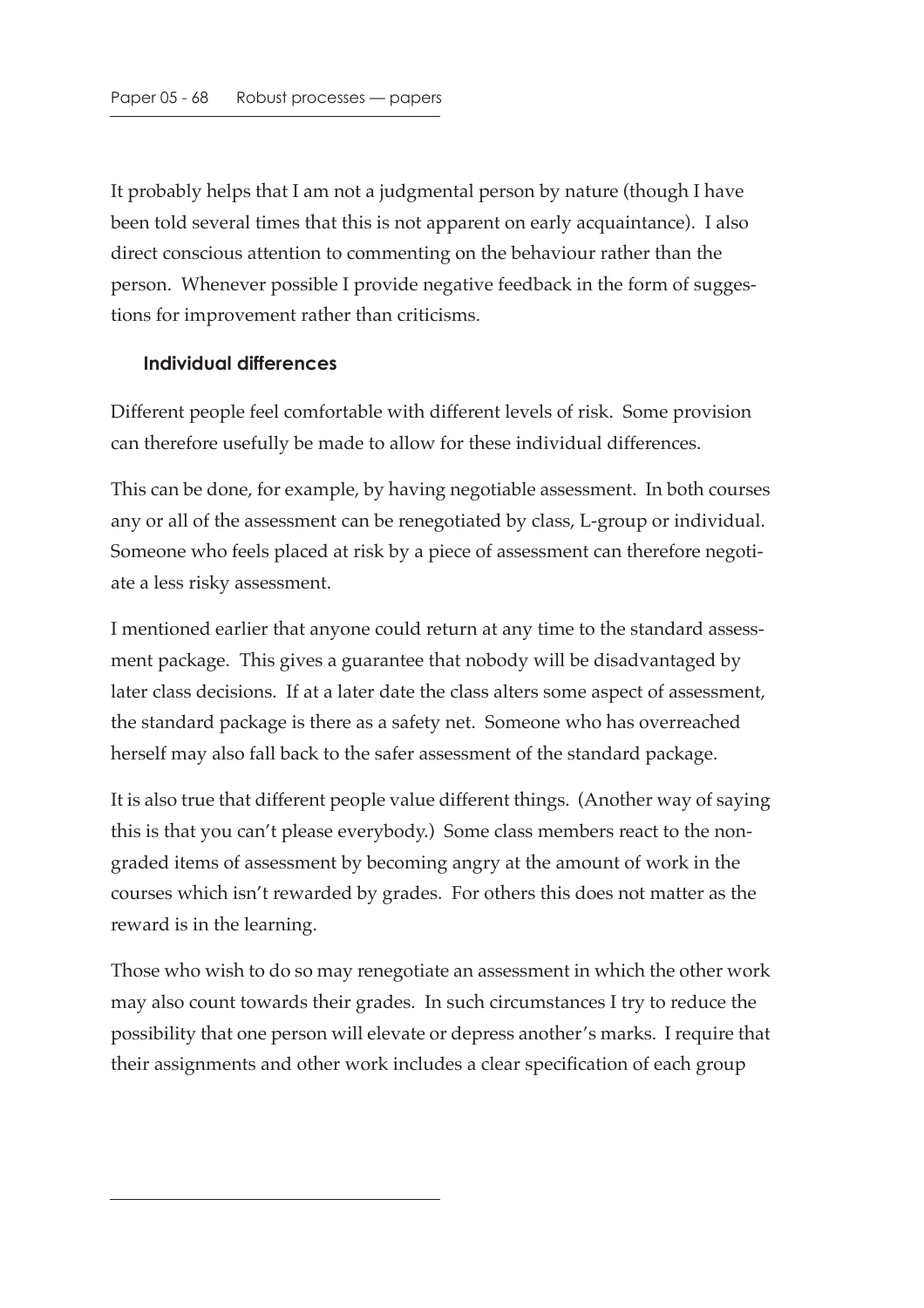member's contribution so that the different quality of different work can be evaluated.

#### **Reducing uncertainty**

The amount of risk a person is willing to take is partly a function of the amount of uncertainty. If the assessment is clearly understood, a person is more likely to understand how much risk it entails.

Preset assessment criteria are one means for reducing the uncertainty. Class members report that in many classes they do not realise what is wanted of them until it is too late and their graded assignment is returned. This is less a problem in PY338 and PY411, where a renegotiable but initially standard set of criteria is provided as part of the standard assessment package.

An important source of uncertainty is any sense of a loss of control over what is happening. I reduce this by providing almost no compulsion in the courses. For example, attendance for the final evaluation is almost obligatory (I want the evaluation to be based on the comments of a 100 per cent sample). But those who are unable, or do not wish, to attend are provided with an alternative in the form of a written questionnaire.

### **Assessment in perspective**

Despite these efforts one fact remains. I am eventually responsible for awarding grades. (In theory the dean of the faculty awards grades on the recommendation of the head of department, who is guided by the course examiner's recommendations.) I cannot escape this situation entirely no matter how much I would like to do so.

There are some ways, however, in which I can minimise the impact. Some of them have already been mentioned, such as marking criteria, negotiability, and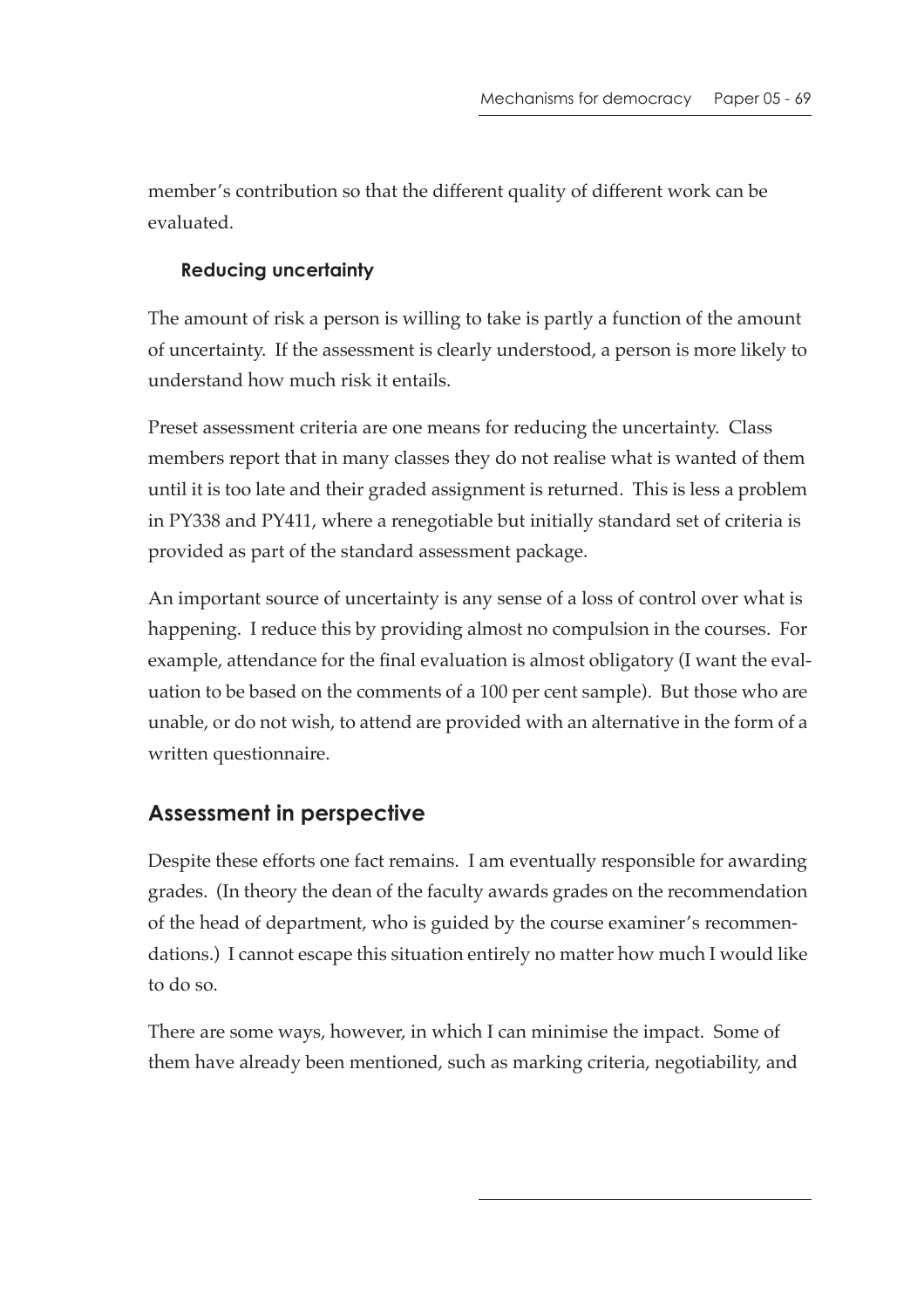ungraded marks for much of the work. All work for assessment can be recycled, and rough drafts can be submitted at any time for comment.

More importantly, I can also try to reduce assessment to its proper place in the overall scheme of things. This is done by requiring that class members critique every piece of their own work. They are encouraged to regard their own evaluations as more important than mine except in determining grades. I point out to them that their own critique is what they can take with them after graduation, and use to improve their effectiveness as a practitioner.

This has the fringe benefit that a person's evaluation often helps me to gauge the level of understanding of the material. Additionally, it is a great help in enabling me to focus my feedback and suggestions towards the issues where they seem most needed because our opinions seem to differ.

# **Costs of democracy**

As a final source of anxiety, the consensual and democratic methods of the courses are sometimes very consuming of time. It has been said (I don't know by whom) that the price of democracy is eternal committees. Some class members become frustrated at what they see as too high a price.

From my point of view it isn't a waste. People learn as much from our decision making sessions as they would from whatever else we would otherwise be doing. But our anxieties do not arise from the world as it as, but as we see it to be. It is as well, therefore, that I take their concerns into account. Fortunately there is an easy remedy. I use procedures which are time efficient for decision making, and choose them so that they also serve a wider teaching purpose. They are usually procedures which class members can use in their L-groups, field projects, and (one hopes) their later professional life.

This difficulty is greatest in PY411, where there are more decisions to be made and where I play less of a facilitative role. I am currently searching for ways to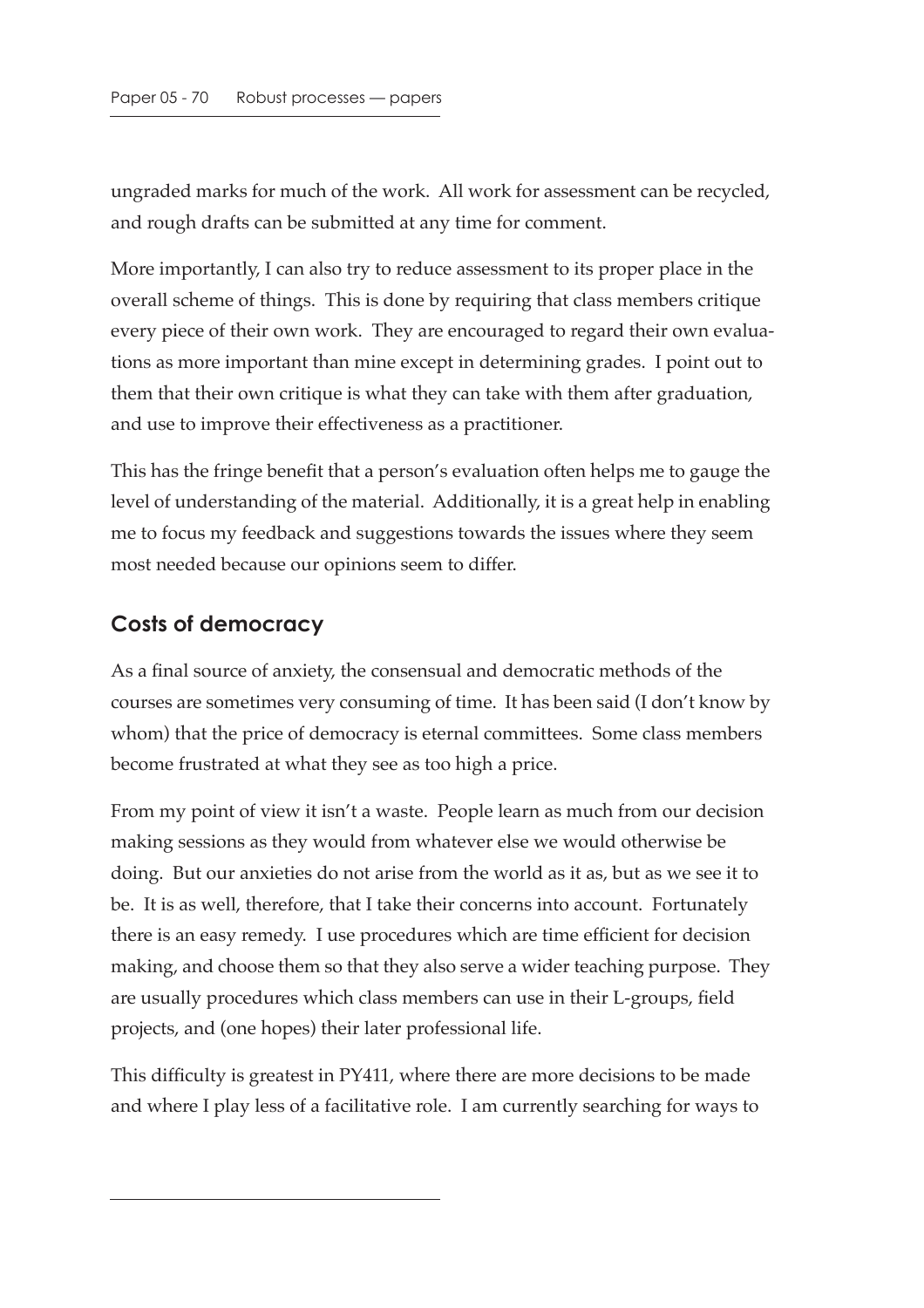help these people learn an important principle of decision-making: that the larger the group of people, the greater the necessity to structure the process used for decision-making.

————

Despite these efforts, some anxiety often remains. The next section of the paper discusses some of the ways in which this anxiety can be relieved. It also deals with the importance of developing esprit de corps and high levels of interpersonal support, which both prevents anxiety and makes it easier to deal with.

# **Managing anxiety**

Anxiety and arousal are so closely connected that it is often very hard to reduce one without at the same time lowering the other. Even apart from this there are situations for which I have yet to find an approach that produces arousal with little anxiety. And what is exciting for one person is just as likely to be frightening for another.

Other procedures are therefore needed to reduce or manage the anxiety which still remains. Anything which increases a person's self-esteem, and particularly her competence and confidence, is likely to be useful. Some possible approaches are listed below. They include using self-acceptance based on self-knowledge as a base, developing competence, valuing the person, and giving her some sense of ownership over her classroom environment. Developing a strong sense of community and team spirit is also valuable.

#### **Self-knowledge**

I presume that realistic self-acceptance is based on self-knowledge. To paraphrase my friend Phil Harker, know yourself, then accept yourself, and then you can afford to forget yourself. People who have developed an accurate apprecia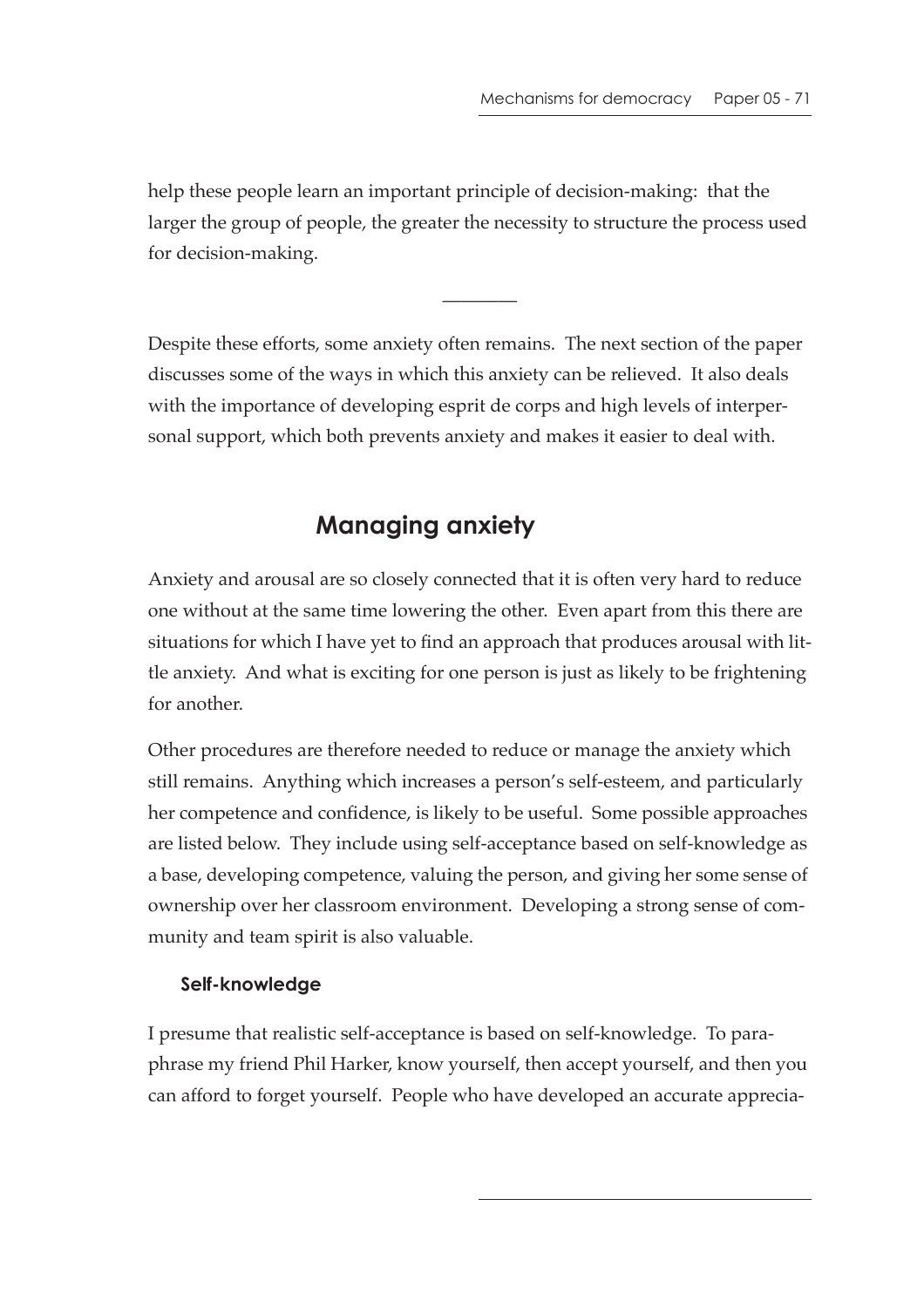tion of their own strengths and weaknesses are likely to find that they can live with it. The self-accepting person has less need to fear threats to self-esteem, and is more able to look events in the face.

Both courses have a recurrent theme of self-exploration. The environment is supportive enough for most people not to find this threatening. (The lack of compulsion allows those who do find it threatening to substitute other activities.) Many of the L-groups' workshops provide opportunities for self-exploration. There is some emphasis on it in the early weeks of PY411, for example, through life and career planning.

I have also found self-scored instruments a useful aid in this regard, particularly those (like the Myers Briggs and Belbin questionnaires mentioned earlier) which are also seen as serving other purposes in the course.

#### **Competence**

Another source of self-esteem is competence, provided it is recognised by the person. A series of features of the course are therefore intended to increase class members' competence, and at the same time to make that competence more apparent to them.

The other staff member and I act in a consultant role. We encourage class members to consult us at important choice points throughout their main activities. We offer to provide as much help as needed, while taking pains to provide no more than this. The early class activities are intended to equip people with the techniques and skills relevant to the activities in which they feel least competent, particularly running workshops, conducting field projects, and managing their own L-groups.

In earlier years it was often the case that people improved visibly in their skills at communication, workshop design, group leadership, and the like. They were often not aware of just how much they had learned. The group assignment now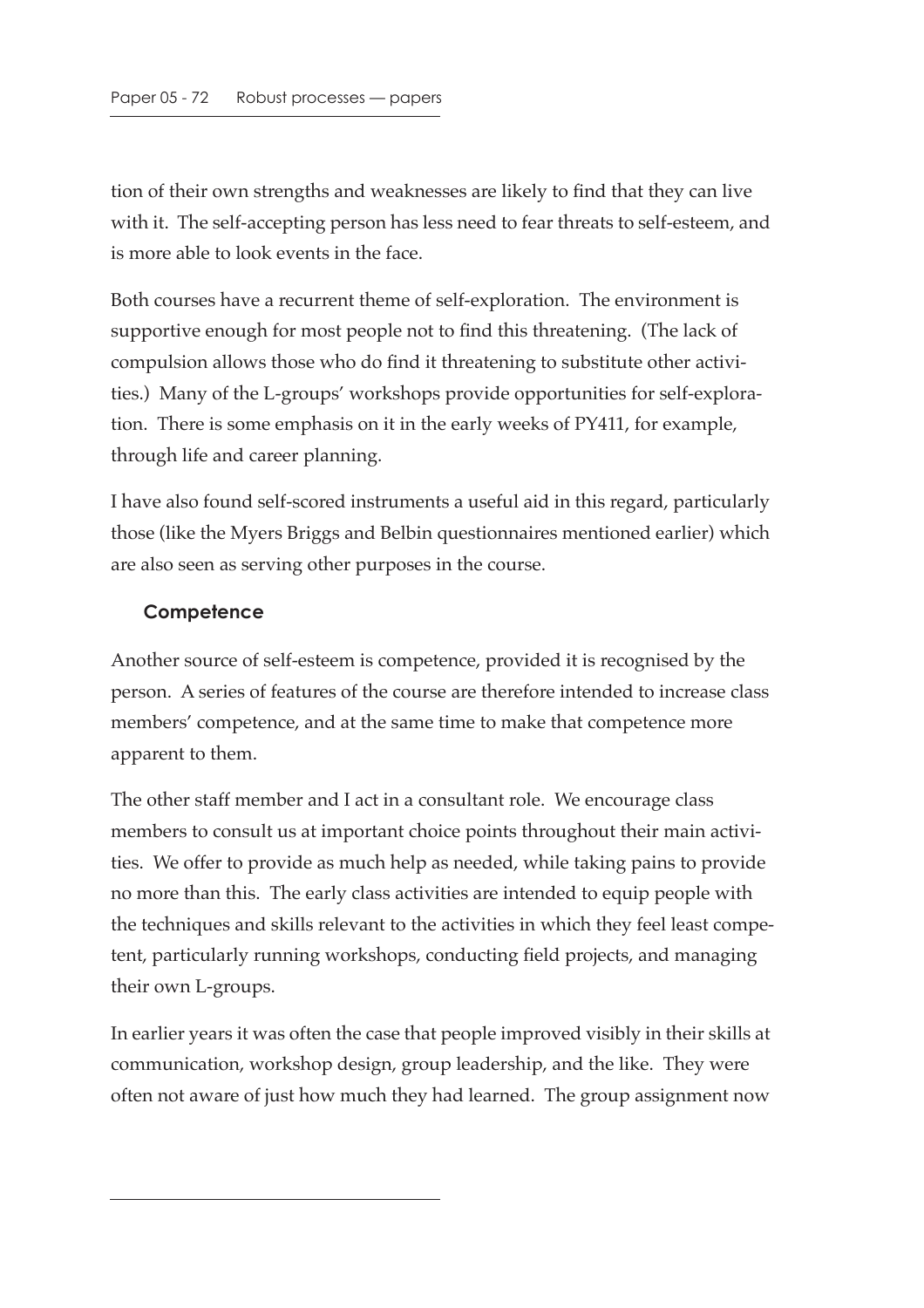calls for a critique of their L-group's functioning. There are frequent reviews (particularly in PY411) of our learning goals and our achievement of them. Between them, these activities help to make the learning more visible.

Community groups sometimes ask for our help in running workshops, setting goals and the like. This demonstrates to class members that they do have valuable skills. The approval given to their work by the client groups also greatly bolsters their esteem and confidence.

# **Valuing the person**

Providing recognition for effort and learning (instead of or as well as recognition for performance) is esteem-enhancing. It recognises the person as a worthwhile person quite apart from her performance. The high levels of social support, mentioned shortly, also create a situation in which people feel liked and valued.

# **Territory**

People feel more comfortable on their own territory (physically or psychologically speaking) than on someone else's. High involvement in deciding the content and process will of itself provide a feeling of course ownership.

The use of what amounts to "project teams" develops real ownership within small groups of people for those activities which they plan and conduct. In recent years in PY411 (though not in PY338) most class members belong to a number of different such small groups.

The classroom can be personalised by encouraging class members to move furniture until it suits them. The ever-present urn, tea and coffee introduce a constructively-informal air. There is a limit to how far this can go, as we share the room with many other classes. But at least the room is ours for eight hours each week.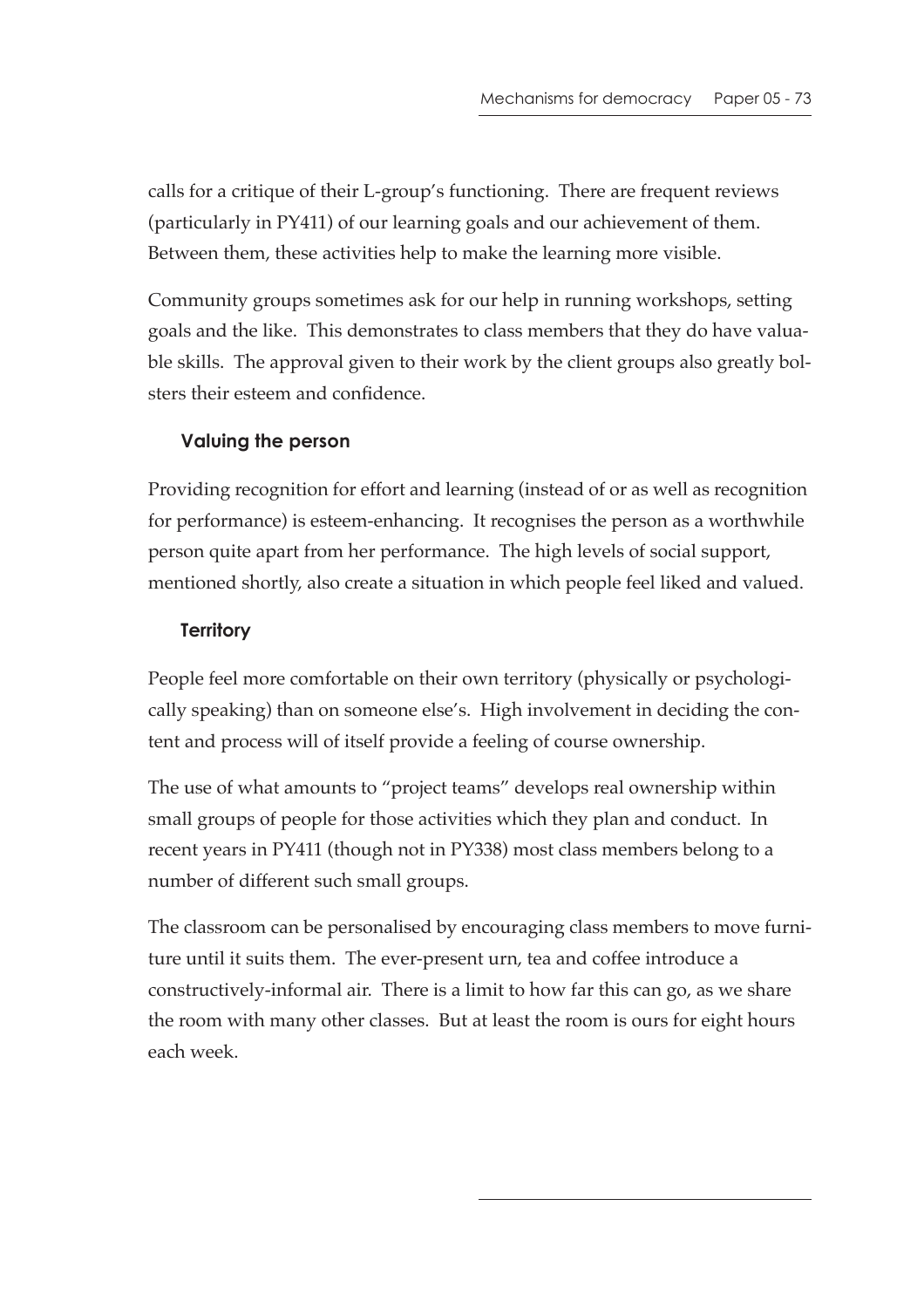# **Social support**

Above all, though, social support from staff and particularly from peers provides a strong buffer against disabling anxiety. Quite apart from its other benefits, it is probably the most important buffer against unmanageable anxiety. I therefore regard team building as a very important early activity in any setting where participation is to be developed.

Particularly in PY411 where there is more time for it, a lot of attention is directed towards building a sense of community within the class as a whole. In earlier years the class was often small enough for this to happen without conscious attention. There were five people in PY411 when I first taught it, in 1974. By 1983 it had risen almost to 30. In a larger class, people are busy enough to go the whole year without learning everyone else's name, let alone create any sort of relationship. It can no longer be left to chance, but needs specific attention. More recently some external decisions have reduced class numbers once again. Currently numbers fluctuate between about 12 and 30, depending upon changes in the overall fourth year curriculum; at this size, deliberate attention to team building is required, but team spirit then develops easily. Greater use of off-campus venues for some class sessions, and the two field trips, have also helped.

When important decisions are taken by the whole class, a sense of unity begins to develop.

In PY411, time is provided during the first two weeks for people to talk as individuals about who they are and what they hope to gain from the course. As each person speaks, she is encouraged to remind people of her name. I run regular checks in which each person checks out her knowledge of everyone else's name. During whole-class goal-setting, I encourage people to try to set goals which provide for the individual goals of all class members.

I have mixed feelings about name tags, which I have experimented with from time to time. On the one hand they do speed up the process of learning the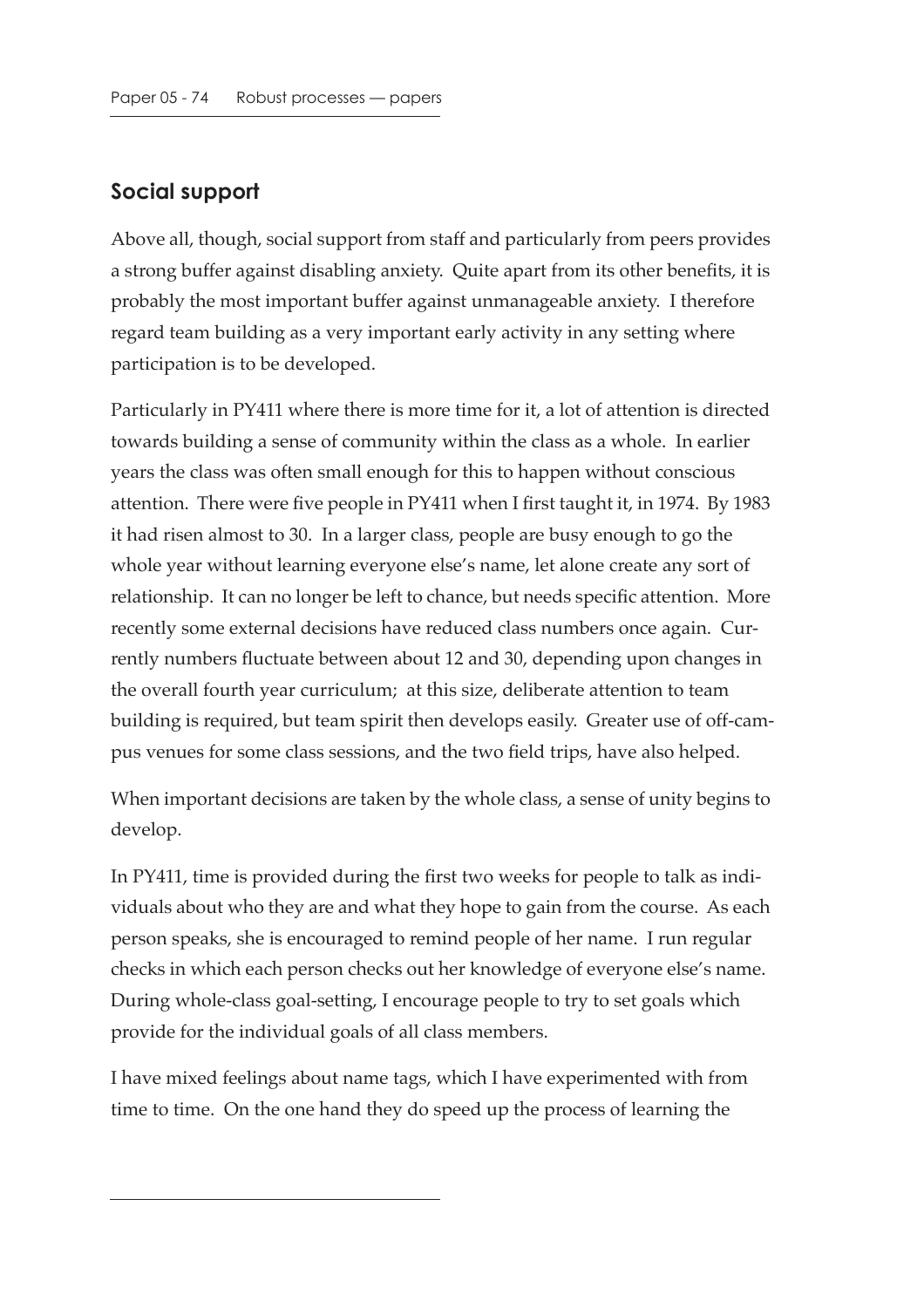names of others. I presume this enhances a sense of relationship. On the other hand they do introduce a note of formality into a class where informality is a strong feature. In 1986 we experimented briefly with a poster which included photos and names of all class members. For whatever reason, everyone seemed to know everyone else within a few weeks of the start of class.

In both classes, each group is asked to nominate a liaison person. Betweengroup liaison is made the responsibility of groups (for example when they run workshops on related topics). This also contributes to a sense of identity beyond the immediate L-group.

In the workshops which I run early in the life of each class I use a lot of small group activity. I also change group composition frequently. At the start of each group activity I ask people to make sure they know everyone in their group. In PY411 the main purpose of this is to help people acquire the information to select groups wisely. In both classes it also increases people's familiarity with one another.

The use of instruments such as the MBTI or Hogan and Champagne's Personal Style Inventory have a contribution to make. They are self-affirming. They encourage people to regard diversity as valuable. They provide a vehicle and a language for self-disclosure, which has team-building outcomes.

Relationships between teaching staff and class members are clearly important, and constitute a problem of sorts. With a heavy teaching load and several offcampus activities I am not always easy to find. And I have discovered that some people find me hard to talk to early in our acquaintance, though I have been told that this improves over time. I therefore bring this to people's attention, and make a special effort to be approachable.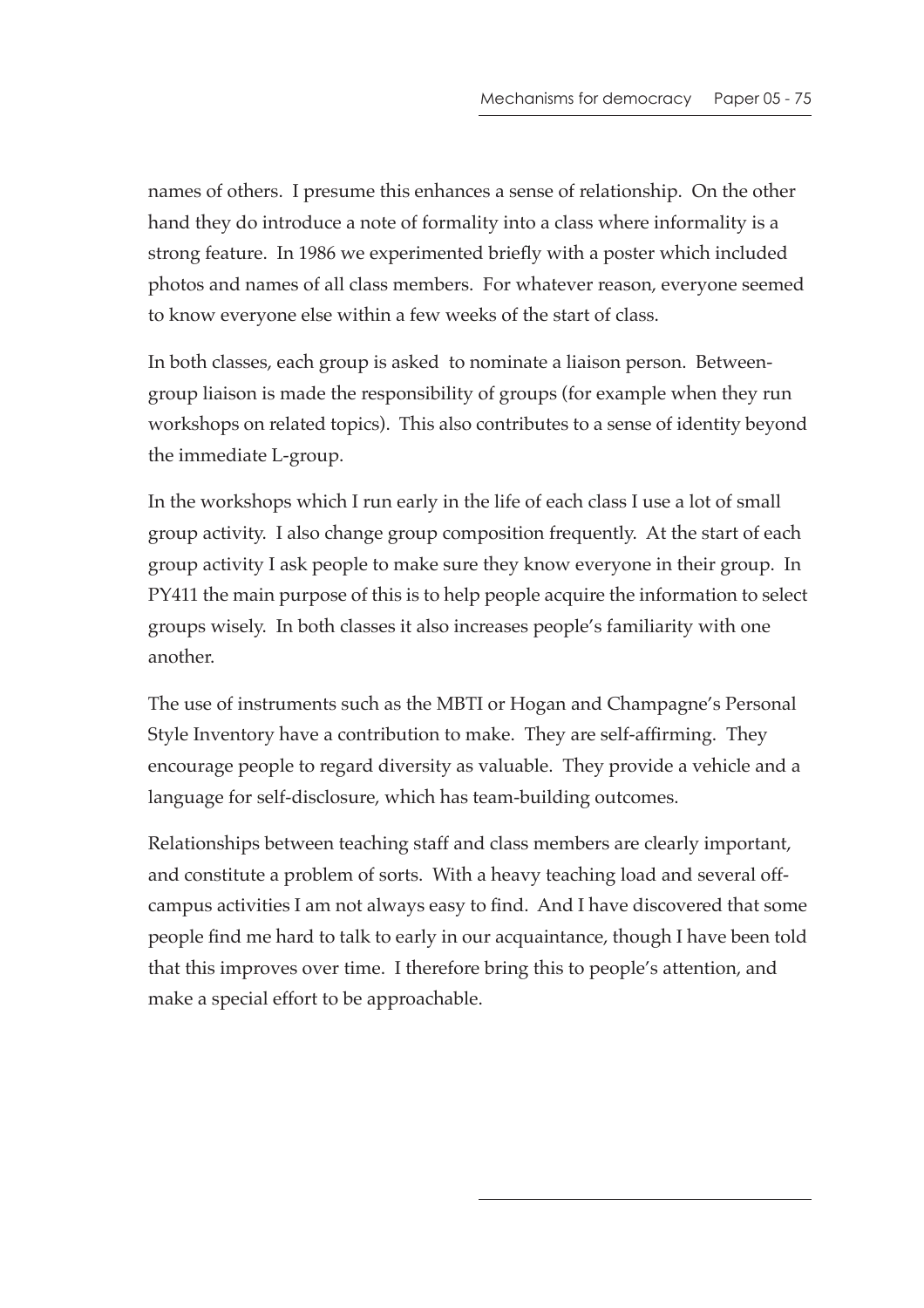# **Support within groups**

The most important source of social support is to be found within L-groups. For a majority of the decisions required of class members the L-group is the decision making unit. The members of each L-group spend a lot of time together. They plan workshops and assignments together and in PY411 they jointly conduct a field project. In PY338 the groups tend to be permanent. In PY411 they are temporary, with any one person typically working in perhaps half-a-dozen different groups or more over the course of the year. While changing group composition probably reduces the support within the group, I suspect it improves the wholegroup support.

The very structure of the classes therefore helps to reduce much of the anxiety that responsibility and decision making might otherwise elicit. People are not alone in their decision making. They have the other members of their L-group for support. To aid in this process a number of procedures focus the attention of class members on their L-groups, and help to create more constructive relationships within them.

Whether run by staff or L-groups, workshops frequently contain work in small groups. Many of the activities within the workshops help to enhance relationships.

If these activities are too infrequent in the early weeks of a class I include a specific team building activity through which L-group members draw up a list of groundrules by which they agree to operate together. <sup>25</sup>

In both classes the group assignment is an analysis of how the L-group operated. Knowing that this assignment is to be done, L-group members are more sensitive to the dynamics of their group.

<sup>25.</sup> See the material on climate in my *Helping groups to be effective* (mimeo), 1984.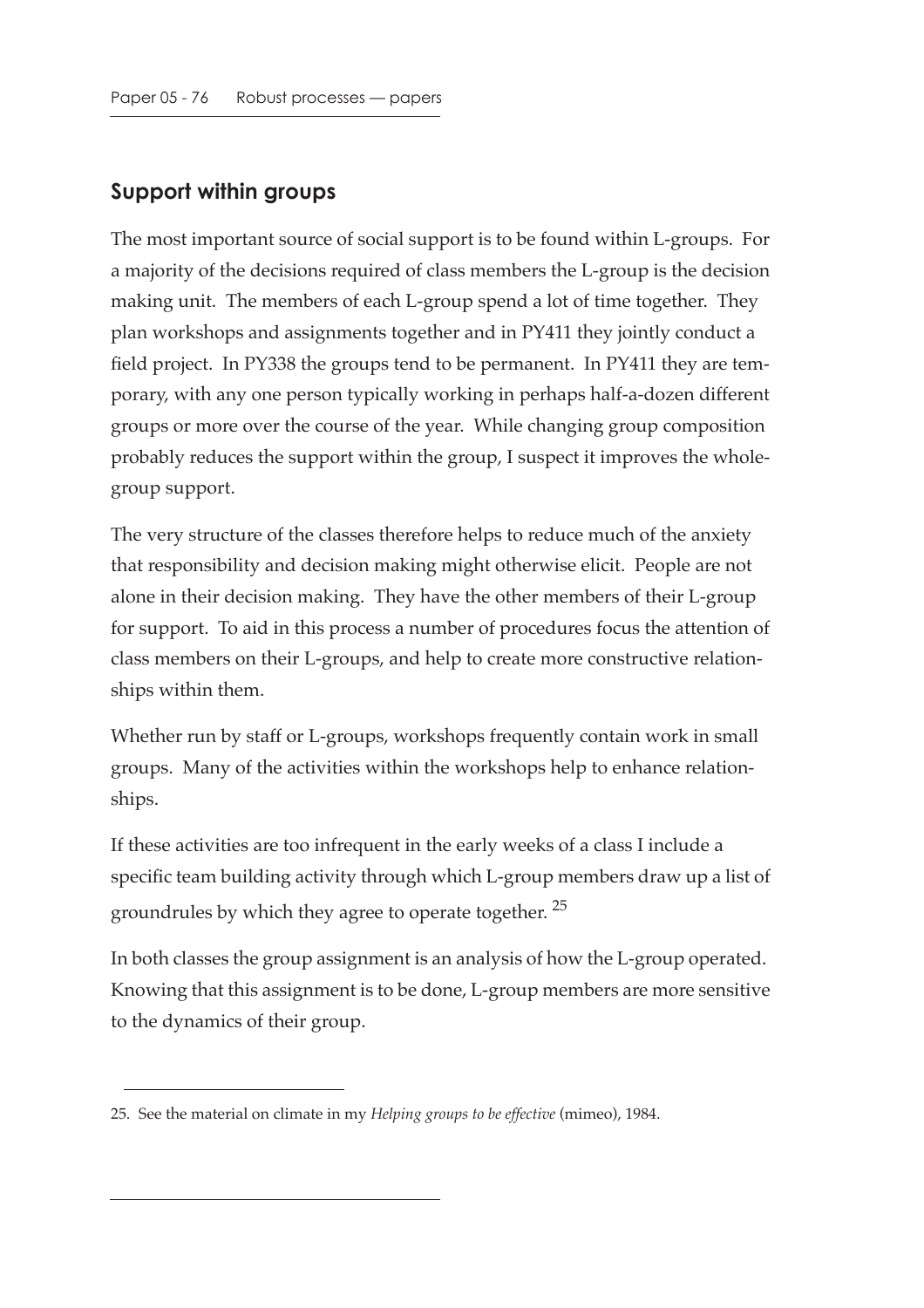It is interesting that in PY338 during the end of course review, the class usually passes on a suggestion to the following semester urging people to spend more time in social interaction. The usual pattern is that each class ignores this advice, but then offers it in turn to the next class. In PY411, on the other hand, most L-groups do allow more time for social contact. They don't offer such advice to the following class, presumably because they no longer experience the need for it. This is another example of PY338 serving as an apprenticeship.

The end result of it all is a more enjoyable class. This is what class members report. It is my experience too; I enjoy the class enormously, and have made many friends amongst the various people who have participated in the classes.

# **Summary and postscript**

In retrospect it is clear where many of my ideas have come from. My own interests and activities in the fields of community and organisational change have provided many of them. Although I find the ideas sometimes need modification before they fit the classroom situation, my activities in teaching and elsewhere have grown more similar over the years. The greatest source of ideas, however, has been the class itself.

The learning goals of the courses are such that participative methods and face to face skills are valid course content. The advantages of continuing to experiment might otherwise have been less apparent. My path was also eased by the high levels of autonomy I was (and am) allowed, despite the disapproval some of my colleagues have expressed about the course. Some educational institutions might not provide so benign an environment.

I dare say that my own values have provided a further spur to persistence. I prefer high levels of autonomy and try to extend them to others. I view true equity between people as an ethical value. I see participation as an expression of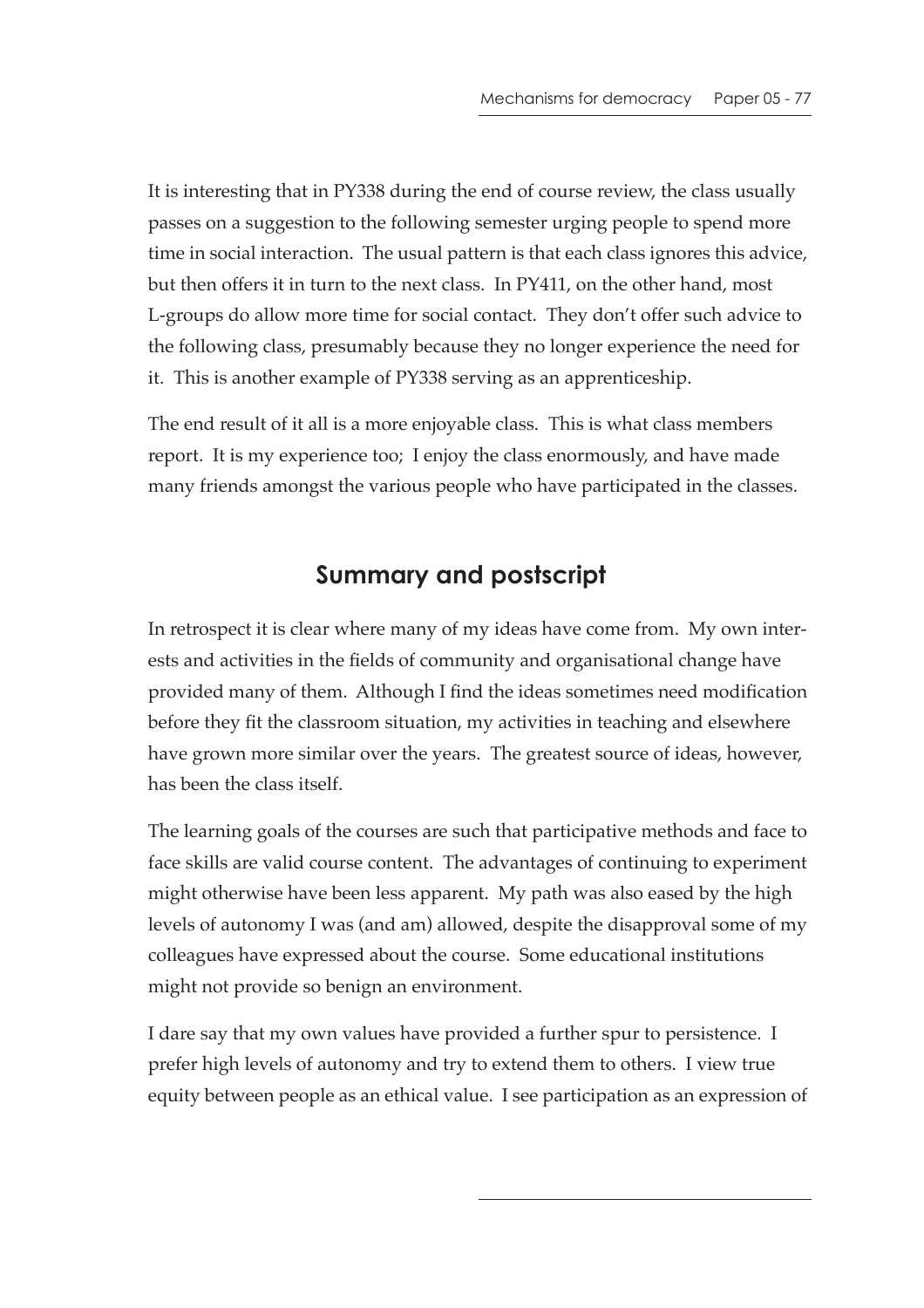it. For me, therefore, participation is a value in its own right. It is not merely a way to higher motivation and effectiveness. (I hope I have been careful, however, not to argue for participation on these grounds. Your values are your concern, not mine.)

These factors of experience, autonomy and values may have helped me to maintain my enthusiasm when the outcomes were sometimes well below my hopes. Participation is often met with resistance and anxiety from those invited to participate, sometimes even when they agitate for it. At seminars during 1984 on classroom democracy in Canberra and Brisbane I have met a number of people who attempted to introduce more democracy into the classroom. Many of them abandoned it because because the early returns did not justify the effort and anxiety. I suspect that many other promising experiments in democracy may have been similarly abandoned.

It is equally apparent that the eventual rewards can be considerable. High levels of motivation and commitment produce high standards of performance. There is a climate of enjoyment and cameraderie and often excitement. These benefits may be worth pursuing even in subject areas far removed from applied psychology and by people with rather different values.

Many of the features of the courses might translate easily into other contexts. The features which stand out for me are ...

- $\blacksquare$  the self-improving nature of the courses;
- the importance of informed self-selection into the courses;
- $\blacksquare$  the careful definition and negotiation of responsibility;
- $\blacksquare$  the contributions of course methods, including metaprocesses, to course effectiveness;
- the centrality of assessment as a source of concern, and the need therefore to take it heavily into account in course design;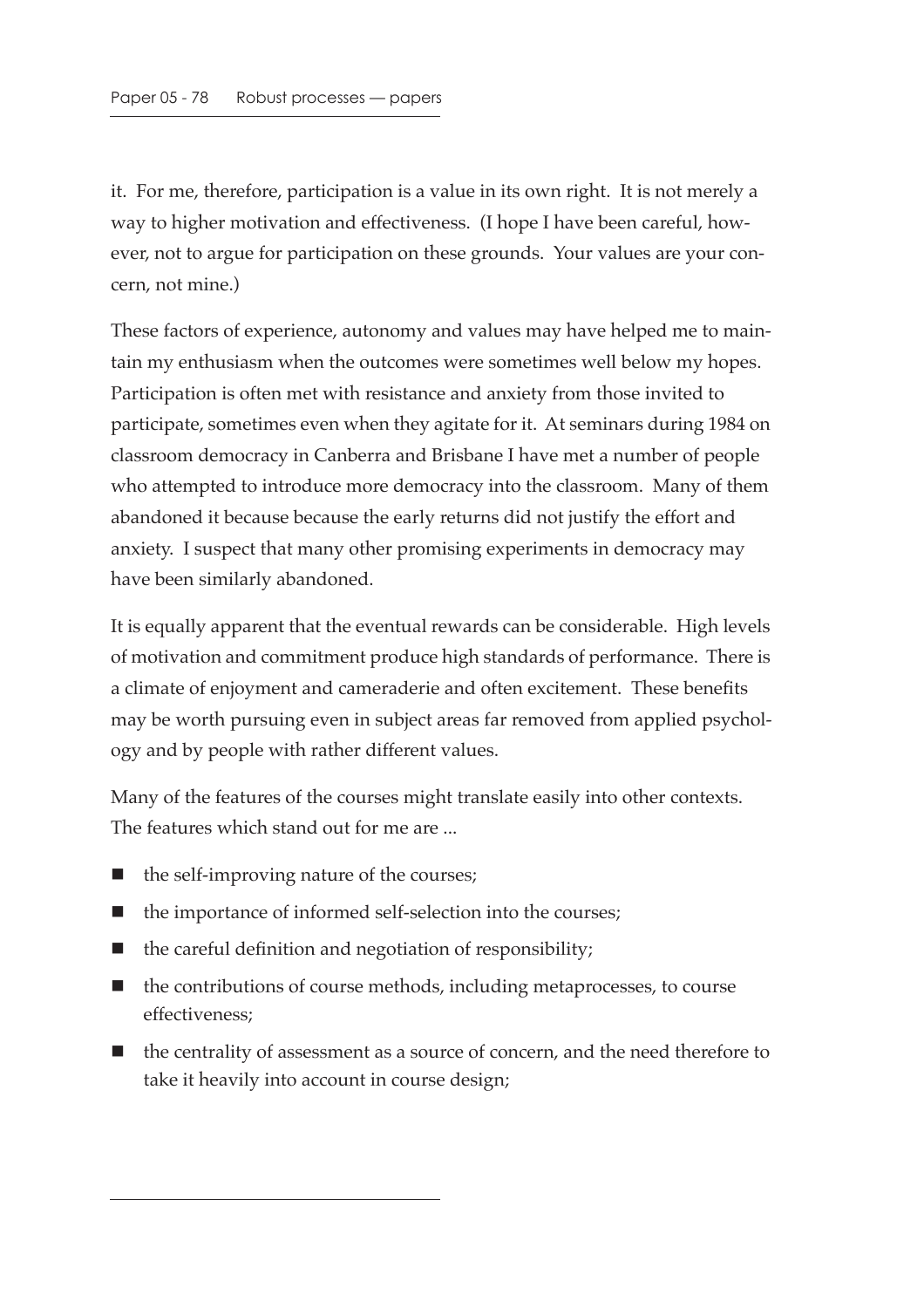- the use of marking criteria and recycling as ways of specifying more clearly the required standards, and providing focussed feedback on the attainment of those standards;
- $\blacksquare$  the two-tier marking system, which removes much of the risk and competition from what might otherwise be risky or chancy aspects of assessment;
- $\blacksquare$  the importance of the overall climate which develops, particularly when comradeship and involvement provide a reward for effort. Hence, the value of goal-setting and team building in the early stages. I have underestimated the importance of this in the past.

Because the courses are structured as self-improving systems, evolution is possible without teaching staff having to make most of the design decisions. This is a continuing example of action research at work in the class room. Each semester or year represents another cycle of the action research process of action planning, implementation, evaluation and review, action planning, and so on. <sup>26</sup> In addition to this semester or year cycle, regular reviews during the courses bring their own improvements.

Each course begins with a design phase (the action planning of the action research cycle) and ends with a review. The generation of information during the review for input into the design phase of the next class gives a continuity which is otherwise lacking. The informal meeting between one year's cohort and the next gives additional continuity in one of the courses.

People often enrol in a course with very unclear ideas of what it is really like. Valid information is therefore important. Two types of information appear to be of particular relevance, the assessment, and the levels of participation that are anticipated. Information, however, is clearly not enough. As argued previously, people often become aware of their real preferences only when obliged to act on

<sup>26.</sup> Bob Dick and Hollis W. Peter (1978), *Changing attitudes to work: participative survey feedback in the Brisbane Mail Exchange*, Organizational Studies Unit, University of Queensland, St Lucia.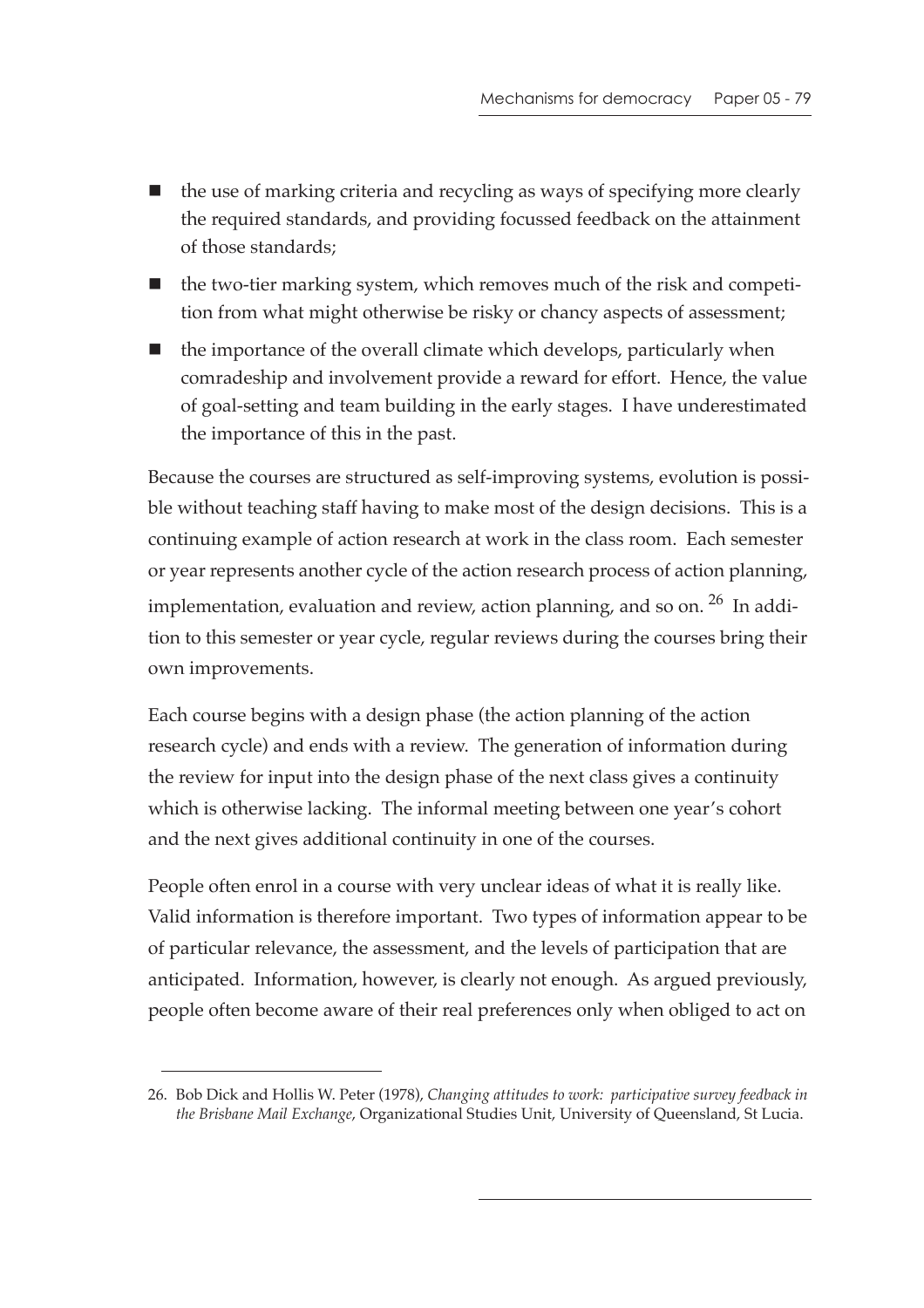them. Using an earlier course as an apprenticeship for a later course can help with this problem.

A key issue is that of the relative responsibilities of staff and class. Shared responsibilities are the goal. Not all responsibilities can be shared. Only learners can learn. Teaching staff are often the only people in a position to ensure that the class meets conditions imposed from elsewhere. These are wide limits, however. In principle, anything between them can be shared. The sharing is more likely to take place when the limits are clearly defined and the sharing is negotiated and renegotiable.

Course content is not at issue in the courses described here. The more important skills and techniques are learnt through the processes used. Some content areas are a better vehicle for learning than others. But all can serve as vehicles. In any event I have never been given cause for misgivings about the content chosen by classes since I have provided a process to help class members choose the content.

The process is important. It serves its purpose best if it too is decided participatively. For this, processes to decide processes are needed— metaprocesses, I have called them. The abstract nature of metaprocess makes it inherently hard to grasp. It is best approached gradually, via content and then process. It seems that a class is more likely to assume real responsibility for deciding and managing process if the metaprocess is made visible and explicit. Even then it seems that one ought not to expect too much too soon. Most people prefer to experiment safely by taking on a little extra responsibility at a time.

So many anxieties relate to assessment that it profits from being handled in a very supportive manner. An assessment which is seen as a threat may sabotage an otherwise appropriate course design. Many of the specific procedures described earlier are therefore focussed on assessment. Some of the features include ...

a combination of choice and challenge;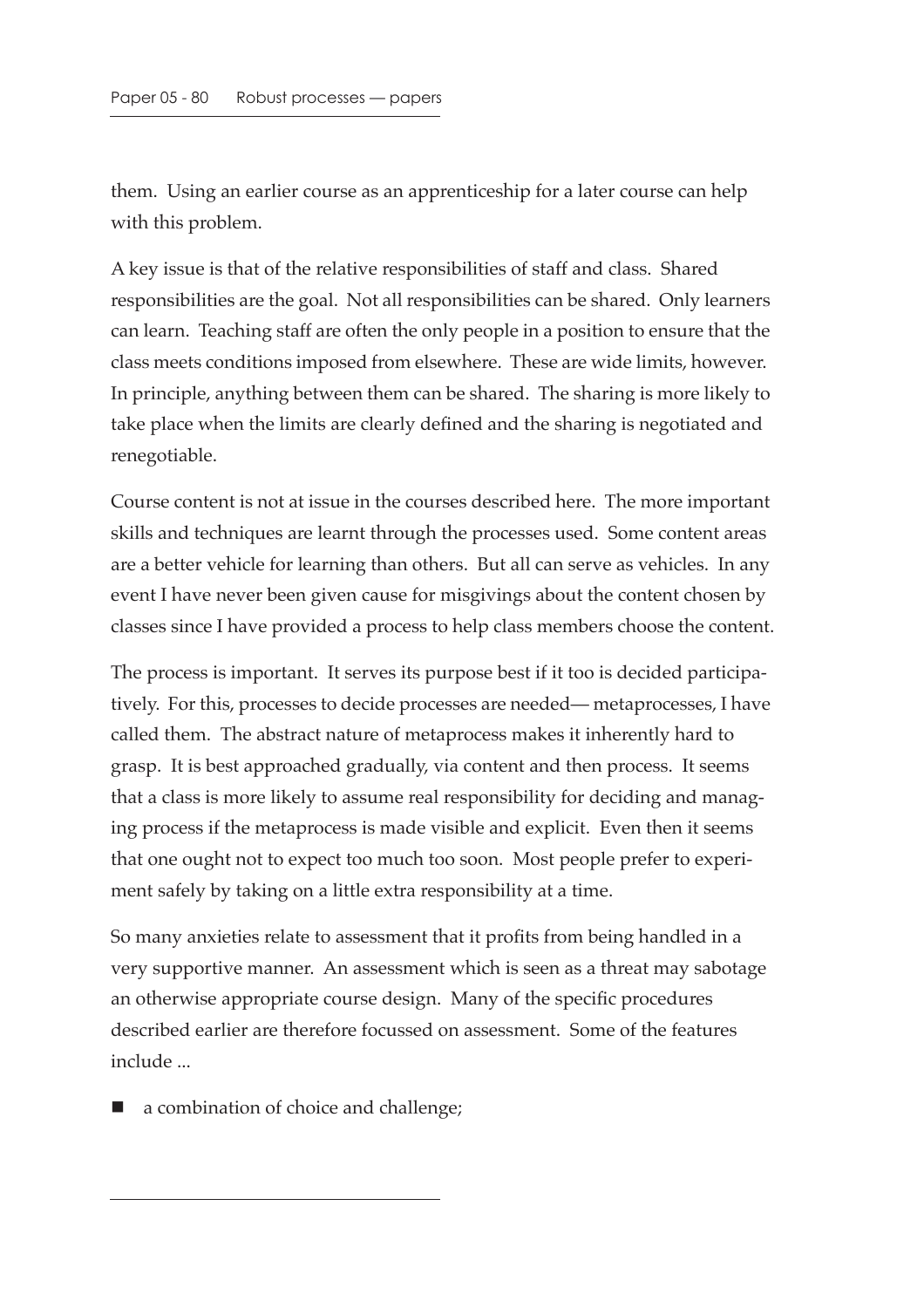- the use of criteria for evaluation and feedback;
- $\blacksquare$  the provision of recycling and make up work, so that the risk of failure is reduced;
- $\blacksquare$  the use of ungraded assessment for most work;
- $\blacksquare$  the extreme negotiability, by class or group or individual, of the assessment;
- $\blacksquare$  the use of a standard assessment package as a safety net to which anyone can revert;
- $\blacksquare$  requiring a self-critique for each piece of work; this improves quality, allows more focussed feedback, and places assessment by teaching staff in some sort of perspective.

The success of these also depends on the climate within which they are chosen and used. Relevance and challenge are important qualities. Discovery learning is as applicable and as powerful in this context as in other areas of adult (and, I suspect, all) learning. This all takes place most effectively and enjoyably in the context of a high degree of social support from small group, class, and teaching staff.

In fact, it may well be that the most valuable applications of this approach to teaching are in the primary school, before specialisation demands a closer control of syllabus. I have long believed that it isn't just adults who learn best what they choose and discover. The qualities long claimed to be best for adult learning <sup>27</sup> are just as important, I suspect, in other class rooms.

In support, I would claim that the crisis of motivation occurs in Grade 1, when the learners move from the pupil-centred environment of the preschool into the teacher-centred and school-centred and syllabus-centred environment of the primary school. When the class room situation is negotiable, including the relationship between teacher and child, then we have some chance of seeing sociallyaware and motivated people emerge from our schooling system.

<sup>27.</sup> e.g. Jennifer Rogers (1971), *Adults learning*, Penguin, Harmondsworth, UK.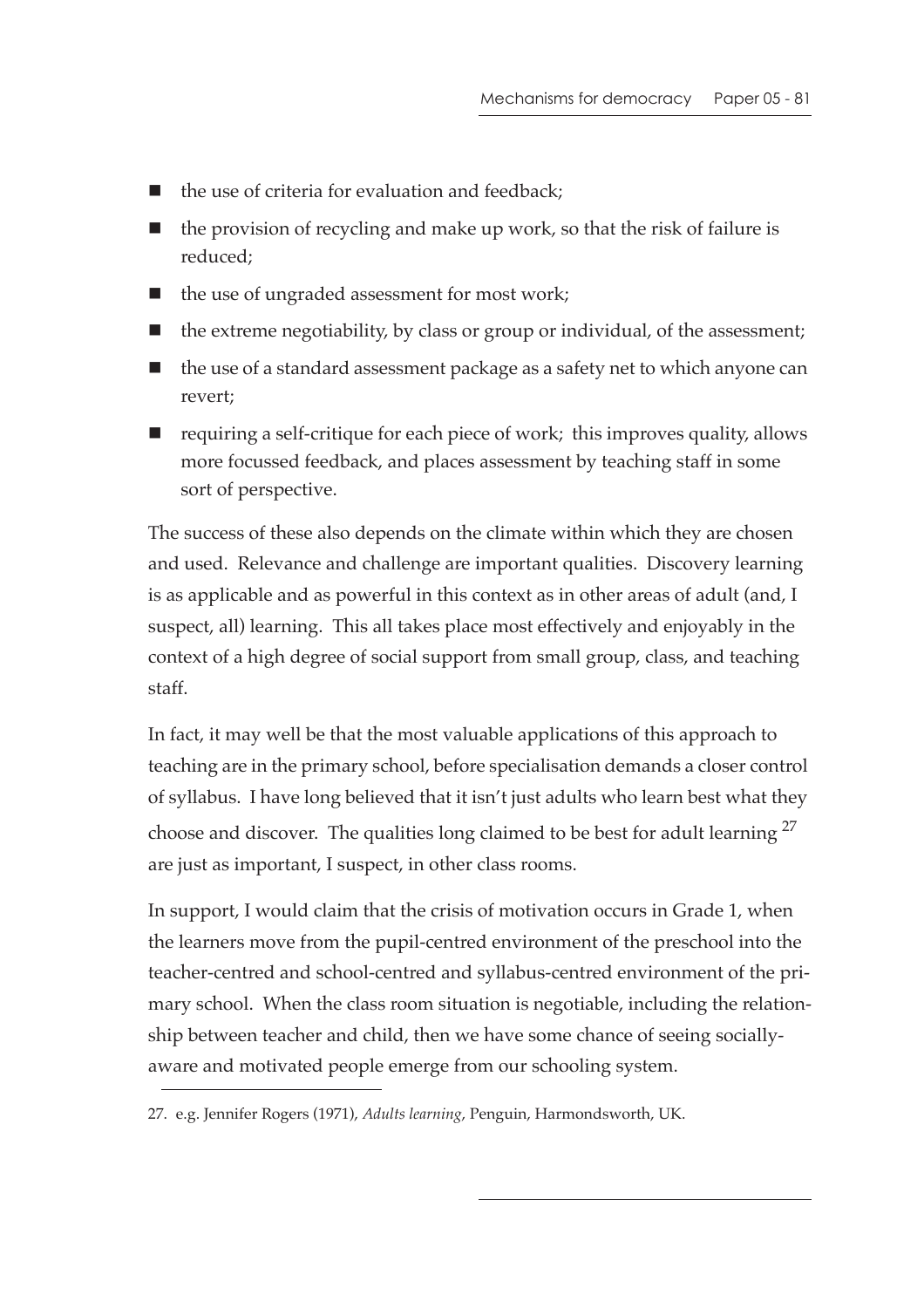In any event, from my point of view it has certainly been worth the experimentation and the occasional doubt and anxiety. There are evaluations 28 which say it has also been most worthwhile for the class members (a report from the 1986 class is included as Appendix 4).

For you? I don't know. That has to be your own decision.

<sup>28.</sup> Deborah Johnstone (1984), unpublished honours thesis.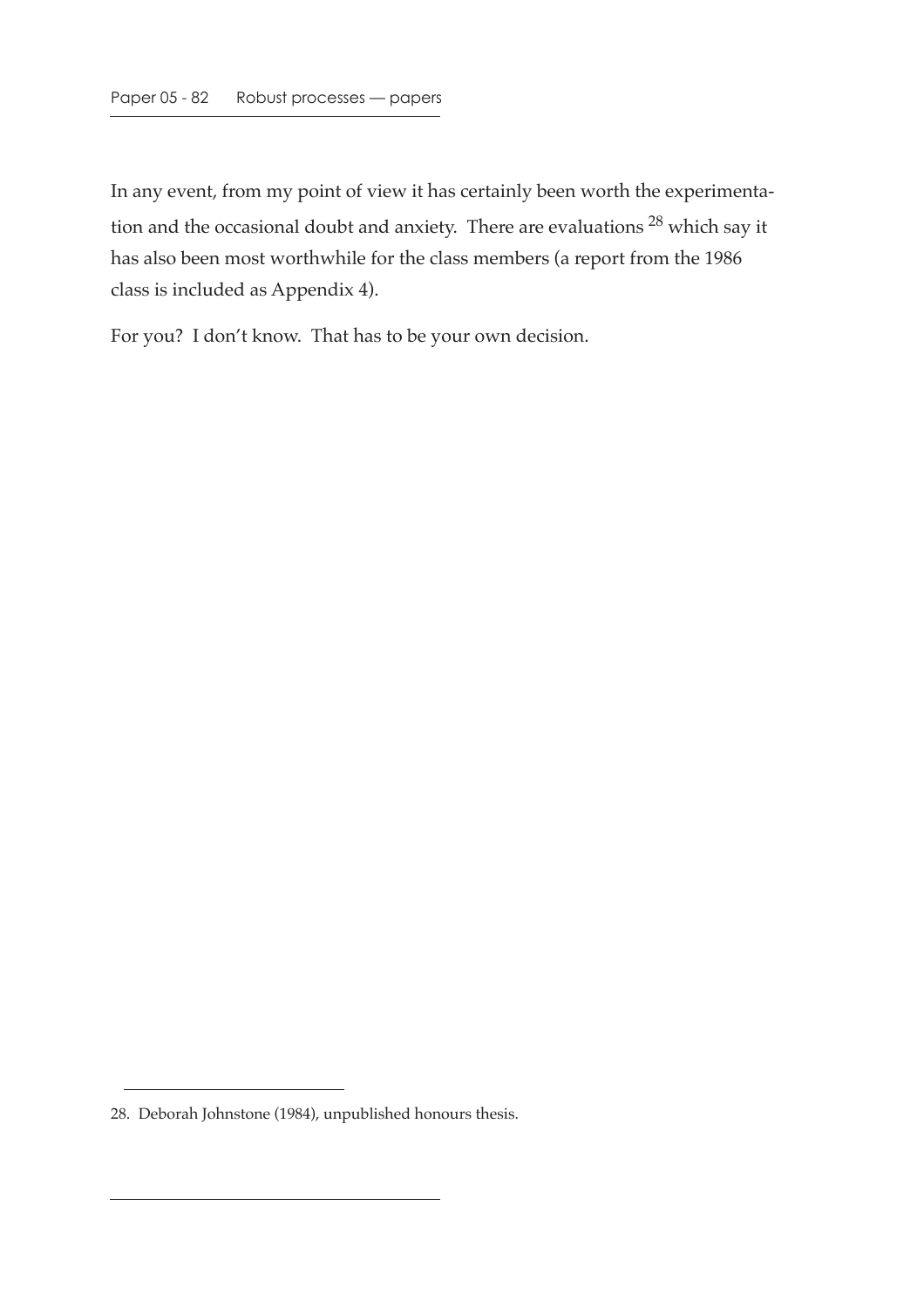# **Appendix 1 Feedback on workshop**

### **Theme**

Relevance to course goals

Addresses skills through learning by doing

### **Process**

Practically /personally useful Clarity of goals

Overall control

Presentation and polish

Coordination of segments

Variation of structures etc.

Timing

Evaluation by group

### **Support materials**

Supporting concepts A/v material and its use Adequacy of info presentation Clarity of instructions Bibliography and handouts

### **Other**

Class involvement: Interest/novelty/participation etc.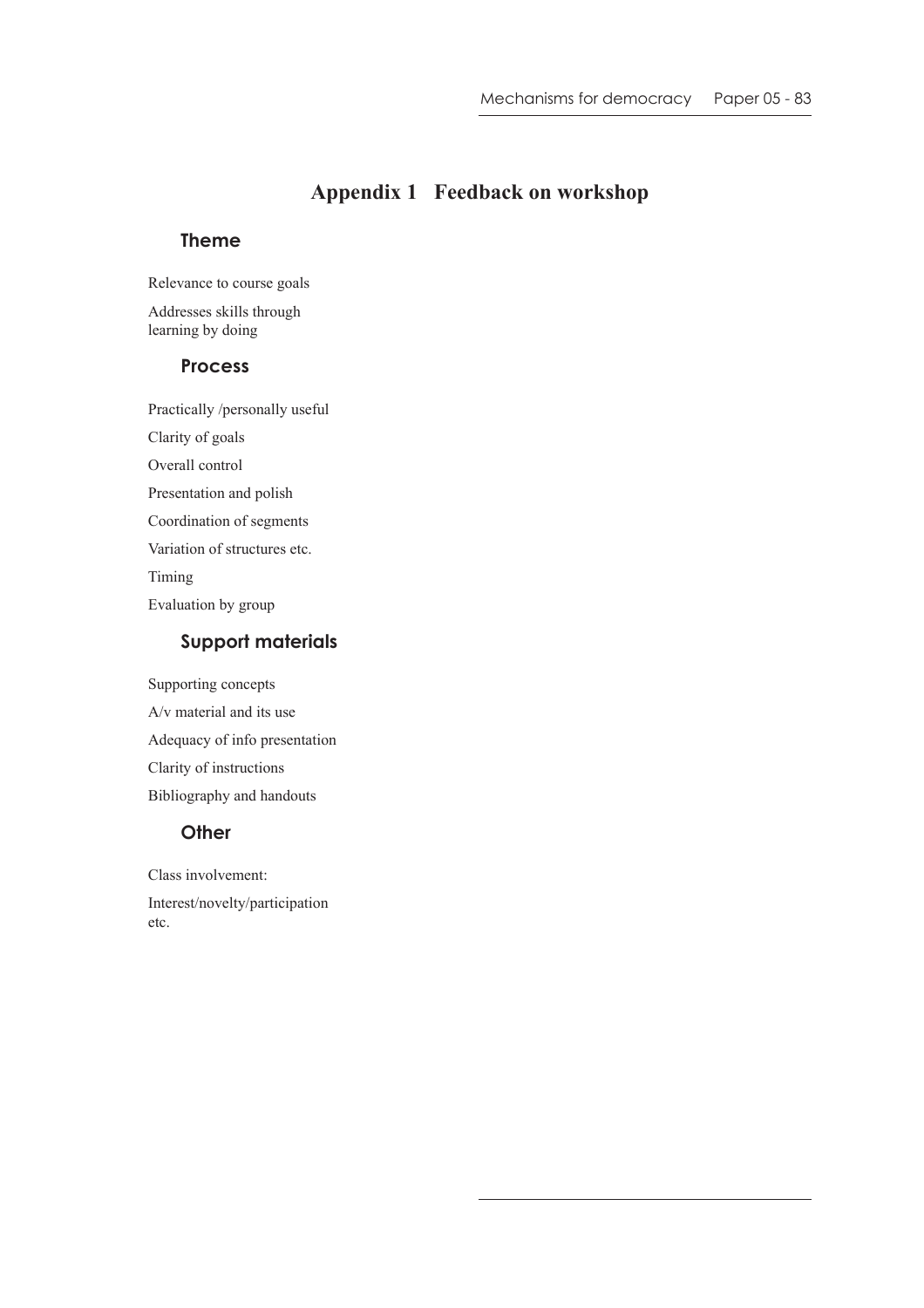# **Appendix 2 Assignment feedback**

### Dear

This is my own obviously imperfect evaluation of your assignment. I have tried to ignore my own biasses and to judge the assignment on its merits. But I doubt that I have been able to do so. Further, I have had to evaluate the assignment on the basis of what you communicated to me. This may be considerably less than you actually understand, perhaps because you were not able to capture on paper as much as you understood, perhaps because I misunderstood some of what you wrote. For several reasons, therefore, the assessment I offer may say as much about me as it does about you and the assignment. This is unfortunate. Personally, I find making such judgments distasteful—if circumstances didn't require it, I would avoid it.

I would like to think that the most important part of the assignment was the learning you derived from doing it. You may or may not agree. In any event, your own critique is more important than mine. While perhaps less than perfect, it is the only evaluation you can continue to use in your future life and work.

I hope, therefore, that you are able to treat my evaluation for what it is: another fallible source of information intended primarily to help you be more aware of what you learned from doing the assignment.

 $\equiv$  Bob

## **Feedback criteria**

### **1.0 Overall approach and depth**

- 1.1 First principles understanding of individual behaviour (especially within-person behaviour) ...
- 1.2 ... and of system behaviour (also at a first principles level) ...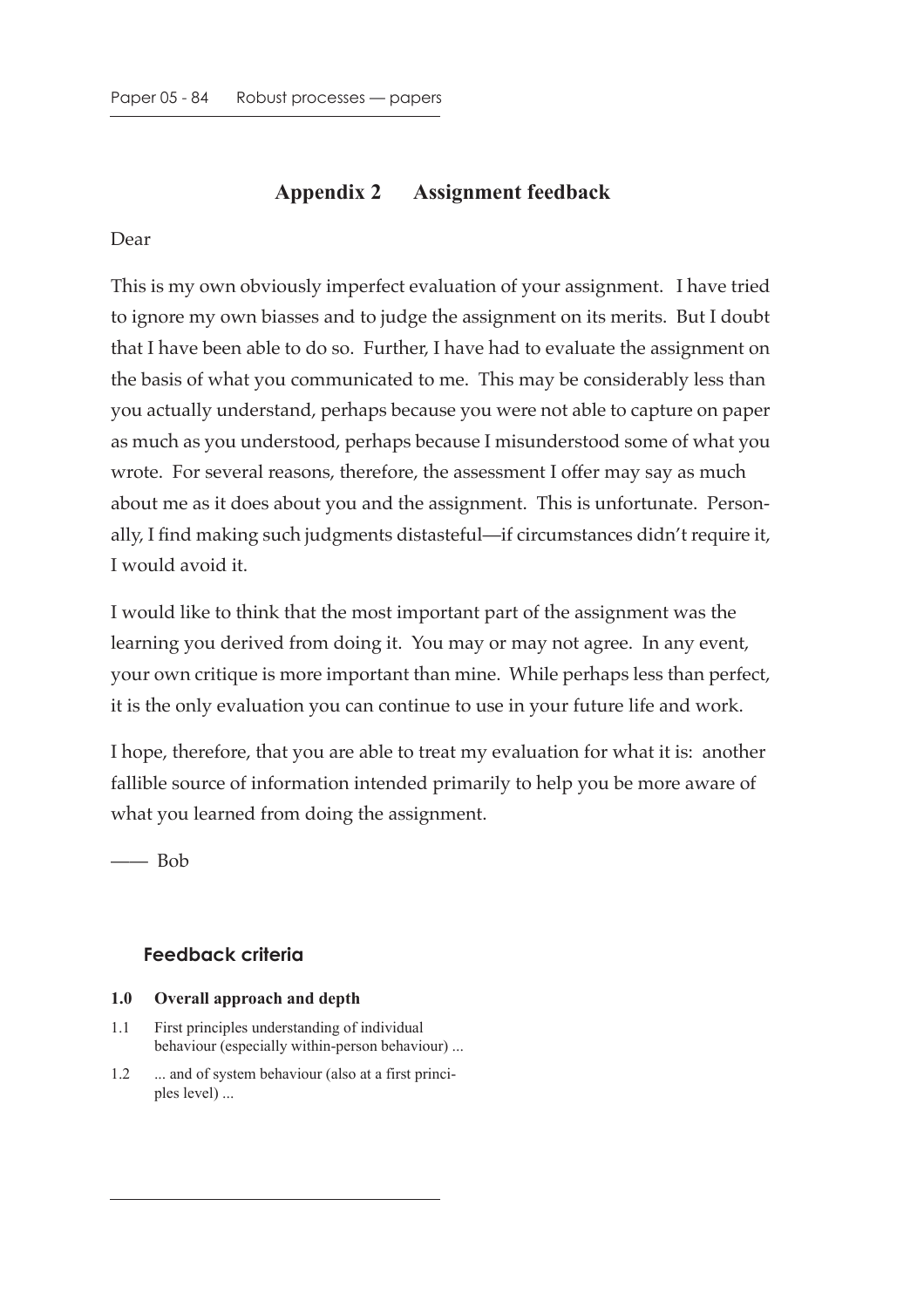- 1.3 ... applied to an analysis of the mutual effect of the individual on the system ...
- 1.4 ... and of the system on the individual ...
- 1.5 ... with the effect of the wider system and culture also considered
- 1.6 Relates theor- etical concepts and practical examples to one another
- 1.7 Has used and understood the wider relevant literature (including out- side psychology)

### **2.0 Theme and scope**

- 2.1 There is an appropriate, explicitly identified central theme ...
- 2.2 ... involving social science applied to social systems ...
- 2.3 ... and with theoretical and practical importance ...
- 2.4 ... with practical implic- ations expressly stated
- 2.5 In overall research and effort the assignment is of appropriate scope

#### **3.0 Thought and argument**

- 3.1 Evidence of careful thought about the theme
- 3.2 Identifies key issues or dimensions of the theme ...
- 3.3 ... which are critically and logically analysed ...
- 3.4 ... and addressed in logical and coherent argument ...
- 3.5 ... in a way which displays a good understanding

#### **4.0 Data collection and analysis**

...

- 4.1 Evidence of careful obser- vation, data collection and/or library work
- 4.2 Evidence / data / information taken into account
- 4.3 ... and compared and synthesised and interpreted
- 4.4 ... in a reasonable and common sense way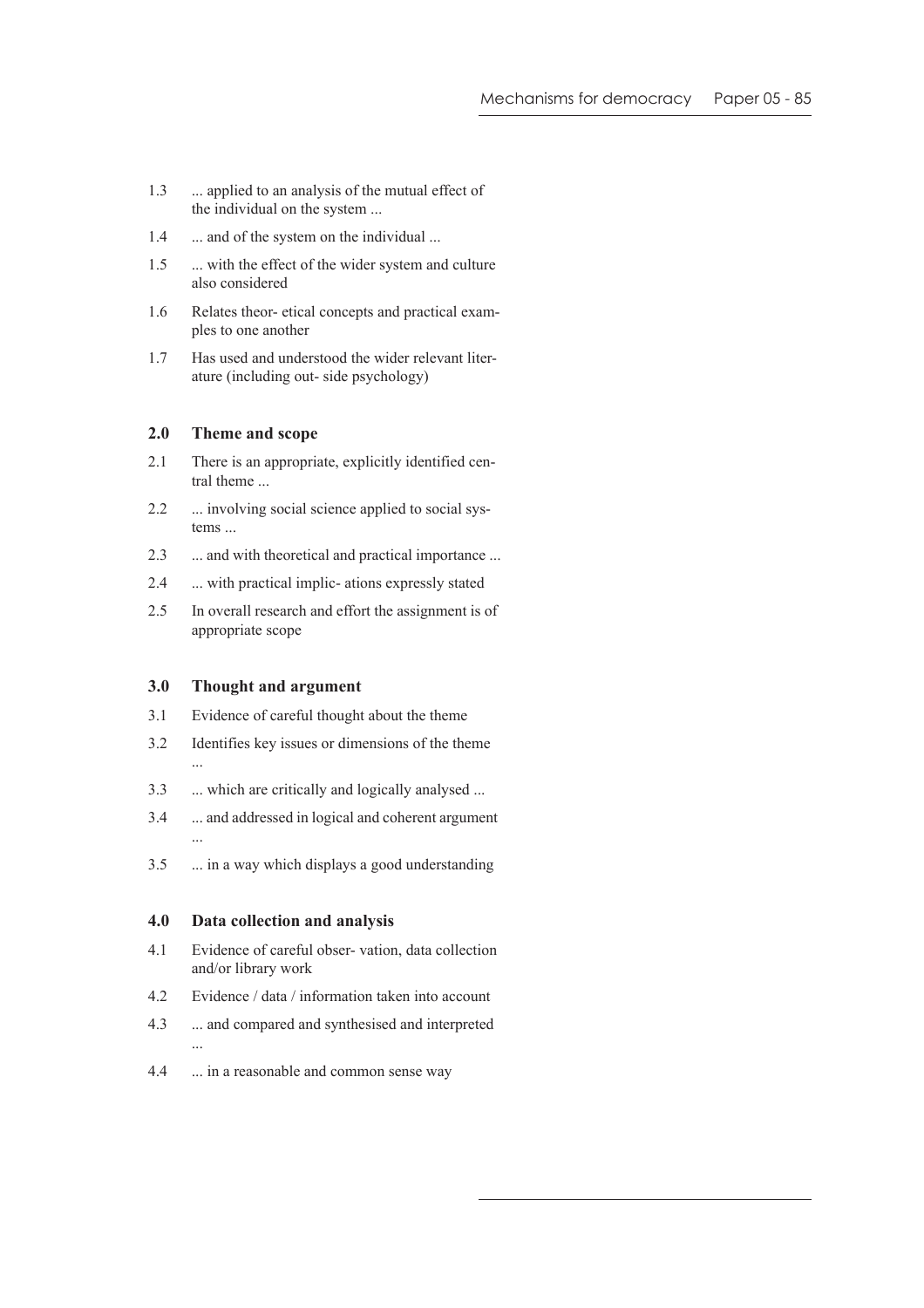#### **5.0 Theory and research**

- 5.1 Draws on relevant theory within discipline …
- 5.2 ... and also from other disciplines ...
- 5.3 ... to illustrate and refine the argument
- 5.4 Shows by critical evaluation of research …
- 5.5 ... overall synthesis of concepts ...
- 5.6 ... and by reconciliation of controversies ...
- 5.7 ... that there is good theoretical understanding

#### **6.0 Formal structure**

- 6.1 There is an explicit overall structure …
- 6.2 ... beginning with theme and overview …
- 6.3 ... continuing with a carefully structured argument …
- 6.4 ... and ending with an appropriate summary
- 6.5 Miniature summaries, previews and linking passages …
- 6.6 ... and headings and sub- headings reveal the structure
- 6.7 Tables, graphs and the like are used if appropriate

#### **7.0 Expression and style**

- 7.1 Theme, argument, conclusions effectively communicated …
- 7.2 ... by short, simple, direct sentences ...
- 7.3 ... and the use of clear, simple English
- 7.4 Argument is rational rather than or as well as emotional
- 7.5 Conciseness is achieved and irrelevance is avoided

#### **8.0 Own evaluation**

- 8.1 The assignment has been carefully evaluated
- 8.2 The strongest features of the assignment, …
- 8.3 ... and its weakest features, have been recognized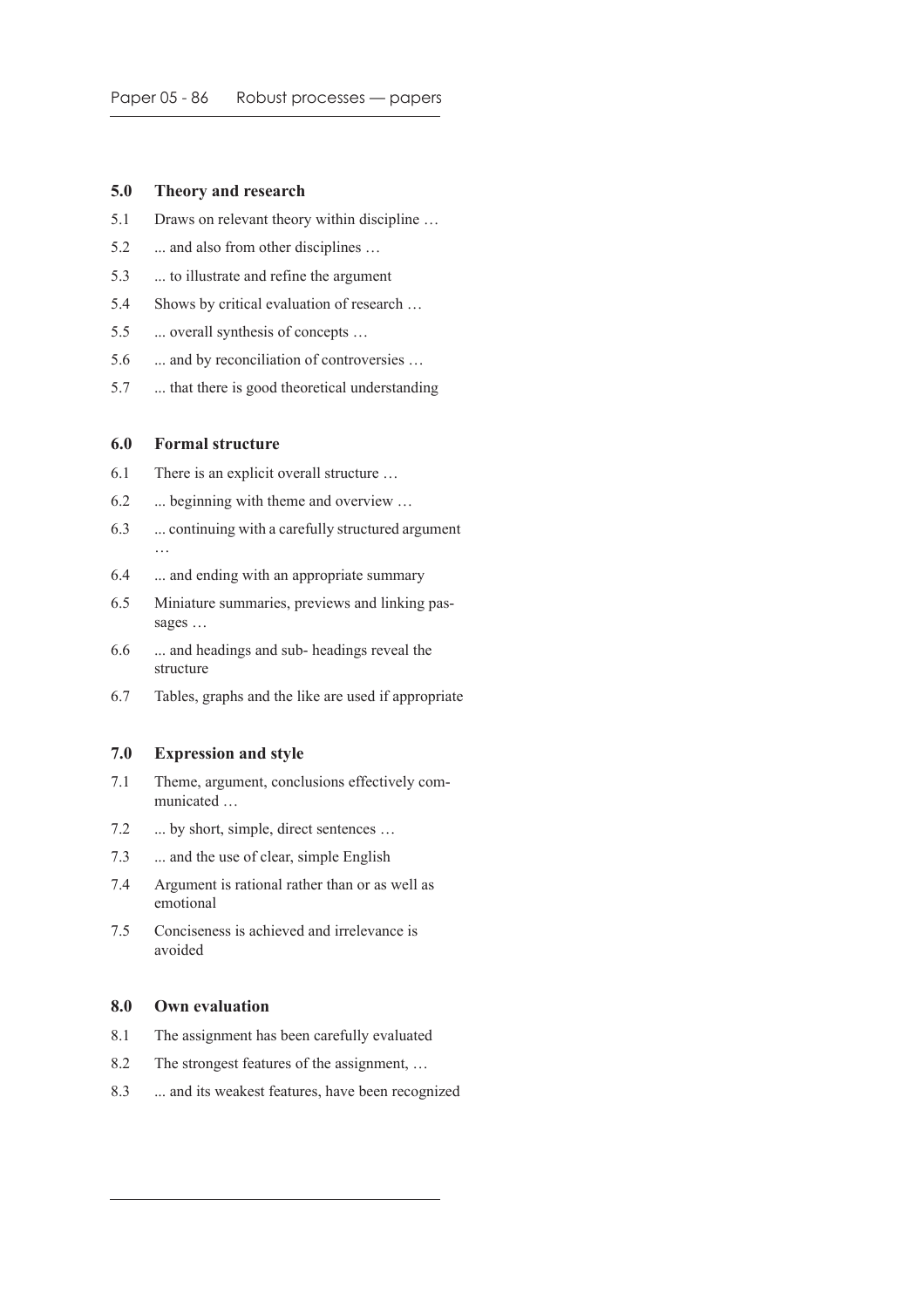- 8.4 The evaluation is accurate, neither modest nor immodest
- **9.0 Overall evaluation and/or other comments (continued overleaf if necessary)**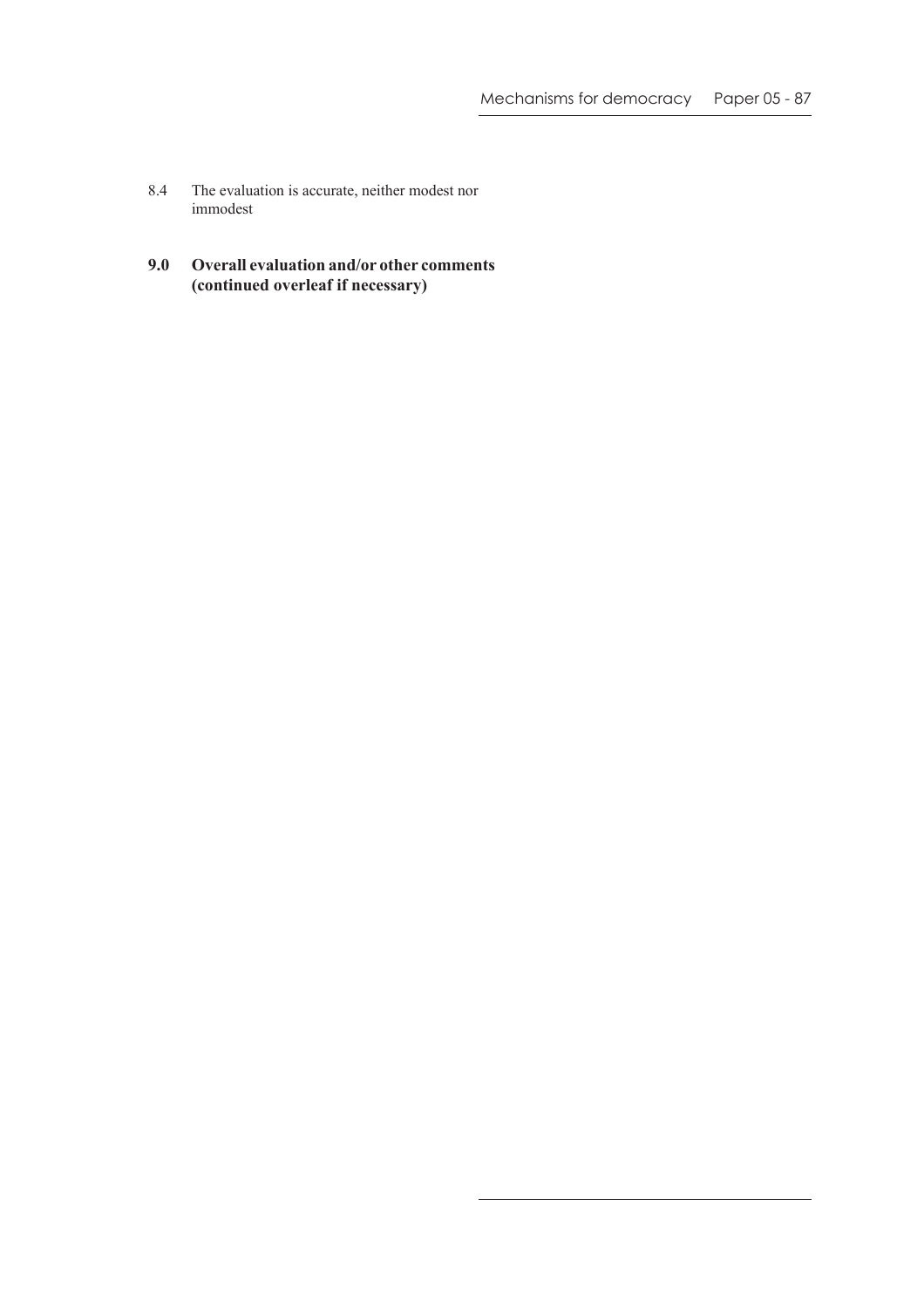# **Appendix 3 Major assignment**

A practitioner who acts as a consultant within some type of change program (the focus of PY409/411) deals with people and systems. This assignment is intended to provide you with the chance to study and reflect on the key concepts for understanding the work of a consultant—the behaviour of people and systems, and their interaction.

*First submission*: Choose any topic which enables you to display your first principles understanding of the behaviour of systems (such as families, organizations, social groups, and so on) and individuals in interaction. Accompany your assignment by a critical evaluation of what you have accomplished

The standard arrangement is as follows. The assignment is first submitted near the end of first semester. For those taking PY411, some aspect of it is then further developed in greater depth. This is submitted somewhere near the middle of second semester.

*Second submission*: Choose from your first submission some aspect or example or situation for analysis in greater depth. Again focus on individual behaviour, system behaviour, and individuals and systems in interaction. Again accompany your assignment with your own evaluation of it

 For this second submission, choose some aspect that is particularly illustrative of individual-system interaction. Provided you do this, the more contained the topic, the more likely that you will be able to explore it in depth.

The assignment is supplemented by two or more conversations during the year. These will help you to develop your ideas further. All parts of the major assignment (first submission, second submission, and conversations) count towards your grade. You are also encouraged to talk to us at other times as often as you find it useful.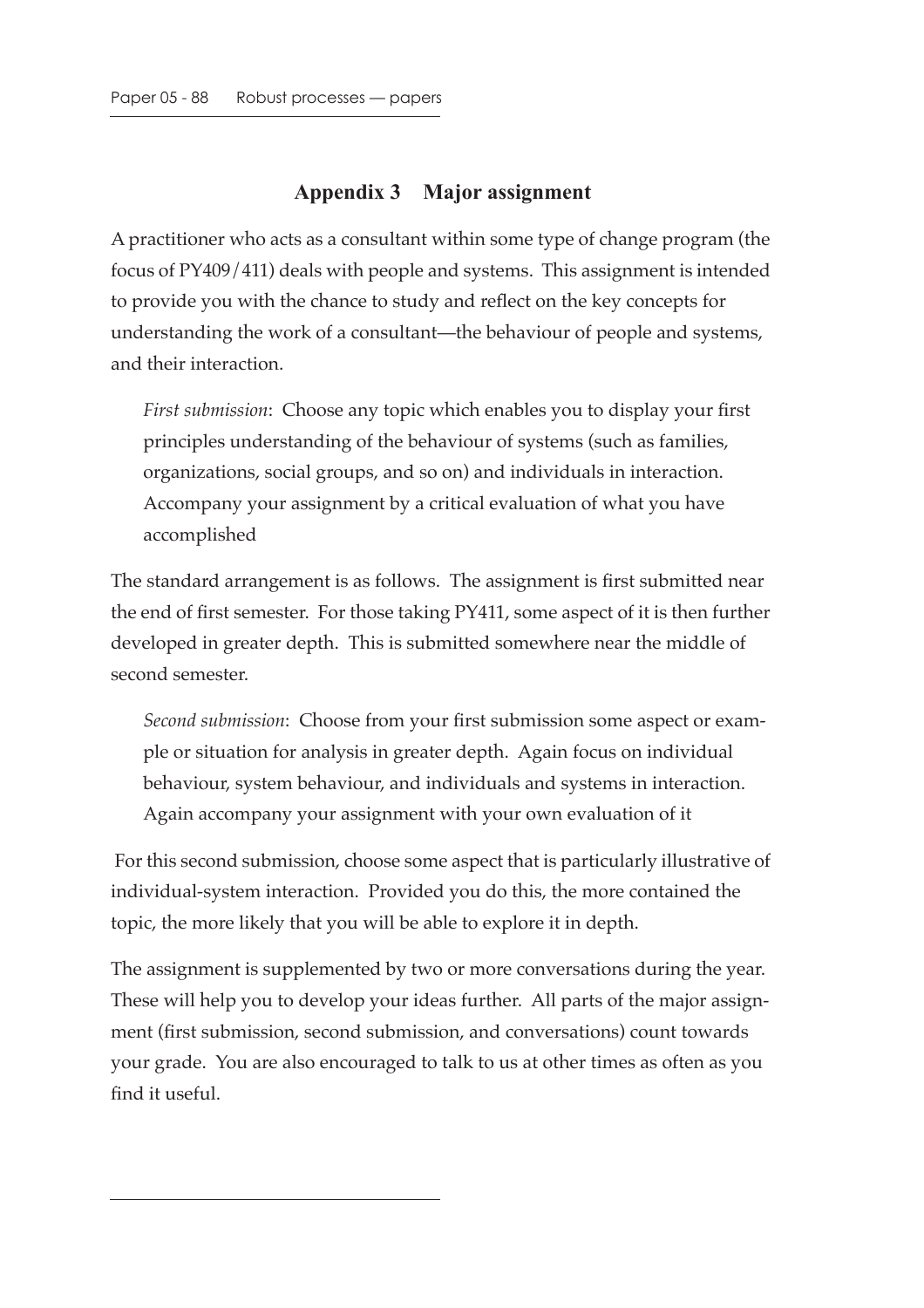The conversations are conducted as three-way discussions. We make them as friendly, involving and unthreatening as we can. Each typically lasts between 60 and 90 minutes. We ask you to prepare a two-page summary of the key issues, and talk to your summary for 20 to 30 minutes. We then turn it into a conversation in which we try to open up opportunities for you to display your understanding.

For both submissions, write on your chosen topic in such a way that the depth of your understanding is apparent, including your understanding of ...

- $\blacksquare$  the behaviour of individuals and the reasons why they behave as they do;
- $\blacksquare$  the behaviour of systems and why they behave as they do;
- (most importantly) the way in which the behaviour of each is determined at least partly by the behaviour of the other.

When dealing with systems, give attention to the immediate system of which the individual is part (for example, family, workgroup, clique), and also relate this to the wider organizational and cultural context.

In evaluating the assignment, we will take into account how well you meet the criteria on the assignment feedback sheet. We will give particular attention to how well you demonstrate ...

- a first principles understanding of individual behaviour, systems behaviour, and especially how each of them affects the other in their interactions (this is the most important marking criterion);
- an ability to relate theory and practice to one another;
- **E** a familiarity with the wider applied social psychology literature and other relevant literature from such areas as sociology, organizational change, community development an the like, including both theoretical and practical literature.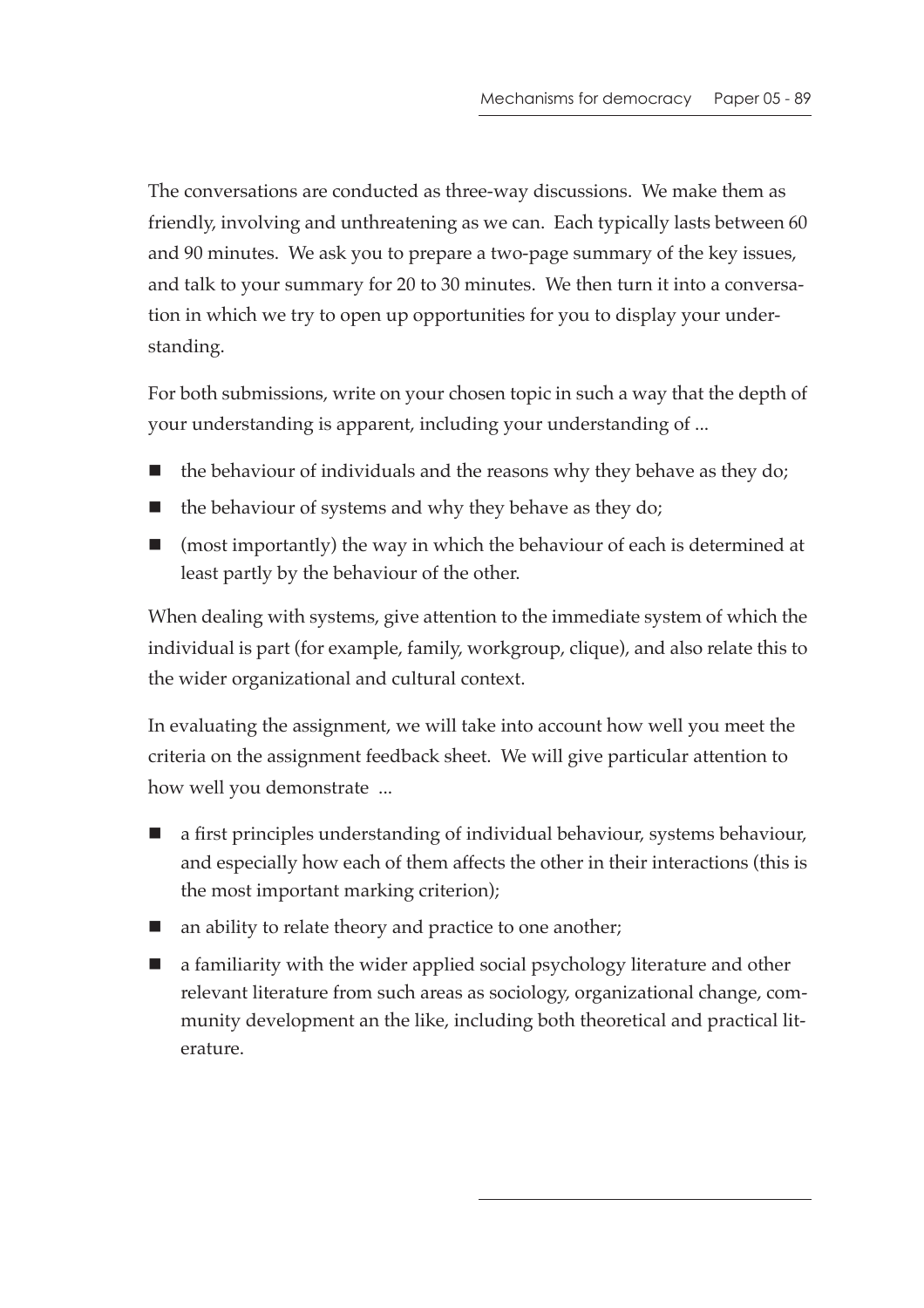In choosing and preparing your topic you will find it useful to take your present understanding as a starting point. In other words, first think. Then develop your ideas as far as you can take them. Then and only then check out your ideas against the relevant literature. Your own ideas are wanted. But you are also expected to argue for them on logical or evidential grounds, and to relate them to the relevant literature.

You may find the following ideas useful in helping you to find a suitable starting point for thinking about this.

*"When a social system does something, in reality it has been done by some person or number of people. Social systems therefore appear to be collections of individuals. Their behaviour appears to be the collective behaviour of those individuals. Further, those individuals act in ways that are intended to meet some needs of theirs (to achieve some reward or avoid some penalty). To understand the behaviour of systems, it would therefore appear that we need only understand the behaviour of the people who comprise them.*

- *"In fact, if the people who comprise or interact with a social system were all to come to believe that the social system did not exist, they would then act as if it did not. And since a social systems appears to be defined only by the behaviour of the people comprising it, the system would then cease to exist. It would appear from this that social systems are just convenient fictions, which exist primarily in the beliefs of the people who comprise them or interact with them.*
- *"The behaviour of people is to a large extent determined by the roles they fill. These roles are usually defined by the social system. A person typically behaves in one way in one role, and differently in a different role. The clearer the boundary of the social system (the more formally the social system is defined), the more precisely determined the behaviour of the people within it. An understanding of the behaviour of individuals thus appears to require an understanding of the behaviour of systems.*
- *"Individuals, in seeking to meet their needs, determine the behaviour (and hence effectiveness) of systems. Systems, in seeking to achieve their goals, determine the*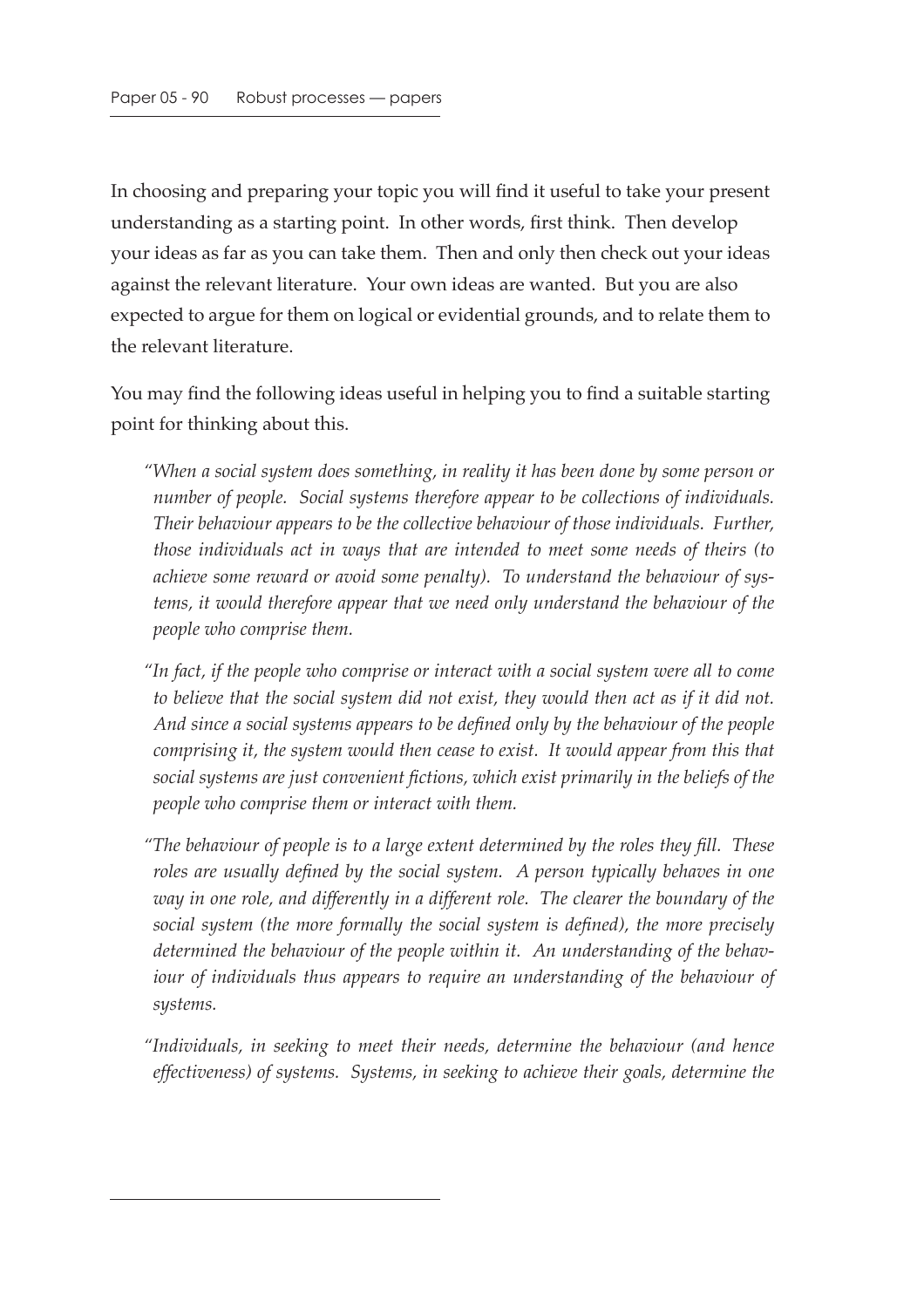*needs that individuals are able to meet, and the permissible ways in which those needs can be met.*

*"This—that individuals create system behaviour, yet systems create individual behaviour—is the apparent paradox that the agent of change must come to terms with, and understand, and make use of in her/his work."*

What you are being asked for here is an assignment which demonstrates a thorough first principles understanding of the issues that agents of change face in helping people manage the change process. You may therefore find it helpful to choose for your topic some issue involving a system undergoing change (though this is intended as a suggested possibility, not as a requirement).

We will attempt to judge the depth of your understanding by your ability to analyze issues keenly without having to use 'psychologese' or jargon, and by your ability to relate theory and practice to one another. We suggest you approach it by asking yourself, each time you make some assertion about system or individual behaviour, "Why?". And then ask yourself, in relation to your explanation, "Why that explanation?". And so on, until the issue doesn't seem capable of being pushed back to any more basic explanation.

We suspect that you will find that your understanding can't be hurried. You will most probably get the most our of this assignment if you start thinking about it at the very beginning of first semester, and continue to work on it throughout the year (or semester if you are taking PY409).

You are also being asked at the same time to demonstrate the usual academic skills of being able to use the literature, to review theories and studies critically, and to communicate clearly. The assignment will be assessed (and feedback given) in terms of how well you meet the conditions described above, and the assessment criteria set out elsewhere. The first principles understanding of systems, individuals, and their interaction is the most important part of this.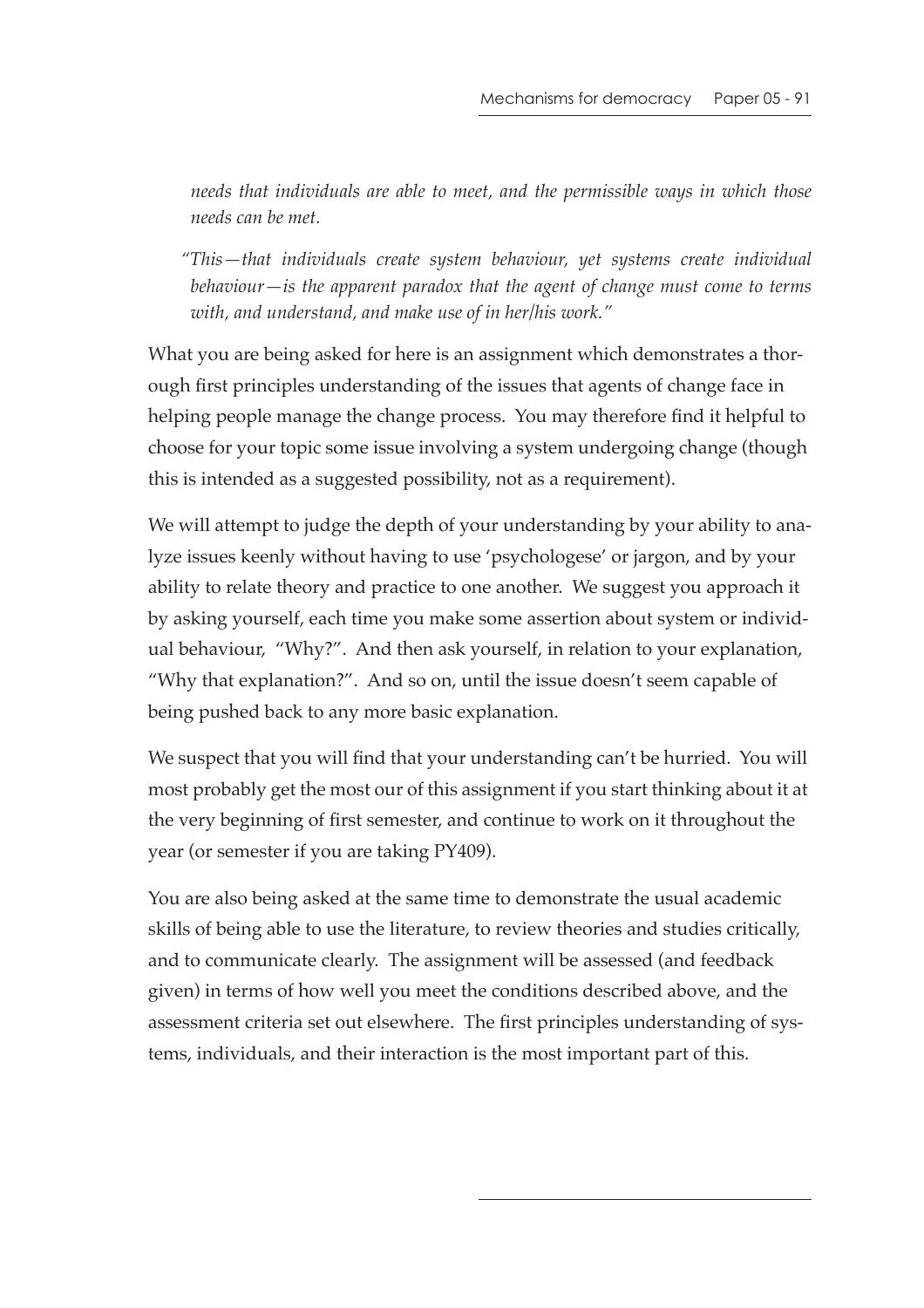You are also required to assess your own assignment against the same criteria. The accuracy of your own assessment will be one of the things taken into account in deciding the grade you are given.

It may appear to you that this is a difficult assignment. In many important respects it is.

- It cannot be successfully answered only from your reading, but requires you to think deeply, and at length, about the issues before you begin to read, and while you read.
- $\blacksquare$  It cannot be answered from the psychological literature alone. It requires you to seek out whatever literature, from whatever discipline, is relevant to your argument.
- It expects you to deal with both the theoretical and practical aspects of your topic, and thus to think and read about both.

On the other hand, it is the only major written piece of assessment which is graded. You have a whole semester (PY409) or two (PY411) to think about it. Most of what you do throughout the course will be relevant to this assignment.

It is preceded by a group assignment which deals with the same issues. You can therefore help yourself quite a lot by using the group assignment as an opportunity to explore the topic and try out some ideas, within the safety of a pass-orrecycle assessment. Early submission of the group assignment also means we get it at a stage of the year when we have more time to give detailed feedback.

From time to time during the year we will also spend class sessions discussing issues of relevance to it. We believe that provided you begin thinking about it early in the course, you will have ample time to prepare an assignment which is good, and from which you learn a great deal about the behaviour of people and systems in interaction.

You are encouraged to check with us frequently during your thinking about and preparation of the assignment. You will probably find it reassuring to confirm the suitability of your chosen topic before you proceed too far with it, and to let us see early drafts of it as you begin to get your ideas together. (The conversations are in addition to these informal talks.)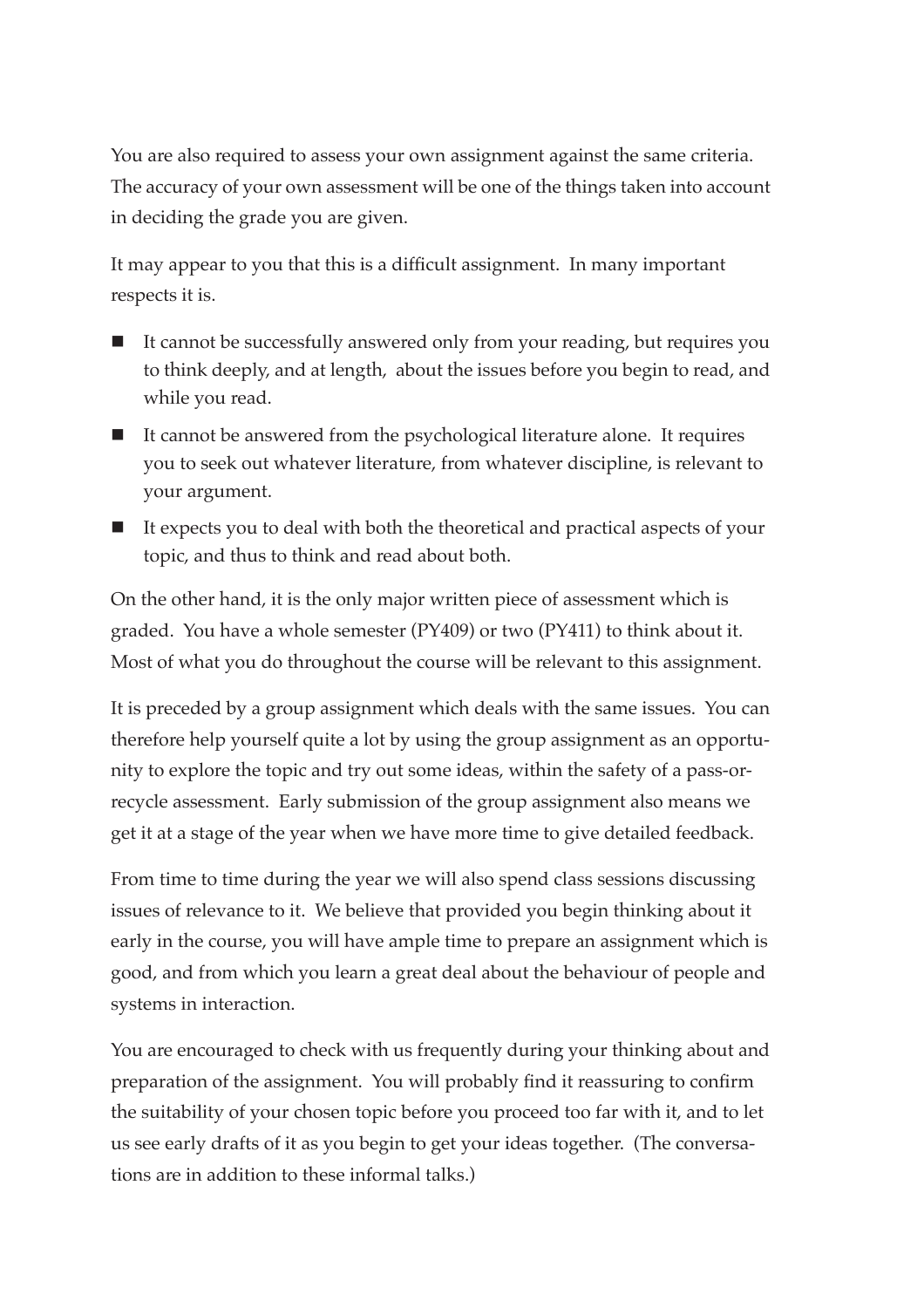It is also a good idea to talk over your ideas with other class members. We are happy for your to do this provided the final write-up of it is your own work, and provided you indicate on the finished assignment which parts of the planning were done by a group.

As usual for PY409/411, you are expected to evaluate your own assignment and to include the evaluation with your assignment when you submit it. This is intended to be a genuine attempt at evaluation (not a superficial gesture). We also hope that if your evaluation shows major shortcomings in your assignment, you will re-work it before submitting it. Remember that the accuracy of your evaluation is one of the criteria we take into account when allocating grades. There are benefits in being realistic, rather than unduly modest or immodest.

The ideas you will deal with in this assignment are complex. If you have difficulties expressing complex ideas in writing, mention it. If you wish, we will arrange tutorial classes in written expression.